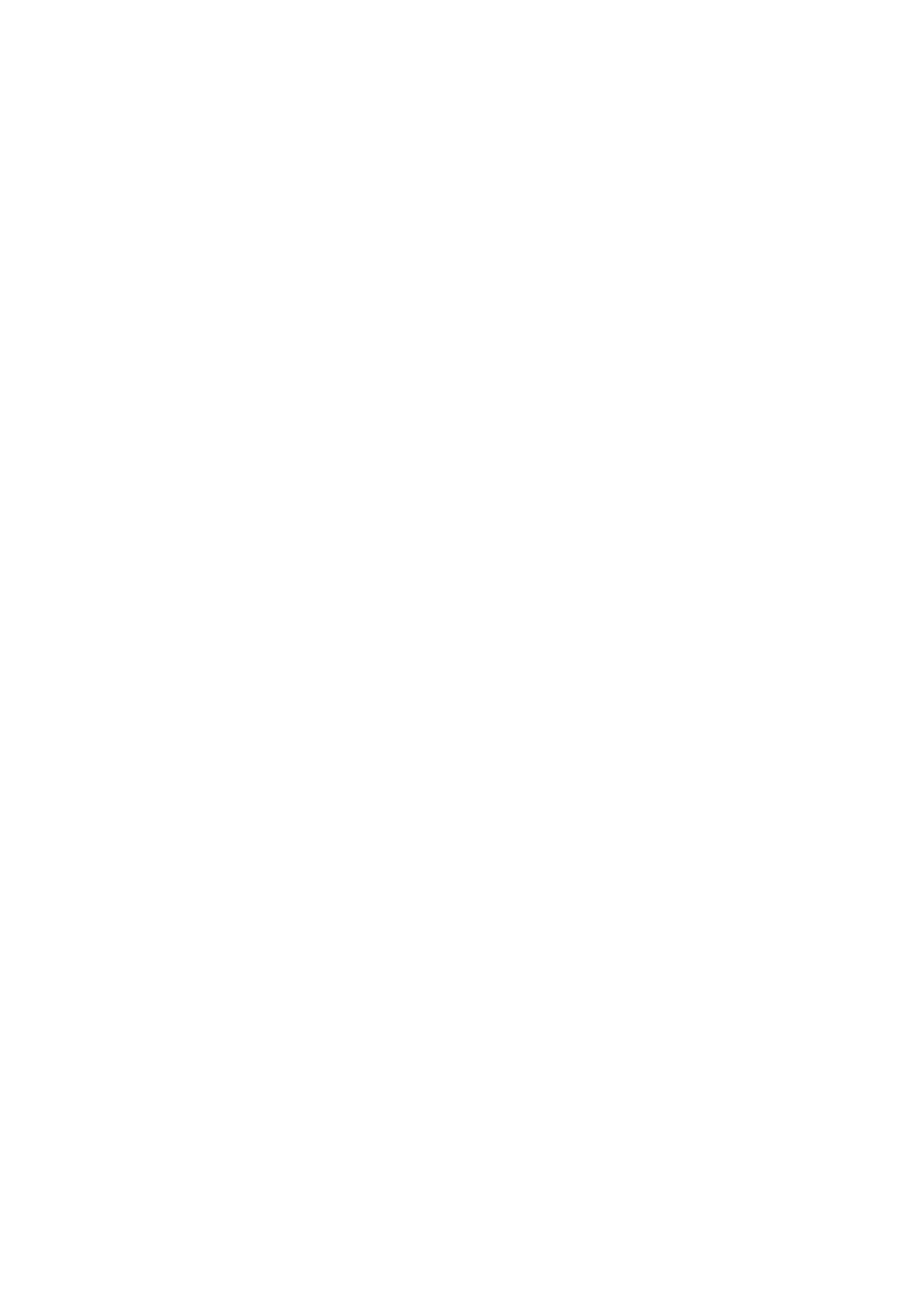## Foreword

The Government of West Bengal had published a Manual for Relief of Distress in the year 1959. That Manual was a significant step forward from the Bengal Famine Code, 1913 and the Bengal Famine Manual, 1941. Distress of the people arising out of scarcity of food was aimed to be reduced by application of newmethodologies. It basically centered on crisismanagement by the State Government along with normal social welfare activities.

Time has changed, compelling the Government sector to switch over from crisis management attitude to both risk management and crisis management. The importance of risk management has been highlighted by events like Orissa Super Cyclone, 1999, Bhuj Earthquake, 2001 and Tsunami, 2004. Unless preparedness measures have been mainstreamed in development activities and everyday activities of the Government, natural calamities which have always been increasing in number and intensity, will destabilize the civilization.

The State Government has already finalized State Disaster Management Policy. It is necessary to provide a suitable handbook to the practitioners of disaster management in the public sector as guide within a set parameter. I am gladthatthe firstDisasterManual ofaStateGovernmentis ready for publication to replace the previous Manual for Relief of Distress. I hope that it will be of great use to the managers of natural calamities at all levels in the State.

Thed Klan.

[JavedAhmed Khan] Minister-in-Charge Departments of Fire & Emergency Services, Disaster Management and Civil Defence GOVERNMENT OF WEST BENGAL Writers' Buildings, Kolkata - 700 001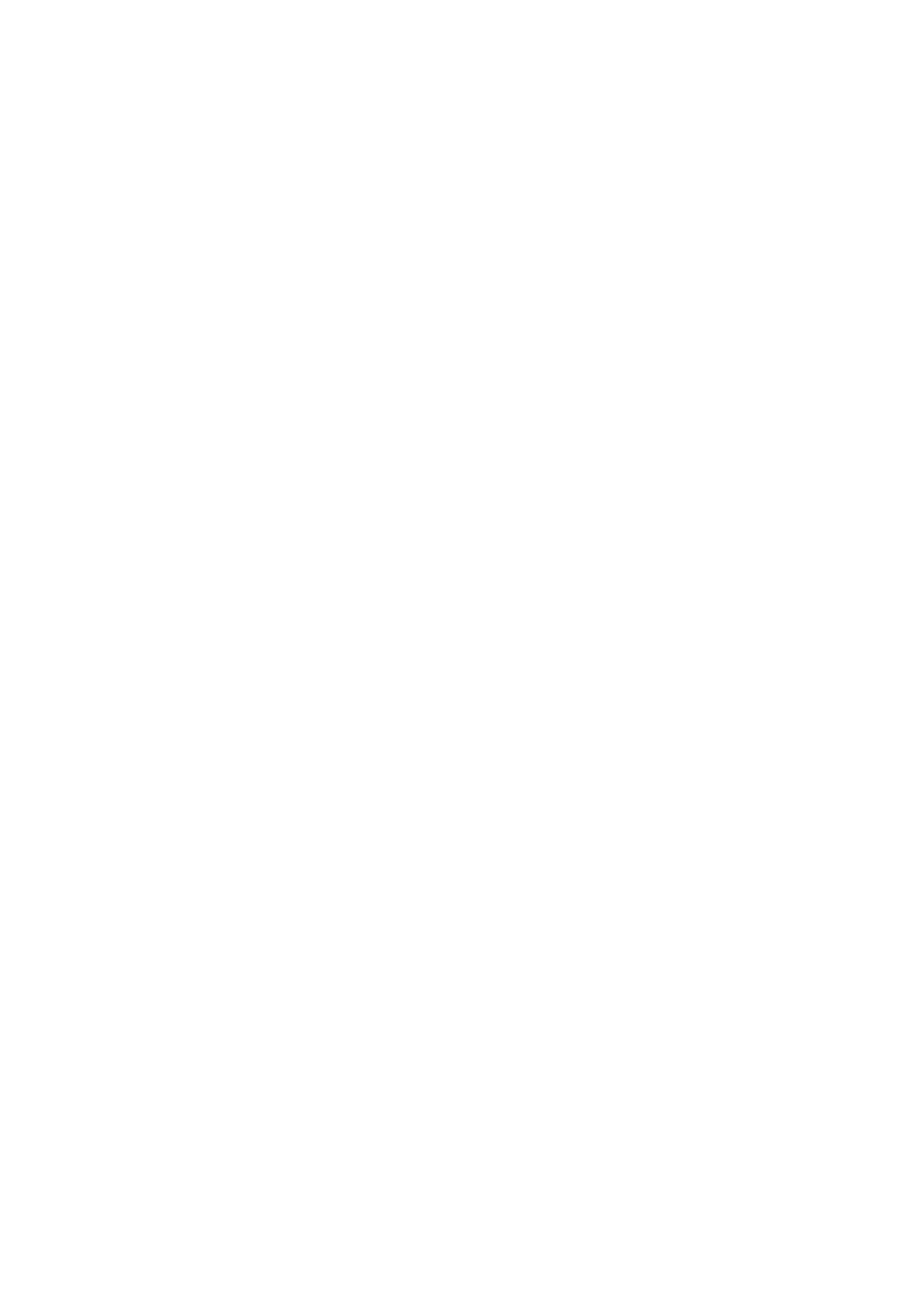# **Contents**

| Sl. No.        | <b>Chapter / Subject</b>                                                                     | Page No.  |
|----------------|----------------------------------------------------------------------------------------------|-----------|
| 1.             | Chapter I / Introduction                                                                     | $8 - 10$  |
| 2.             | Chapter II / Disaster Management                                                             | $11 - 16$ |
| 3 <sub>1</sub> | Chapter III / Organisation for Disaster Management                                           | $17 - 25$ |
| 4.             | Chapter IV / Risk Management                                                                 | $26 - 32$ |
| 5.             | Chapter V / Floods                                                                           | $33 - 39$ |
| 6.             | Chapter VI / Cyclones                                                                        | 40-44     |
| 7.             | Chapter VII / Drought                                                                        | 45-48     |
| 8.             | Chapter VIII / Earthquake                                                                    | 49-52     |
| 9.             | Chapter IX / Landslides and erosion                                                          | $53 - 55$ |
| 10.            | Chapter X / Accidental Fires                                                                 | 56        |
| 11.            | Chapter XI / Heat Waves                                                                      | 57        |
| 12.            | Chapter XII / Tsunami hazards and disaster                                                   | 58-60     |
| 13.            | Chapter XIII / Crisis Management and Relief organisation                                     | 61-84     |
| 14.            | Chapter XIV / Relief Assistance                                                              | 85-95     |
| 15.            | Chapter XV / Role of Panchayat Raj Institution (PRI)<br>in Disaster Management               | 96-98     |
| 16.            | Chapter XVI / Training                                                                       | 99-113    |
| 17.            | Chapter XVII / Gruel Kitchen                                                                 | 114-119   |
| 18.            | Chapter XVIII / Minimum Standards of Relief Assistance at<br>Relief Camps and Gruel kitchens | 120       |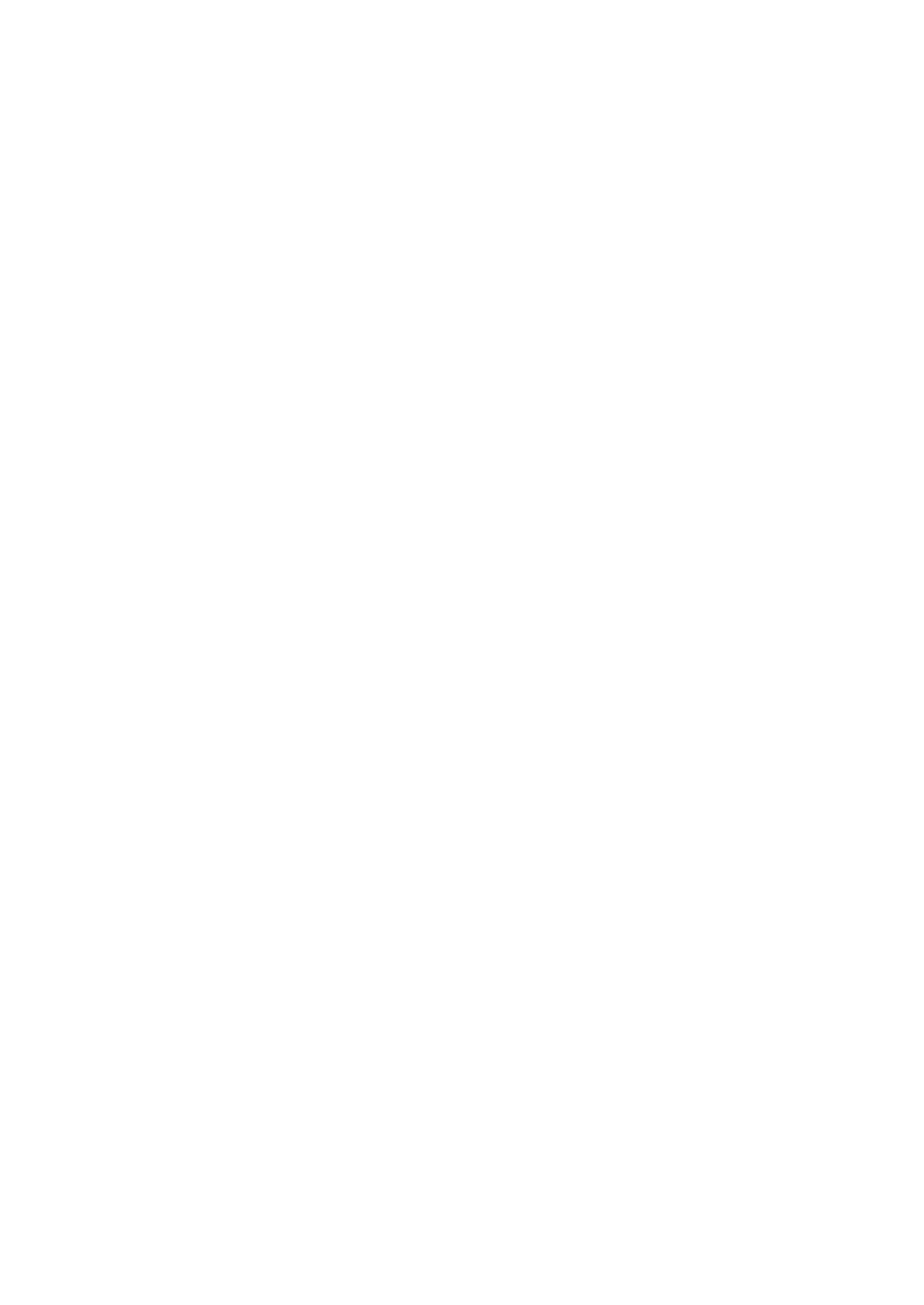## AMENDED DISASTER MANAGEMENT MANUAL

## Introductory observation

At present, in the process of administrative evolution, the emphasis is on a holistic view of the problem of Relief. The total approach is shifted to Disaster Management, relief being a part of the total cycle. But Normal ReliefAssistance can not be ignored. The State Government constituted a committee comprising Sri Santanu Ghosh, Director of Disaster Management, Sri Debabrata Pal, Joint Secretary of the Department of Disaster Management, Sri Sudhir Dutta, Officer-on-Special Duty & Ex-officio Deputy Secretary of the same Department, Himadri Moitra & Pratik Banerjee, both Disaster Management Officers for proposing amendment to the existing Manual for Relief of Disaster.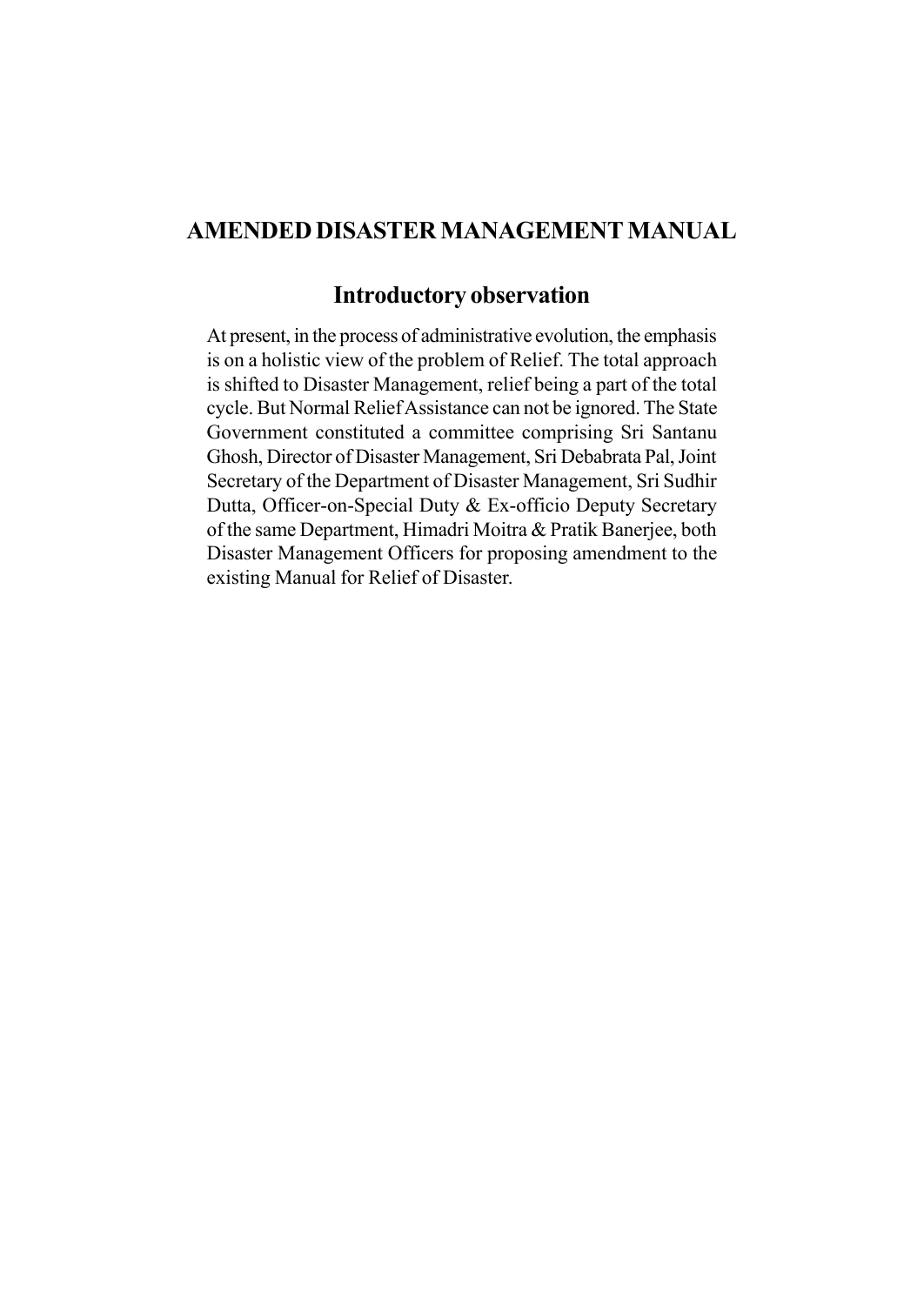## CHAPTER I

## Observation:

In last few decades administrative emphasis was given to land reforms and decentralization through Panchayat Raj Institution (PRI) for alleviation of poverty by active participation of the rural poor in the social and economic development programme. Not only social assistance to the people below poverty line at normal period and to the people affected in any emergency event is the responsibility of the Disaster Management Department, but an enhanced area of responsibility to include mitigation and preparedness has been entrusted upon the Department. The existing manual deals mainly with Relief of Distress usually caused by untimely or deficient rainfall, followed by drought. The provisions are designed primarily to deal with distress caused by such drought. In the present case, the manual would deal with the provision of social assistance for people in distress in general and management of natural disasters like flood, cyclone, earthquake, drought, fire, tsunami, pest attack, avalanche, cloud burst and landslide in particular. In last few decades, West Bengal has become a surplus state from a deficit state in agricultural products. The Human Development Report of Govt. of West Bengal also reflects this, "In the last two decades, the State has experienced relatively rapid economic growth......while SDP (State Domestic Product) growth in West Bengal was below the national average over the 1960's and 1970's, it increased more rapidly than the national average in the last two subsequent decades. This tendency was even more marked in per capita terms..." ìEmployment patterns have a shift towards more casual and less protected work at margin and there is very little in the form of unemployment benefit." "..... on the whole, incidence of poverty in the West Bengal has come down." The Department of Panchayat and Rural Development is augmenting livelihood opportunities for the rural population, generation of self and wage employment for people below poverty line and providing social security to socially excluded, through the three tier Panchayati Raj institution.

The emphasis of Relief Administration may now be given on social assistance to the people below poverty line who are unable to secure food and have been facing or are likely to face starvation. The emphasis should also be given to mitigation and preparedness in case of disaster. The conviction behind this approach is that development cannot be sustainable unless disaster mitigation is built into the development process. The shift in emphasis originates from the belief that investments in mitigation are much more costeffective than expenditure on relief and rehabilitation.

## Relief Measures:

A shift in emphasis and content of relief measures has taken place from the concept of administering relief as a measure of life saving to measure of social assistance with an awareness of social responsibility in this sphere. The "Gratuitous" concept of relief does not suit this concept. It has been replaced as 'Relief Assistance' in the form of cash and kind.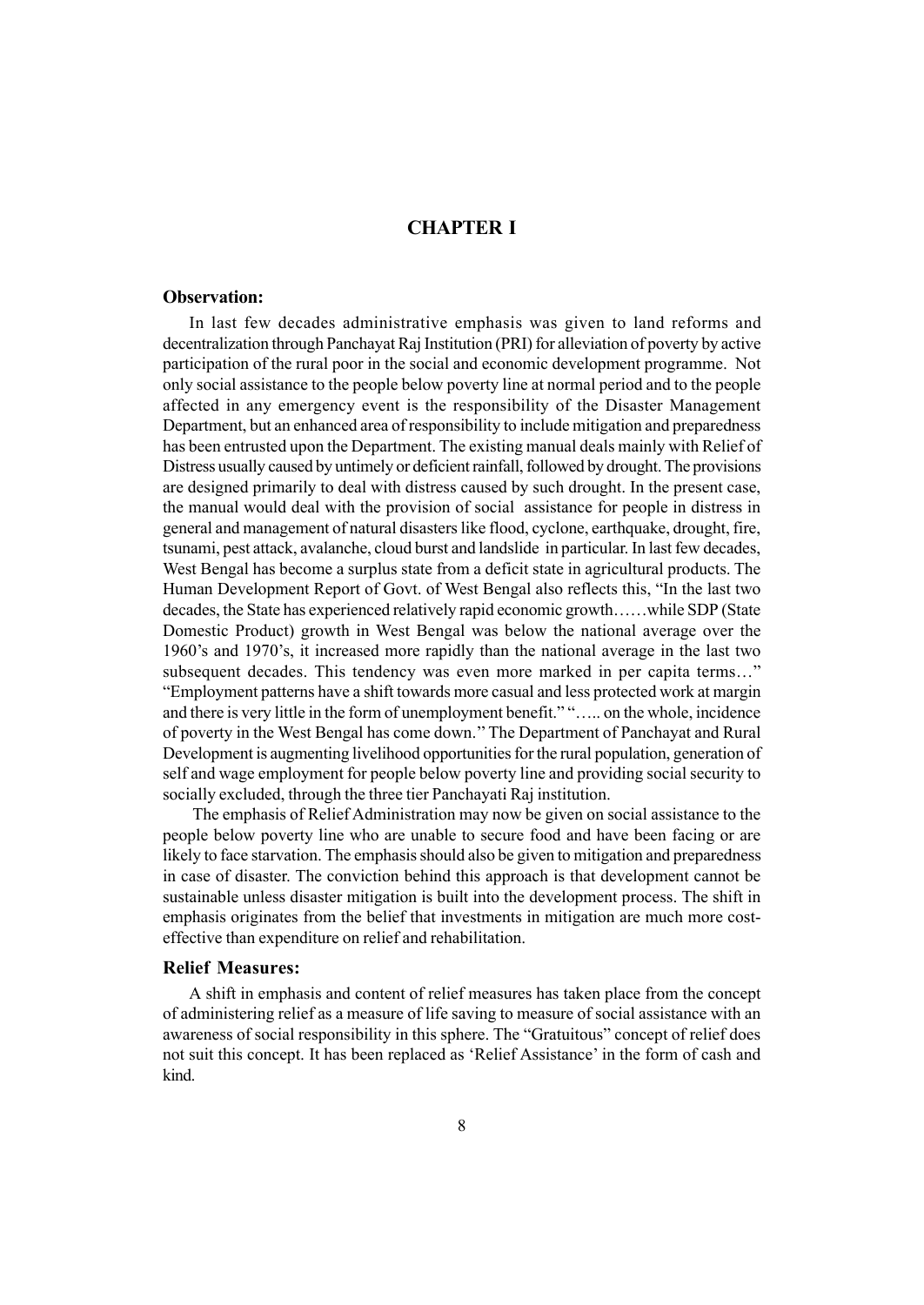## 4. Large-scale disasters to be treated differently:

Administrative approach is changing from welfare mode to development mode. Moreover, mitigation has to be multi-disciplinary, spanning across all sectors of development. So, the treatment of large-scale disasters is undertaken as the general principle of relief activities.

## 5. Scope and objects of Private Charity:

In present socio-economic environment and administrative outlook, there exists no much scope for Private Charity. However, people's participation would be appreciated.

## 1.1. GENERAL PRINCIPLES OFADMINISTRATION OF RELIEF

#### 1.1.1 Normal Relief, Calamity Relief and Disaster Management:

i) Relief: Incidence of poverty in West Bengal has come down. But people below poverty line who fall in distress due to different socio-economic reasons, in the event of natural or man-made calamity, due to social disturbances like riot, arson or otherwise and become unable to secure food and face or are likely to face starvation, are provided with relief. People below poverty line may be provided with Normal Relief Assistance, if they can not be provided with employment as there is very little in the form of employment benefit.

ii) Disaster Management: State Government is primarily responsible for disaster management. The Department of Disaster Management is the nodal department of the State Government for coordinating all activities relating to the whole cycle of Disaster Management - preparedness, mitigation, prevention, response, relief and rehabilitation. The objective is to integrate disaster mitigation into development planning.

#### 1.1.2. Responsibility of Government for combating distress:

In the present context of things, government has accepted responsibility to provide Normal Relief Assistance to certain section of people of below poverty line during normal time and to provide relief to the people affected by any natural calamity in time of calamity. The government has also accepted the task of disaster management with a view to reducing risk of the people in time of disaster.

At the district, sub-division and block level, responsibility of such relief and disaster management rests with the District Magistrate, Sub-divisional Officer and Block Development Officer respectively.

#### 1.1.3. Relief Measures:

The following measures are adopted for administering normal relief and disaster relief:

## 1. Normal Relief

- (i) Relief assistance in the form of cash and or kind,
- (ii) Special Relief Assistance (leprosy).

#### 2. Other Assistance

Economic Rehabilitation Grant,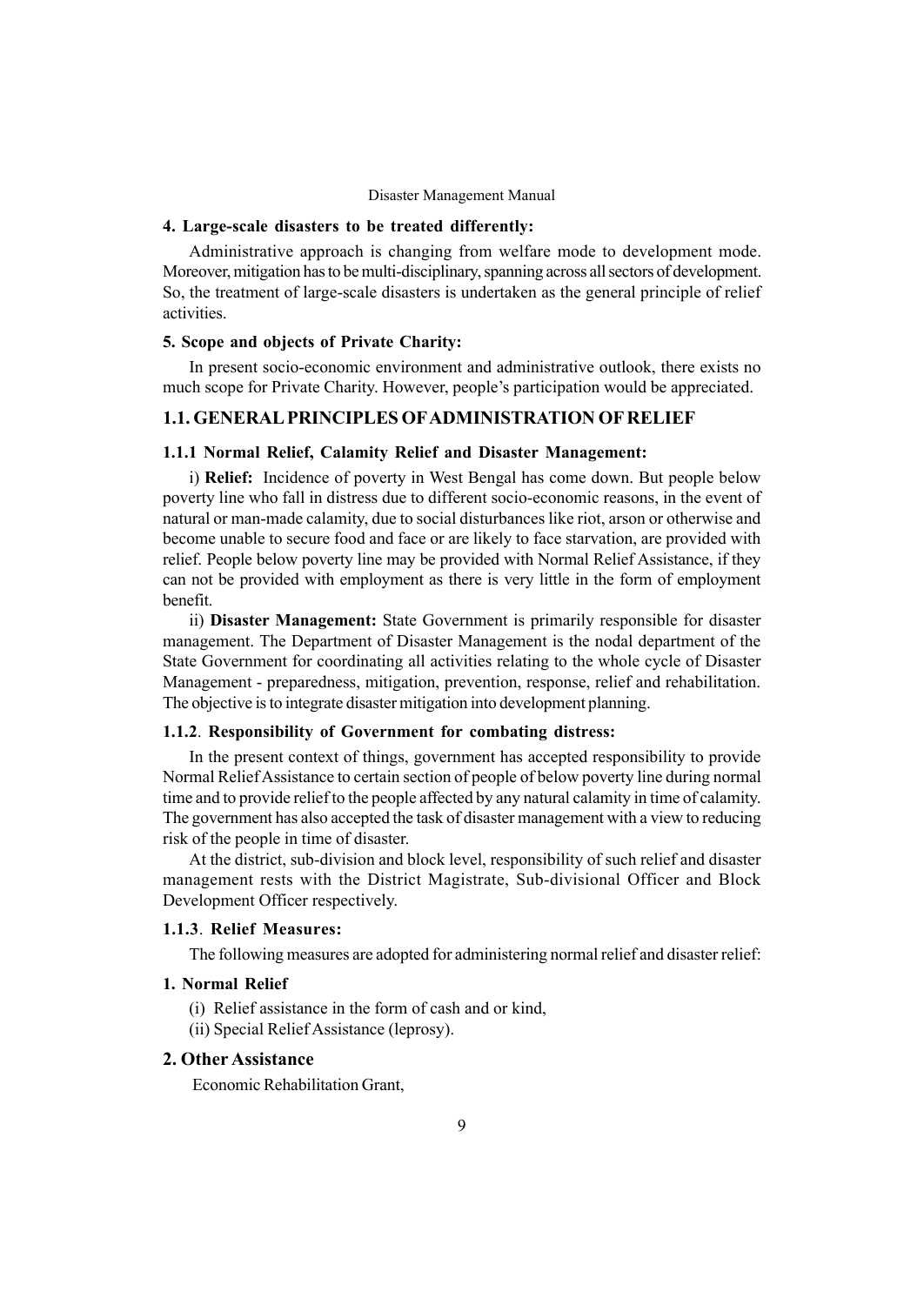## 3. Risk Management

(i) Preparedness: (a) Emergency Response Function (ERF) Planning, (b) Disaster Management Plan

(ii) Mitigation: Contingency Plan at Block and District level.

#### 4. Crisis Management

(i) Relief assistance in the form of kind (in case of natural calamity as well as manmade disaster), (ii) Distribution of Relief Materials, (iii) House Building Grant, (iv) Ex-Gratia Grant to the bereaved families of victim of natural / man-made disaster, (v) Financial Assistance from Prime Minister's National Relief Fund, (vi) Scheme for construction of (a) Relief Godown / Stores, (b) Flood / Cyclone Shelter.

#### 1.1.4. Large-scale disasters to be treated differently: Vide Chapter XIII

#### 1.1.5. Scope and objects of Private Charity:

The responsibility for relief operation now rests squarely on the State. To get the responsibility shared and community-based, endeavor should be made to integrate nonofficial relief with Government operations, wherever required and possible.

#### 1.1.6. Relief and danger of demoralization:

Although the responsibility not only for preservation of life but also for maintenance of a certain economic standard of people rests with the State in the present context of things, the danger of demoralization should also be guarded against. The energy and initiative of the people themselves will no less count in helping them recover from economic distress. If the relief measures do not stimulate people to work hard to restore prosperity, if they encourage people only to remain passive and to depend unduly on the hope of Government help, the purpose of relief will be defeated. When demoralization sets in, normal economic conditions are difficult to restore. Therefore, only those genuinely impelled by want should be given relief. Great care must be taken to see that relief does not give a fillip to indolence.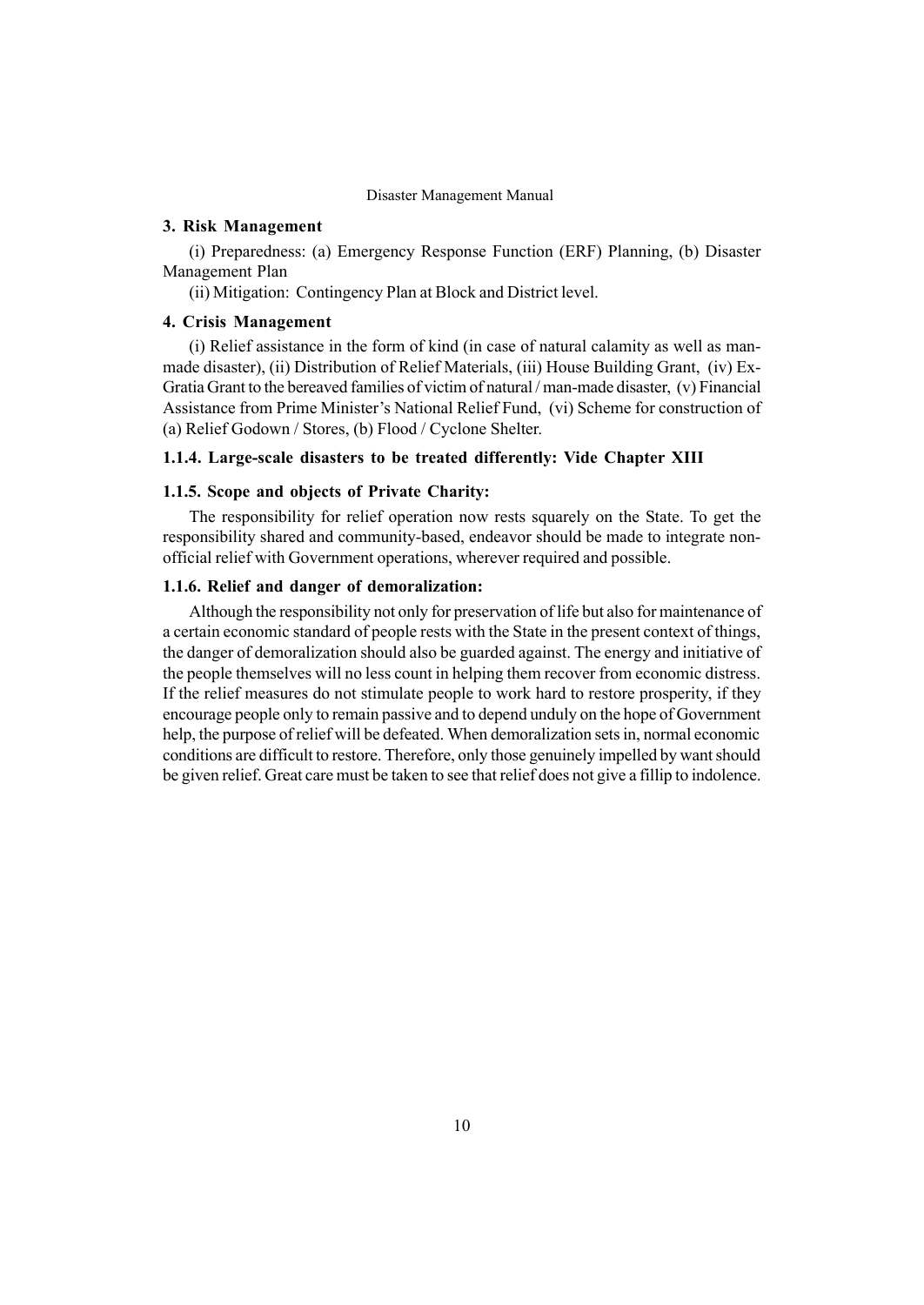## CHAPTER II

Observation: The provisions put down in existing manual mostly deal with measures and preparations in the context of combating distress arising out of famine as a consequence of drought. In the present economic scenario of the State, famine is a remote possibility. The present committee has already pointed out that the situation has been changed since then. The administrative emphasis is presently on 'Disaster Management'. 'Drought Management' comes under purview of 'Disaster Management', which is a holistic approach towards disasters. So, it is relevant to introduce 'Disaster Management' in the present state of condition.

## DISASTER MANAGEMENT

#### 2.1 Introduction:

West Bengal is prone to different kinds of disasters. Floods are the most common and widespread of all natural disasters and can occur nearly anywhere in the State. Flooding along rivers is a natural and inevitable part of life. Cyclones have also wreaked substantial damage periodically. In addition, there have been other natural calamities, such as drought, earthquakes and landslides, etc.

West Bengal lies along the Bay of Bengal which is exposed to cyclone-related hazards. Among all calamities, the devastation caused by cyclones tends to be the most sudden and severe. However, the effects can be mitigated. Improved forecasting, better disaster preparedness in highly exposed regions and more systematic response by the administration tend to reduce the loss of lives, even if these have not managed to reduce the damage to property and real assets fully.

Districts on the western part of the State, especially Purulia, Bankura, parts of Paschim Medinipur and Birbhum, are drought-prone because of receipt of inadequate rainfall. There is scope to take effective measures through Drought Management activities to reduce the risk of famine.

Landslides are common disaster phenomena in the district of Darjeeling. It is primarily the way of nature to adjust slope stability. But the process has been intensified by human interference mainly through rapid deforestation, incorrect land-use process, etc.

Earthquakes are fairly common in most parts of the State but its frequency is relatively low. Northern districts of the State are affected by massive earthquakes occurring in the Sikkim and Nepal region. Earthquakes in Bangladesh and the Ganga delta in North Bihar have also shaken the State. Useful earthquake prediction not being available till now, earthquake disaster mitigation efforts and preparedness are the only recourse left towards minimizing the effects of earthquakes.

Natural disasters have number of adverse effects on human security. The most obvious immediate negative effect relates to destruction of life and property. There are also implications for livelihood and employment of people in the affected areas, and for the immediate viability of cultivation and other economic activities in the affected areas. Further, floods and cyclones, in particular, give rise to major health hazards, with the threat of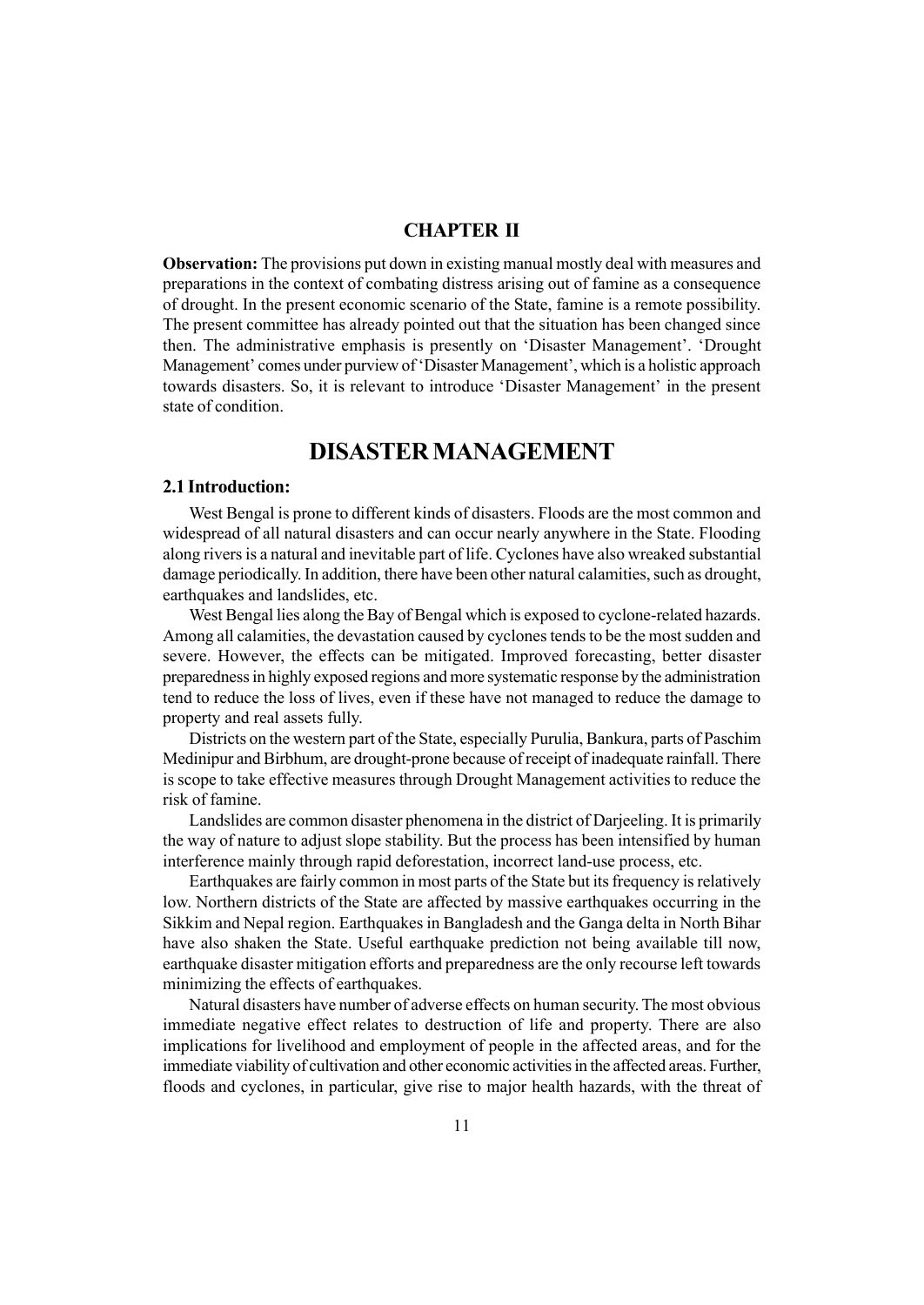epidemic disease resulting from such calamities being ever present.

It is an accepted fact that occurrence of the natural disasters cannot be prevented altogether but their adverse impact can be reduced substantially by undertaking various preparedness and mitigation measures. When disaster strikes, the best protection is knowing what to do. The impact of disaster can only be combated effectively if we have a rational and objective understanding of them.

## 2.2 DISASTER LIMITS ECONOMIC DEVELOPMENT

Disaster can wipe out the grains of economic development. Disasters result in the destruction of fixed assets and physical capital, interruption of production and trade, diversion and depletion of savings and public and private investment. At the local level, disaster can seriously impact household livelihoods and push already vulnerable groups into poverty. The loss of income earners, through death or injury, the interruption of production or access to markets and destruction of productive assets, are all examples of ways in which disasters affect local and household economies. The capacity of a household or local community to absorb the impact and recover from a major natural hazard will be seriously limited if already weakened over time by a series of smaller-scale losses.

## 2.3 DISASTER LIMITS SOCIAL DEVELOPMENT

A population that has been weakened and depleted by natural disaster, particularly when it coincides with losses from malnutrition etc., will be less likely to have the organizational capacity to maintain irrigation works, bundhs in fields for water harvesting, hill slope terraces, shelter belts. Without these social assets, communities become more vulnerable. In addition to the loss of social assets themselves, there are many examples of disaster events destroying the gains of the health, sanitation, drinking water, housing and education sectors that underpin social development.

Women suffer additional stresses in disaster situations and also bear a disproportionate burden of the additional domestic  $\&$  income-generating work necessary for survival following a disaster event. When women are exposed to additional stresses, the level of social development is reduced.

## 2.4. DEVELOPMENT REDUCES RISK OF DISASTER

A growing recognition that natural disaster is not only an account of hazard themselves but also of socio-economic condition of societies that render them vulnerable to natural disasters is slowly gaining recognition. This strengthens the argument in favour of long term planning for disaster preparedness and response and its integration with development planning.

1. Development can reduce the vulnerability of disaster, so the development of an area should be according to the  $-$ 

Vulnerability of the place

Ecology of the place

Active participation of the people.

2. Vulnerability maps should be prepared on macro and micro basis, updated annually. Flood zone maps should be provided to all development authorities with full information of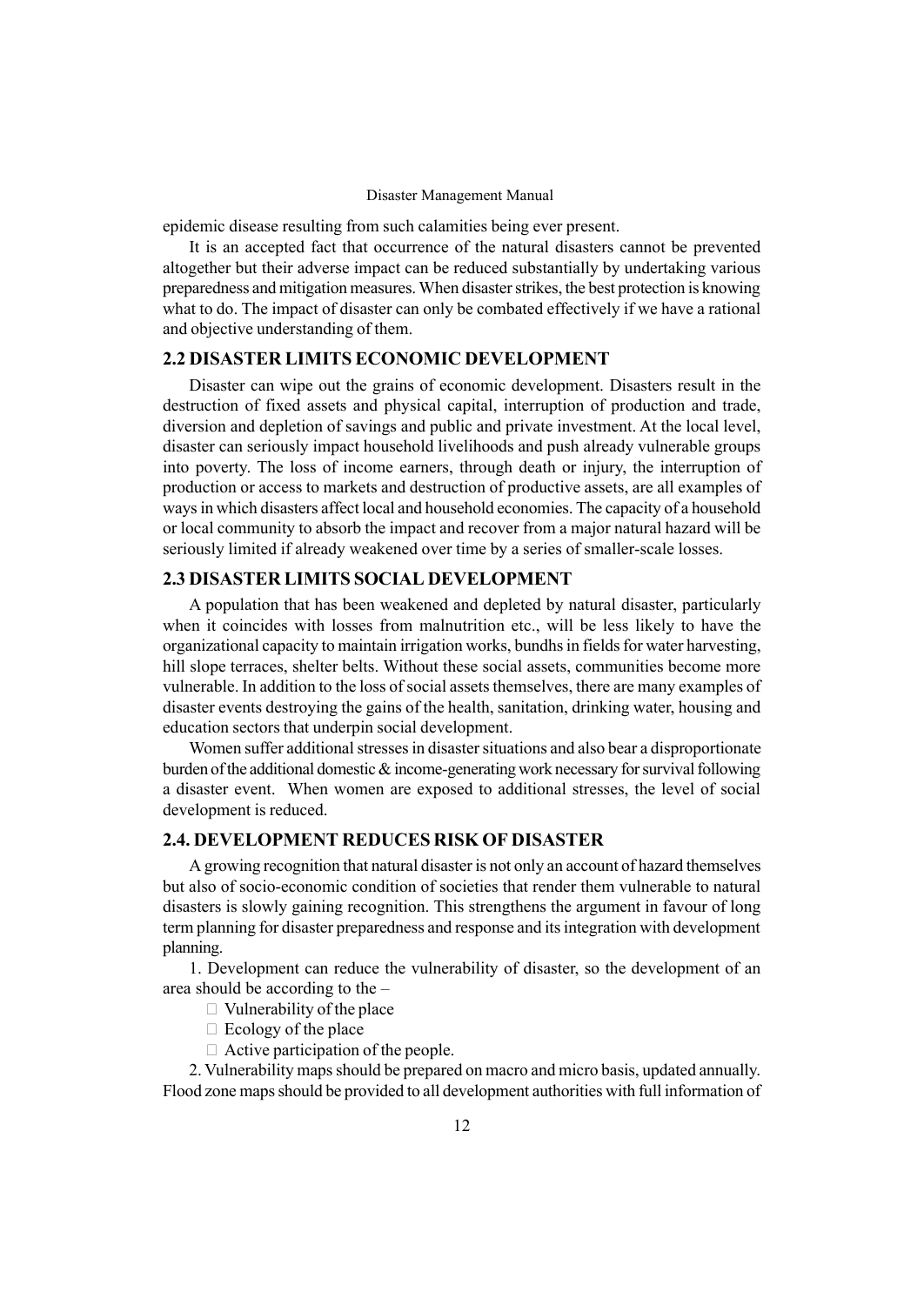upstream and downstream habitat.

3. All development projects including irrigation projects should be targeting towards disaster mitigation. They should have a very careful planning and consideration for  $-$ 

Ecology and environment,

Disaster vulnerability,

Displacement of people, flora and fauna,

Careful study of upstream and downstream of river.

4. Development schemes should be linked with disaster mitigation. Rural Housing Schemes should be used for constructing earthquake proof and cyclone-resistant houses. Integrated Waste Land Development Projects should be introduced for drought mitigation.

5. The SGSY schemes should be used to create sustainable employment in disaster prone area. The SGRY Schemes should be used to create demand-driven village infrastructures (durable assets) based on the need of the place.

6. Multipurpose Community building that act as Cyclone/Flood shelters should be set up in development projects. The construction of roads, railways etc. should take care of proper drainage system.

#### 2.5. Disaster Management

It is the range of activities designed to mitigate the effects of disaster and emergency situations and to provide a framework for helping people at risk to avoid or recover from the impact of disasters. Managing disasters includes steps to be taken prior to, during and after the disaster and involves preparedness, mitigation, response and recovery.

Preparedness for tackling natural disaster in a planned manner is the basic step under Risk Management of Disaster Management. Disaster Management concept virtually envisages integration of risk management and crisis management.Apart from Preparedness, other steps envisaged under Risk Management are Prevention and Mitigation. Crisis Management includes response and recovery. Mitigation includes any activity that prevents an emergency, reduces the chance of an emergency happening, or lessens the damaging effects of unavoidable emergencies. Investing in mitigation steps will help reduce the structural damage, financial loss and crop damage. Disaster Management conceive ignition of trigger mechanism to combat any situation. Trigger Mechanism is nothing but taking prompt action without any delay and taking decision on the spot.

### 2.5.1. Hazard and Disaster

The interface of hazard and vulnerability is disaster. Hazard has the potential to be a disaster.

 $Disaster = Hazard + Valnerability$ 

a) Hazard: It is defined as the physical event that pose a threat to people, structures or economic assets, geographic area and which may cause a disaster. These may be manmade or natural, occurring in our environment.

b) Disaster: ".....A serious disruption of the functioning of a society, causing widespread human, material or environmental losses which exceed the ability of the affected society to cope using its own resources."

1) The extent of damage from a disaster depends on the impact, intensity and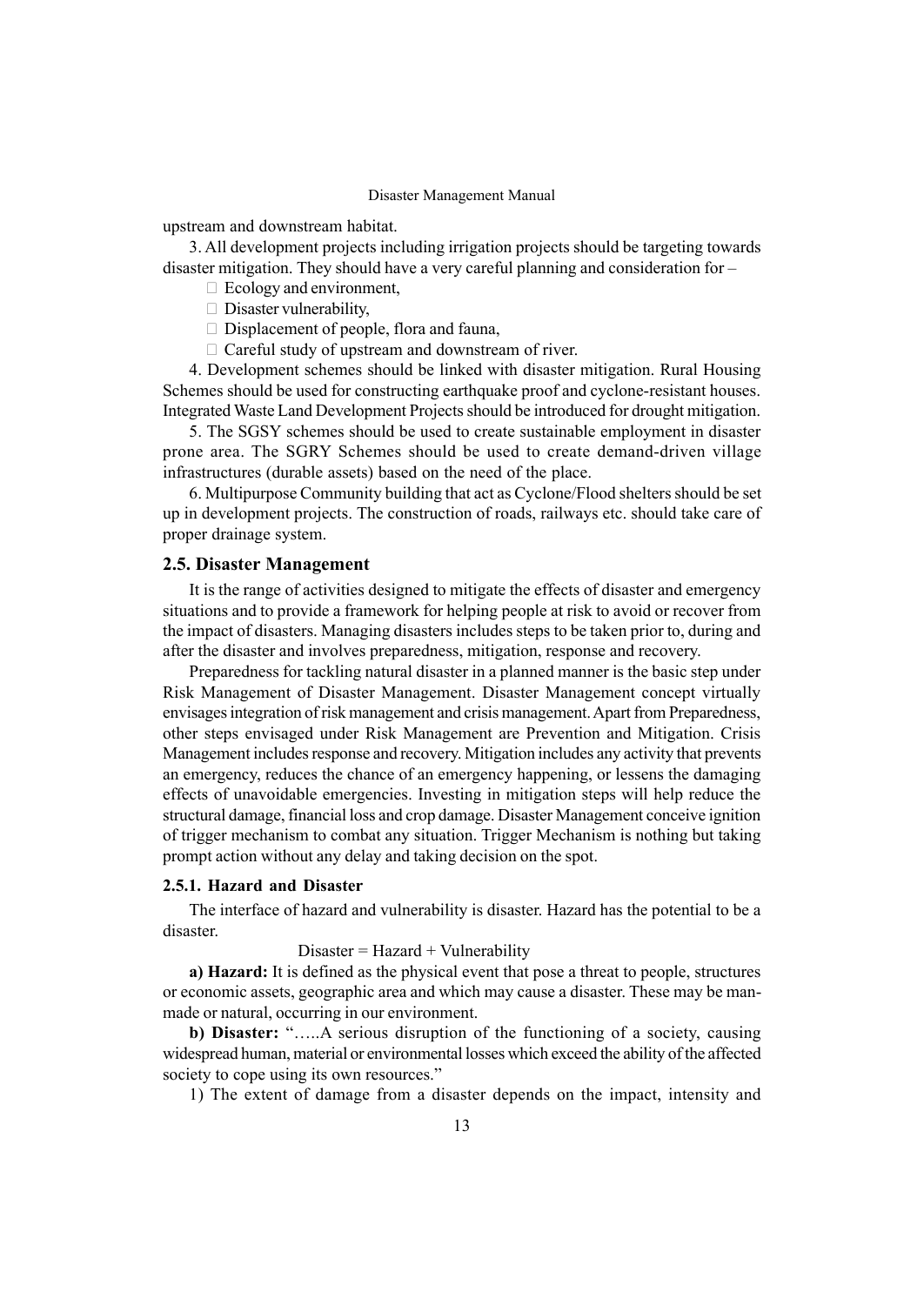characteristics of the phenomenon and

2) How people, environment and infrastructures are affected by that phenomenon.

Natural disasters are a potentially serious shock to an economy. Estimation of total cost of disasters are typically based on only the direct, visible, financial impact of a disaster such as damage to homes, hospitals, schools, factories, infrastructure and crops . The true cost of disasters, taking into account less quantifiable effects such as the loss of personal belongings or jobs, widening trade or government deficits, or the increasing scale & depth of poverty, are even higher.

#### 2.5.2. Types of Hazards:

#### i) Natural Disaster:

a) Flood, b) Cyclone, c) Earthquake, d) Hailstorm, e) Drought, f) Landslide, g) Erosion, h) Heat wave, i) Tornado, j) Tsunami, k) Avalanche.

#### ii) Man-made Disaster:

a) Air, Rail and Sea disaster, b) Fire/ Explosion, c) Building Collapse, d) Industrial Accident and f) Terrorism.

Hazard is also classified as follows:

i) Geological, ii) Biological and iii) Chemical.

i) Geological: a) Earthquake, b) Landslides and c) Dam Failure/Dam Burst.

ii) Biological: a) Bacteria Related, b) Food Contamination and c) Other Fungal.

iii) Chemical: a) Toxic Gases and Nuclear Radiation, b) Food Contamination, and

c) Soil Contamination and Pesticides.

#### 2.5.3. Vulnerability:

It is defined as "the extent to which a community, structure, service and geographic area is likely to be damaged or disrupted by the impact of a particular hazard, on account of their nature, construction and proximity to hazardous terrain or a disaster prone areaî.

Vulnerability to disasters is a function of human action and behaviour. It is determined by a combination of several factors, including awareness of hazards, the condition of human settlements and infrastructures, public policy and administration, the wealth of a given society and organized abilities in all fields of disaster and risk management.

There is a close correlation between the trends of increased demographic pressure, escalated environmental degradation, increased human vulnerability and the intensity of impact of hazards. Poverty and vulnerability is integrally linked and mutually reinforcing.

#### Types of vulnerability:

- i) Physical Vulnerability: It relates to the physical location of people and elements at risk i.e. buildings, infrastructure, etc. and proximity to hazard.
- ii) Socio-economic vulnerability: This relates to the degree to which a population is affected by the calamity in relation to the prevailing social and economic conditions. The impact of disaster is determined by the event, its effect on people and their environment, as well as the consequential effect on human activities within a given society. These include the size of the economy and its economic structure, and the sectors affected by the disaster.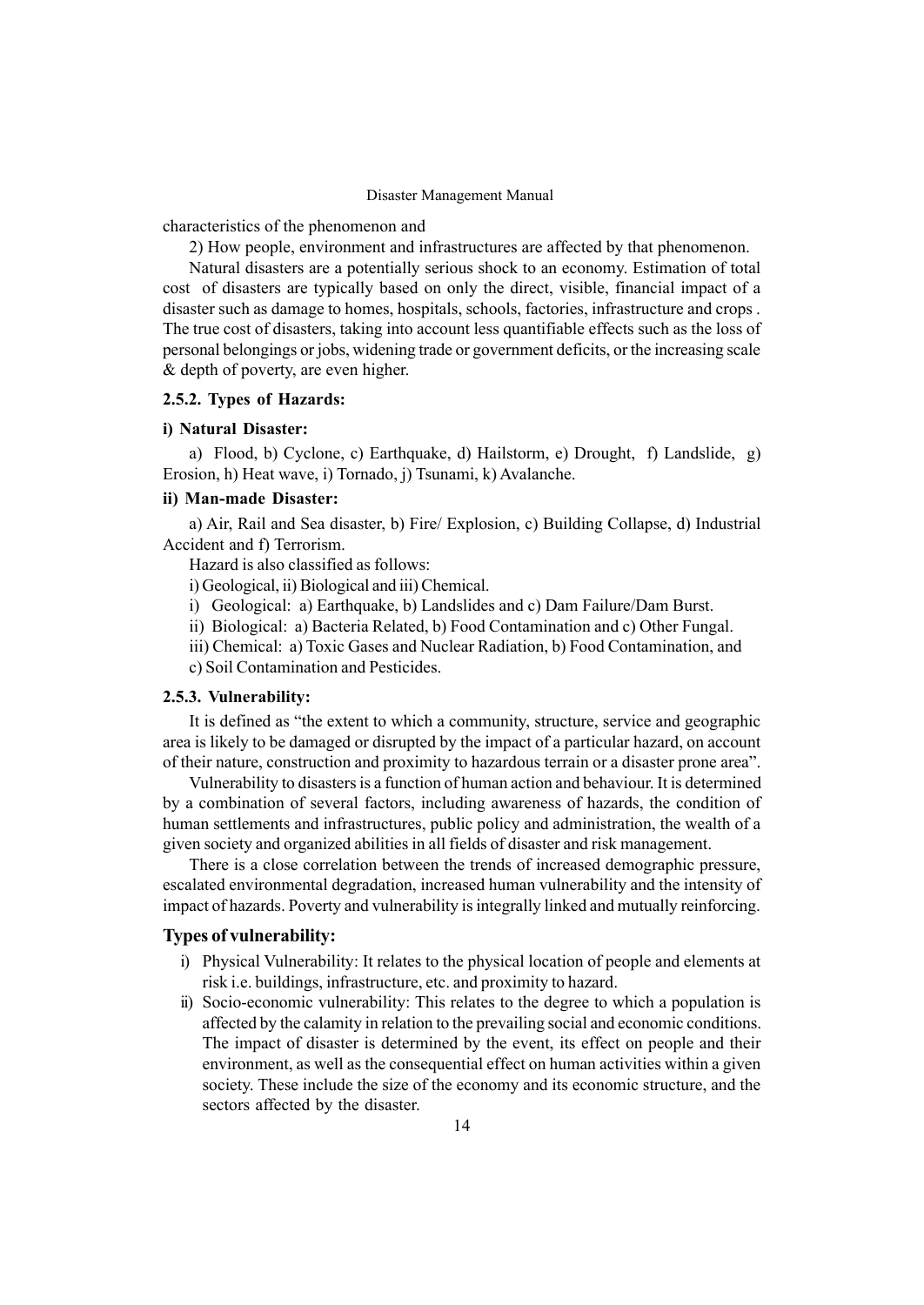- Some sectors of economy are more vulnerable to hazards than others. Most obviously, the agricultural sector is potentially vulnerable, implying that the countries which rely heavily on agriculture may be particularly threatened by hazards. However, even here, the types of crops cultivated and techniques for growing them play a role in determining the scale of vulnerability.
- iii) Psychological Vulnerability: This relates to hopelessness, helplessness, negative attitude towards change, unawareness, passivity, negative belief etc.

Vulnerability Analysis: It results in an understanding of the level of exposure to the various natural hazards identified. It is the process of estimating the susceptibility of ëelement of risk' to various hazards by

Identifying what elements are at risk according to hazard type, and

Analyzing the root causes of why these elements are at risk.

It provides information on (i) sectors at risk-physical, social, economic and (ii) type of risk.

## 2.5.4. Risk:

Risk is a measure of expected losses (death, injuries, assets, economic activities etc.) due to a potential hazard (of a particular magnitude) occurring in a given area over a specific period of time. Risk analysis involves determining the probability of event happening and the level of vulnerability of the people that may be affected by the event. Disaster is the realisation of a risk.

#### 2.6. New approach towards Disaster Management

The administrative approach is shifted from post- calamity relief to a new approach towards Disaster Management with an enhanced area of responsibility to include preparedness, mitigation and prevention apart from the present responsibilities of relief, rehabilitation and reconstruction. Another corner-stone of the approach is that mitigation has to be multi-disciplinary, spanning across all sectors of development. Risk Management is incorporated with Crisis Management in the new approach. Risk Management can take place in two ways:

#### i). Preparedness:

Preparedness is the readiness of the society to combat a potential hazard. This protective process embraces a measure which enables administration, communities and individuals to respond rapidly to disaster situations to cope with them effectively. Preparedness includes the formulation of viable emergency plans, the development of warning systems, the maintenance of inventories and the training of personnel. It may also embrace search and rescue measures as well as evacuation plans for areas that may be at risk from a recurring disaster.

Preparedness encompasses those measures taken before a disaster event which are aimed at minimizing loss of life, disruption of critical services, and damage when the disaster occurs. All preparedness planning needs to be supported by appropriate legislation with clear allocation of responsibilities and budgetary provisions.

The phases of preparedness planning are ; (i) Risk Analysis, (ii) Capacity analysis and (iii) co-operation and participation.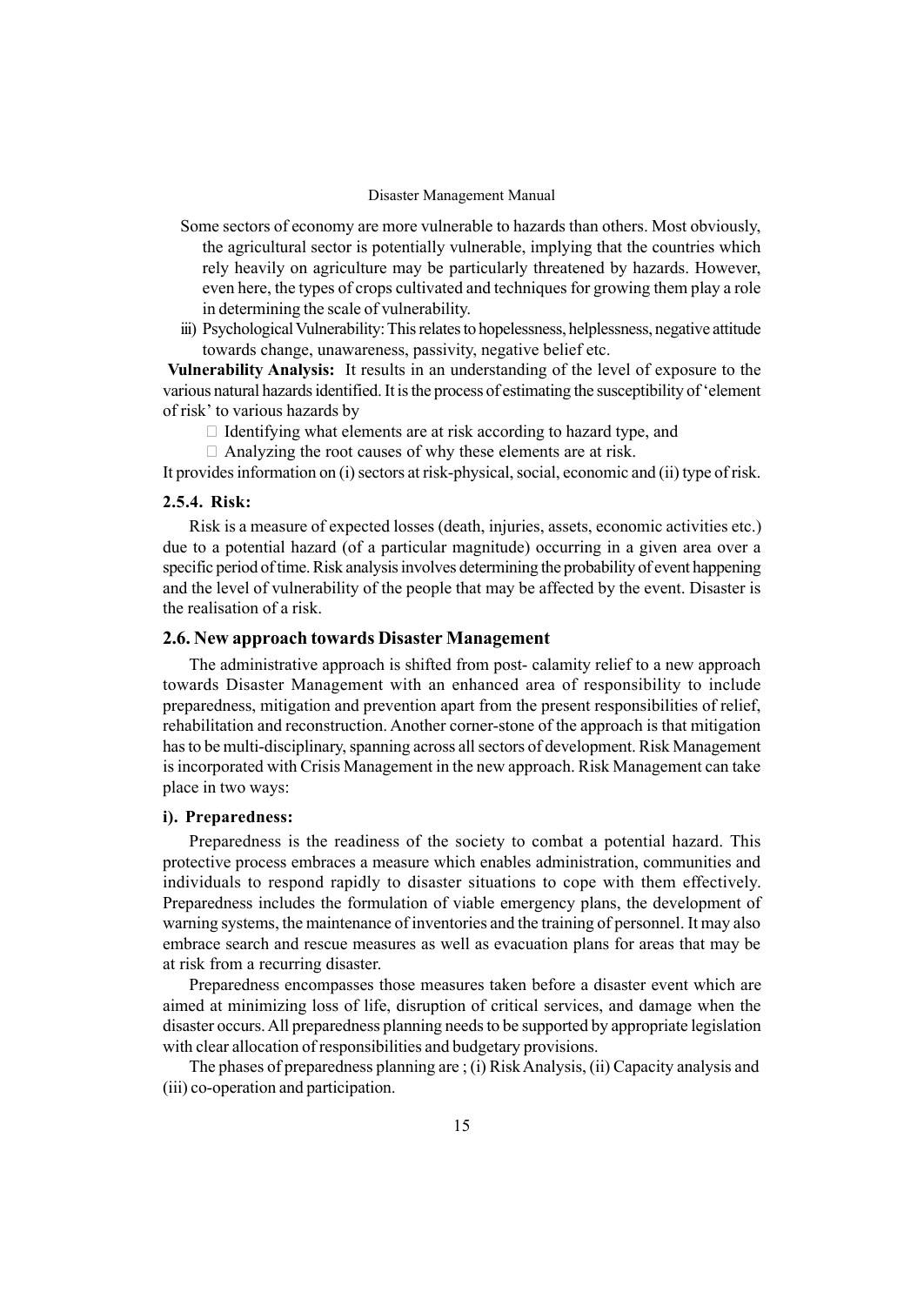## ii). Mitigation:

Mitigation embraces all measures taken to reduce both the effect of the hazard itself and the vulnerability conditions to it in order to reduce the scale of a future disaster. Therefore mitigation activities can be focused on the hazard itself or the elements exposed to the threat. Mitigation, on the other hand, means capacity building of the community or individual vulnerable to hazards.

a) Capacity Building: Capacities are strengths and resources, which exist or are present in individuals, households and in the community and which enable them to cope with, withstand, prepare for, prevent, mitigate, or quickly recover from a disaster.

The capacity of a community to withstand disaster is a function of:

Awareness of the risk associated with disasters,

Understanding of appropriate responses to disasters,

 Possessing the capacity to respond (training, research, availability of resources, skilled cadres).

 Setting up emergency response mechanisms that mobilize and deploy these trained resources in quick, efficient and systematic manner.

Thus, with capacity building the disaster risk can be brought down.

b) Assessment: It is the process of determining the impact of a disaster on a society. It is interdisciplinary process undertaken in phases and involving on the spot surveys and collation, evaluation and interpretation of information from various sources. These surveys concern both direct and indirect losses as well as the short and long term effects.

c) Awareness Campaign: The community as an institution in itself is the most powerful in the entire mechanism of disaster administration. Awareness about vulnerabilities is a sine qua non for inducing a mindset of disaster prevention, mitigation and preparedness. In the event of actual disasters, the community, if well aware of the preventive actions it is required to take, can substantially reduce the damage caused by disaster. Awareness and training of the community is particularly useful in areas which are prone to frequent disasters.

d) Training: In an effort to sensitise the role players in disaster management, training is essential and inevitable. Functionaries of Government and elected representatives of three Panchayat Raj Institution should be trained and re-trained periodically.

## 2.7. Budgetary Allocation for Disaster Mitigation in the Budget of Various Departments of State Governments:

Each department of the State Government will set apart 10-15 % from its budget provision for specific schemes/projects addressing vulnerability reduction and preparedness. Where there is a self of projects, projects addressing mitigation will be given priority. Mitigation measures shall be built into the on-going schemes/projects.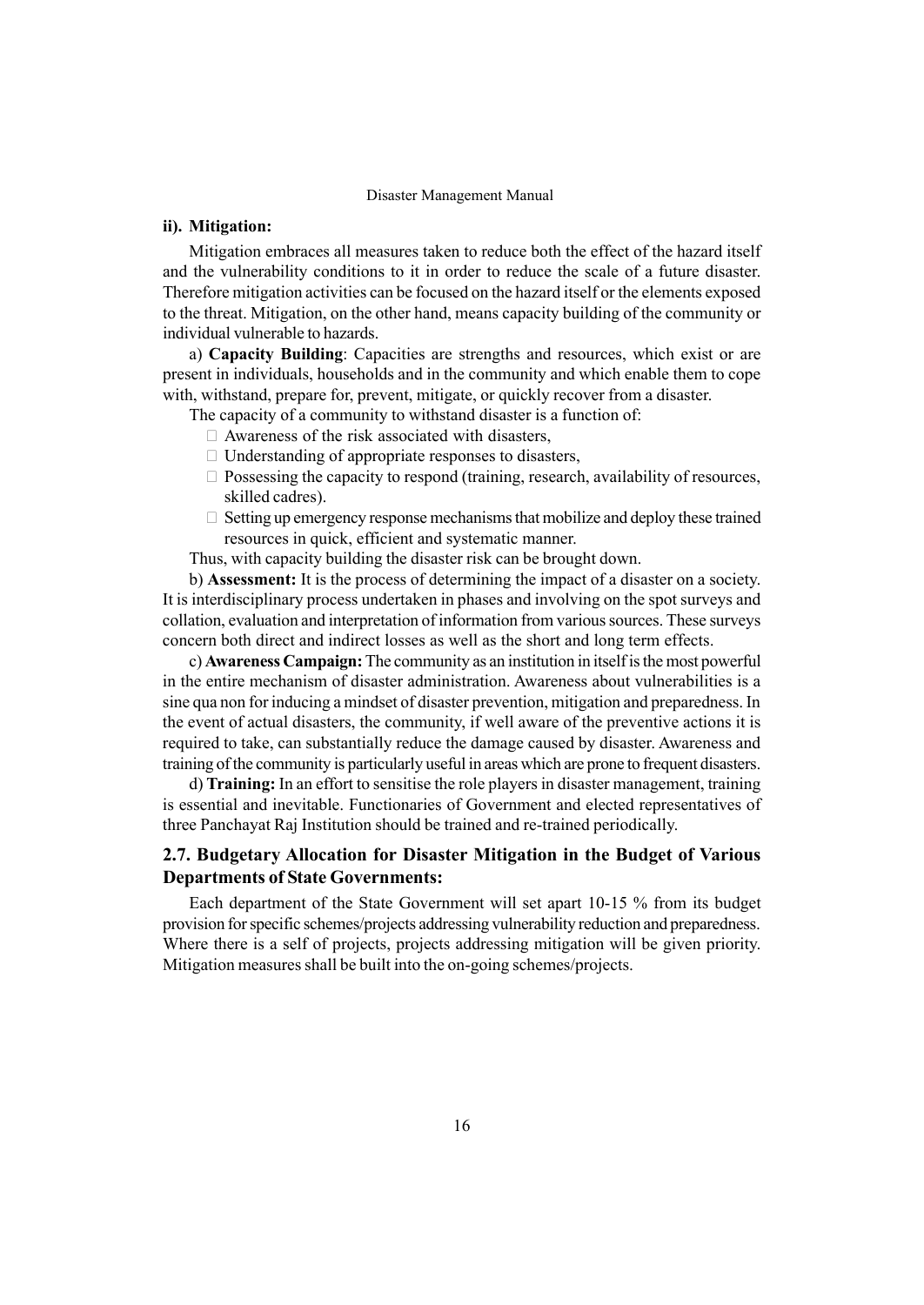## CHAPTER III

## ORGANISATION FOR DISASTER MANAGEMENT

## 3.1. General

With the change of time, the age old concept of Relief has been widened into the broader spectrum of Disaster Management. To implement the holistic approach of Disaster Management in our State, its organisational set up should be strengthened from the State level down to the Gram Sansad level.

After strengthening the Panchayat Raj Institutions, the role of Zilla Parishad, Panchayat Samity & Gram Panchayats have become very much important in the planning  $\&$ implementation of Disaster Management policy.

#### 3.2. Relief Organisation

Suitable organization has been evolved in this State at all appropriate level to draw up coordinated plans for setting up Disaster Management operations. The unit of Disaster Management organization should be the Gram Panchayats. The Gram Panchayats in an area should be formed into Block, each under a Block Development Officer (BDO). A Disaster Management Officer appointed by the Director of Disaster Management, W.B, is placed under the B.D.O. In the Sub Division, a Sub Divisional Disaster Management Officer (SDDMO) is placed under the Sub Divisional Officer (SDO) and a District Disaster Management Officer (DDMO) is placed under the District Magistrate. In the Directorate of Disaster Management W.B, Disaster Management Officers and Senior Disaster Management Officers are placed under Director of Disaster Management. The Disaster Management organization of this State is running under the Department of Disaster Management, Govt of W.B. The Secretary, Disaster Management Department, is the State Relief Commissioner. The Directorate of Disaster Management, headed by a Director, assists the Secretary of Disaster Management for execution of all Disaster Management Operations at the State level.

## 3.3 Role of State Relief Commissioner

The State Relief Commissioner through the office of the Department of Disaster Management plays a direct  $\&$  active role in the Disaster Management programme of the State. For a disaster that impacts more than one district in the State, the State Relief Commissioner leads the Disaster Management measures using appropriate action plan. The State Relief Commissioner either directly or through District Magistrates, co-ordinates and monitors the disaster management measures using all the resources available with the State Government.

- In this phase the State Relief Commissioner would:
- i) Recommend to the State government when disaster needs to be declared
- ii) Supervise and undertake Preparedness, Prevention and Mitigation measures, if necessary, where disaster is declared
- iii) Monitor such works in respective districts.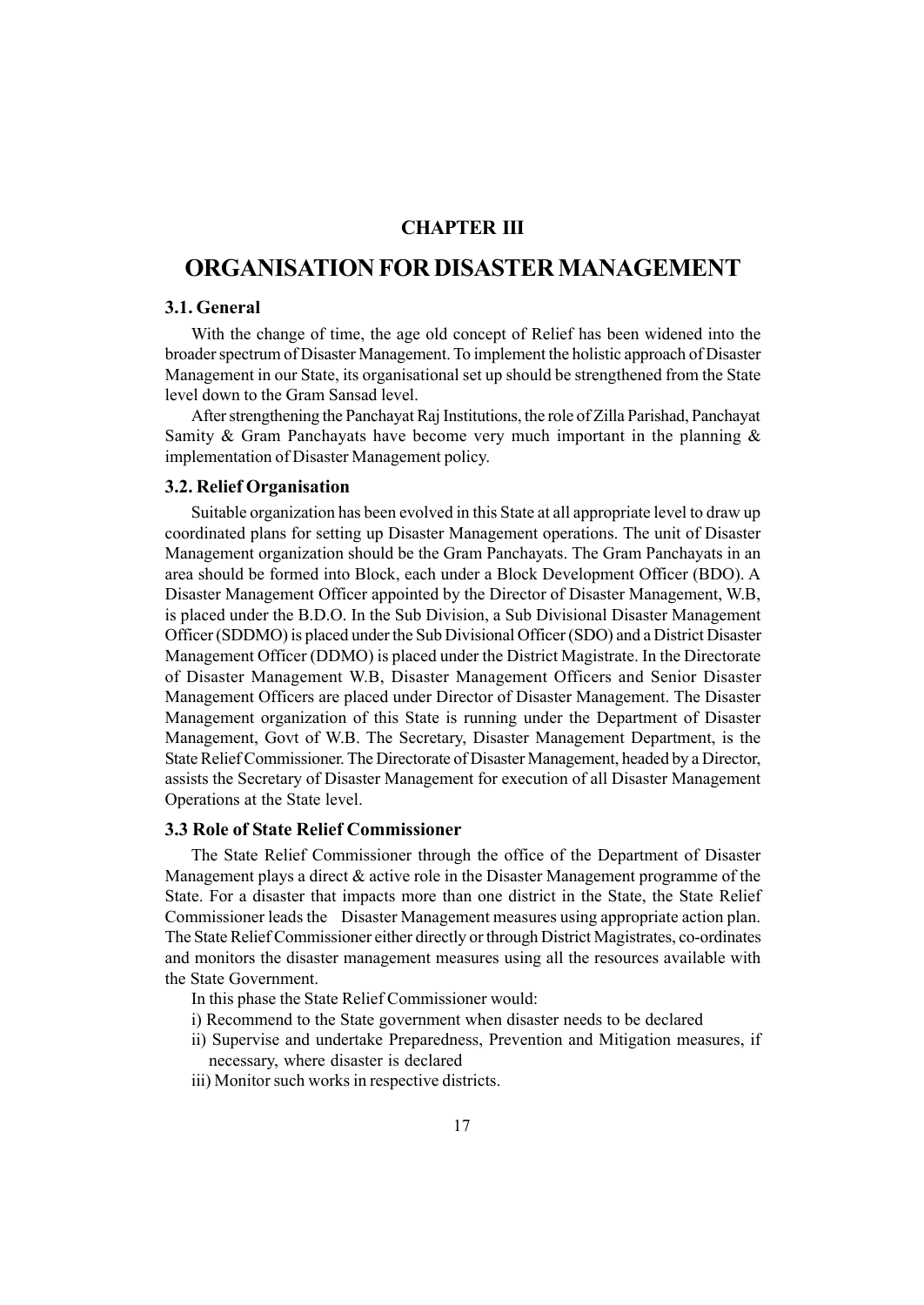## 3.3.1. Relief Commissioner to satisfy himself about the preparation

The State Relief Commissioner should satisfy himself that adequate preparations are being uniformly made in all districts in which distress is anticipated.

## 3.4. Role of District Magistrate

The District Magistrate plays a co-ordinating role at the district level to ensure that the various Government functionaries in the district effectively carry out the Disaster Management activities in this phase working in close co-operation with Government Departments and local bodies. The role of the District Magistrate in this phase includes:

- i) Ensuring that preparedness, mitigation & prevention-activities are carried out in accordance with the appropriate guidelines,
- ii) Ensuring that relevant officials in the district possess the knowledge to deal with disaster management issues,
- iii) Developing an appropriate Disaster Management strategy for the district, taking into account the unique circumstances of the district and prevailing gaps in institutional capacity and resources of the district,
- iv) Facilitating community training, awareness programmes and the installation of emergency facilities with the support of local administration, NGOs and the private sector,
- v) Establishing adequate inter-department co-ordination issues related to disaster management,
- vi) Reviewing emergency plans & guidelines,
- vii) Involving the community in the planning  $&$  development process,
- viii) Ensuring that local authorities in the district are involved in developing their own mitigation strategies,
- ix) Ensuring appropriate linkage between Disaster Management activities and planning activities,
- x) Revising/ Re-assessing contingency plans related to disaster management,
- xi) Ensuring that proper communication systems are in place,
- xii) Ensuring that equipments connected with Search & Rescue, especially fire fighting equipments are well maintained & ready to use

#### and

xiii) Contingency plans maximize the involvement of members of the community and NGOs.

## 3.5. Role of Zilla Parishad:

Under present conditions, Government has accepted full responsibility for fighting different types of disasters and at the district level, responsibility for administration of Relief solely rests with the District Magistrate. Zilla Parishad here plays a pivotal role in every kind of crisis management operation. The services of different district level functionaries of different line departments can be utilised in the management of disasters.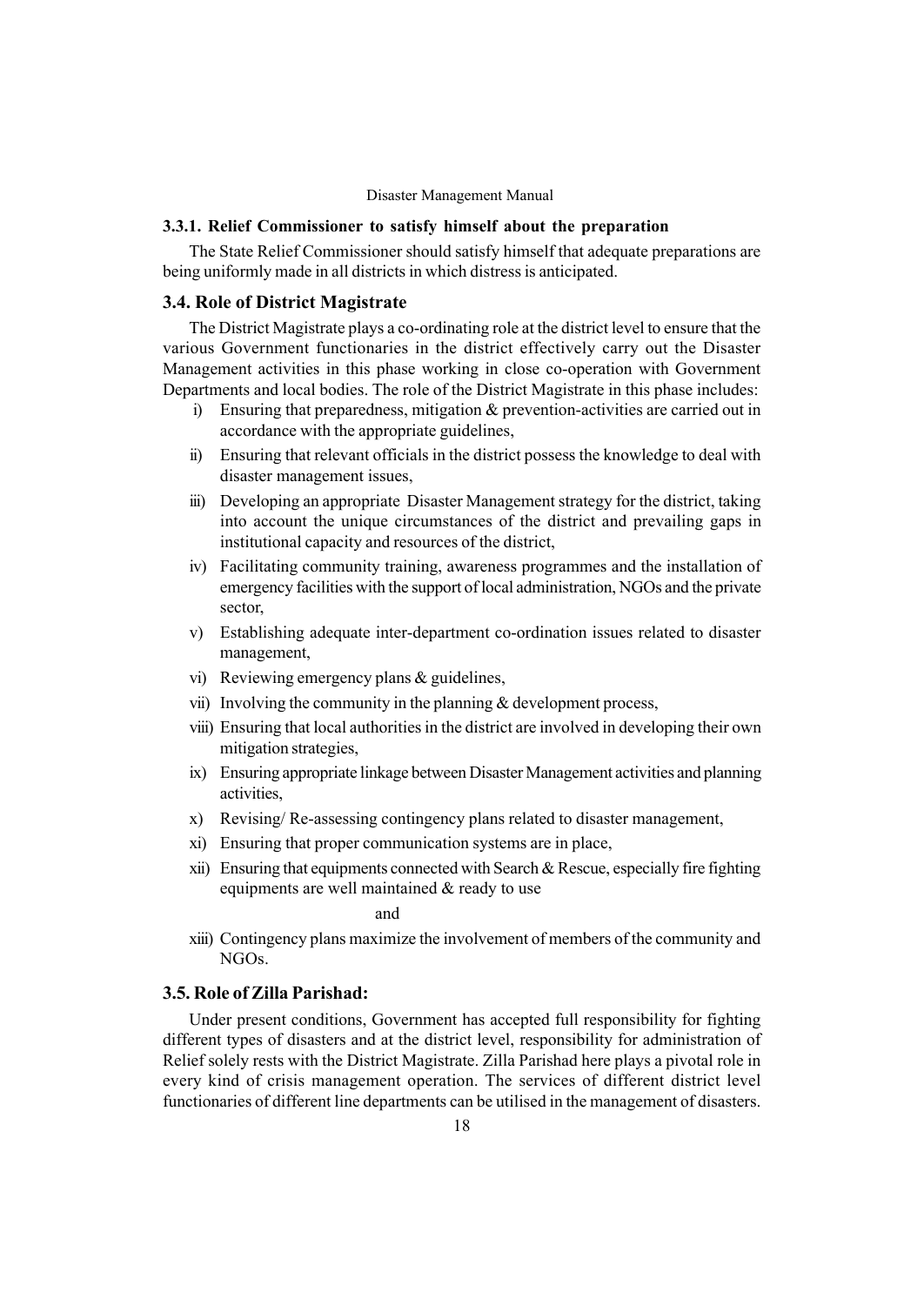#### 3.6 District Disaster Management Officer

As the representative of the Disaster Management Department, District Disaster Management Officer will assist the District Magistrate in every kind of Disaster Management operations, in the implementation of the policies  $\&$  principles of the Department and the rules of the disaster management code within their jurisdiction.

## 3.7. Sub Divisional Officer

The Sub Divisional Officer will supervise Disaster Management operations within his jurisdiction. The Sub Divisional Officer will be in charge of disaster management in the sub division concerned. He will see that relief is being efficiently and economically administered, orders are properly carried out, provisions for medical relief, hospitals & dispensaries are adequate, special precautions are taken to guard the drinking water supply from contamination & pollution, to guard against breaking out epidemics in the disaster affected areas, that the provisions of the disaster management codes and orders of the State government are being fulfilled and that the provisions for the future is being duly made and reports properly submitted.

## 3.8. Sub Divisional Disaster Management Officer

As the representative of the Disaster Management Department, Sub Divisional Disaster Management Officer will assist Sub Divisional Officer in every kind of Disaster Management operations. He will function as the Secretary in the municipality level disaster management committees. He will assist S.D.O in the implementation of the policies  $\&$ principles of the Disaster Management Department & the rules of the Disaster Management code within the respective jurisdiction.

## 3.9 Block Development Officer

As the head of the Block administration, Block Development Officer plays a very significant role in the implementation of Disaster Management operations like Preparedness, Prevention and Mitigation.As the main functionary of the Block administration, he will act in the following sectors:

- i) Monitoring of functioning of all kinds of Disaster Management operations in his area and sending report to the Sub Divisional Officer and other higher authorities,
- ii) To monitor the functioning of all committees related to Disaster Management at the Panchayat Samity and Gram Panchayat level,
- iii) To visit every part of his area and to see that the social assistance measures are promptly, properly & effectively given to disaster victims whenever required and make periodical routine examination/assessment of the socio-economic status of his area,
- iv) To make assessment of fund required for infrastructural reconstruction after any disaster
- v) Will maintain all the accounts of the Disaster Management operations that have to be started during any natural calamity,
- vi) He will prepare Block Disaster Management Plan every year and also revise it from year to year.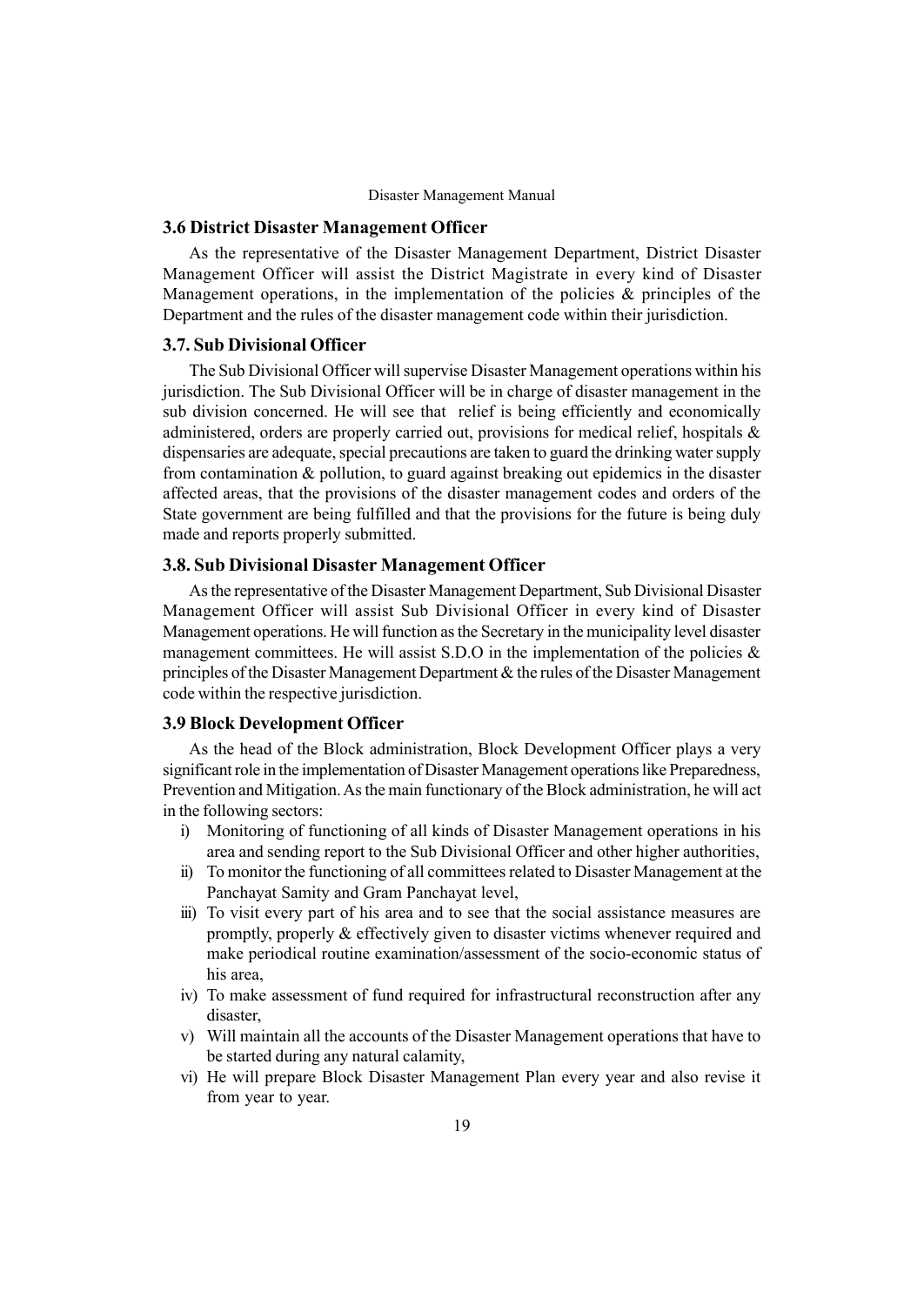- vii) He will undertake preparedness, mitigation and rehabilitation measurers every year.
- viii)He will keep the Block level India Disaster Resource Network updated every year.
- ix) After every calamity, he will prepare and send preliminary report in CA II form to the Sub Divisional Officer at once.

## 3.10. Block Disaster Management Officer:

As the representative of the Department of Disaster Management at the Block level, Block Disaster Management Officers play an important role in the evaluation, assessment and management of block level disaster management operations. The services of Block Disaster Management Officers are placed at the disposal of respective Panchayat Samities. They will discharge their responsibility with regard to the Panchayat Samity in addition to their normal duties for execution or implementation of schemes already assigned to the Gram Panchayats and Panchayat Samities by the Department of Disaster Management.

Block Disaster Management Officers are one of the members of the Nari-Sishu Unnayan-Janakalyan-O-Tran Sthayee Samity. As per clause (b) of Section 125 (3) of West Bengal Panchayat Act, 1973, the official members of the said Sthayee Samity shall select in such manner as may be determined by the Karmadhyaksha, one of such members to act as Secretary to the Sthayee Samity. The main duties of the Block Disaster Management Officer in the Block level Disaster Management operation are mentioned below:

- a) To assist the Block Development Officer in every kind of decision-making in connection with Disaster management operations,
- b) Helping in sending periodical reports and returns in the implementation of various programmes related to disaster management to the appropriate authority,
- c) To organize Gram Sansad, Gram Panchayat & Panchayat Samity level Disaster Management related meeting,
- d) To check the priority lists prepared for distribution of Relief Assistance (both normal & special) and cause any enquiry in this regard if any discrepancy arises or if found inadequate,
- e) To remain present at least once a month at the time and place of distribution of Relief Assistance and also to check whether the muster-rolls are being properly maintained,
- f) To inform Block Development Officer regarding the socio-economic condition of different poverty-stricken areas within the jurisdiction and advise Block Development Officer regarding combating any kind of disaster in these areas well in advance,
- g) To cause enquiries into application for Economic Rehabilitation Grants, Special Relief Assistance and distribution Relief materials,
- h) To help in proper maintenance of accounts in respect of Relief matters and also in clearing outstandingAudit objections in the Block offices and the Sub Division offices, Specific assistance as sought for by the Chief Accounts officer and the Director of Disaster Management should be given,
- i) To make detailed estimate of loss and damage during and after any disaster and prepare the reports,
- j) To monitor the working and distribution of Relief articles by N.G.Os in their area and to furnish regular reports,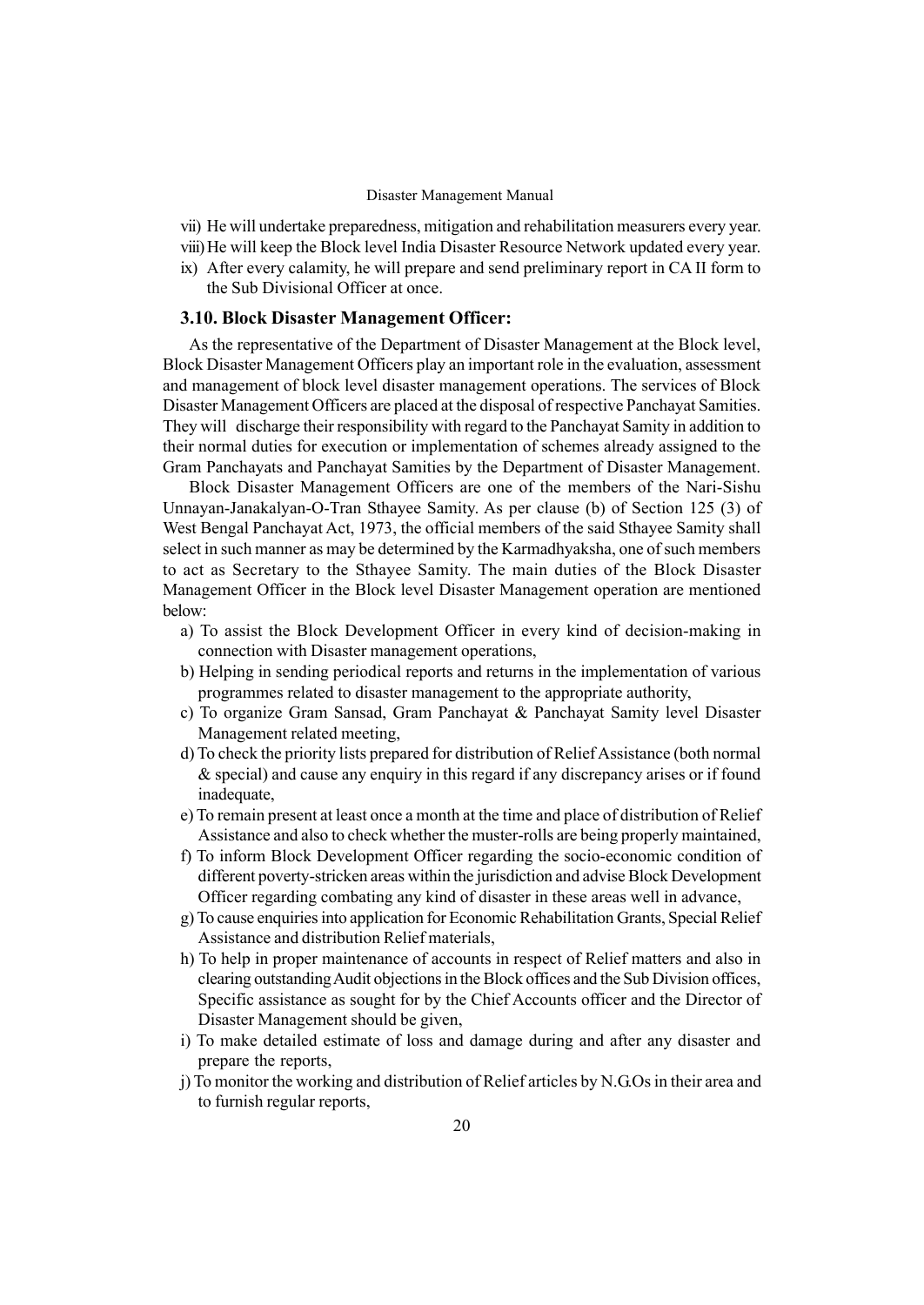- k) To help in implementation of Rehabilitation programme for Repatriates from Burma, living in registered co-operative societies, monitoring and follow-up actions connected therewith,
- l) To keep contact with the Prodhans of the Gram Panchayats (GP) and advise them in the preparation of Gram Panchayat Disaster Management Plan,
- m) To obtain utilization certificate from Prodhans of GPs in respect of Relief assistance distributed through Prodhans from the Block,
- n) To keep constant contacts with members of the Gram Panchayats, Panchayat Samity, extension officers of all Line Departments, Non Governmental Organizations/ CBO.

## 3.11. Advisory Committees at different levels :

## A) State Disaster Management Committee

| 1. Chief Secretary, West Bengal                                              | Chairman        |
|------------------------------------------------------------------------------|-----------------|
| 2. Pr. Secretary/Secretary, Department of Disaster Management                | Convener/Member |
| 3. Pr. Secretary/Secretary, Department of Home                               | Member          |
| 4. Pr. Secretary/Secretary, Department of Transport                          | Member          |
| 5. Pr. Secretary/Secretary, Department of Health & Family Welfare            | Member          |
| 6. Pr. Secretary/Secretary, Department of Agriculture                        | Member          |
| 7. Pr. Secretary/Secretary, Department of Food & Supplies                    | Member          |
| 8. Pr. Secretary/Secretary, Department of Science & Technology               | Member          |
| 9. Pr. Secretary to Chief Minister                                           | Member          |
| 10. Pr. Secretary/Secretary, Department of Irrigation & Waterways            | Member          |
| 11. Pr. Secretary/Secretary, Department of P.W.D.                            | Member          |
| 12. Pr. Secretary/Secretary, Department of Municipal Affairs                 | Member          |
| 13. Pr. Secretary/Secretary, Department of Urban Development                 | Member          |
| 14. Pr. Secretary/Secretary, Department of PHE                               | Member          |
| 15. Pr. Secretary/Secretary, Department of ARD                               | Member          |
| 16. Pr. Secretary/ Secretary, Department of Power                            | Member          |
| 17. Pr. Secretary/ Secretary, Department of W.I&D                            | Member          |
| 18. Pr. Secretary/ Secretary, Department of Fisheries                        | Member          |
| 19. Pr. Secretary/Secretary, Department of Forest                            | Member          |
| 20. Pr. Secretary/Secretary Department of Finance                            | Member          |
| 21. Pr. Secretary/Secretary, Department of Panchayet & Rural Development     | Member          |
| 22. Pr. Secretary/Secretary, Department of Environmental & Pollution Control | Member          |
| 23. Pr. Secretary/Secretary, Department of Housing                           | Member          |
| 24. Pr. Secretary/Secretary, Department of Women & Child Development         |                 |
| & Social Welfare Department                                                  | Member          |
| 25. Commissioner, Kolkata Municipal Corporation                              | Member          |
|                                                                              |                 |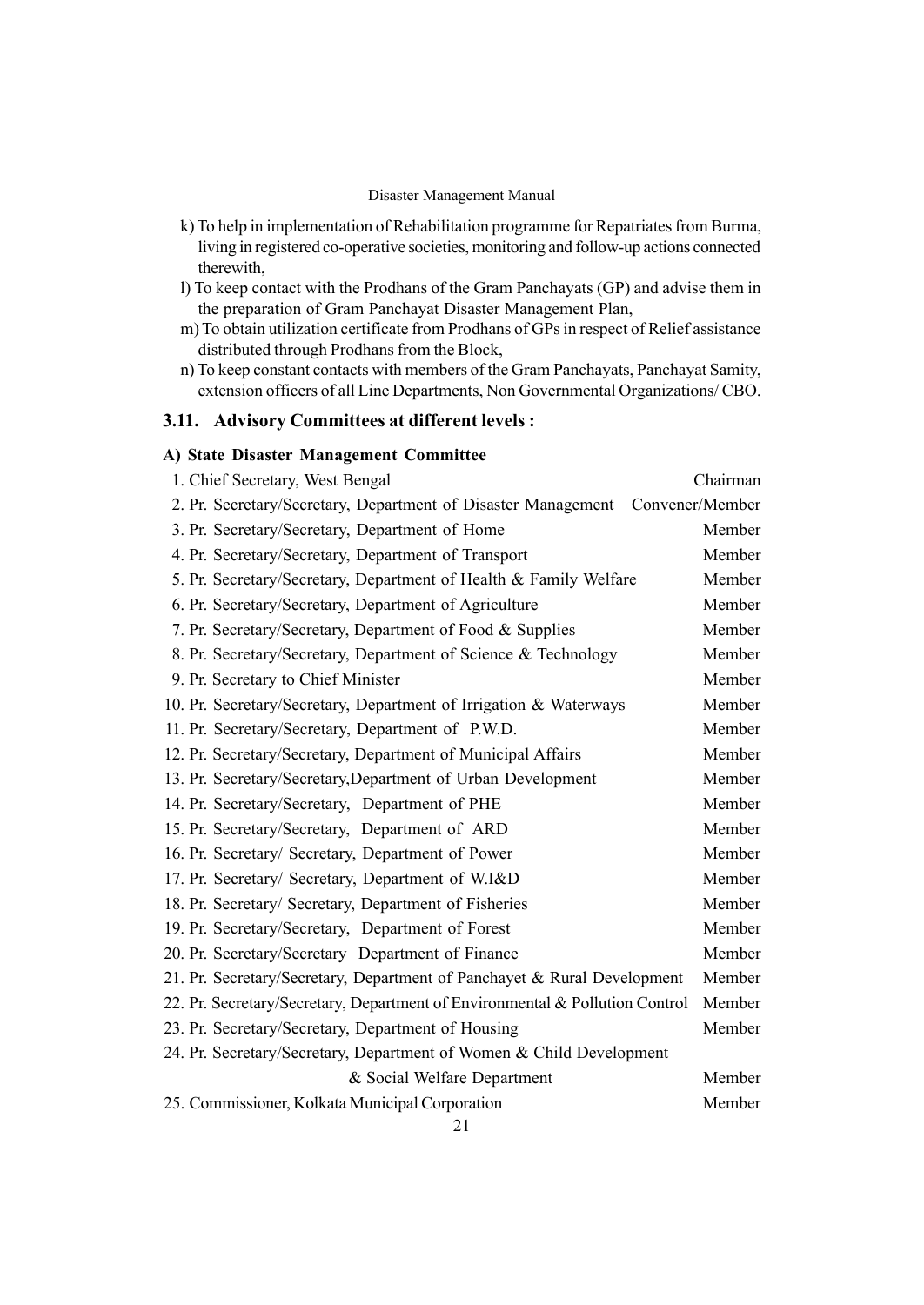| 26. D.G & I.G of Police, West Bengal                                         | Member   |
|------------------------------------------------------------------------------|----------|
| 27. Commissioner of Police, Kolkata.                                         | Member   |
| 28. Regional Director, R.M.C, Kolkata                                        | Member   |
| 29. General Manager, Eastern Railways, Kolkata                               | Member   |
| 30. General Manager, South Eastern Railways                                  | Member   |
| 31. General Manager, Metro Railway                                           | Member   |
| 32. General Manager, North-East Frontier Railways (Assam)                    | Member   |
| 33. Chief General Manager, Calcutta Telephones,                              | Member   |
| 34. General Manager, Telecom Circle, W.B.                                    | Member   |
| 35. General Officer Commanding, Bengal Area, Fort William,                   | Member   |
| 36. Director General, Geological Survey of India                             | Member   |
| 37. Air Officer Commanding, Advance Air Headquarters Eastern                 |          |
| Air Command, I. A. F., Fort William, Kolkata.                                | Member   |
| 38. Commander, Kolkata Sub Area. Mukhyalaya, Alipore, Kolkata                | Member   |
| 39. General Manager, Indian Oil Corporation, Kolkata                         | Member   |
| 40. Inspector General, B.S.F, West Bengal                                    | Member   |
| <b>B) State Disaster Management Group</b>                                    |          |
| 1. Hon'ble Chief Minister, West Bengal                                       | Chairman |
| 2. Minister of Disaster Management, W. B.<br><b>Executive Chairman</b>       |          |
| 3. Minister-in-Charge of Finance Deptt.                                      | Member   |
| 4. Minister-in-Charge of Health & Family Welfare Deptt.                      | Member   |
| 5. Minister-in-Charge Civil Defenc Deptt                                     | Member   |
| 6. Chief Secretary, West Bengal                                              | Member   |
| 7. Principal Secretary, C. M's. Secretariat                                  | Member   |
| 8. Principal Secretary, Department of Disaster Management<br>Convener/Member |          |
| 9. Principal Secretary, Department of Food & Supplies                        | Member   |
| 10. Principal Secretary, Department of Water Investigation                   | Member   |
| 11. Principal Secretary, Department of Public Works                          | Member   |
| 12. Principal Secretary, Department of Public Health Engg.                   | Member   |
| 13. Principal Secretary, Department of Health & Family Welfare               | Member   |
| 14. Principal Secretary, Department of Irrigation & Waterways                | Member   |
| 15. Principal Secretary, Department of Power                                 | Member   |
| 16. Principal Secretary, Department of Agriculture                           | Member   |
| 17. Principal Secretary, Department of Panchayat & Rural Development         | Member   |
| 18. Principal Secretary, Municipal Affairs Department                        | Member   |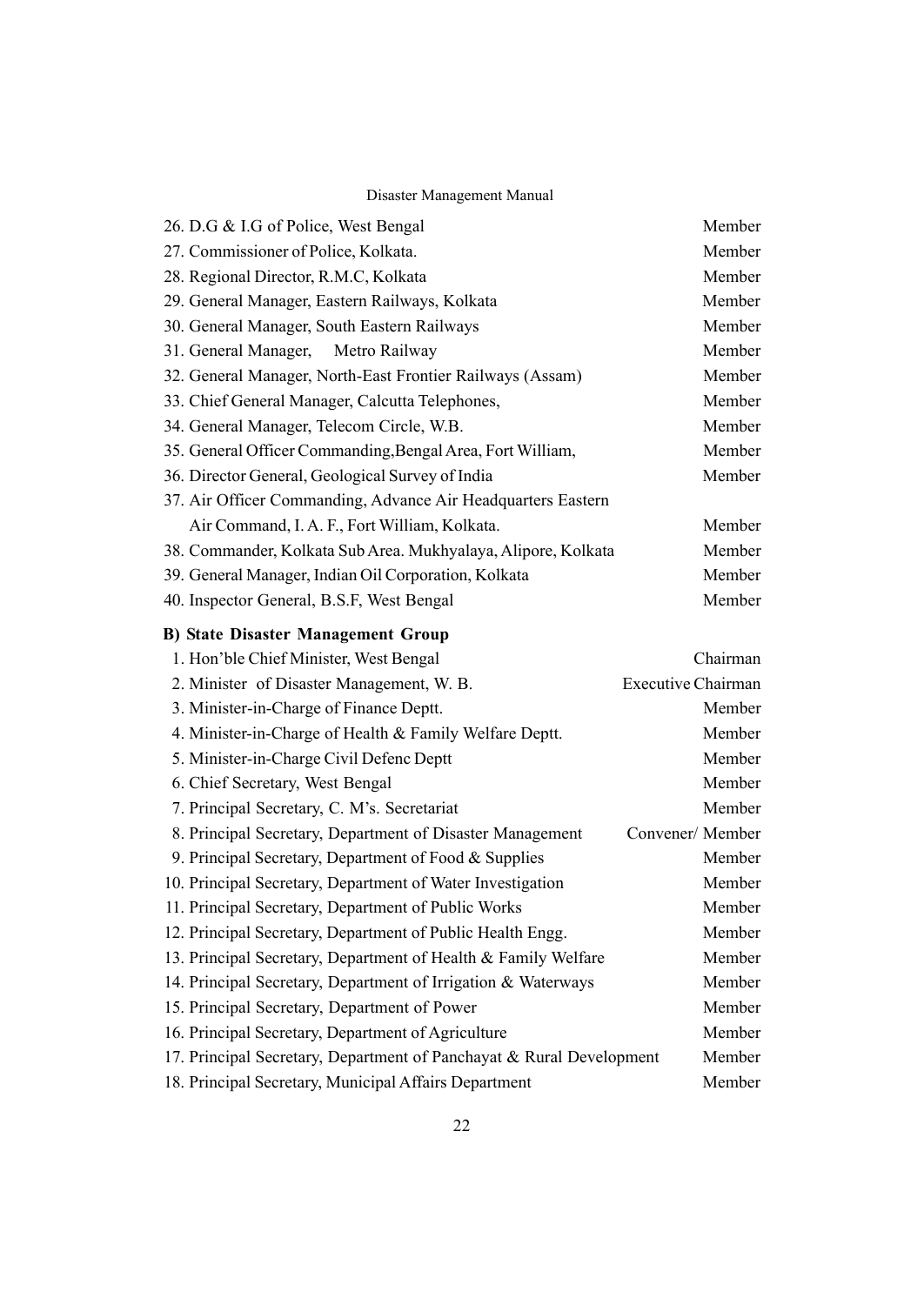| 19. Principal Secretary, Cottage & Small Scale Industries Deptt        | Member                       |
|------------------------------------------------------------------------|------------------------------|
| 20. Commissioner, K. M. C., Kolkata                                    | Member                       |
| 21. D. G. P. & I. G., West Bengal                                      | Member                       |
| 22. Commissioner of Police, Kolkata                                    | Member                       |
| C) District Disaster Management Committee                              |                              |
| 1. Sabhadhipati, Zilla Parishad                                        | Chairperson                  |
| 2. District Magistrate                                                 | <b>Executive Chairperson</b> |
| 3. Additional District Magistrate (D M)                                | Member                       |
| 4. Additional District Magistrate (General)                            | Member                       |
| 5. Additional District Magistrate (Zilla Parishad)                     | Member)                      |
| 6. Superintendent of Police                                            | Member                       |
| 7. Chief Medical Officer of Health                                     | Member                       |
| 8. Superintending/Executive Engineer, P.W.D/P.H.E                      |                              |
| I&W.D/Minor Irrigation Deptt                                           | Member                       |
| 9. Principal Agricultural Officer                                      | Member                       |
| 10. Divisional Engineer, WBSEB                                         | Member                       |
| 11. District Food & Supply Officer                                     | Member                       |
| 12. Deputy Director, Animal Husbandary                                 | Member                       |
| 13. Engineer, Pollution Control Board                                  | Member                       |
| 14. Factory Inspector                                                  | Member                       |
| 15. District Level Officer, Forest Deptt/Fisheries Deptt/              |                              |
| Animal Resources Development Deptt.                                    | Member                       |
| 16. District Level Authority of Railway Ministry                       | Member                       |
| 17. District Level Authority of Army/ Airforce/ Navy/B.S.F/Coast Guard | Member                       |
| 18. District Level Representative of Indian Oil Corporation            | Member                       |
| 19. DistrictTelecomOfficer                                             | Member                       |
| 20. District Disaster Management Officer/Officer in Charge             |                              |
| of Disaster Management                                                 | Convener /Member             |
| 21. Chairperson of Municipal Body                                      | Member                       |
| 22. Chairperson, Development Authority                                 | Member                       |
| 23. Members of Legislative Assembly                                    | Member                       |
| D) Sub Divisional Disaster Management Committee                        |                              |
| 1. Sub divisional Officer                                              | Chairperson                  |
| 2. Sub Divisional Disaster Management Officer                          | Convener /Member             |
| 3. Subdivisional Controller of Food & Suppliers                        | Member                       |
| 4. Subdivisional Police Officer                                        | Member                       |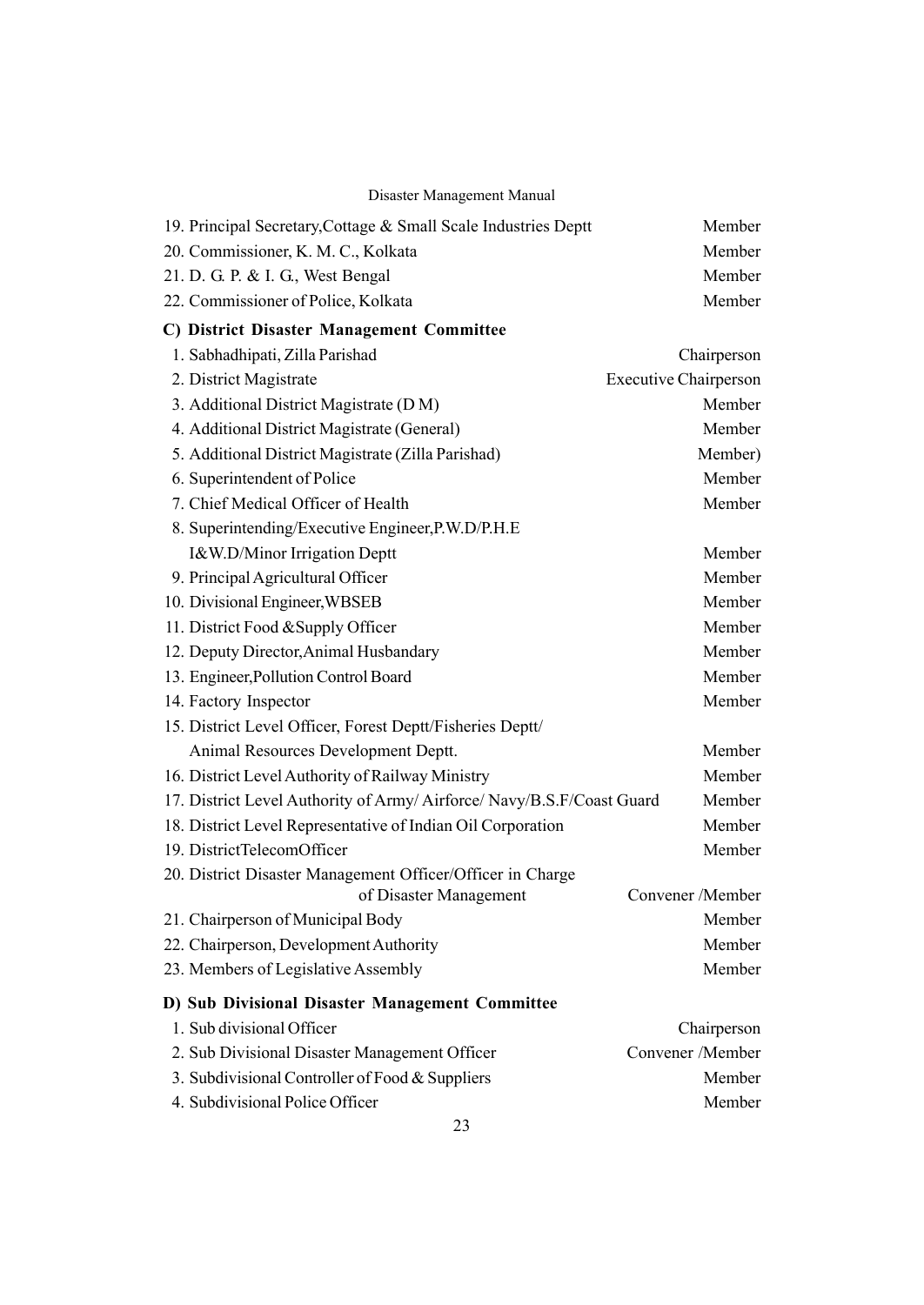| 5. Subdivisional Officer (Irrigation)         | Member |
|-----------------------------------------------|--------|
| 6. Secretary, Red Cross Society               | Member |
| 7. Subdivisional Agriculture Officer          | Member |
| 8. Assistant Engineer (PWD)                   | Member |
| 9. Do (PWD Roads)                             | Member |
| 10. Assistant Chief Medical Officer of Health | Member |
| 11. O/C Civil Defence                         | Member |
| 12. Members of Legislative Assembly           | Member |
| 13. Chairperson of all municipality           | Member |
| 14. All B.D.Os & All Sabhapaties              | Member |

## E) Block level Disaster Management Committee

| 1. Sabhapati, Panchayat Samity                   | Chairperson |
|--------------------------------------------------|-------------|
| 2. Block Development Officer                     | Secretary   |
| 3. Block Disaster Management Officer             | Member      |
| 4. Agriculture Development Officer               | Member      |
| 5. Block Medical Officer of Health               | Member      |
| 6. O/C of Police Station                         | Member      |
| 7. Karmadhakshya of Tran Styaee Samity           | Member      |
| 8. All Pradhans                                  | Member      |
| 9. All M.L.A in the block area                   | Member      |
| 10. All block level officers of line departments | Members     |

## F) State Disaster Management Authority

The 'State Disaster Management Authority' has been constituted as per provision of the Disaster Management Act, 2005. with the following members:

i) the Chief Minister of the State, who shall be the chairperson, ex officio,

| ii) Minister-in-Charge, Dept. of Disaster Management        | Vice Chairperson |
|-------------------------------------------------------------|------------------|
| iii) Minister-in-Charge, Dept. of Health & Family Welfare   | Member           |
| iv) Minister-in-Charge, Dept. of Finance                    | Member           |
| v) Minister-in-Charge, Dept. of Agriculture                 | Member           |
| vi) Minister-in-Charge, Dept. of Public Works               | Member           |
| vii) Minister-in-Charge, Dept. of Fire & Emergency Services | Member           |
| viii) Minister-in-Charge, Dept. of Irrigation and Waterways | Member           |
| ix) Minister-of-State, Dept. of Civil Defence               | Member           |

Chief Secretary is the Ex-officio Chief Executive Officer of the Authority.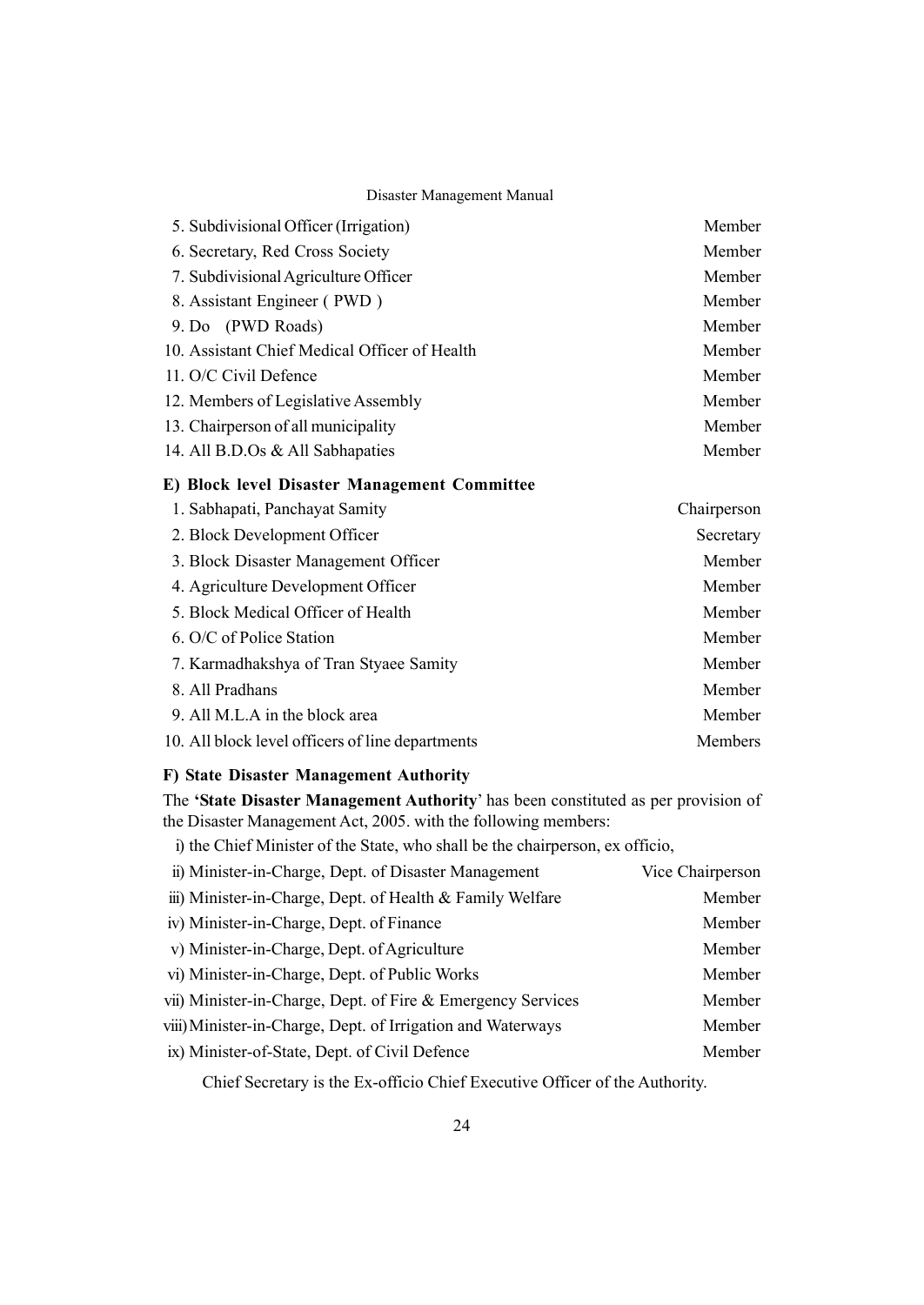## G) District Disaster Management Authority

District Disaster Management Authority has been constituted vide provision of the Disaster Management Act, 2005 with the following members:

| 1. Collector of the District      | Chairperson    |
|-----------------------------------|----------------|
| 2. Sabhadhipati of Zilla Parishad | Co-Chairperson |

(Provided that in the tribal area, as referred to in the Sixth Schedule to the Constitution, the Chief Executive member of the district council of autonomous district, shall be the cochairperson, ex officio)

| 3. Chief Executive Officer of the District Authority, | ex officio |
|-------------------------------------------------------|------------|
| 4. Superintendent of Police,                          | ex officio |
| 5. Chief Medical Officer of Health,                   | ex officio |

6. Not exceeding two other district level officers, to be appointed by the State Government

## 3.12. Power and function of the State Disaster Management Authority

The StateAuthority shall have the responsibility for laying down the policies and plans for disaster management in the State as provided in Section 18 of the Disaster Management Act, 2005.

## 3.13. Powers and functions of the District Disaster Management authority

As provided under Section 30 of the Disaster Management Act, 2005, the District Disaster Management Authority shall act as the district planning, coordinating and implementing body for disaster management and take all measures for the purposes of disaster management in the district in accordance with the guidelines laid down by the National Authority and State Authority.

#### 3.14. Powers and functions of the Sub-divisional level advisory committee

This Committee shall formulate general principles in regard to execution of the policies and plans as laid down by the SDMA and co-ordinate relief activities of the different agencies within the Sub-Division and shall adopt resolutions of an advisory nature on all matters as coming within its purview, and forward the same to the different organs for implementation within the framework of respective constitutions, rules, laws and byelaws.

## 3.15. District Magistrate's responsibility does not cease

The formation of the above Committees does not, however, absolve the District Magistrate from his responsibility of administration of relief.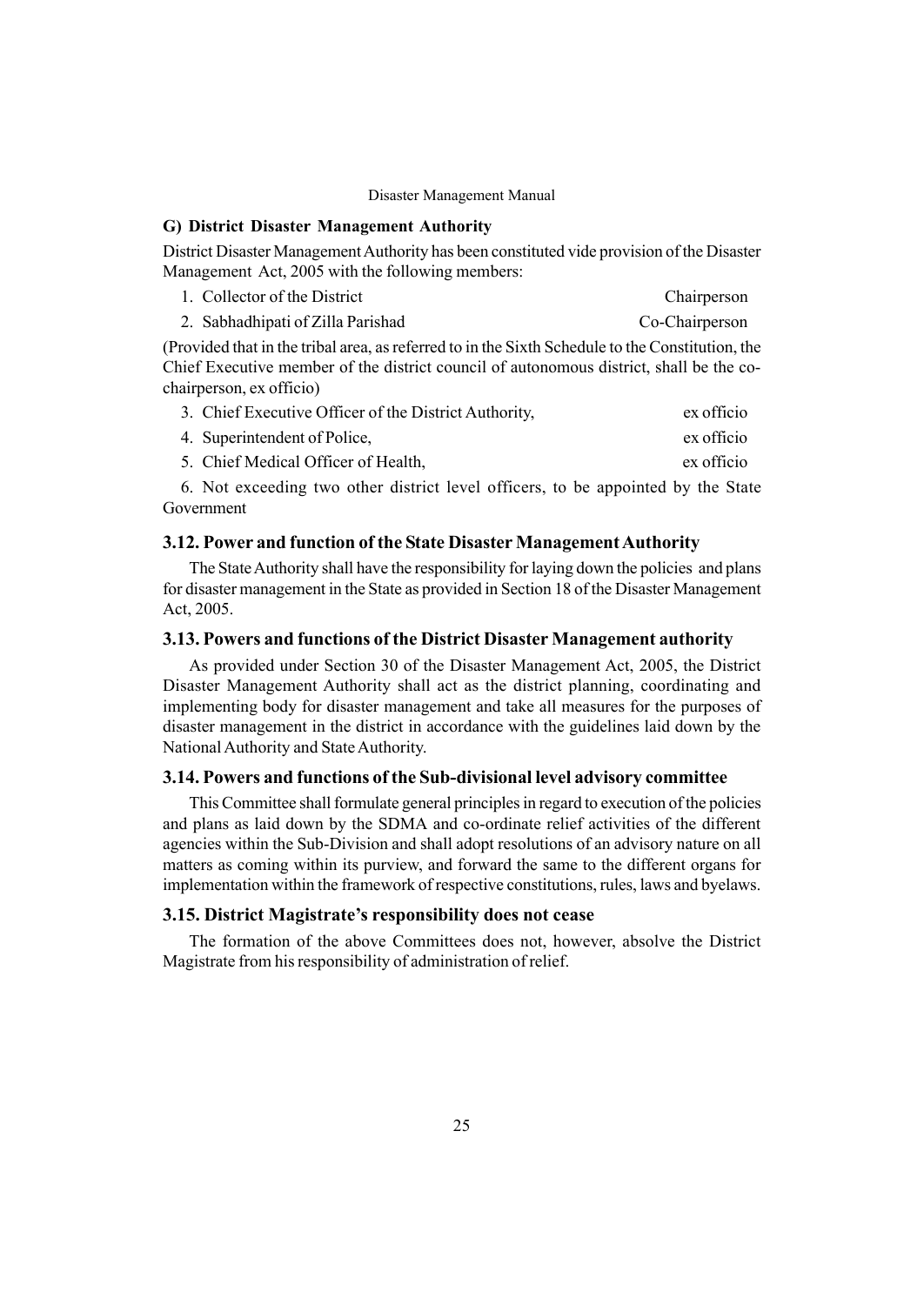# CHAPTER IV RISKMANAGEMENT

## 4.1. General

The unique geo-morphological, climatic and seismic conditions of India make this region particularly vulnerable to natural disasters. Disasters occur with unfailing regularity and the economic and social costs on account of losses caused by the natural disasters continue to increased year after year. West Bengal has a history of recurring natural disasters. Its unique weather and climate system stems from the State's peculiar geography. West Bengal is situated between latitudes  $21^{\circ}$  31' N &  $27^{\circ}$  13' N and longitudes 85° 45' 20" E and  $89^{\circ}$  53 $^{\prime}$  E. While the coastal districts of West Bengal are exposed to flood and cyclones, part of south-western West Bengal is prone to drought. Northern part of this State is exposed to flash flood and landslide. A large section of the State is also prone to earthquakes. In addition, the State is also affected by disasters like heat waves, road accidents, rail accidents etc. The vulnerability to disaster necessitates the preparation of comprehensive Disaster Management Plan. In this chapter the Risk Management which is a part of Disaster Management Cycle i.e. Provisions for Preparedness, Prevention and Mitigation (Risk Assessment / Prevention) is discussed.

## 4.2. District Magistrate's acquaintances with the conditions and problems of the District

It is always incumbent upon the District Magistrate (DM) to be acquainted with the conditions and problems of his district but this is more specially the case if his district is one which is susceptible to distress due to disasters. It is upon the District Magistrate that the Government relies to give warning beforehand and to suggest and initiate measures which must be taken in order to prevent distress conditions from developing or if they have developed, to combat them. Statements of areas vulnerable shall be periodically submitted to the Government. These statements shall be accompanied by vulnerability maps of the district.

#### 4.2.1. Agencies through whom reports to be collected

There is broad based staff of the Directorate of Disaster Management throughout the State. District Disaster Management Officers in the districts, Sub Divisional Disaster Management Officers in the subdivisions and Block Disaster Management Officers in the blocks are placed under District Magistrates, Sub Dvisional Officers and Block Development Officers respectively to coordinate all the matters relating to Disaster Management in their respective areas of operations. There are also officers of Local Self-Government under Panchayat Raj System upto the Gram Panchayat level and officers and staff of other related Government Departments functioning throughout the State.

## 4.3. Measures to be adopted

#### 4.3.1. Emergency Support Function

The relevant departments/ agencies should draw up Emergency Support Function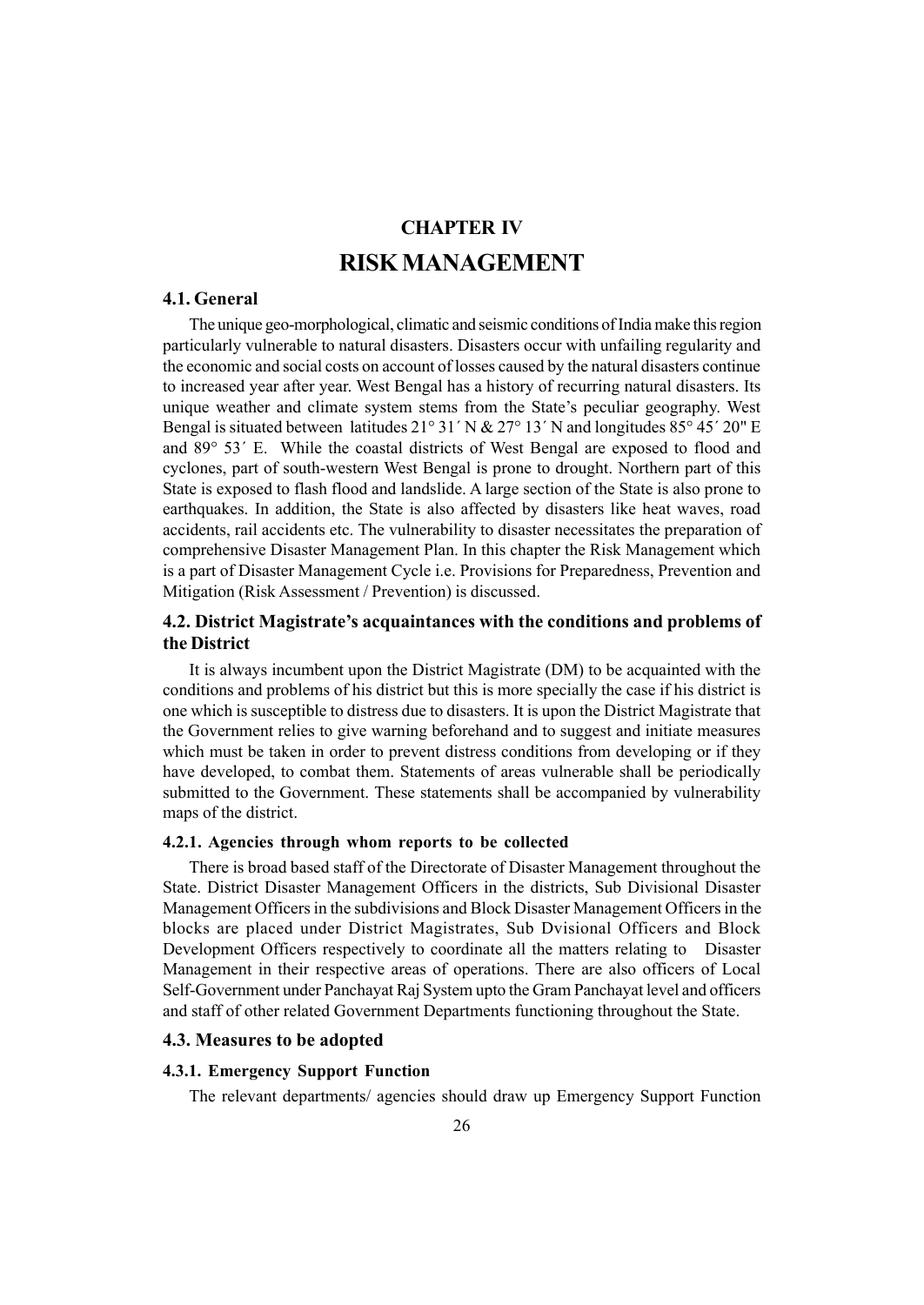(ESF) Plans, constitute response teams and locate resources in advance so that response is not delayed. Emergency Support Function (ESF) Plan should be prepared regularly in a format as in Annexure-I and submitted to District Magistrate by relevant line departments at the District level and subsequently incorporated with the District Disaster Management Plan. The relevant departments should finalize pre-contract agreement for all relief items so as to avoid delays in procuring relief items during disaster situations.

### 4.3.2. India Disaster Resource Network

A web-enabled centralised data base named India Disaster Resource Network (IDRN) has been operationalized by the Ministry of Home Affairs, Government of India. The IDRN is a nation-wide electronic inventory of essential and specialist resources for disaster response : both specialist equipment and specialist manpower resources. It lists out the equipments and the resources by type and by the functions these perform and it gives the contact address and telephone numbers of the controlling officers in-charge of the said resources. The IDRN is a live system providing for updation of inventory once in every quarter. Entries into the inventory are made at district and State level. The network ensures quick access to resources to minimise response time in emergencies. The list of resources to be updated in the system has been finalized. It has 226 items. The data collection format should be filled up by the resource departments and the whole exercise will be coordinated by the District Magistrate.

### 4.3.3. Disaster Management Plan

Gram Sansad (GS) is the lowest unit of the Disaster Management set up. Gram Sansad Disaster Management Plan (GDMP) should be prepared. The next higher strata is the Gram Panchayat (GP) where the Gram Panchayat Disaster Management Plan should be prepared in the following format:

#### i) G.P. Profile:

This profile should contain the data in respect of the following:

 Demographic detail Household detail Population detail

#### ii) Topographical Detail:

Area

 Land holding / Cropping pattern Livelihood pattern Literacy rate Drinking water sources Irrigation facilities and sources Minor irrigation project Non-irrigation rainfall land Infrastructure Communication facilities Financial institution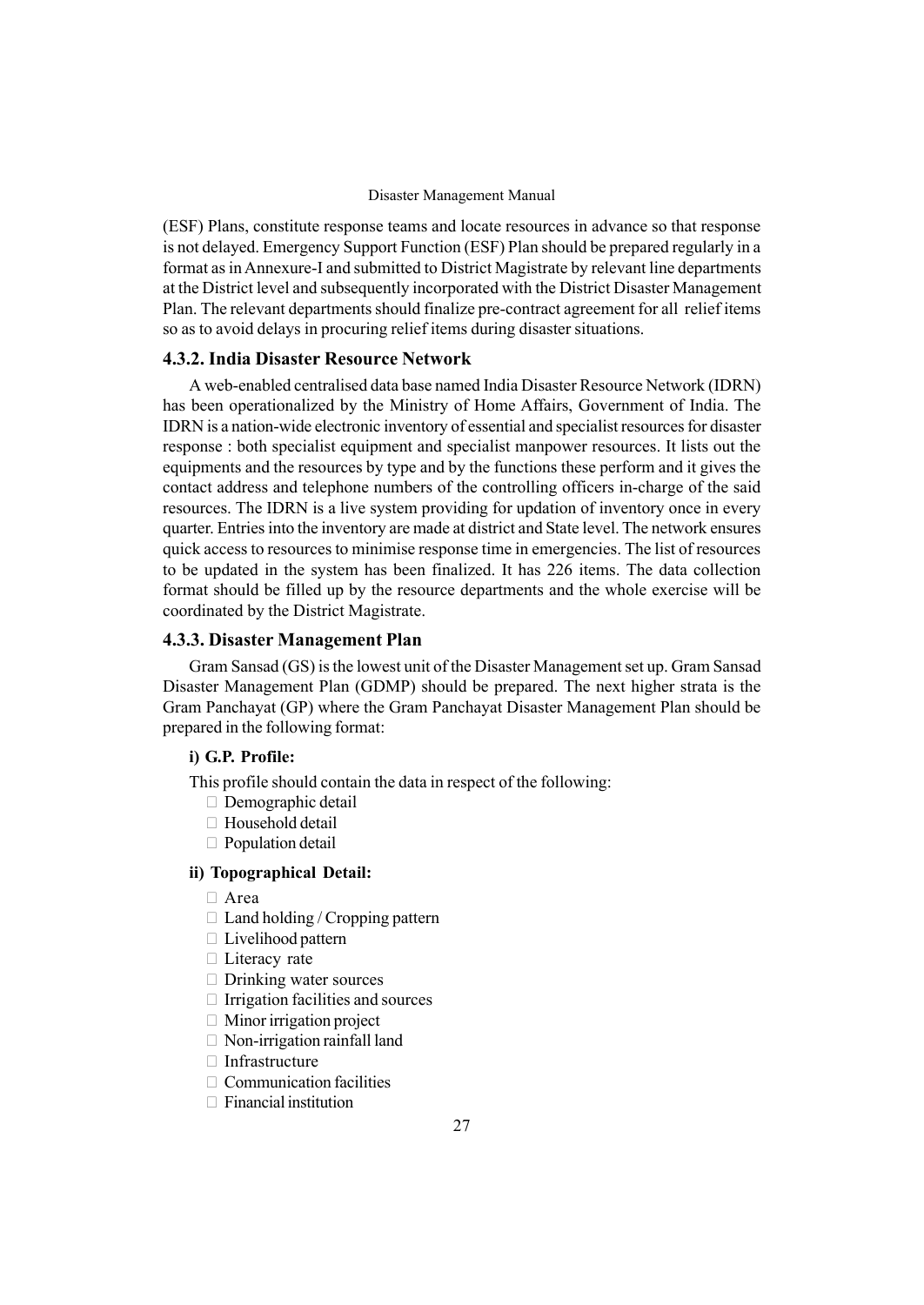Availability of highland Resource inventory Identified safe shelter places Storing / Godown facilities Industries NGO profile Volunteer profile Private professionals Alternative and safe route Climate and rainfall Rain recording system Rivers and Creeks List of embankments River carrying capacity

#### iii) Vulnerability Analysis:

 History of Disaster Seasonality of Hazard Inhabitants Distance of village from Risk points

#### iv) Risk Analysis:

 Risk and Vulnerable group Risk prone infrastructures and assets

#### v) Mitigation strategy:

 Short term Long term

#### vi) G.P. Response Plan:

 Flood / Cyclone Earthquake Fire Drought Accidents

#### vii) Standard Operating Procedure for G.P. Control Room.

Block Disaster Management Plan should incorporate and consolidate the GPDMP. Block/ Panchayat Samity is the next higher set up than Gram Panchayat.

District Disaster Management Plan (DDMP) should be also prepared after holding District Disaster Management committee meeting.

## The State Level Disaster Management Committee will hold the following three meetings:

(i) Pre-monsoon, (ii) Monsoon and (iii) Post-monsoon.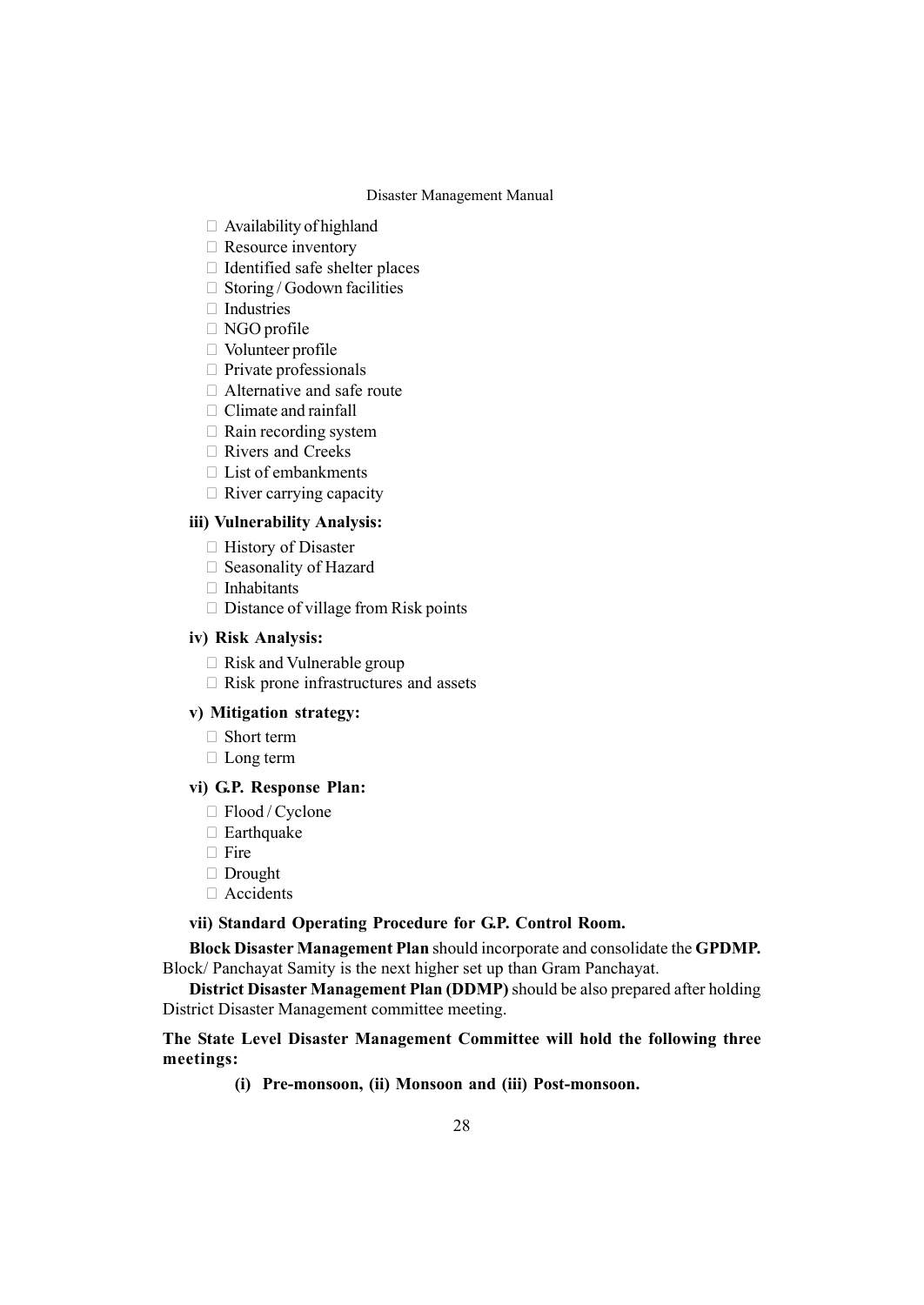## 4.3.4. DistrictAction Plan:

DDMP is an elaborate preparedness and mitigation plan. But at the time of impact, the District Magistrate should have an action plan of each line department ready in hand to act upon immediately.

### (i) Police Department- Headed by Superintendent of Police

## Preparation checklist should contain the following information:-

Preparedness plan for establishing warning system,

Plan for establishing radio communications with,

- Emergency Operating Center,
- District Control Room,
	- Other Police Headquarter,

 Plan for confidence building among vulnerable community by checking rumours, arresting anti-social elements etc.

Plan for arranging emergency transport of seriously injured to medical treatment centers, Plan for diverting passenger trains and buses passing through district from disaster zone,

 Plan for providing security in transit camps, feeding centers, relief camps, cattle sheds and affected areas,

Plan for providing security to visiting VIPs / VVIPs,

Plan for immediate inquiry into and record of deaths,

Plan for activating Public Information Center,

Plan for coordinating with military personnel,

Misc.

## (ii) Health  $\&$  Family Welfare Department  $-$  Headed by Chief Medical Officer of Health

Plan for detailing Medical team at vulnerable areas  $-$  G.P. wise,

 Determination of injuries and illness expected during a particular calamity, assessment of required drugs and plan for making stock of such drugs,

Emergency medical equipment which may be required after a disaster,

 Plan for training of hospital staff on disasters, likely damages and effects, and for protecting life, equipment and property,

 Plan for protecting medical equipments, immovable equipments in remote health centers situated within hazard-prone areas,

 Plan for evacuation of Hospital equipments at the order of the District Magistrate, Plan for arrangement of emergency generators in all Block Primary Health Centers, Rural Health Centers, Sub-divisional Hospitals, District Hospitals during disaster events,

Arrangement for receiving large number of casualties,

 Arrangement for adequate staff in Sub-divisional and District Hospitals to handle emergency casualties,

Plan for keeping Blood Bank open and ready round the clock,

Plan for keeping ambulances and other vehicles in function,

 Plan for making services of all doctors, nurses and other staff available to the District Magistrate at the time of emergency disaster event.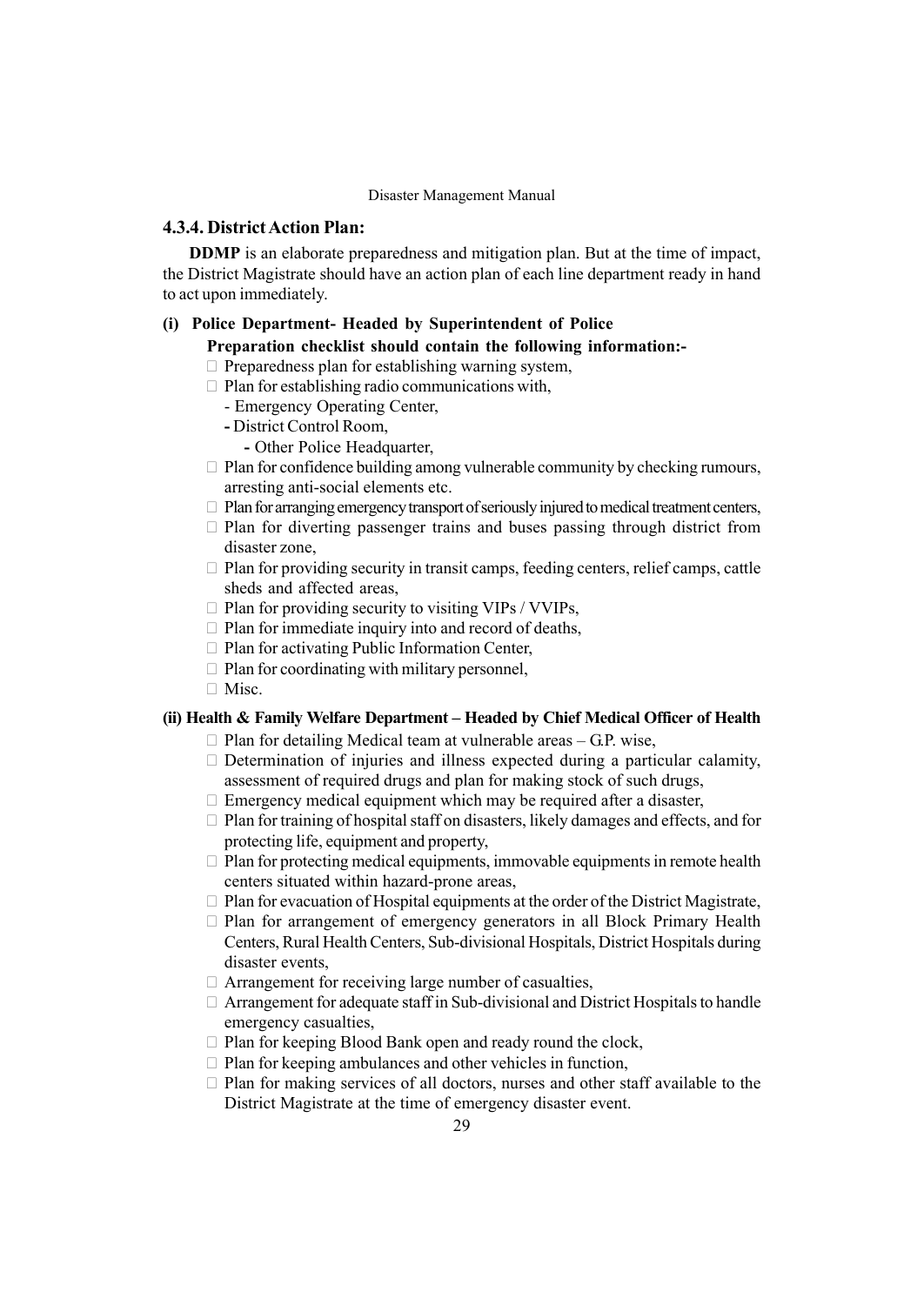## (iii) Agriculture Department:

 Plan for determining the nature of damage, pests or diseases in the advent of a natural hazard, assessment of drugs and other insecticides as will be required to contain those diseases / pests / damage and issuing extra supplies to Agriculture Development Officers (ADO) as quickly as possible,

 Plan for providing information to all farmers through K.P.S. / N.G.O.s about disasters, likely damages to crops and plantations and information about ways to protect the same,

 Plan for setting up teams of extension officers and assistants for visiting disaster sites,

 Plan for assessing the extent of damages to soil, crop, plantation, micro-irrigation systems and storage facilities and the requirement of salvage or re-plantation,

Plan for estimating requirement of seeds, fertilizers, pesticides and labours,

Plan for preparing reports immediately,

 Plan for arranging transport, storage, and distribution of the above with adequate record keeping procedures,

 Plan for assisting farmers to reestablish their contacts with agriculture produce market and to ensure that appropriate price be offered to them,

Plan for post-disaster cropping pattern,

Plan for developing pests and diseases monitoring system,

 Plan for establishment of a public information center at the Block, Subdivision and District levels for providing all kinds of information.

#### (iv) Irrigation & Waterways Department

 Plan for establishing quick communication with Emergency Operation Centres, District Control Room, District Magistrate, departmental officers within the district, Plan for keeping the personnel at all strategic points readily available with full knowledge of the District Collector,

Plan for round the clock inspection and repair of

Embankments of dams,

Irrigation channels,

Bridges, Culverts, control gates and overflow channels,

 Plan for providing the following emergency tools to all technical assistants in vulnerable areas, namely – Ropes, Gunny Bags, Cement in bags, Concrete poles, Jungle Knives, cane baskets,

Plan for Dam water level management  $-$  if heavy rains are expected, lowering of dam water level should be made hours after issuing clear, documented forewarning to the Collectors of Districts where evacuation will be required.

## (v) Department of Animal Health and Animal Resources Development :

 Advance planning to keep all the departmental staff alert before the onset of the season and their subsequent deployment in the eventuality through deployment planning,

Planning for opening of control room at Block, Subdivision and District level,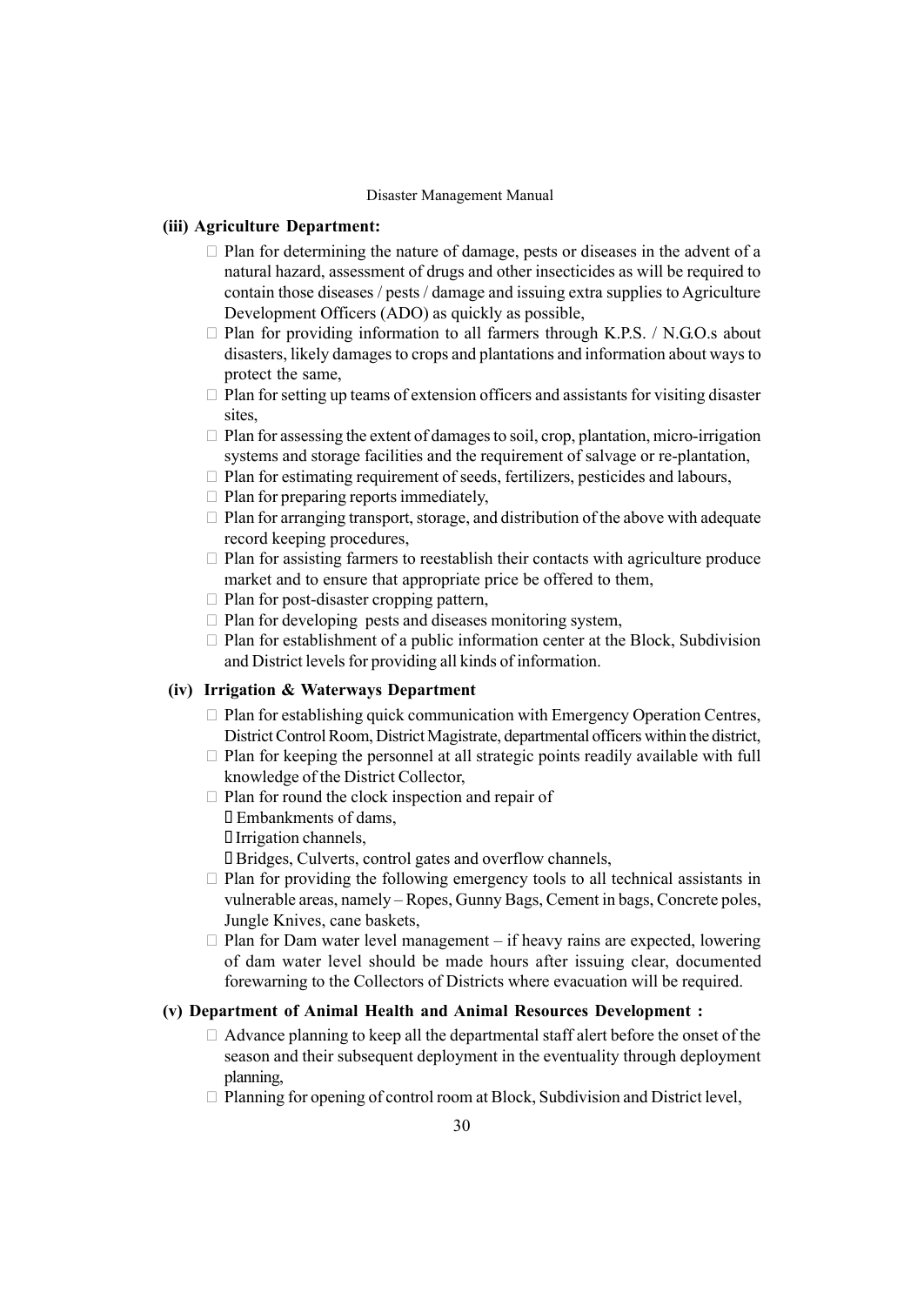Assessment of need-based requirement of essential inputs like medicines, vaccines, feed, fodder, disinfectants, water purifier etc. for livestock and communication of the same to the Government,

 Arrangement for procurement and storage of input materials to save the affected livestock,

 Director of Agriculture Department / Principal Agricultural Officer of the district to be requested to keep the paddy straw in the stock for the anticipated calamity, Managing Director of DAIRPOUL / HIMUL / BIMUL to be requested to keep reserve the concentrate cattle feed,

 Plan for procurement of feed from DAIRPOUL / HIMUL / BIMUL, fodder from local market, medicine and vaccine and distribution of the same,

Plan for ensuring vaccination in endemic zone,

Plan for opening of Health camp at affected area,

Plan for initiation of carcass removal,

 Plan for revaccination of animals in endemic zones against different bacterial and viral diseases as the case may be,

 Plan for wide cultivation of fodder through supplying of large number of different fodder seeds, minikits to the farmers in post-disaster period,

 Plan for Economic Rehabilitation of affected livestock farmers providing with small units of Poultry, Piggery, Goatery and Diary etc.

## (vi) Food & Supply Department

 Plan for keeping food grains available for the Collector against Delivery Order, Plan for easy availability of dry food throughout the districts, Plan for keeping fuel available in the market,

 Plan for making personnel available at all Blocks, Subdivisions and District, Plan for containing price of baby food.

## (vii) Department of School Education (Primary & Secondary)

Plan for providing emergency shelter in school building,

#### (viii) Civil Defence Department

 Plan for rescue operation, Plan for supply of boats/ launches for rescue and relief operation, Plan for deployment of MCFF Personnel, Home Guards.

## (ix) Transport Department

Plan for arrangement of vehicles for relief operations.

### (x) P.W.D. Departments

 Plan for taking protective measures for maintenance of road communications, bridges, culverts etc. to facilitate transport of vehicles and particularly of foodgrains relief materials,

 Plan for arranging stock of materials for necessary repairs on emergency basis when and where necessary.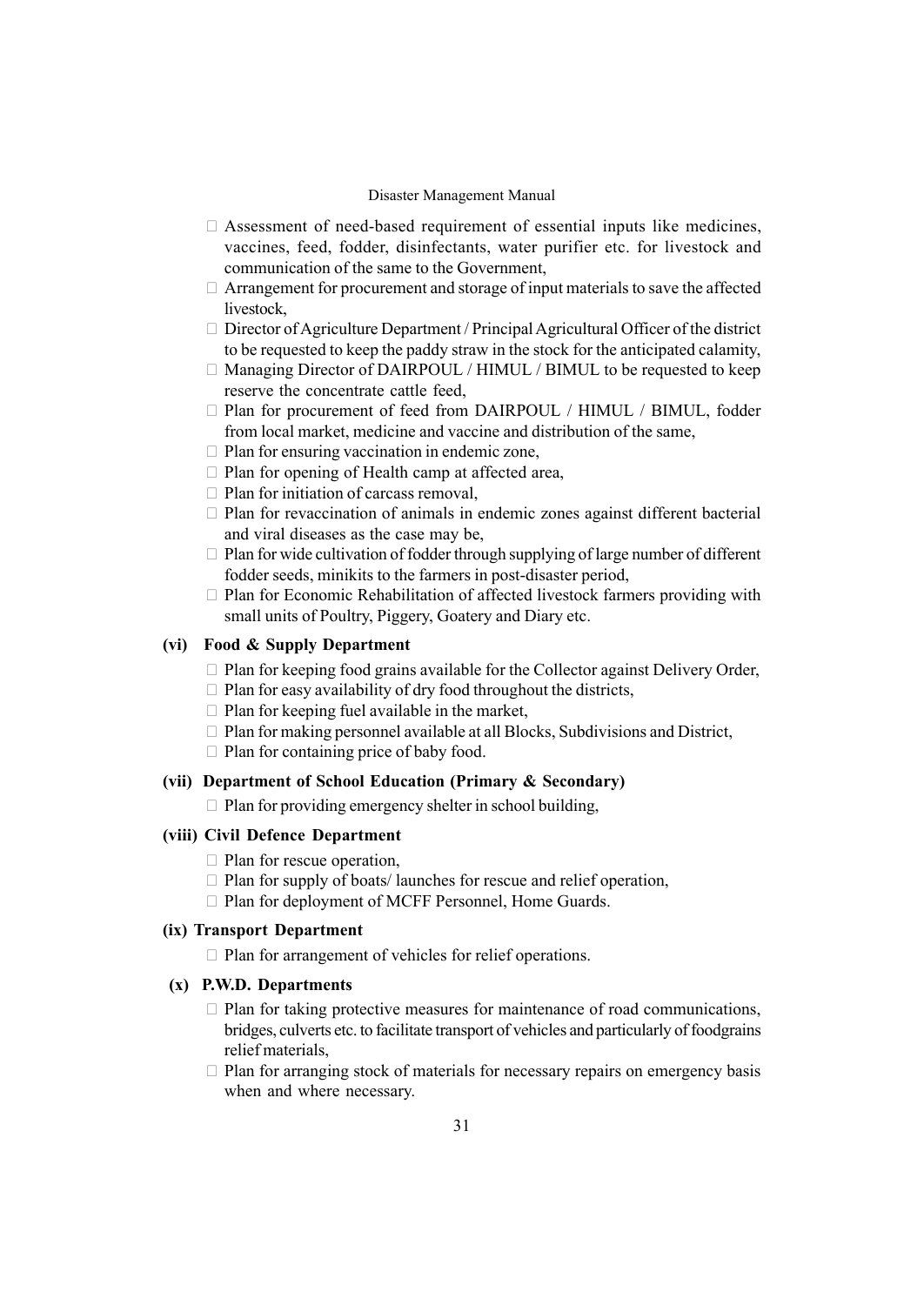## (xi) Public Health Engineering Department

Plan for supply of drinking water, where necessary,

Plan for sinking / re-sinking of tube wells in high land / rescue centers, on emergency basis,

 Plan for arranging stock of materials for emergency supply of water, installation of special pumping stations to combat flood situations.

## (xii) W.B.S.E.B.

 Plan for restoring the over-head lines and towers on emergency basis for smooth power supply during flood and cyclone,

 Plan for maintenance of steady supply of electricity in the affected areas and in the relief centers and switching it off whenever required for saving the life of people from electrocution,

 Plan for mass-awareness campaign for not touching the snapped electric wires, Plan for stock of materials for emergency.

### (xiii) Disaster Management Department

Storing of Relief Materials,

Plan for procurement, receipt and supply of Relief Materials,

 Plan for running District Control Room, receiving and instant dissemination of warning messages,

Plan for maintaining liaisons with related line departments,

 Plan for running gruel kitchens at the rescue centers, plan for immediate preparation and dispatch of reports to the State Government.

## 4.5 Inter-departmental coordination:

Disaster Management is a multi- disciplinary activity involving a number of departments across all sectors of development. Successful preparedness and mitigation requires a quick and organized response. The active participation of affected communities and various Government departments is thus critical to risk management.

## 4.6. Different types of disasters and special measures taken thereof:

Disasters caused by different types of calamities such as floods, cyclones, storms, earthquakes etc. have to be tackled differently. Special measures, referred to in the following chapters, should be taken according to the nature of impact of a particular calamity.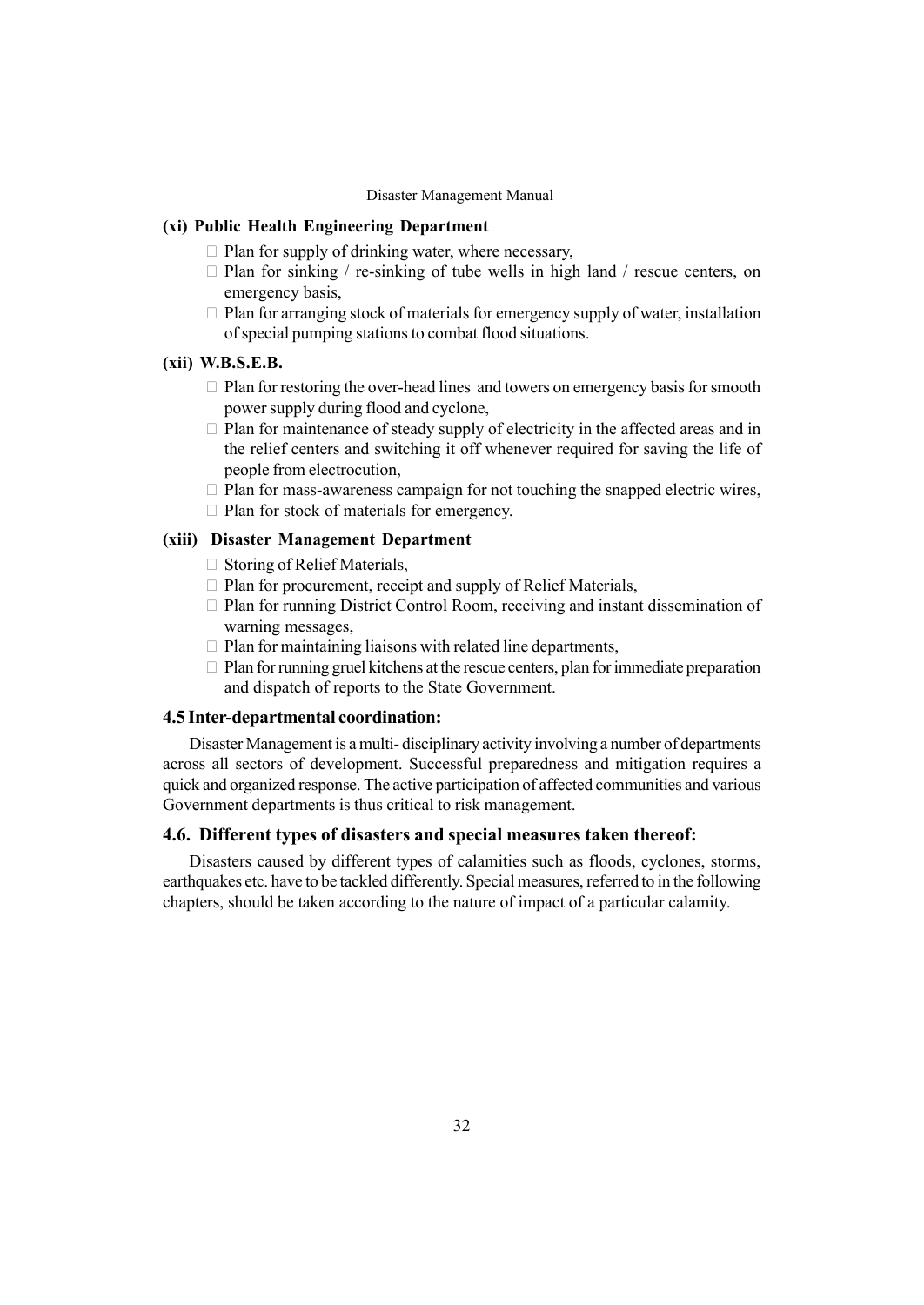# CHAPTER V FLOODS

## 5.1. General

It is a temporary inundation of large regions as a result of an increase in reservoir, or of rivers, flooding their banks because of heavy rains, high winds, cyclones, storm surge along coast, tsunami, melting snow or dam bursts.

#### 5.2. Types of Flood

1. Flash floods: - It is defined as floods which occur within six hours of the beginning of heavy rainfall, and are usually associated with cloud bursts, storms and cyclones requiring rapid localized warning and immediate response if damage is to be mitigated. In case of flash floods, warning for timely evacuation may not always be possible.

2. River floods: - Such floods are caused by precipitation over large catchment areas. These floods normally build up slowly or seasonally and may continue for days or weeks as compared to flash floods.

3. Coastal floods: - Some floods are associated with the cyclonic activities like hurricanes, tropical cyclone etc. Catastrophic flooding is often aggravated by wind-induced storm surges along the coast.

#### 5.2.1. River System in West Bengal

The Ganga-Padma river artery divides the State into two parts, north and south. Being a part of Ganga-Bhrammhaputra-Meghna basin, North Bengal is extremely flood prone. The rivers like Teesta, Torsa, Jaldhaka, Raidak-I, Raidak-II and their numerous tributaries belonging to the Brammhaputra basin and flowing through a part of Darjeeling, Jalpaiguri and Coochbehar originate in the Himalayas of Sikkim and Bhutan and flow south-east to Bangladesh. A part of Darjeeling and the districts of Uttar Dinajpur, Dakshin Dinajpur and Malda are drained by the rivers of Mahananda, Dauk, Tangon, Nagar, Atreyee, Punarbhaba and their tributaries. These are part of the Ganga basin. Except the Mahananda, all other rivers originate in the plains of West Bengal and Bangladesh and join the Ganga-Padma at downstream of Farakka in Bangladesh. The Mahananda emerges from the Himalayas of Nepal. The Ganges which enters the State of West Bengal in the district of Malda receives its flood water from about eleven States and inflicts damage by the run-off flow generated from this vast hinterland.

In central and southern part of this State, there are certain distinctive features of drainage condition which gives rise to flood situation. Basin-wise there are a number of rivers on the right bank of the Bhagirathi-Hoogly. These are Pagla-Bansloi, the Dwarka-Bramhani, the Mayurakshi-Babla-Uttarasan, the Bakreswar-Kuye and also the Ajoy. They emerge from the Jharkhand Plateau and flow southeast to meet Bhagirathi-Hoogly. These rivers drain an area of 17,684 km. spread over the State of Jharkhand and West Bengal districts of Birbhum, western part of Murshidabad and Burdwan. Originating from the Ganga-Padma, the Bhairab-Jalangi-Sealmari system of rivers drains the eastern part of Murshidabad and meets the Bhagirathi at Swarupnagar in Nadia. Nadia is drained partly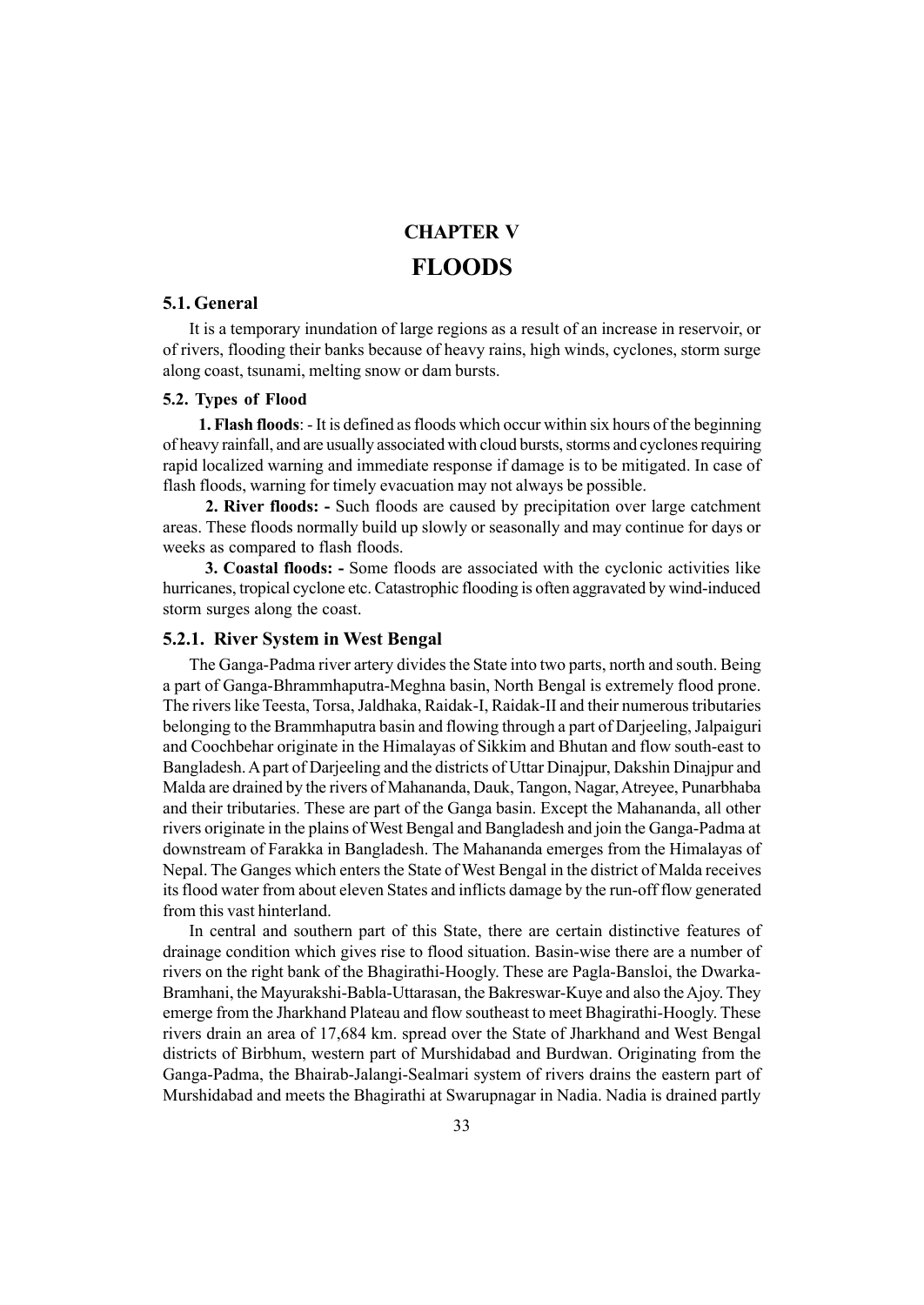by Jalangi and partly by the Churni which is a part of Mathabhanga-Churni-Ichamati system, taking off from the Ganga-Padma flowing southwest, to meet the Bhagirathi on the east bank at Ranaghat. The other part viz. the Ichamati flows east through Bangladesh, enters the district of North 24 Parganas and flows in the south direction to fall into the tidal creek of the Raimangal. Parts of Howrah, North and South 24 Parganas are drained mainly by the Hoogly and its tidal creeks and other internal drainage canals. Burdwan, Howrah and Hoogly districts are mainly drained by the Damodar and Bhagirathi-Hoogly Rivers. In the Damodar-Barakar basin system, the rivers originate at Chotanagpur plateau and flow down the plains of West Bengal to meet the Bhagirathi. The Ajoy forms the border between Birbhum and Burdwan. Purulia and Bankura are drained by the rivers Kangsabati, Kumari, Shilabati, Keleghai, Dwarakeswar and their tributaries. The Keleghai drains Paschim Medinipur and part of Purba Medinipur. These rivers originate from the western highland of the State and flow towards southeast direction to form the tidal rivers i.e., Rupnarayan and Haldi to meet the Hoogly on the west bank. The Rupnarayan forms the boundary between Hoogly and Purba Medinipur. A part of Purba Medinipur is drained by the river Subarnarekha originating from the Jharkhand Plateau and flowing in southwest direction to meet the Bay of Bengal in Orissa.

### 5.2.2 Causes of Flood

(i) Excessive rainfall in river catchments or concentration of runoff from the tributaries and river carrying flows in excess of their capacities,

(ii) Back movement of water in tributaries at their confluence with the main river,

(iii) Synchronization of flood peaks of the main rivers and tributaries,

- (iv) Landslides causing obstruction to flow and change in the river course,
- (v) Poor natural drainage,
- (vi) Cyclone and very intense rainfall,
- (vii) Intense rainfall when river is flowing full.

The floods of West Bengal have special characteristics. Heavy rainfall at origin or catchment areas of main flooding rivers of this State cause flood, but these areas are mainly lying outside this State. West Bengal is flooded by water from adjoining States or countries.

Major contributing factors to flood in North Bengal are the run-off because of heavy local rainfall, discharge of upper basin areas and also out-fall condition in the neighbouring countries. The Mahananda and most of the rivers of Uttar and Dakshin Dinajpur districts get stagnated when the Ganga upstream and downstream of Farakka Barrage rules high thereby not allowing draining of flood discharge during that period. Flooding of Malda is caused by rivers like Fulhar-Mahananda-and Ganga. The Ganga, forming the southern boundary of the district, brings flood water from eleven States and Nepal. The Fulhar meets the Ganga upstream of Farakka.

The rivers of Bhagirathi-Hoogly basin generate flood because of high rainfall and limited carrying capacity of the river Bhagirathi from Jangipur in Murshidabad to Kalna in Burdwan. In this stretch, the Bhagirathi has discharge carrying capacity of maximum 1.3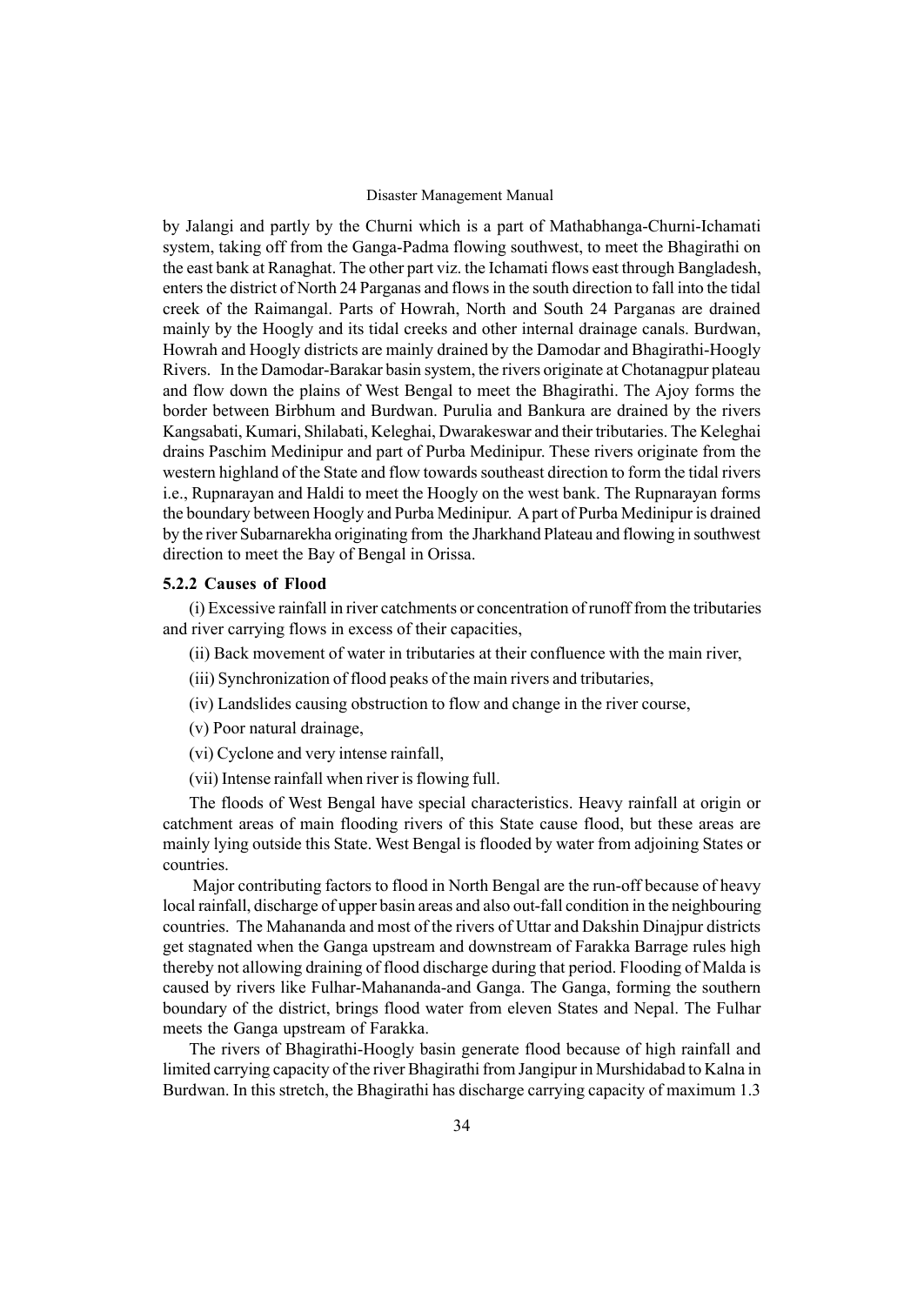lakh cusec. But if all these rivers receive rainfall simultaneously in their catchment areas, they can generate run-off volume of any amount between 4-6 lakh cusec. In this vast tract of land there is only the Massanjore dam to interfere with the natural flow of flood water.

The basic reason of flood in this zone is the shape of the catchment area, its steep slope from a high level plateau area sloping sharply down to a flat terrain near the outfall and also adverse outfall condition because of its limited intake capacity. This feature is again adversely affected by the tidal condition as is generally noticed in the month of September, when the Hooghly is in high tide condition. Delay in drainage causes more accumulation resulting in spread of flood in the upstream of the river system in the west and beyond Berhampur. Generally, part of Murshidabad and Nadia suffer from flood because of three reasons - (1) high intensity rainfall in the basin area of Bhairab-Jalangi-Sealmari itself, (2) inflow of flood water from Ganga-Padma at its high spate and (3) drainage congestion at its outfall because of the high stage of Bhagirathi. Traditionally, Damodar basin has been known to be a curse. The basin of river Damodar has a very special shape and this influences its flood pattern. The river has about 70% of its basin just upstream of Durgapur town. These upper catchments of Jharkhand plateau, above Durgapur, generate heavy run-off during high rainfall and is carried to Durgapur in a short time. From here, this discharge travels through the river, bifurcating at Beguahana. One branch, the lower Damodar with very small capacity, reaches the Hoogly on the west bank. The major discharge passes through the Mundeswari to meet the Rupnarayan. Any major discharge along the downstream of Durgapur Barrage may cause flood depending upon the outfall condition of the Mundeswari at Harinkhola. In Kangsabati river system, the Kangsabati Dam has a limited flood storage capacity which is very nominal. Any major spillway discharge from Kangsabati Dam may cause flood at lower areas downstream of Medinipur town depending on tide and downstream rainfall.

## 5.3. Study Of History of Flood

District Magistrates, Sub Divisional Officers and Block Development Officers should be conversant with the history, causes and effects of floods in their districts and subdivisions respectively. The average annual high flood level in the area should be ascertained from the nearest offices of Irrigation and Waterways Department. As the monsoon approaches, reports regarding rainfall and rise of rivers should be examined at regular intervals. When flood is likely to be caused by the great rivers, notice will have to be taken of officials or other reliable reports of floods higher up these rivers, or of heavy rains near their sources. In this way, several days' notice of a heavy flood may be obtained, and timely warning may be sent to the villagers in the danger zone.

District Magistrates, Sub Divisional and Block Development Officer should take special care to make themselves acquainted with the low lying areas which are liable to suffer most in case of flood, with the waterways and passages through which water from waterlogged areas may drain if the existing obstructions are removed. They should also acquaint themselves with the conditions of important embankments so that the embankments may be strengthened as necessary and guarded where necessary. In dealing with the relieving of water logged areas, they should work in collaboration with the local officers of the Irrigation and Waterways Department and there tier Panchyaet Raj system.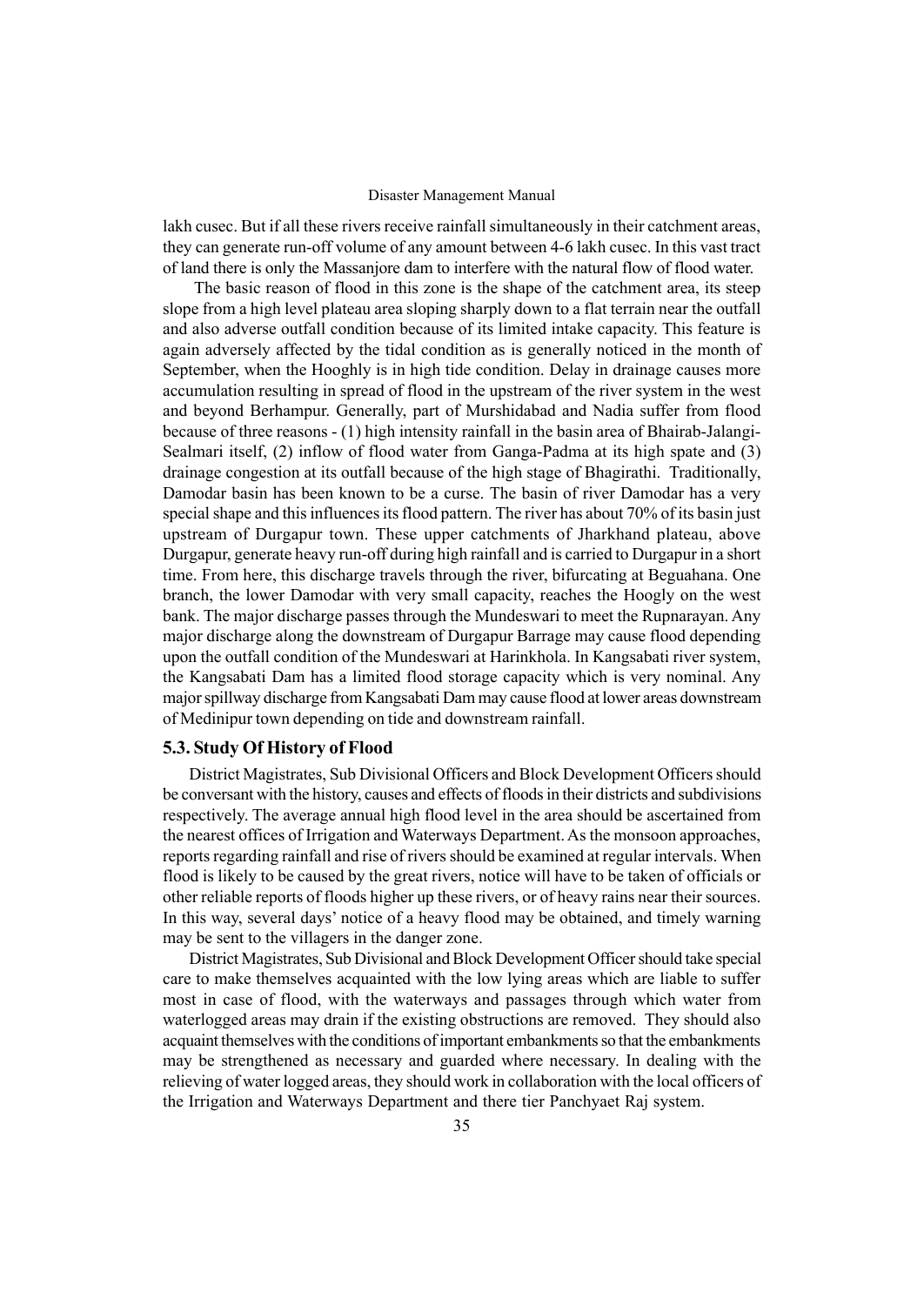## 5.4. Elements at Risk

Anything in the flood plains will get inundated. Houses built of earth, and with soluble materials will collapse endangering humans and their property. Basements of buildings are under risk. Utilities such as sewerage, water supply, communication lines, and power are put at risk. Food stock in the godowns, agricultural fields, livestock, vehicles, machinery and equipments mounted on the ground, fishing boats are also put at risk.

## 5.5. EarlyWarning System

Preparedness and early warning have become two major non-structural components of flood management. With the advancement of technology such as satellite and remotesensing equipments, flood waves can be tracked as they move downwards. Except for flash floods there is usually a reasonable warning period. Heavy precipitation will give sufficient warning of the advent of river flood. High tides and high winds may indicate flooding in the coastal areas. Evacuation is possible with suitable monitoring and warning. Warning is issued by the Central Water Commission (CWC) of Government of India (GOI), Irrigation and Waterways Department (GOWB), India Meteorological Department (IMD) of GOI and Damodar Valley Reservoir Regulation Committee (DVRCC) of GOI. These bodies are technically competent and responsible for flood forecasting to different Govt. agencies. The weather forecast as received by the Superintendent Engineers / Executive Engineers are transmitted to all concerned on top priority basis. The field data including gauge/discharge and other information like rainfall, inundation and damages to engineering structure, if any, are transmitted either by daily radiogram messages or by Fax to the Central Control Room at Jalasampad Bhawan and State Relief Commissioner at Writers' Buildings. The report is subsequently transmitted down to the District Magistrates (DM) by the Disaster Management Department. On receiving the warning, the District Magistrate will communicate it to the Superintendent of Police (SP), Sub Divisional Officers and Block Development Officers. The S.P should in turn disseminate it to the Officer-in-Charge of local Police Stations. The BDO will receive this warning simultaneously from SDO and local Police Station. He should immediately communicate it to the Savapati of the concerned Panchayat Samity and Prodhans of the Gram Panchayats which will be affected.

In North Bengal, the vulnerable areas are divided into protected and unprotected areas which mean areas protected by embankments and unprotected where flood is allowed to expand and spread. In North Bengal, the rivers being flashy and duration of flood at best being for four to five days, the signaling system that has been adopted gives people comparatively lesser time to move to safer places to avoid any loss of life. With long association with the signaling system, the people of a particular area and also the administration have a nearly concrete idea as to their expected level of response and preparedness against this warning system.

In Central and South Bengal, the river flows for a long stretch in flat terrain and their outfall is linked to the Bay of Bengal. The draining time and total drainage capacity of these rivers are influenced by different outfall conditions which have marked tidal influence. River gauge data should be generated daily, especially in the rainy season, and should be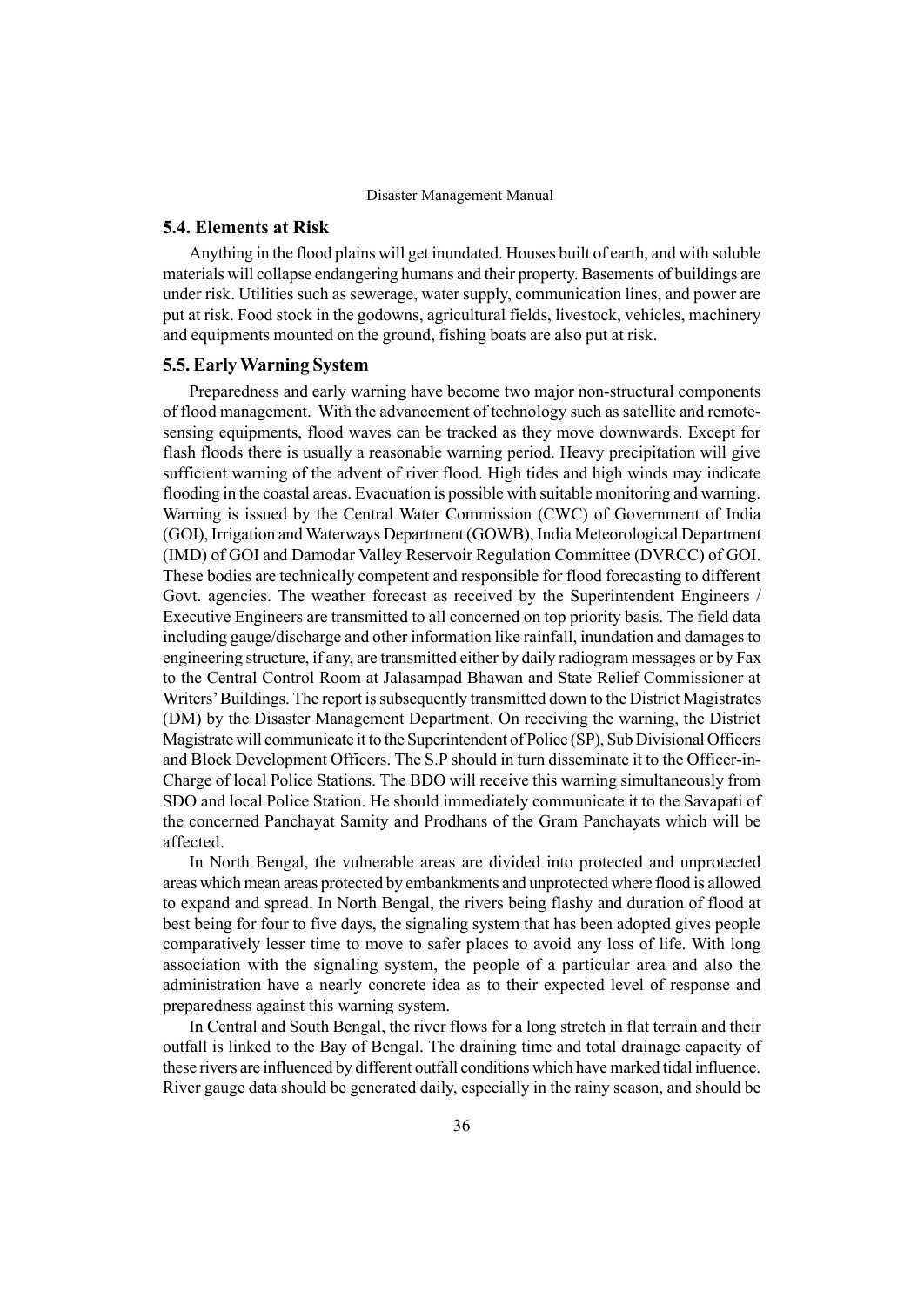compared with the average annual high flood level of the river. River levels are compared with preliminary danger levels, danger levels and extreme danger levels of the corresponding river in the gauge meter. All these levels have a relation in respect of the place where the gauge station is situated. Reports regarding rainfall data and rise of rivers should be examined regularly and communicated to district authorities through R.T. system and also through telephone. In case any flood-like situation is apprehended, the warning should be disseminated to the concerned Gram Panchayats and Gram Sansads. The communities in vulnerable areas receive the information from three sources; (i) Block Administration or Gram Panchayat Office, (ii) Nearest Police Station and (iii) Radio and Television.

### 5. 6. Main Mitigation Strategies

Mapping of flood prone areas is a primary step involved in reducing the risk of the region. In Gram Sansad area, this will be undertaken by the Gram Sansad Disaster Management Committee under chairpersonship of the elected member of Gram Panchayat from the Sansad area. Historical records give the indication of flood inundation areas and the period of occurrence and the extent of the coverage. The basic map is combined with other maps and data to form a complete image of the flood-plain. Warning can be issued looking into the earlier marked heights of the water levels in case of potential threat. In the coastal areas, the tide levels and land characteristics will determine areas liable to inundation. Flood hazard mapping will give the proper indication of water flow during floods.

### 5.7. Approach to Flood Management

### (i) Structural measures:

Attempts to Modify Flood

- (a) Dams and Reservoirs
- (b) Embankment
- (c) Drainage Improvements
- (d) Channel Improvements
- (e) Diversion of Flood Waters
- (f) Using Natural Detention Basin.

North Bengal districts are more flood prone for having an average rainfall of 3000 + mm. annually. In last few decades, floods have actually become a routine in many southern districts as well. As it stands now, 42% of the land area of this State is known to be flood prone. Historically, reducing the impact of floods depends on structural measures. In West Bengal it started with Zamindary embankment, followed by retired embankment, dams and barrages. More than 16000 km. of river embankments and eight dam systems exist in the State apparently to reduce flood impact and improve irrigation.

Over the years, limitations of structural measures have surfaced and the emphasis began to shift to strengthening non-structural measures. In particular, the emphasis is now on disaster preparedness, and linking preparedness to long-term development.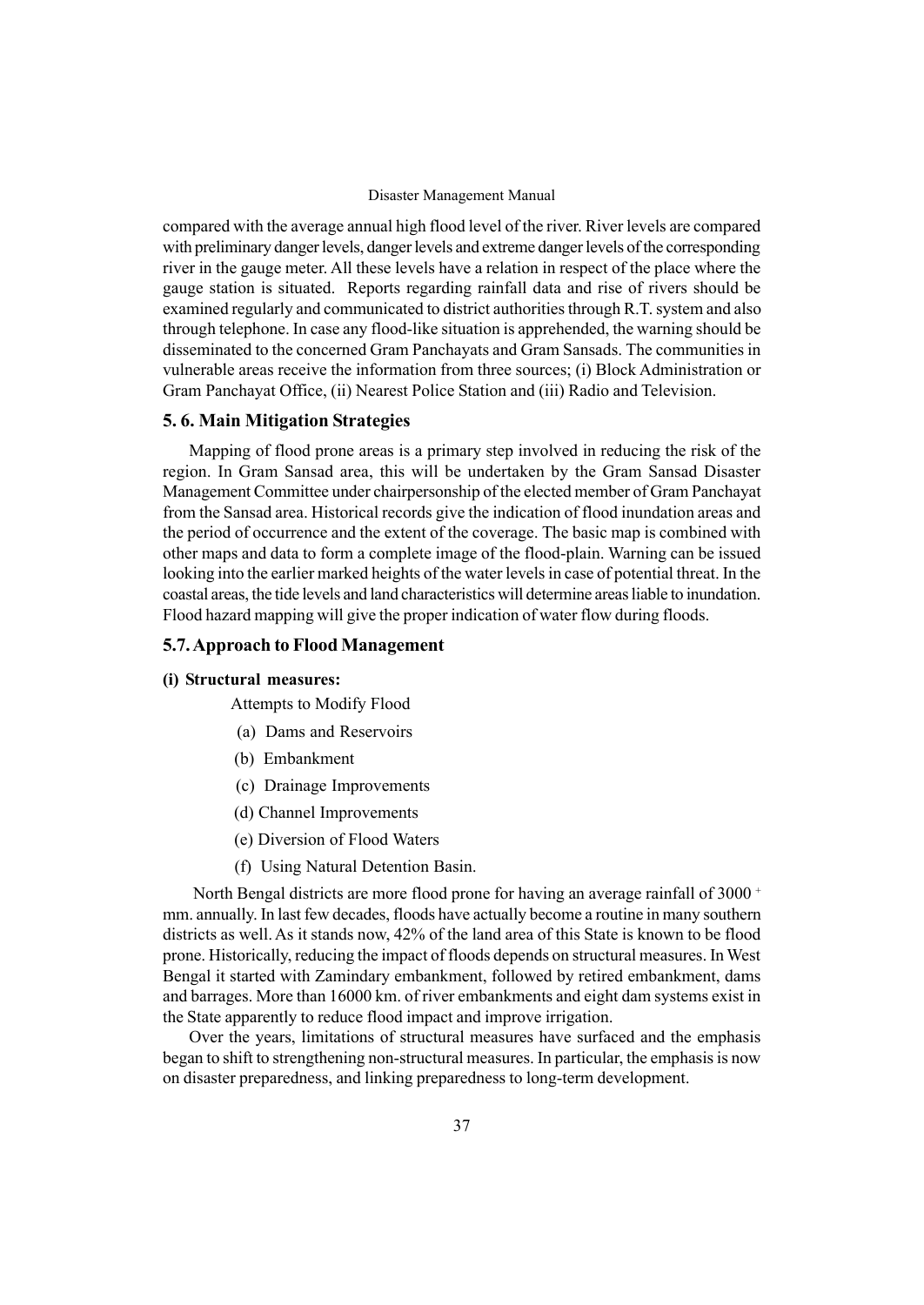## (ii) Non- Structural Measures:

(a) Attempts to modify susceptibility of Flood.

 Flood plain zoning: - It aims to regulate the developments in the flood plains, so that it is compatible with 'Flood Risk'. It recognises the basic fact that the flood plains are essentially the domain of the river, and as such all developmental activities must be compatible with the flood risk involved.

### Steps:

- 1) Demarcate area liable to floods of different frequency,
- 2) Prepare detailed maps,
- 3) Detail out the use to which the flood zones can be put,

 Flood forecasting :- Involves observing and collecting hydrological and meteorological data, transmission and then processing the data with a view to work out the likely level to be achieved at a particular site, i.e. to give advance warning (vide para 5.5).

## Flood proofing( including disaster preparedness): $-$

The objectives and scope:

- (i) Flood proofing of civic amenities
- (ii) Relieve drainage congestion.

It is essentially a combination of structural change and emergency action without evacuation. A programme of the flood proofing provides the raised platforms for flood shelter for men and cattle and raising the public utility installations above flood levels.

- (b) Attempts to modify loss burden (crisis management-vide chapter XIII) by way of Disaster relief Flood fighting Flood insurance
- (c) Living with flood.

Encourage ancient wisdom

### 5.8. Measures to be adopted at Block Level:

Following measures should be taken at Block level by the BDO on whom the implementation of Block Disaster Management Plan rests. Action plan of relevant Line Departments should be put into order.

> Convening a meeting of Block Disaster Management Committee before the onset of monsoon in the month of March/early April,

> Arrangement for functioning of control room. Specific charge should be given at Block level to listen to weather bulletins from radio and television to monitor the warning relevant to the Block,

> A joint inspection team at block level will inspect river embankments in the month of March and April. A summary report will be sent to the Sub Division and district accordingly,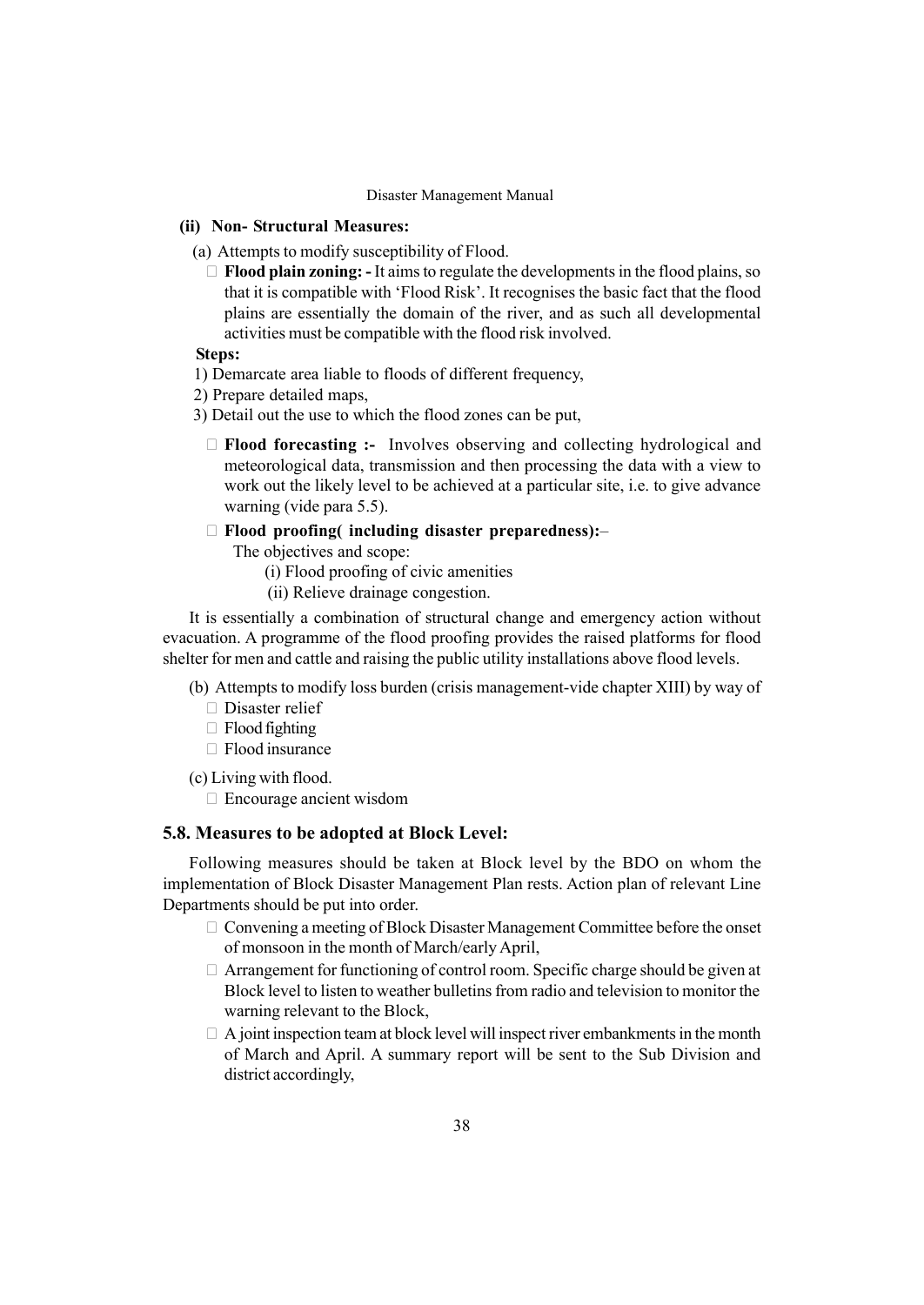When monsoon sets in, BDO will send daily report regularly on the basis of the reports received from villages and gram panchayats in Form C-A/II to the Sub Divisional Officer and District Magistrate,

Dissemination of weather report and flood bulletins to lower level,

 Installation of temporary police wireless stations and temporary telephones in flood-prone areas,

 Identification of the owners of country and mechanised boats with address and contact numbers,

Storage of food in interior, vulnerable, strategic and key areas,

Arrangement of dry foodstuff and other necessities of life,

 Arrangement for keeping the drainage system desilted and properly maintained by Gram Panchayats and the Dept. of Irrigation & Waterways,

Health measures,

Veterinary measures,

Selection and maintenance of flood shelters,

Alternative drinking water supplies arrangements and

Other precautionary measures.

# 5.9. During Emergency conditions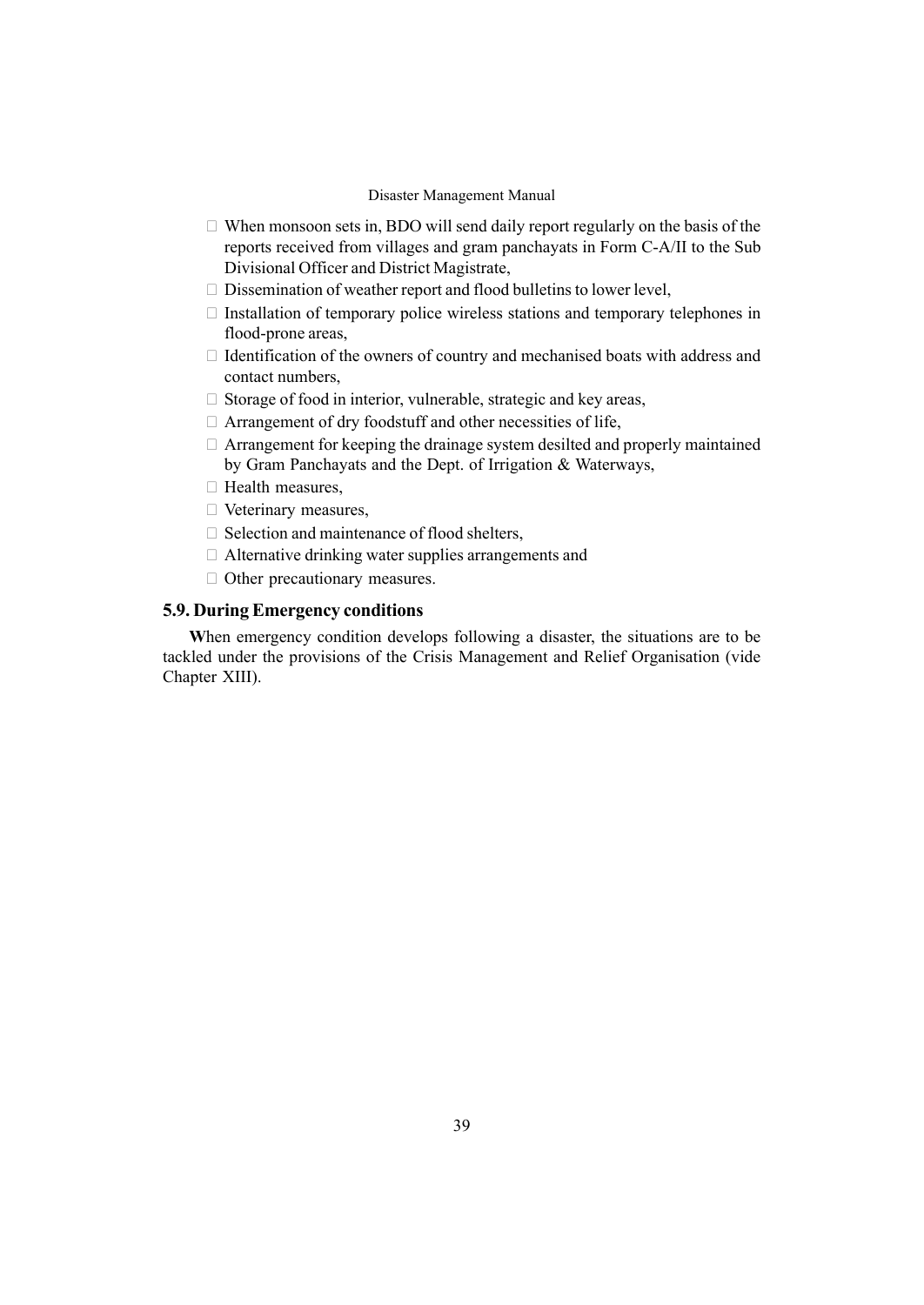# CHAPTER VI CYCLONES

# 6.1. General

It is an intense vortex or a whirl in the atmosphere, characterized by high winds rotating about a calm center of low atmospheric pressure in anti-clockwise direction in the Northern Hemisphere and in clockwise direction in the southern Hemisphere. This center moves onwards and pressure increases outwards. The force of the pressure in the center and the rate at which it increases outwards gives the intensity of the cyclone and the strength of winds.

Cyclones are formed in certain favourable atmospheric and oceanic conditions. There are marked seasonal variations in their places of origin, tracks and attainment of intensities. These behaviours help in predicting their movements. Pre and Post monsoon storms are generally more violent than the storms of the monsoon season.

The coastal stretch of West Bengal is highly vulnerable to cyclone. The phenomenal storm surge in coastal West Bengal is due to its peculiar bathymetry and nature of coastal belt. The northern part of the Bay of Bengal is very shallow. The coast is also landlocked on three sides. As a result, when a very severe cyclonic storm or a hurricane approaches the coast, the enormous storm surge generated by the wind pressure submerges the coastal belt at the time the storm crosses the belt. The frequency of cyclones crossing this belt is also high. Another peculiar characteristic of this coast is that it is crisscrossed by innumerable rivers and rivulets, with the elevation of the islands about 4 to 5 meters. The sea dykes and embankments are not strong enough to resist strong wind-driven waves and naturally cave in during depression / cyclonic situation.

# 6.1.2. Onset Type

They strike suddenly although it takes time to build up. Intensification can be tracked by IMD over the days but accurate landfall is predictable barely within few hours. The onset is extensive and often very destructive.

### 6.1.3. Cyclone accompanied by sea wave

Historical records make a mention of the Great Bay of Bengal - October 1737 cyclone which crossed West Bengal coast with a pressure defect of 100 hPa and associated maximum wind speed of 263 kmph. The Bukherkanj cyclone of 1876 had a pressure drop of 80 hPa and associated maximum wind speed of 220–235 kmph. During the period 1971-2005, West Bengal had been crossed by 7 severe cyclone storm and the severest one was in December 1981 storm with associated wind speed of 167 kmph. Taking all these into consideration, an extreme wind speed of 250 kmph appears reasonable for computation of Probable Maximum Storm Surge for West Bengal. A heavy cyclone accompanied by a sea wave, is the worst kind of disaster which may occur in this delta. Disasters of this kind had caused appalling mortality in the past and will possibly do so again as on 25.05.2009 by 'AILA'. Practically, nothing can be done to avoid them but fortunately they are not frequent. For West Bengal, the pressure defect derived is 90 hPa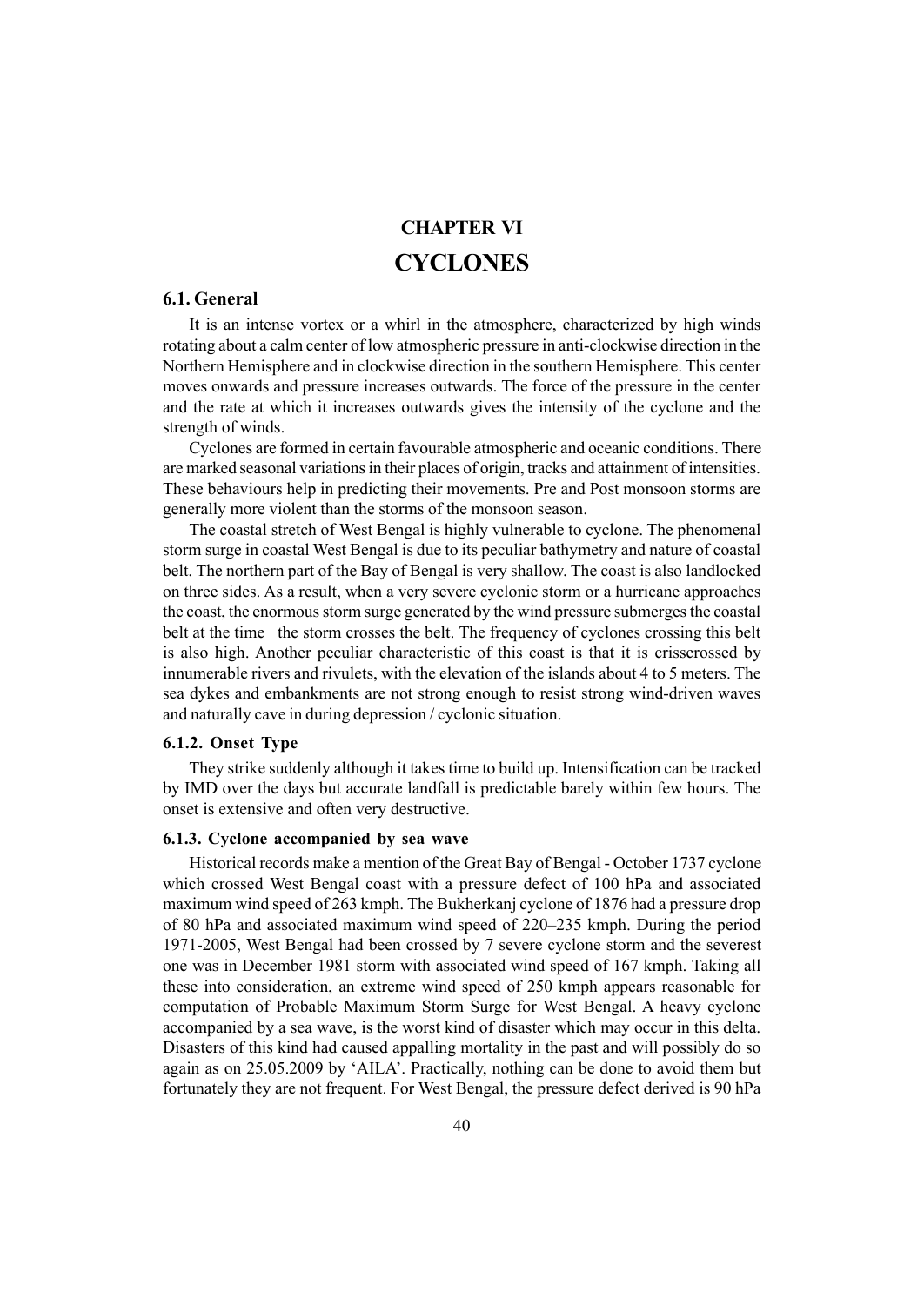(250 kmph). The PMSS values vary between 13-14m atl and 20m asl. The maximum tide height is 6-7m for this coast. This together with shallow bathymetry and possibility of landfall of cyclones of high intensity make this coast prone to high surges.

They are most likely to occur at the beginning or at the end of rains, i.e., either before the winter paddy is planted or at a time when it is almost ripe. Under such circumstances the damage to crops may be small in comparison with the mortality among men and cattle which may be enormous. The maritime districts of West Bengal are liable to storm waves but the districts of 24 Parganas have suffered most severely.

### 6.1.4. Elements at Risk

All lightweight structures and those built of mud, wood, older buildings with weak walls and structures without proper anchorage to the foundations will be at great risk. Settlements located in low lying coastal areas will be vulnerable to the direct effects of the cyclones such as wind, rain and storm surge. Settlements in adjacent areas will be vulnerable to floods, mud-slides or landslides due to heavy rains. Other elements at risk are fences, telephone and electricity poles, cables, light elements of structures - roofs, signboards, hoardings, coconut crowns, fishing boats and large trees.

### 6.1.5. Typical Effects

First, in a sudden, brief onslaught, high winds cause major damage to infrastructure and housing, in particular fragile constructions. They are generally followed by heavy rains and floods and in flat coastal areas by storm surge riding on tidal waves and inundating the land over long distances of even upto 15km inland.

Physical damage - Structures will be damaged or destroyed by the wind force, flooding and storm surge. Light-pitched roofs of most structures especially the ones fitted on to industrial buildings will suffer severe damage.

Casualties and public health – Caused by flooding and flying elements, contamination of water supplies may lead to viral outbreaks, diarrhea and malaria.

*Water supplies – Ground and piped water supply may get contaminated by flood* waters.

Crops and food supplies – High winds and rains will ruin the standing crop and food stock lying in low lying areas. Plantation type crops such as banana and coconut are extremely vulnerable. Salt from the sea water maybe deposited on the agricultural land and increase the salinity. The loss of the crop may lead to acute food shortage.

 $Communication - Server$  disruption in the communication links as the wind may bring down the electricity and communication towers, electricity and telephone poles, telephone lines, antennas and satellite disk and broadcasting services. Transport lines (road and rail) may be curtailed. Relief materials may not reach the affected site.

### 6.2. Mitigation Strategy

a) Measures for more efficient storm tracking,

b) Measures for rapid dissemination of warnings issued by the Area Cyclone Warning Center, Kolkata,

c) Emergency measures like evacuation from threatened areas during cyclone situation,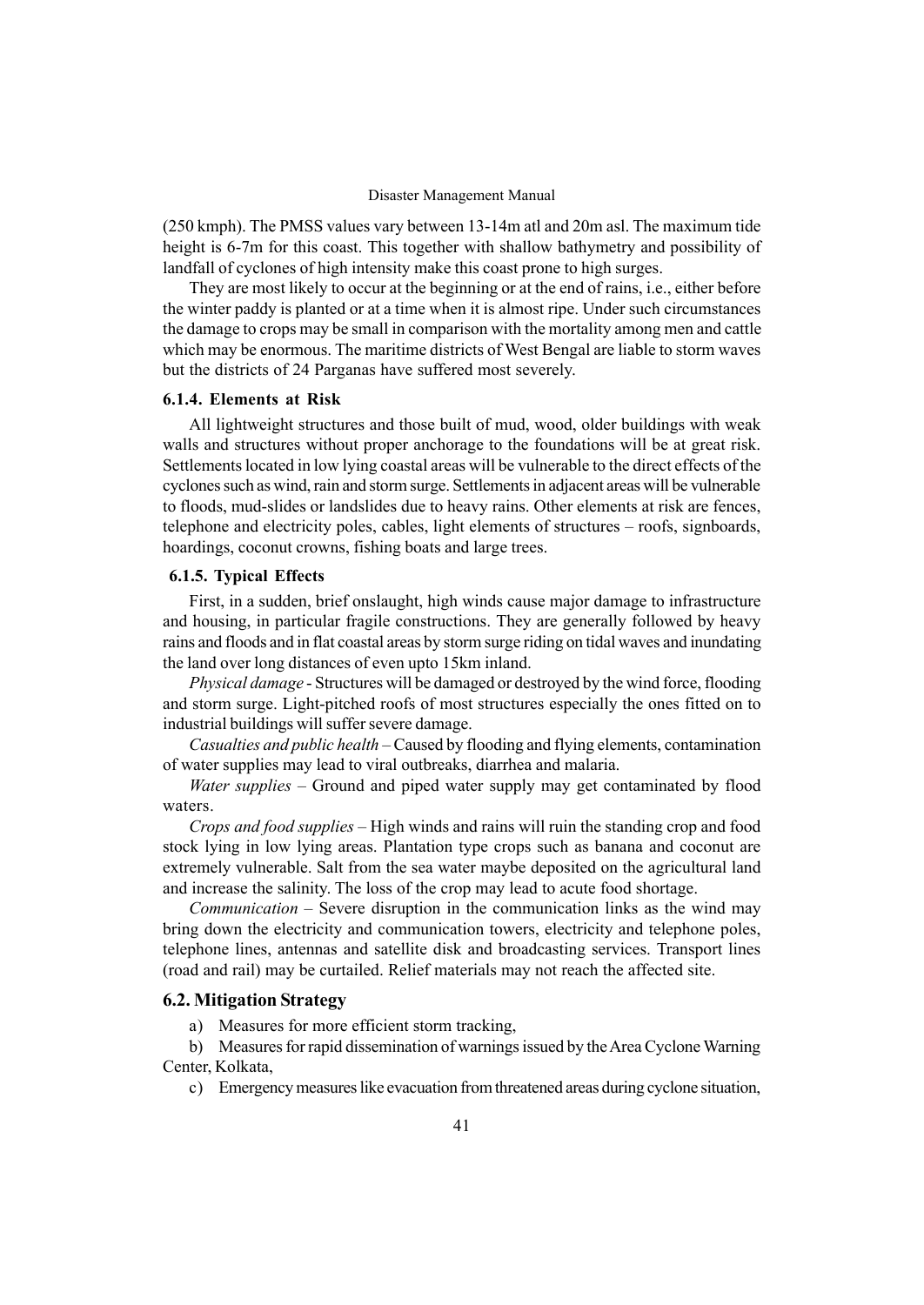- d) Post disaster measures,
- e) Long term measures for preparedness to combat cyclone in general and
- f) Community preparedness programme.

## 6.2.1. Warning System

Cyclones have the best predictability among all disaster phenomena. Low pressure and the development can be detected hours or days before its damage effects start. Satellite tracking can track the movement since the build up and the likely path is projected. Warning and evacuation is done along the projected path. The magnitude of the accompanying hazard of storm surge is also predictable through techniques which take into account the parameters of the approaching cyclone as well as the physical and oceanographic characteristics of the coast in the area of anticipated landfall i.e., the place where the cyclone is expected to hit the coast.

It is difficult to predict the accuracy. Accurate landfall predictions can give only a few hours' notice to threatened populations. In addition, people generally opt to wait until the very last minute before abandoning their home and possessions. Deaths from drowning in the high tides and sudden flooding and material losses are therefore often very high.

Forecasting is the next step in disaster reduction. But forecasting should be based on sound scientific principles and operationally proven techniques. Forecasting should be done by an authorized agency that, besides being competent, experienced, responsible and accountable, is conscious of the end use of the forecast, its implications, and the dependence of the success of disaster reduction on the forecast.

Once a forecast is available regarding an anticipated disaster event, it should be converted quickly into an area-specific and time-specific warning. Furthermore, the warning should be user-specific because the capacity of different user to withstand the onslaught of disaster is different.

Cyclone forecasting and warning services are the responsibility of the India Meteorological Department (IMD). IMD issues warning against severe weather phenomena like tropical cyclones, heavy rains and snow, cold and heat waves, etc., which cause destruction of life and property.

Cyclone warning is disseminated by several means such as satellite based disaster warning systems, radio, television, telephone, fax, high priority telegram, public announcements and bulletins in press. Advancement in Information Technology in the form of Internet, Geographical Information System (GIS), Remote Sensing, Satellite communication, etc. can help a great deal in planning and implementation of hazards reduction schemes. Once the current status of a cyclone and its forecast behaviour are available, the next is to formulate the area-specific cyclone warnings which are sent to the State Relief Commissioner and other relevant departments. Immediately on receipt of the first information regarding a cyclone, the State Disaster Management Authority, the State Disaster Management Authority Executive Committee and Emergency Operation Centre should be informed and activated through State Relief Commissioner.

Two stages warning system: IMD issues cyclone warning in two stages-

1. Cyclone Alert : It is issued by Area Cyclone Warning Center (ACWC), Kolkata to State Relief Commissioner and the District Magistrates of coastal districts by high priority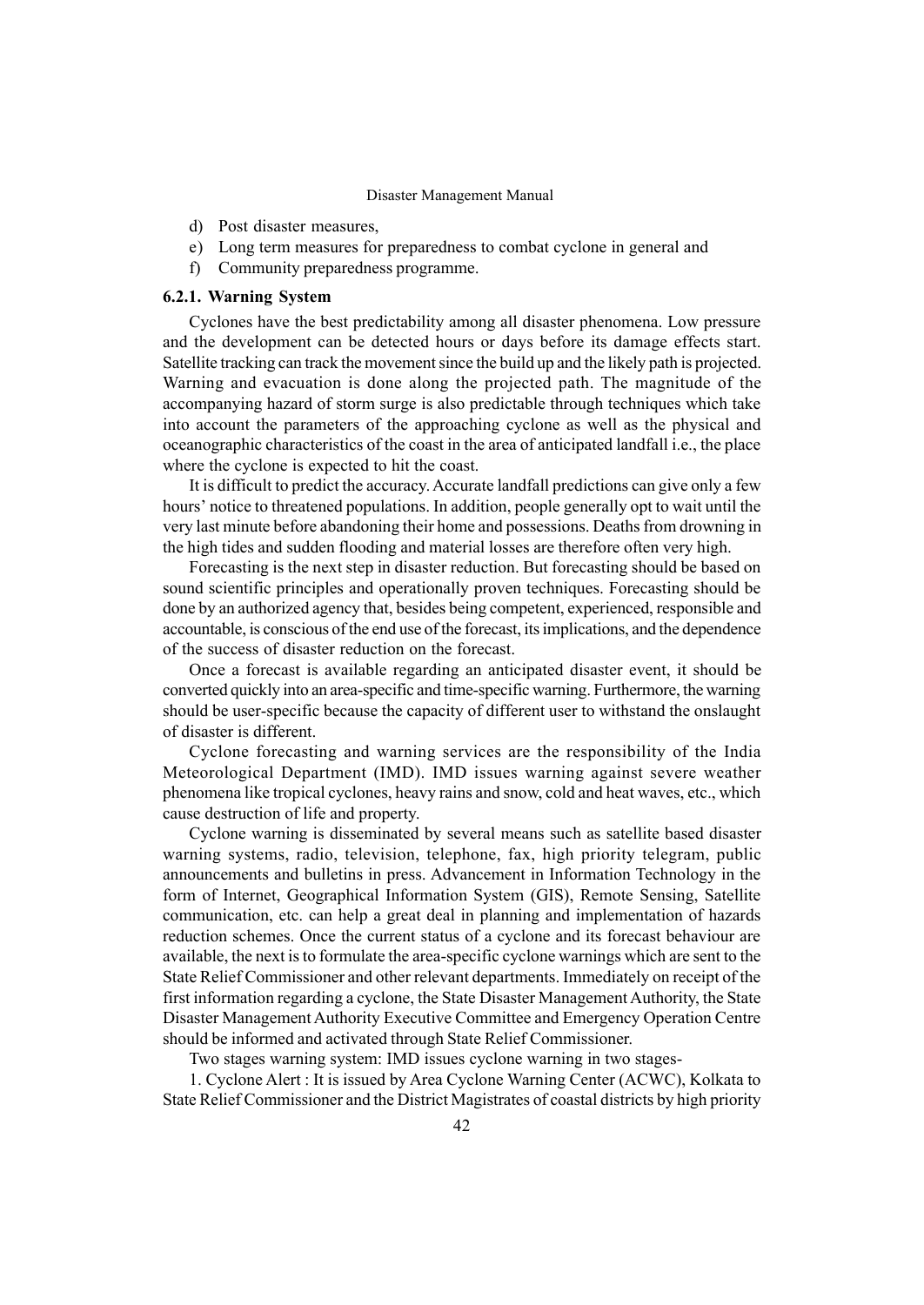telegrams or over phone or by Fax messages as far as possible 48 hours before the commencement of apprehended cyclone. These are also sent over police wireless.

2. Cyclone Warning: These are issued 24 hours before commencement of adverse weather. However, on the occasions of sudden development, the first stage is skipped.

These bulletins and all other subsequent bulletins are also broadcast through All India Radio. These are continued till the storm crosses coast and weaken or the districts are no longer likely to experience adverse weather.

In addition to the above available channels, the India Meteorological Department has introduced a satellite communication link with the lowest level. The system is known as "Cyclone Warning Dissemination System (CWDS)". The dish antenna, battery packed receiver and siren is placed in a local police station/ B.D.O. Office/a sensitive place. The receiver is energized by a signal issued from Cyclone Warning Center via INSAT. This communication system is not disturbed by cyclonic winds or heavy rains and the warning and de-warning messages are disseminated without the threat of any disruption. The siren is heard for three minutes. The duty officer disseminates the warning immediately to concerned B.D.O., Savapati, and O.C. of Police Station.

### 6.2.2. Vulnerability Assessment

Meteorological records of the wind speed and the directions give the probability of the wind in the region. Past records and paths can give the pattern of occurrence for particular wind speed. A hazard map will illustrate the areas vulnerable to the cyclone in any given year. It will be useful to estimate the severity of the cyclone and various damage intensities in the region. The map is prepared with data inputs of past climatological records, history of wind sped, frequency of flooding etc. List of most vulnerable villages based on past disasters and rainfall position should be prepared and kept with the BDO.

### 6.2.3. Land use control

It is designed so that least critical activities are placed in vulnerable areas. Location of settlements in the flood plains is utmost risky, localities of key facilities must be marked in the land use.

### 6.2.4. Engineered Structures

Structures need to be built to withstand wind forces. Good site selection is also important. Majority of buildings in coastal areas are built with locally available materials and have no engineering inputs. Good construction practice should be adopted.

## 6.2.5. Community Based Mitigation

Construction of cyclone resistant houses and strengthening of existing houses should be done through community participation. Local engineers and masons can take part in the construction of the buildings in their area and demonstrate to the people about disaster resistant construction methods. Multipurpose cyclone shelters should be used as schools or community centers in normal times. In case of cyclone or flood, community should take shelter in these designed buildings. The local communities will be responsible for the maintenance and management of these community shelters. A village level Maintenance Committee per rescue shelter has to be formed for maintence and use throughout the year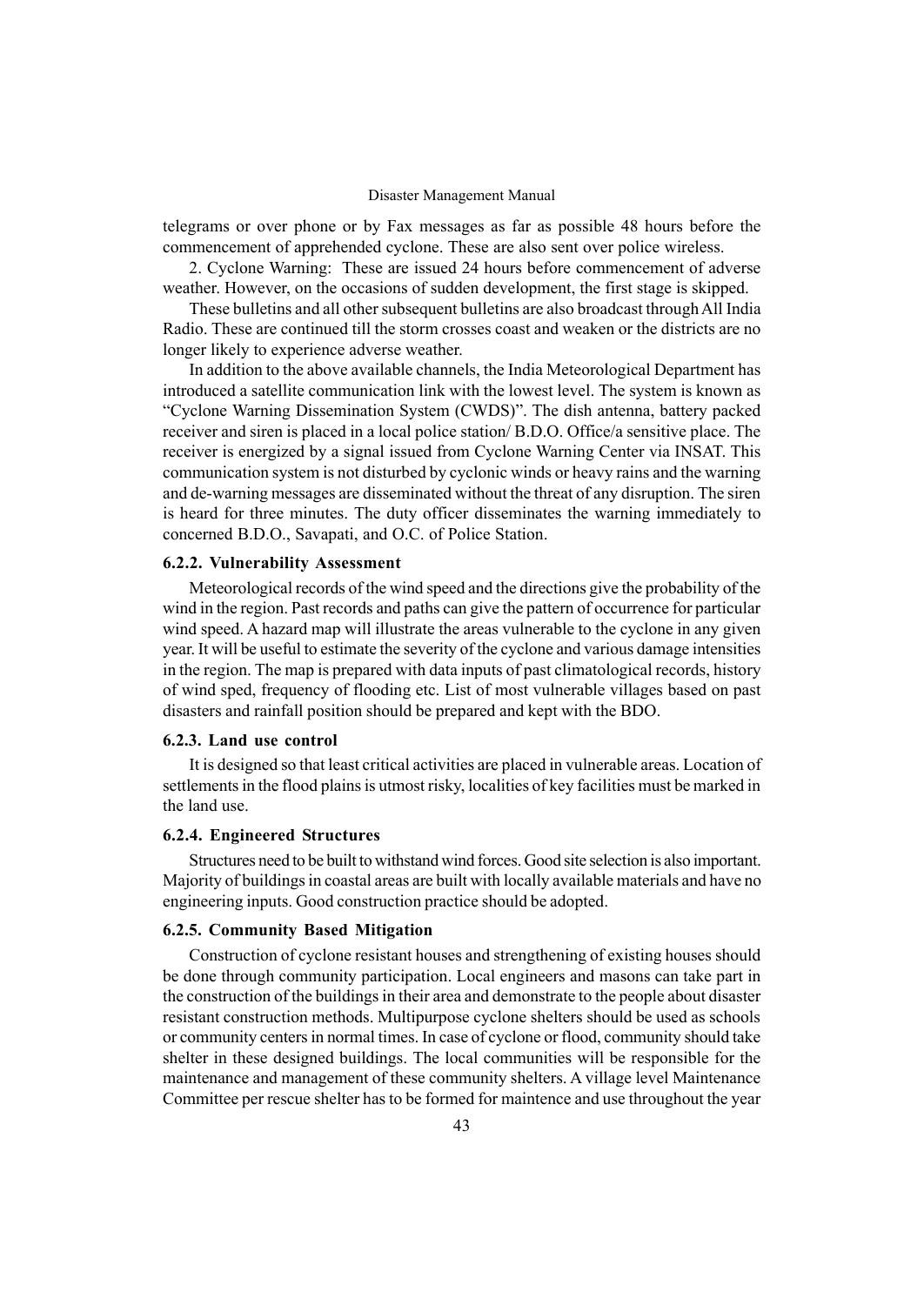with local fund to ensure community ownership. Protection measures should be taken for the livestocks, boats, fishing nets, household items and other possessions.

# 6.3. Measures To Be Adopted at Block level

Similar remarks apply to cyclone as in floods. In addition to that, the BDO should ensure that action is taken for opening of cyclone stores for providing following materials:

- 1. Hooks of the type available with the Fire Service Department for cleaning debris,
- 2. Rubber tires and tubes for use as floats in water,
- 3. Tents,
- 4. Kerosene Lanterns,
- 5. Large cooking vessels for use in relief camps, copies of Maps etc.,
- 6. Ropes, wires, chains, lights with wire fittings, torches etc.,
- 7. Double handle saws (for cutting trees), shovels, candles, land hailers, hose pipes, first aid kits, empty drums, gunny bags and sand bags, polythene bags (for dropping supplies), buckets,
- 8. Fodders, pumps etc.

# 6.3. During Emergency conditions: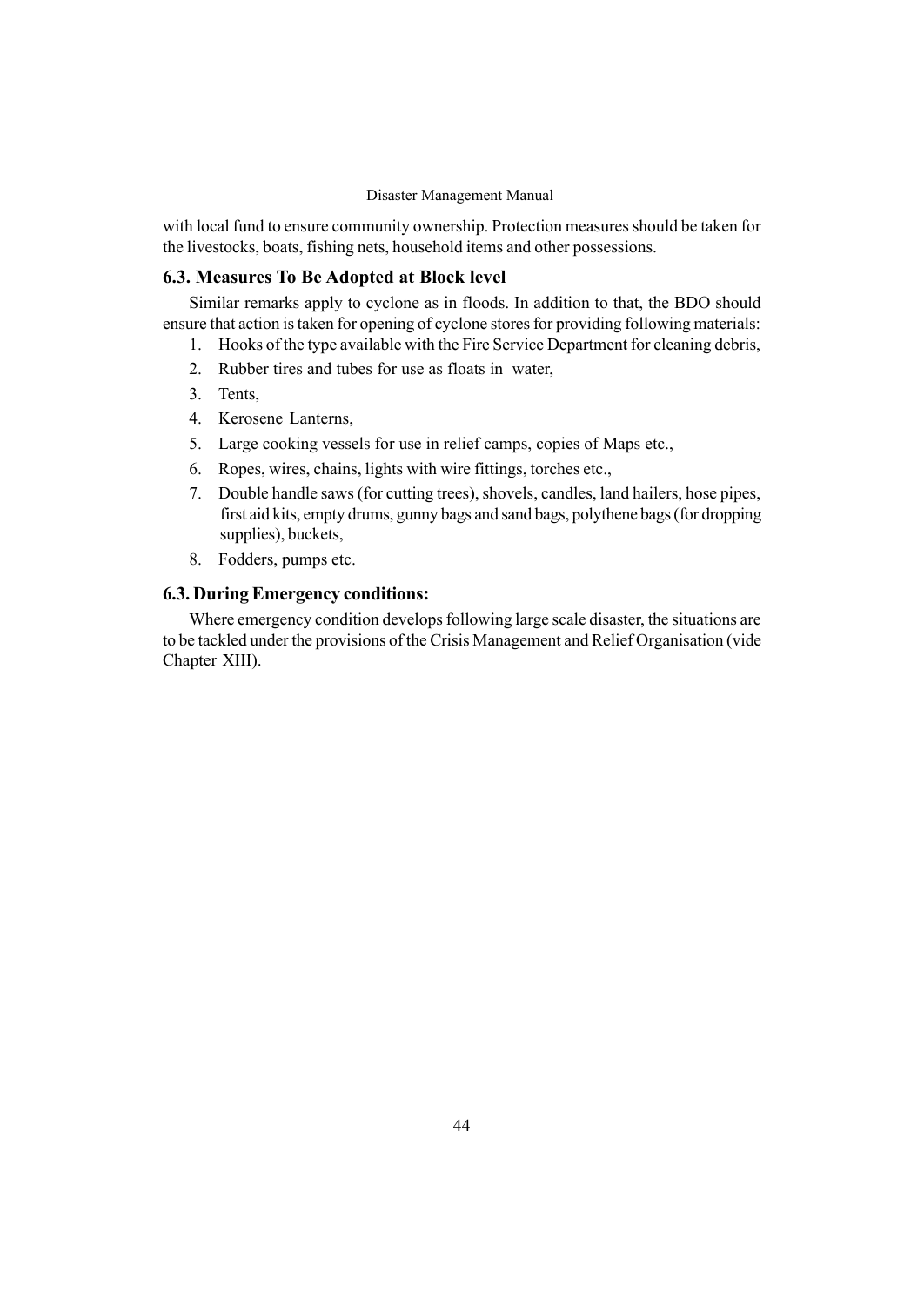# CHAPTER VII **DROUGHT**

## 7.1. General

Drought is an insidious natural hazard that results from a departure of precipitation from expected or normal level that, when a season or longer period of time extended over, is insufficient to meet the demands of human, plant and animal activities.

Agricultural statistics play a vital part in combating distress arisen out of drought. For the last few decades this State becomes a food surplus one. So famine does not follow drought as immediate consequence. But statistics collected on a scientific basis and at regular intervals are all the more vital. They will serve as a safe guide to the District Magistrate in formulating his policies for tackling the problems of relief in his district.They give timely warning of climatic danger, prevent surprise and provide information for plan, draw attention, in ordinary times, to weak points in the conditions of a district, thereby preparing the way for timely improvements, which will fortify the people against times of pressure.

### 7.1.1. Onset type and warning

Drought is a slow-onset disaster and as such, it is difficult to demarcate the time of its onset and end. Falling rainfall levels, falling groundwater levels, drying wells, rivers and reservoirs, and poor agricultural production warn the onset of drought. According to the India Meteorological Department, the country is said to be drought affected when the overall rainfall deficiency is more than 10 per cent of the long period average and more than 20 per cent of the country area is affected by such drought conditions.

## 7.1.2. Elements at risk

Drought impacts mostly rainfed crops to start with and subsequently the irrigated crops. Areas with minimum of alternative water sources to rainfall (ground and canal water supplies), areas subjected to drastic environmental degradation such as denuded forest lands and altered ecosystems, and areas where livelihoods as alternative to agriculture are least developed, are most vulnerable to drought. The herdsman, landless labourers, subsistence farmers, the women, children, and farm animals are the most vulnerable groups affected by the drought conditions.

### 7.1.3. Typical Effects

Drought, different from other natural disasters, does not cause any structural damages. The typical effects include loss of crop, dairy, timber (forest fires), and fishery production; increase in energy demand for pumping water, reduced energy production, increased unemployment, loss of biodiversity, reduced water, air and landscape quality, groundwater depletion, food shortage, health reduction and loss of life, increased poverty, reduced quality of life, and social unrest leading to migration.

## 7.1.4. Main Mitigation Strategies

Drought monitoring is continuous observation of rainfall situation, water availability in reservoirs, lakes, rivers and comparing with the existing water needs of various sectors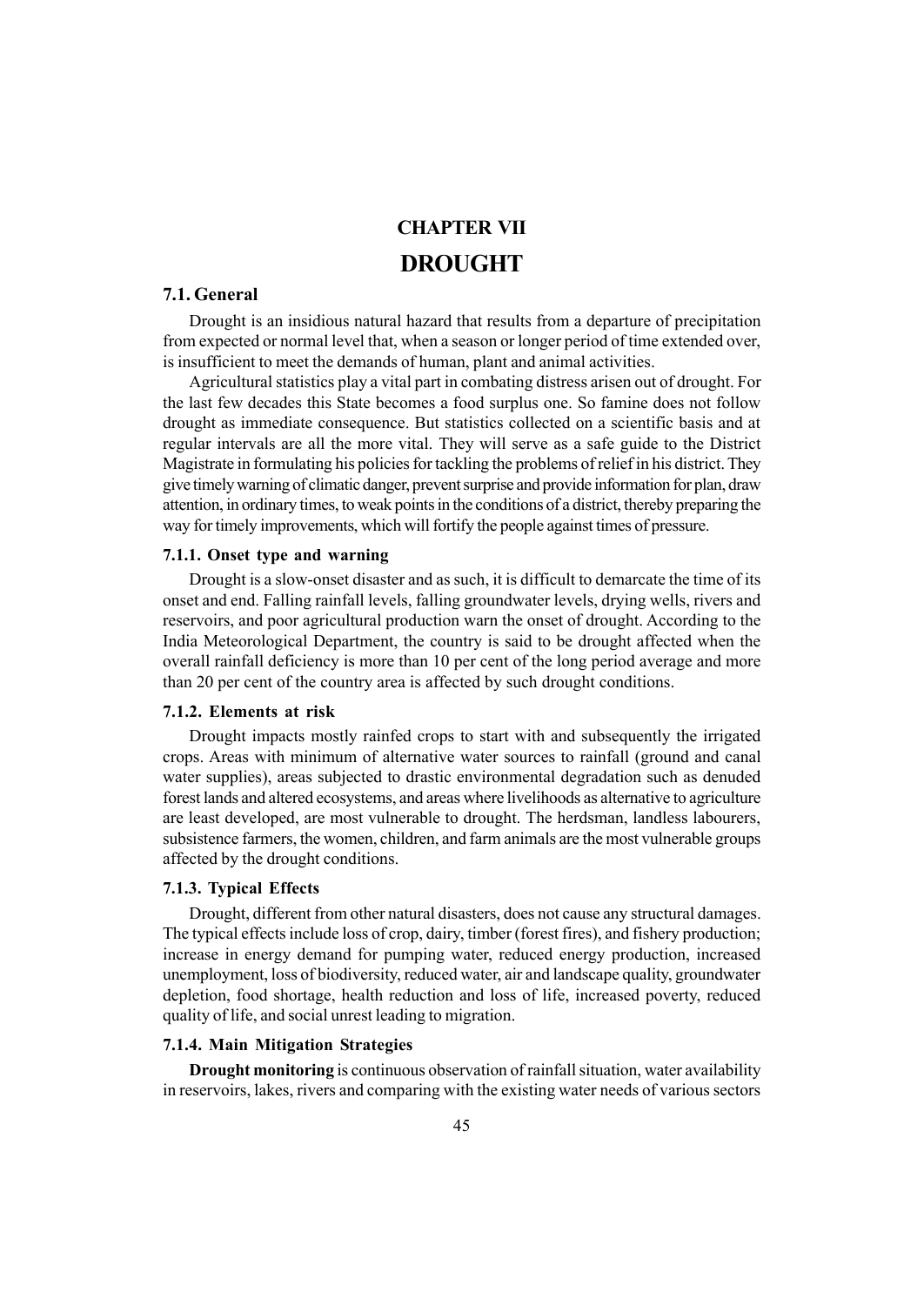of the society. Water supply augmentation and conservation through rainwater harvesting in houses and farmers' fields increase the content of water availability. Water harvesting by either allowing the runoff water from all the fields to a common point (e.g. Farm ponds) or allowing it to infiltrate into the soil where it has fallen (e.g. contour bunds, contour cultivation, raised bed planting etc.) helps increase water availability for sustained agricultural production.

Expansion of irrigation facilities reduces the drought vulnerability.

Land use based on its capability helps in optimum use of land and water and can avoid the undue demand created due to their misuse.

Livelihood planning identifies those livelihoods which are least affected by drought. Some of such livelihoods include increased off-farm employment opportunities, collection of non-timber forest produce from the community forests, raising goats and carpentry etc.

Drought planning: The basic goal of drought planning is to improve the effectiveness of preparedness and response efforts by enhancing monitoring, mitigation and response measures. Planning would help in effective coordination among State and national agencies in dealing with the drought. Components of drought plan include establishing drought taskforce which is a team of specialists who can advise the government in taking decision to deal with drought situation, establishing coordination mechanism among various agencies which deal with the droughts, providing crop insurance schemes to the farmers to cope with the drought related crop losses, and public awareness generation.

## 7.2 Study of Agricultural Operation

The District Magistrate should know what is the amount of rain that is necessary and the periods within which the rainfall should occur in order that the main crops of his district may be secured. He should also know how much the main crops depend on rainfall and how much on irrigation. He must keep in touch with the progress of agricultural operations, and the condition of standing crops. This will help in regulating the distribution of water in his district. Statistical graphs for the whole district would be useful.

### 7.3. Study of the normal economic condition of the people

The District Magistrate should make a special study of the normal condition of the people of his district. A Gram Panchayat wise study with reference to the figures on agricultural statistics would be more useful. He should ascertain which classes, if any, live from hand to mouth and which, on the other hand, are prosperous and well-fed, or seem to possess accumulated wealth. The District BPL List, the District Settlement Report and the Census figures will help him to estimate the number of persons in each of the classes indicated. He should study the histories of previous crop failures and distress, if any, with the object of ascertaining the extent of the loss of crops, and the amount of help that had to be given on these occasions. He should investigate the changes in the general conditions of his district, whether for better or worse, which have taken place in recent years. He should also note (1) how far people derive support from sources which are not purely agricultural, (2) whether there are any special industries or specially productive crops (whether food or other crops) and (3) whether ordinarily, large number of people leave the district for a portion of the year in order to obtain service in other districts. In short, every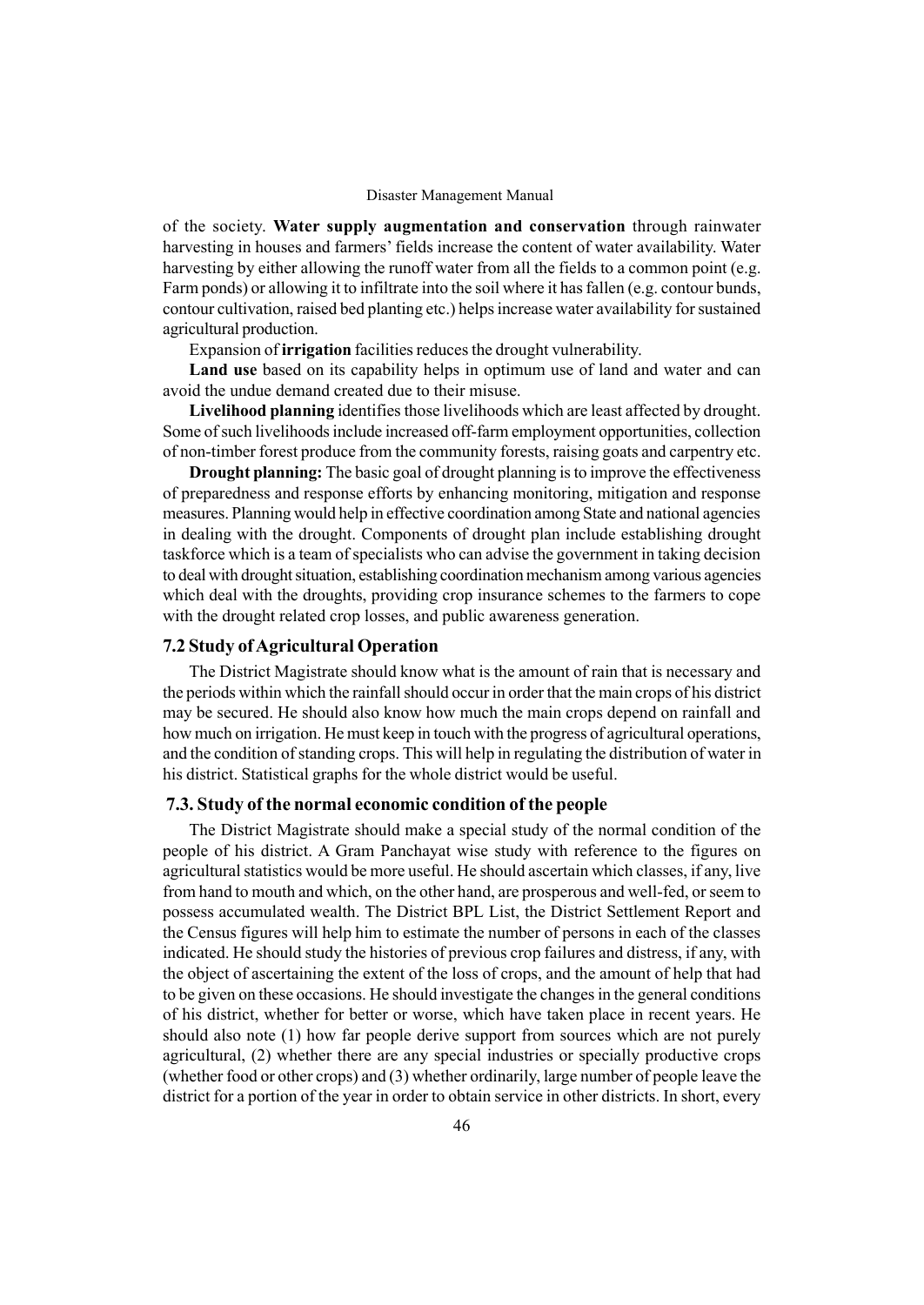consideration bearing on the economic conditions of his district should receive his careful attention.

## 7.4. Measures To Be Adopted

Following measures should be adopted by Line Departments and incorporated in the action plan at Block level. BDO should prepare a consolidated action plan in the apprehension of any drought condition on the following items :

Early Warning System

Contingency Planning For Agriculture

- i. Crop saving measures,
- ii. Alternative cropping strategy,
- iii. Compensatory Cropping Programme,
- iv. Supply of Inputs,
- v. Provision for Irrigation,
- vi. Supply of Power.

Drinking Water

- i. A detailed contingency plan for supply of drinking water in rural areas to be formulated
- ii. Make adequate plans to supply drinking water in urban areas

Water Resources

- i. Prepare a water budget for each irrigation reservoir covering drinking water, kharif and rabi requirements and evaporation losses, after working out a trade off between kharif and rabi benefits from the available water
- ii. Plan for undertaking repairs of tube wells to make all tube wells operational and install additional tube wells taking care at the same time to prevent over exploitation of and damage to ground water regime
- iii. Plan for regulating supply to water-intensive industries, if necessary

Employment Generation

 Plan for adequate Employment Generation Works by deviating funds available under schemes like S.G.R.Y.:

- i. Shelf of project should be kept ready to be taken up for Employment Generation during drought,
- ii. Drought proofing schemes to be identified and to be given high priority.

Public Health

- i. Plan for disinfecting drinking water sources
- ii. Draw up plans to cope with likely epidemics
- iii. Plan for constant surveillance of public health measures including immunization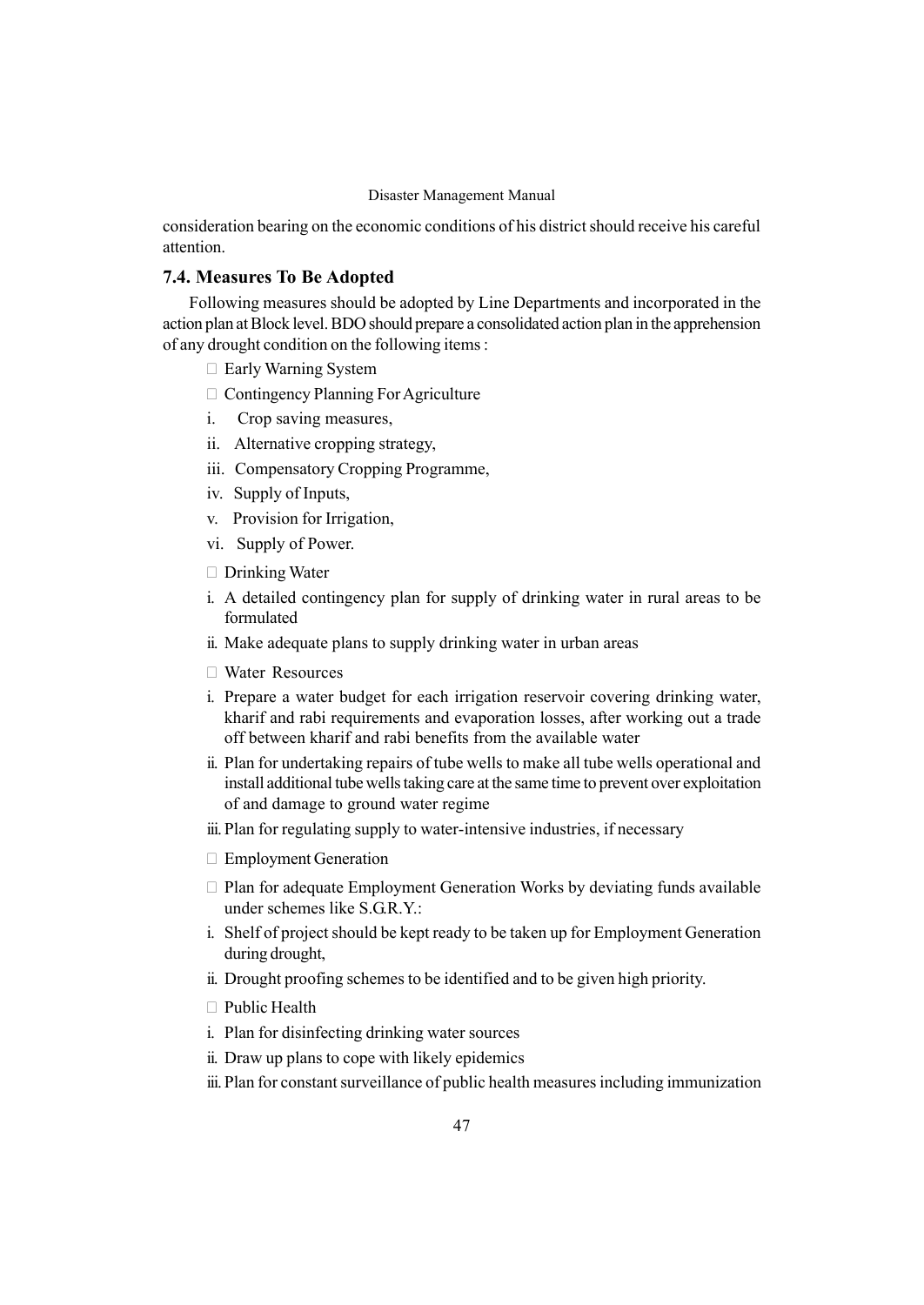Women And Children

i. Plan for nutritional requirements of all children, expectant mothers and nursing mothers

Fodder

- i. Plan for assessing fodder requirement and arranging supply from outside
- ii. Plan for monitoring the prices of fodder
- iii. Plan for procurement of fodder

# 7.5 During Emergency conditions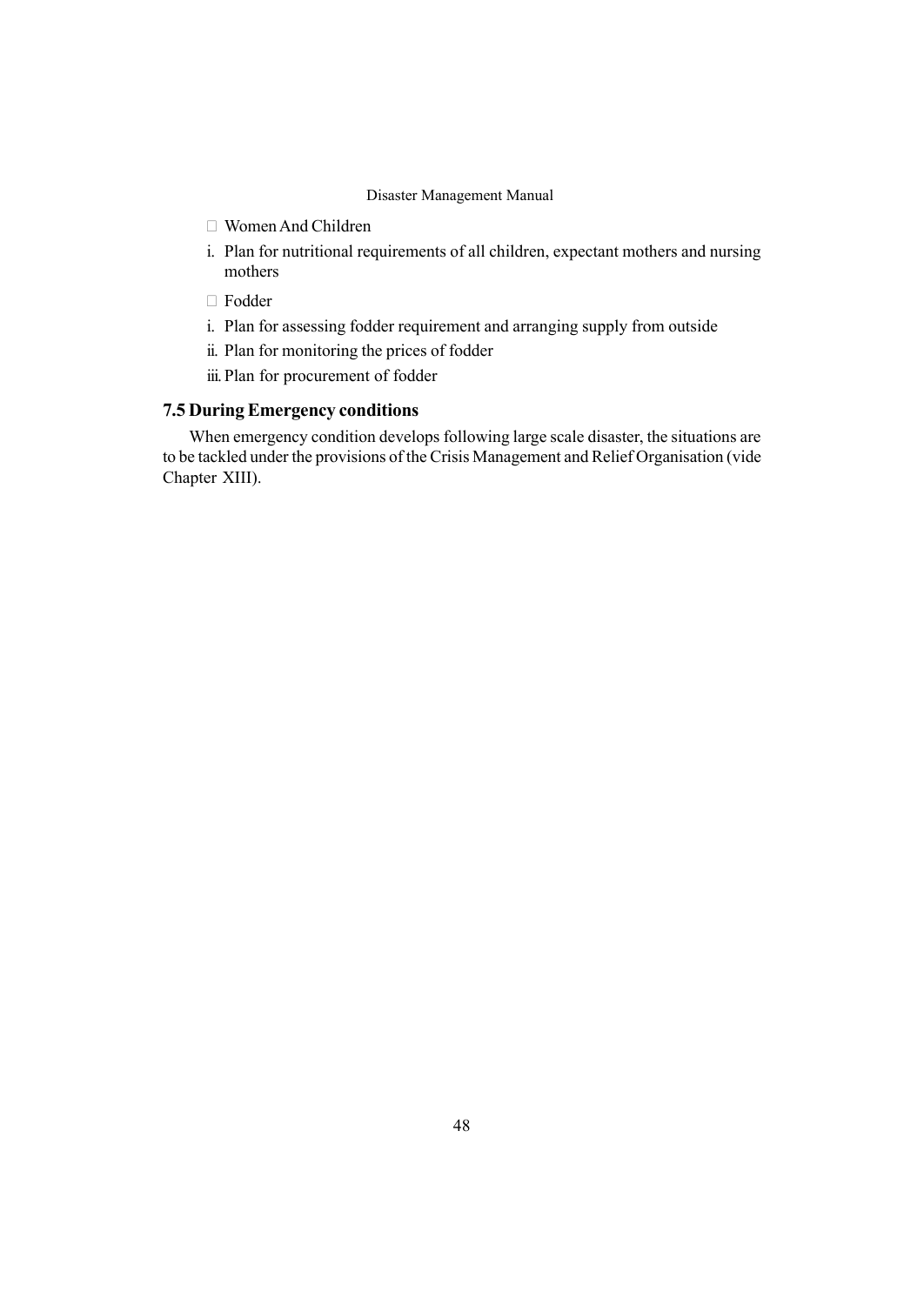# CHAPTER VIII **EARTHOUAKE**

# 8.1 General

 An earthquake is a major demonstration of the power of the tectonic forces caused by endogenic thermal conditions of the interior of the earth.

 An Earthquake is a series of underground shock waves and movements on the earth's surface caused by natural processes writhing the earths crust.

An earthquake is a motion of the ground surface, ranging from a faint tremor to a wild motion capable of shaking buildings apart and causing gaping fissures to open in the ground.

 The earthquake is a form of energy of wave motion transmitted through the surface layer of the earth in widening circles from a point of sudden energy releases called 'the focus'.

An earthquake becomes a disaster only when it strikes the populated areas. Sometimes the moderate earthquakes on Richter scale inflict great damages by stimulating and augmenting other natural physical processes such as landslides, tsunami, floods and fire. Thus it is obvious that it is not necessary that an earthquake creates havoc itself but it also becomes disastrous indirectly.

## 8.1.1 Types of earthquake

Most of the earthquakes in the world occur along the boundaries of the tectonic plates and are known as INTERPLATE EARTHQUAKES. A number of earthquakes also occur within the plates itself. These are called INTRAPLATE EARTHQUAKES.

## 8.1.2 Measurement

Magnitude is quantitative measure of the actual size of the earthquake. An increase in magnitude by 1(one) implies ten times higher energy released. Magnitude is measured in Richter scale. The number indicating on this scale ranges between 0 to 9 but in fact the scale has no upper limit of number because it is a logarithmic scale. Magnitude and energy released during an earthquake is generally related to the effects of earthquake in terms of human beings and his habitat.

Intensity is qualitative measure of actual shaking at location during an earthquake and is assigned as roman capital numerals. It is an indicator of the severity of shaking at a given location. Two commonly used measurement scales are modified mercalli intensity scale and the Medvedev-Sponheuer-Karnik (MSK) scale. Both scales are quite similar and range from I (Least perceptive) to XII (Most severe).

The intensity of an earthquake depends on variety of factors:

 Magnitude Distance from epicenter Acceleration Duration amplitude of waves Types of ground Water table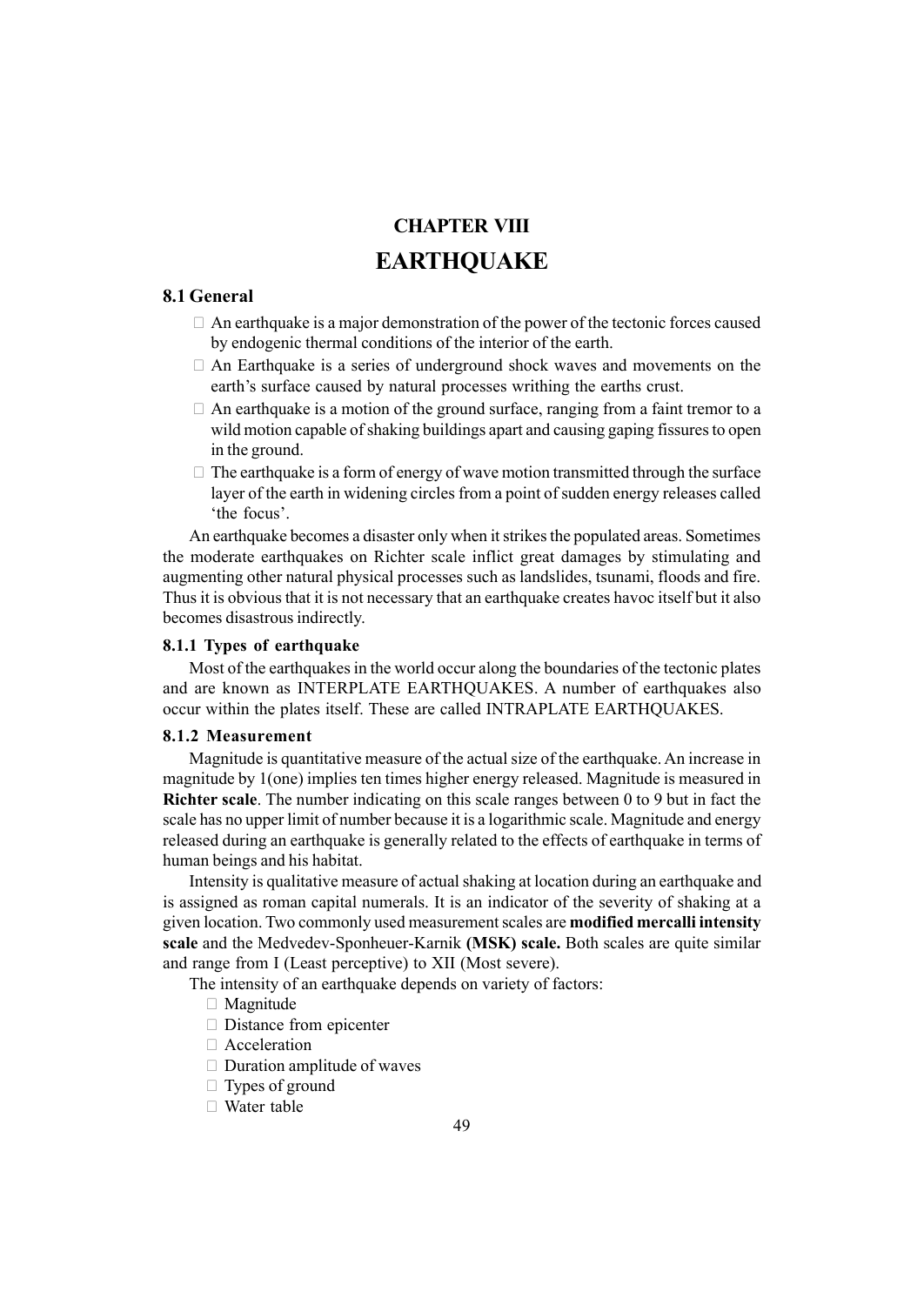Nature of geo-materials of the region concerned and the nature and type of constructions affected by an earthquake.

## 8.1.3 Important Terminology

Earth is divided into four main layers: the INNER CORE, the OUTER CORE, MANTLE and the CRUST. Being relatively cold, the crust is rocky and brittle, so it can fracture in earthquakes.

The term 'PLATE' refers to large rigid blocks of earth's lithosphere, the solid outer(100 km.) crust of the earth, that appears to move as unit. Whenever these plates interact along their margins, important geological processes take place such as formation of mountain belts, earthquakes and volcanoes.

The place of the origin of an earthquake is called 'FOCUS' or 'HYPOCENTER' which is always hidden inside the earth but the depth of which varies from place to place.

The place on the ground surface which is perpendicular to the focus is called 'EPICENTER'.

SEISMIC WAVES are the waves of energy caused by the sudden breaking of rock within the earth or an explosion. They are the energy that travels through the earth's layer reflecting and refracting at each interface and recorded on SEISMOGRAPHS.

### 8.1.4 Onset Type and Warning

Earthquake is a sudden onset hazard. They occur at any time of year, day or night, with sudden impact and without any warning sign. Extensive research has been conducted in recent decades but there is no accepted method of earthquake prediction as on date.

## 8.2 Causes of Earthquake

Earthquake is caused due to disequilibrium in the earth's crust such as

Volcanic eruptions,

Faulting and folding,

Upwarping and downwarping,

 Hydrostatic pressure of man-made water bodies like reservoirs and lakes and The plate movements.

## 8.3. Seismic Profile of West Bengal

The seismic zonation map (2002) as prepared by Bureau of Indian Standard shows: Eastern section of northern districts of Jalpaiguri and Coochbehar lies in Zone  $-V$  The remaining part of these two districts, along with the districts of Darjeeling, Uttar Dinajpur, Dakshin Dinajpur, and major portion of Malda & 24 Parganas (South & North) lies in Zone  $-$  IV

Rest of the State along with Kolkata lies in Zone – III except some portions of Purulia, Bankura and Paschim Medinipur.

Small part of Purulia, Bankura and Medinipur lies in Zone - II. There is no Zone  $- I$ .

## 8.4 Elements at Risk

Several key factors that contribute to vulnerability of human populations to earthquakes are: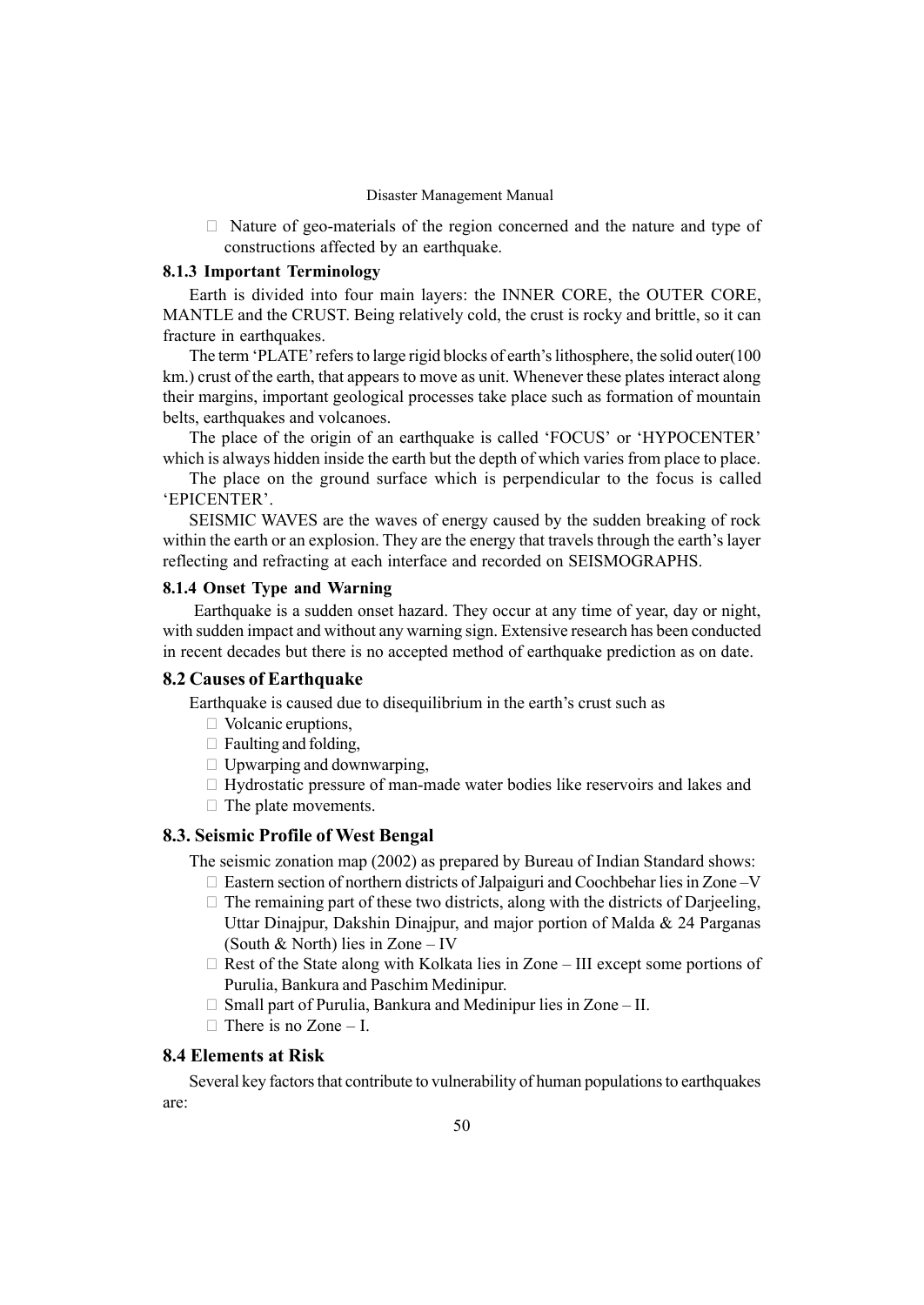Location of settlements in an earthquake prone area, especially on soft ground, on area prone to landslides or along fault lines,

Dense collection of weak buildings with high occupancy,

 Non-engineered building constructed by earth, rubble, buildings with heavy roofs (more vulnerable than light weight structures), poor quality and maintenance of buildings, Weak or flexible storey intending for parking purposes.

## 8.5 Typical Effects

Physical Damage – Damage or loss of buildings and service structures, disturbances in ground water conditions. Fire, floods due to dam failures, slope instability and failures, tsunamis and landslides can occur.

Casualties – Often high near the epicenter and in places where the population density is high (say, multistoried buildings) and structures which are not resistant to earthquake forces.

Public Health  $-$  Multiple fracture injuries, moderately and severely injured is the most widespread problem, breakdown in sanitary conditions and large number of casualties can lead to epidemics.

*Water supply* – Severe problems due to failure of the water supply distribution network and storage reservoirs. Fire hydrants supply lines, if vulnerable, can hamper fire service operations.

Transport network  $-$  Severely affected due to failure of roads and bridges, railway tracks, failure of airport runways and related infrastructure.

Electricity and Communication  $-$  All links affected. Transmission towers, transponders, transformers collapse.

# 8.6 Mitigation Strategy

1. Engineered Structure: The West Bengal Municipal (Building) Rules 1996 has been amended. A special change was made in cases of urbanized municipal areas of hill region.

The strategy should consider

 Structure of the building Empanelment of structural engineers Listing of insecure building Incorporation of BIS code Guideline for height restriction Demolition policy Setting up a technical cell in the government Setting up of seismological stations etc.

2. Capacity Building: Earthquake is a natural event which may cause tremendous loss of life and property damages. One of the major challenges is to reduce the vulnerability to this uncontrollable and unpredictable hazard by having a greater understanding about its causes and effects. Strengthening capacities of the engineers/architects, communities, urban local bodies and the administration in mitigation, preparedness and response through training in earthquake risk management and preparing a suitable model for mainstreaming of earthquake risk management initiative at all levels would help reduce seismic risk of earthquake-prone areas.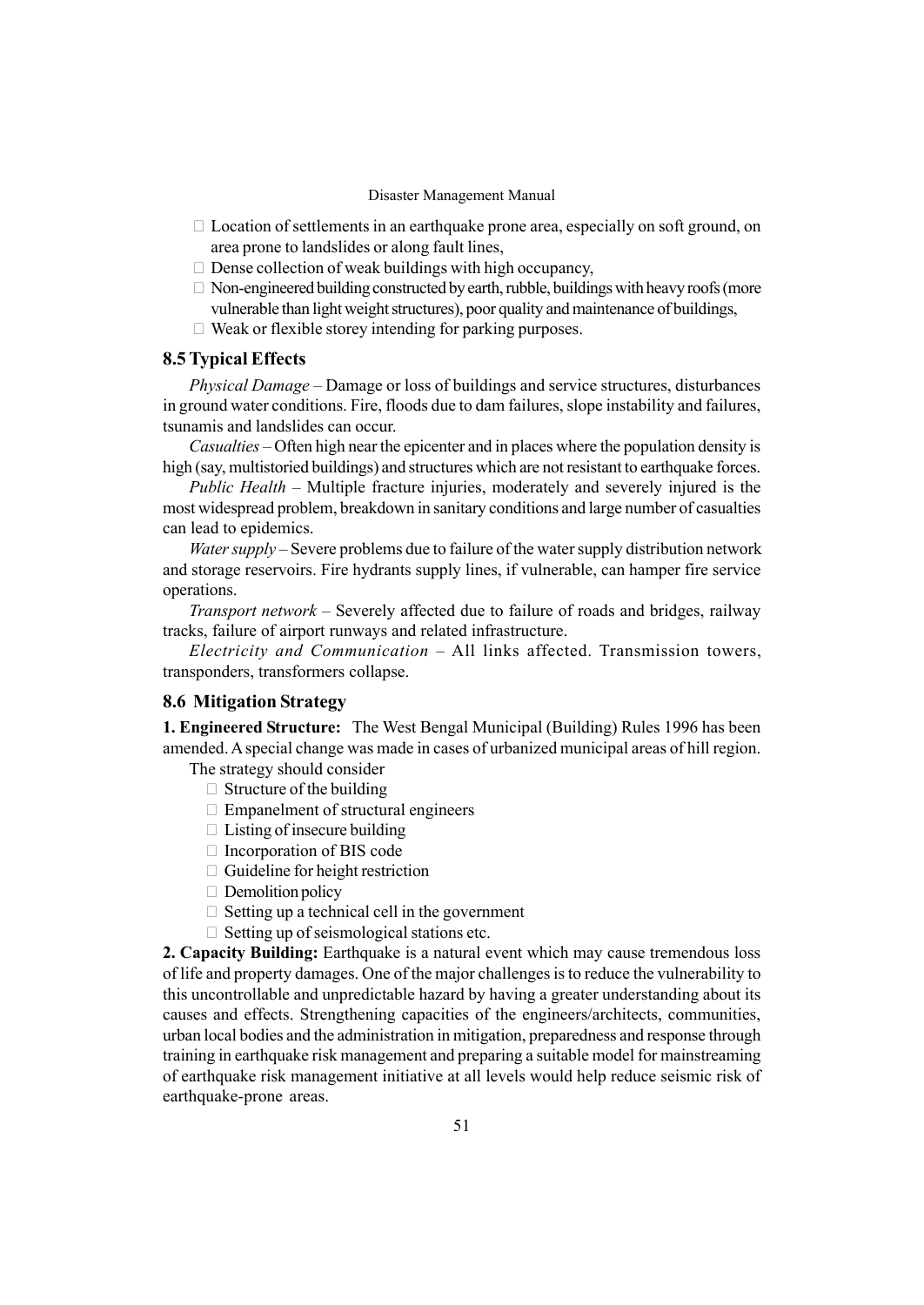3. Seismic Hazard Assessment: Under this study, attempts are made to forecast the size and effects of earthquakes in years to come. In seismically active regions any decisionmaking for urban and regional planning should be based on probable characteristics of earthquakes expected in future. The primary objective of SHA is to construct seismic zoning maps. The main outcome of seismic zoning is that it displays a quantity related to assessed frequency and severity of shaking due to expected future earthquake.

4. Community Based Mitigation: Community preparedness along with public education is vital for mitigating the earthquake impact. Community based Earthquake Risk Management Project should be developed by District Disaster Management Authority. Retrofitting of schools and important building, purchase of emergency response equipment and facilities, establishing proper insurance can be the programmes under Earthquake Risk Management Project. A large number of local masons and engineers will be trained in disaster resistant construction techniques. A large number of masons, engineers and architects can get trained in this process.

### 8.7. Measures To Be Adopted

 Preparation of Earthquake Disaster Management plan Training of personnel Establishment of alternative means of tele-communication Mobilization of Fire Services including auxiliary fireman Plans of rescue of casualties trapped under debris Provision of hospital, medical and nursing stuff Medical plans for improvised first aid posts and emergency hospitals Removal of debris Emergency sanitation, alternative supply of water, salvage and custody of valuables, care of animals etc. Provision for care of homeless, establishment of camps, distribution of essential commodities including clothing and shelter Disposal of dead and their identification Mobilization of transport Requisition of vehicles and issue of petrol, oil, lubricant, spare parts and repair facilities Special measures for the protection/repair/restoration of essential service communications, industrial and vital plants protection of property including objects of art and things of cultural importance Publicity Prevention of panic and upkeep of morality of the people Restoration of communications Rehearsal without causing alarm or despondency.

# 8.7. During Emergency conditions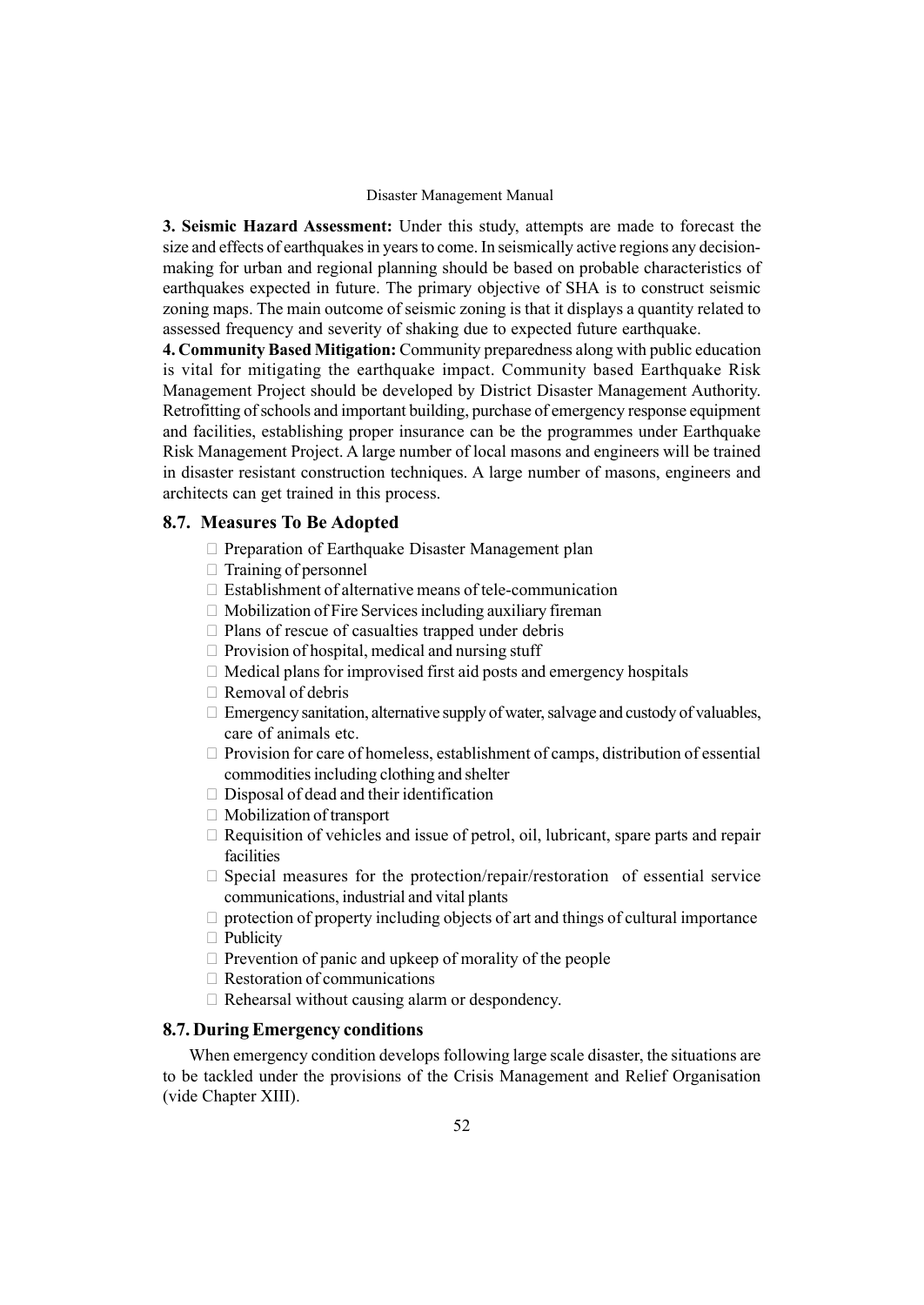# CHATER IX

# LANDSLIDESAND EROSION

## 9.1 Landslides

These are slippery masses of rock, earth or debris which move by force of their own weight down mountain slopes or river banks. Landslides are common disaster phenomena in the district of Darjeeling. Landslide is primarily nature's way of adjustment to slope stability. Here the process has been intensified by human interference, mainly through rapid deforestation, incorrect construction procedure and unplanned tapping of natural resources. The nature of landslides varies in proportion in various localities in Darjeeling depending on the intensity of rainfall coupled with the extent of deforestation and the vulnerable geological structures.

The most common occurrence in different parts of Darjeeling is:

- a) Along the springs which invariably cut across the roads,
- b) At coal mining sites,
- c) In tea gardens and
- d) At urban agglomeration.

## 9.2 Soil erosion

The removal of soil is caused by the action of water or wind, compounded by poor agricultural practices, deforestation, overgrazing, and desertification. Mainly three types of erosion make this State vulnerable:

- i. Erosion in hill areas of North Bengal,
- ii. Erosion in banks of Ganga at Malda,
- iii. Erosion in coastal region.

## 9.3. ONSET TYPE AND WARNING

Though they occur gradually, however, sudden failure (sliding) can occur without warning. They may take place in combination with earthquakes, floods and volcanoes. There are no clearly established warnings in place indicating occurrence of landslide and hence difficult to predict the actual occurrence. Areas of high risk can be determined by use of information on geology, hydrology, vegetation cover, past occurrence and consequences in region.

## 9.4 CAUSES OF LANDSLIDES

### 9.4.1 Geological Weak Material

Weathered materials, jointed or fissured materials, contrast in permeability and contrast in stiffness (stiff, dense material over plastic materials).

### 9.4.2 Erosion

Wave erosion of slope toe, glacial erosion of slope toe, subterranean erosion (Deposition loading slope or its crest, Vegetation removal).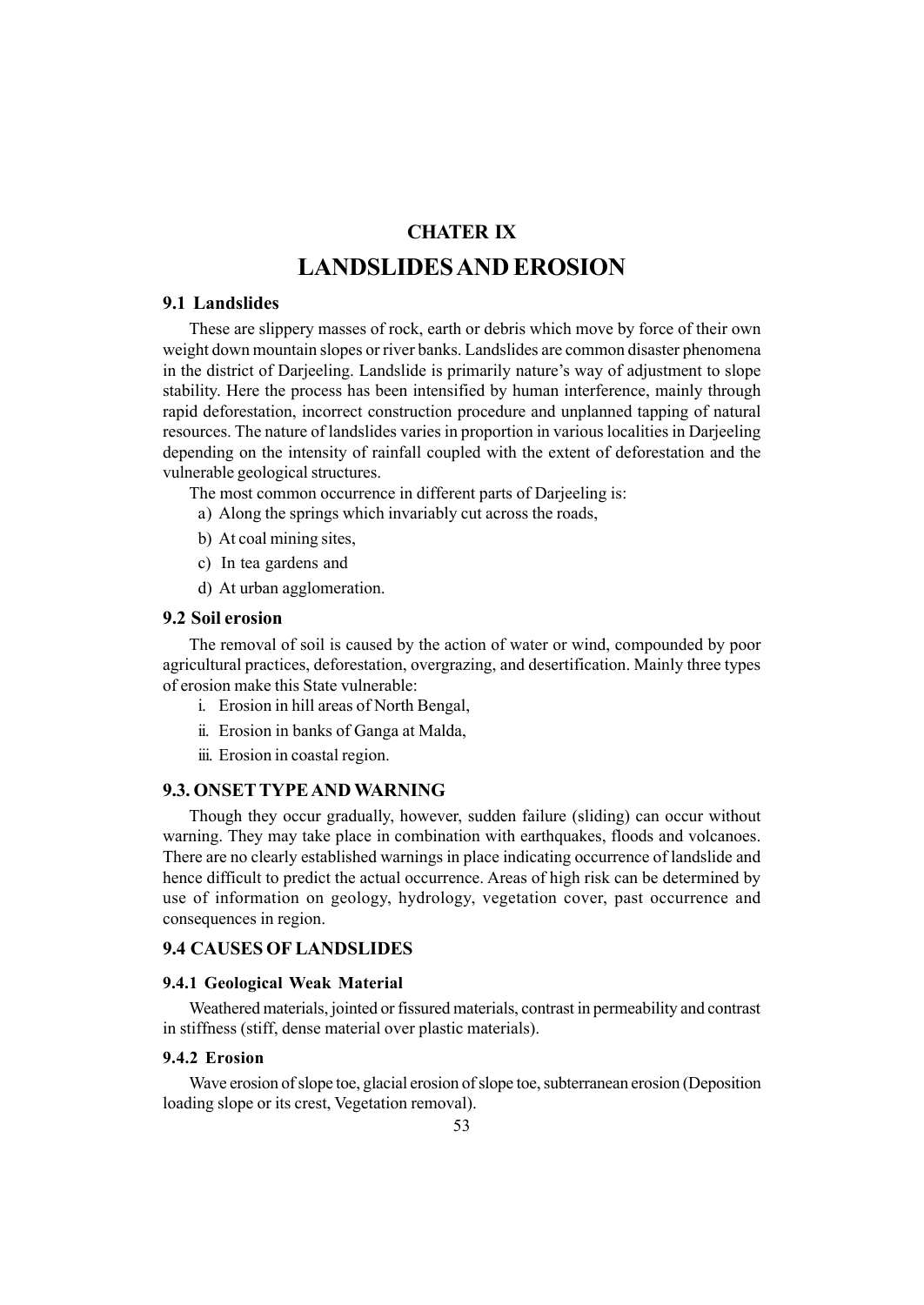## 9.4.3 Intense Rainfall

Storms that produce intense rainfall for periods as short as several hours or have a more moderate intensity lasting several days have triggered abundant landslides.

## 9.4.4 Human Excavation

Human Excavation of slope and its toe, loading of slope/ toe, draw down in reservoir, mining, deforestation, irrigation, vibration/ blast, water leakage from services.

### 9.4.5 Earthquake shaking

Earthquake shaking has triggered landslides in many different topographic and geologic settings. Rock falls, soil slides and rockslides from steep slopes involving relatively thin or shallow disaggregated soils or rock. Or both have been the most abundant types of landslides triggered by historical earthquakes.

### 9.4.6 Volcanic eruption

Deposition of loose volcanic ash on hillsides commonly is followed by accelerated erosion and frequent mud or debris flows triggered by intense rainfall.

## 9.5 Elements at Risk

The most common elements at risk are the settlements built on the steep slopes, built at the toe and those built at the mouth of the streams emerging from the mountain valley. All those buildings constructed without appropriate foundation for a given soil and in sloppy areas are also at risk. Roads, communication line and buried utilities are vulnerable.

## 9.5.1 Typical Effects

Physical Damage: Landslides destroy anything that comes in their way. They block or bury roads, lines of communication, settlements, river flow, agricultural land, etc. It also includes loss to agricultural production and land area. In addition, physical effects such as flooding may also occur.

Casualties: They cause maximum fatalities depending on the place and time of occurrence. Catastrophic landslides may kill thousands of persons.

### 9.6 Main Mitigation Strategies

Hazard mapping will locate areas prone to slope failures. This will permit to identify avoidance of areas for building settlements. These maps will serve as a tool for mitigation planning.

Land use practices such as:

 Areas covered by degraded natural vegetation in upper slopes are to be afforested with suitable species. Existing patches of natural vegetation (forest and natural grass land) in good condition should be preserved

 Any developmental activity initiated in the area should be taken up only after a detailed study of the region and slope protection should be carried out, if necessary In construction of roads, irrigation canals etc. proper care is to be taken to avoid blockage of natural drainage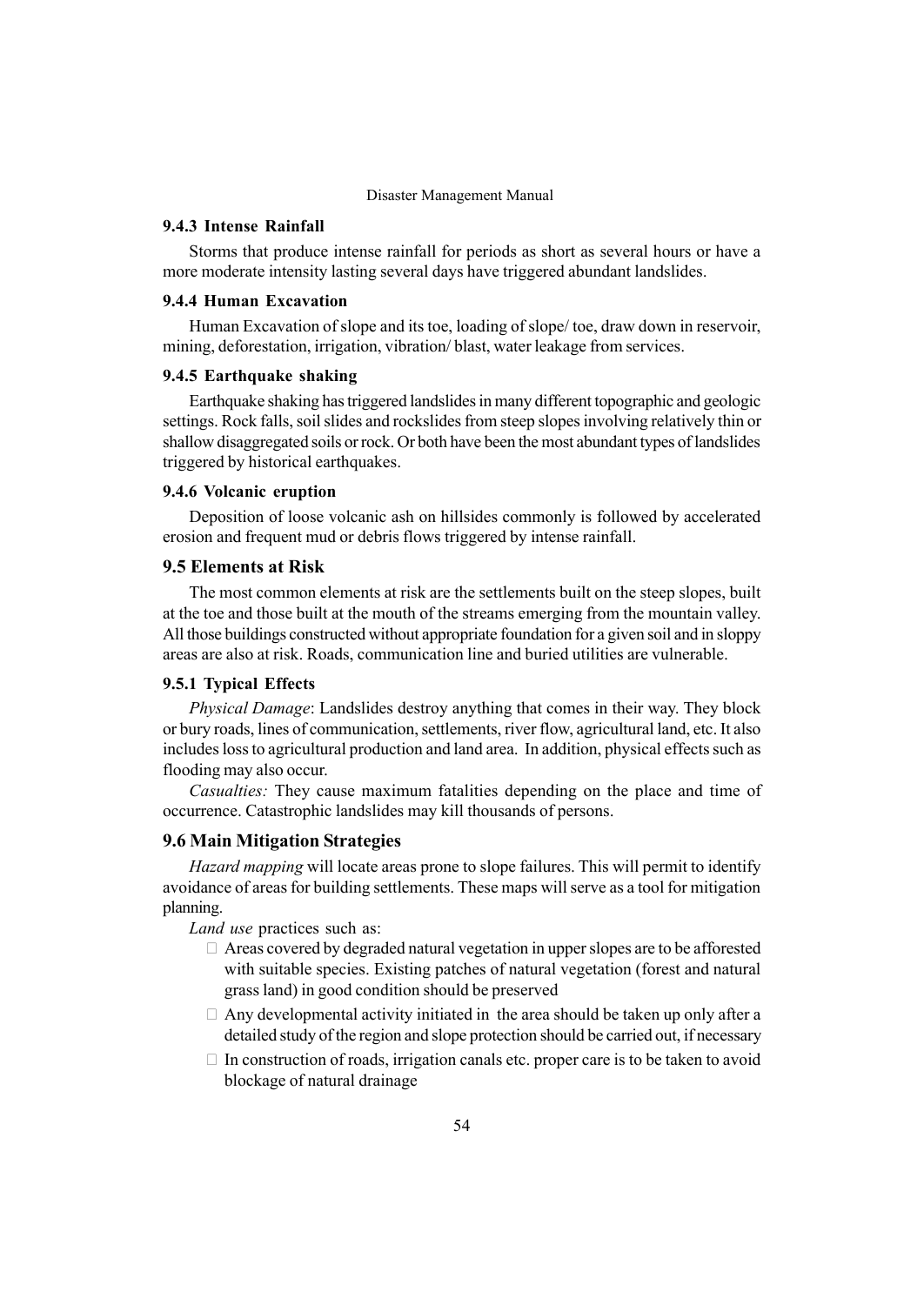Total avoidance of settlement in the risk zone should be made mandatory

Relocate settlements and infrastructure that fall in the possible path of the landslide

No construction of buildings in areas beyond a certain degree of slope

Retaining Walls can be built to stop land from slipping (these walls are commonly seen along roads in hill stations). It is constructed to prevent smaller sized and secondary landslides that often occur along the toe portion of the larger landslides.

Surface Drainage Control Works: The surface drainage control works are implemented to control the movement of landslides accompanied by infiltration of rain water and spring flows.

Engineered structures with strong foundations can withstand or take the ground movement forces. Underground installations (pipes, cables, etc) should be made flexible to move in order to withstand forces caused by the landslide.

Increasing vegetation cover is the cheapest and most effective way of arresting landslides. This helps to bind the top layer of the soil with layers below, while preventing excessive run-off and soil erosion. Moreover, the revetment wall and its surroundings should carefully be afforested preferably with local varieties of grass, bamboo or wild fern, which can protect better from the splashing of rain.

Insurance will assist individuals whose homes are likely to be damaged by landslides or by any other natural hazards. For new construction it should include standards for selection of the site as well as construction technique.

## 9.7 Community Based Mitigation

The most damaging landslides are often related to human intervention such as construction of roads, housing and other infrastructure in vulnerable slopes and regions. Other community based activities that can mitigate landslides are education and awareness generation amongthe communities, establishing community based monitoring,timely warning and evacuation system.

Communities can play a vital role in identifying the areas where there is land instability. Compacting ground locally, slope stabilization (procedures such as terracing and tree planting may reduce damages to some extent), and avoiding construction of houses in hazardous locations are something that the community has to agree and adhere to avoid damage from the possible landslides. This would also reduce the burden of shifting of settlements from hazardous slopes and rebuild in safe site as it is less practical to do in large scale.

## 9.8 During Emergency conditions: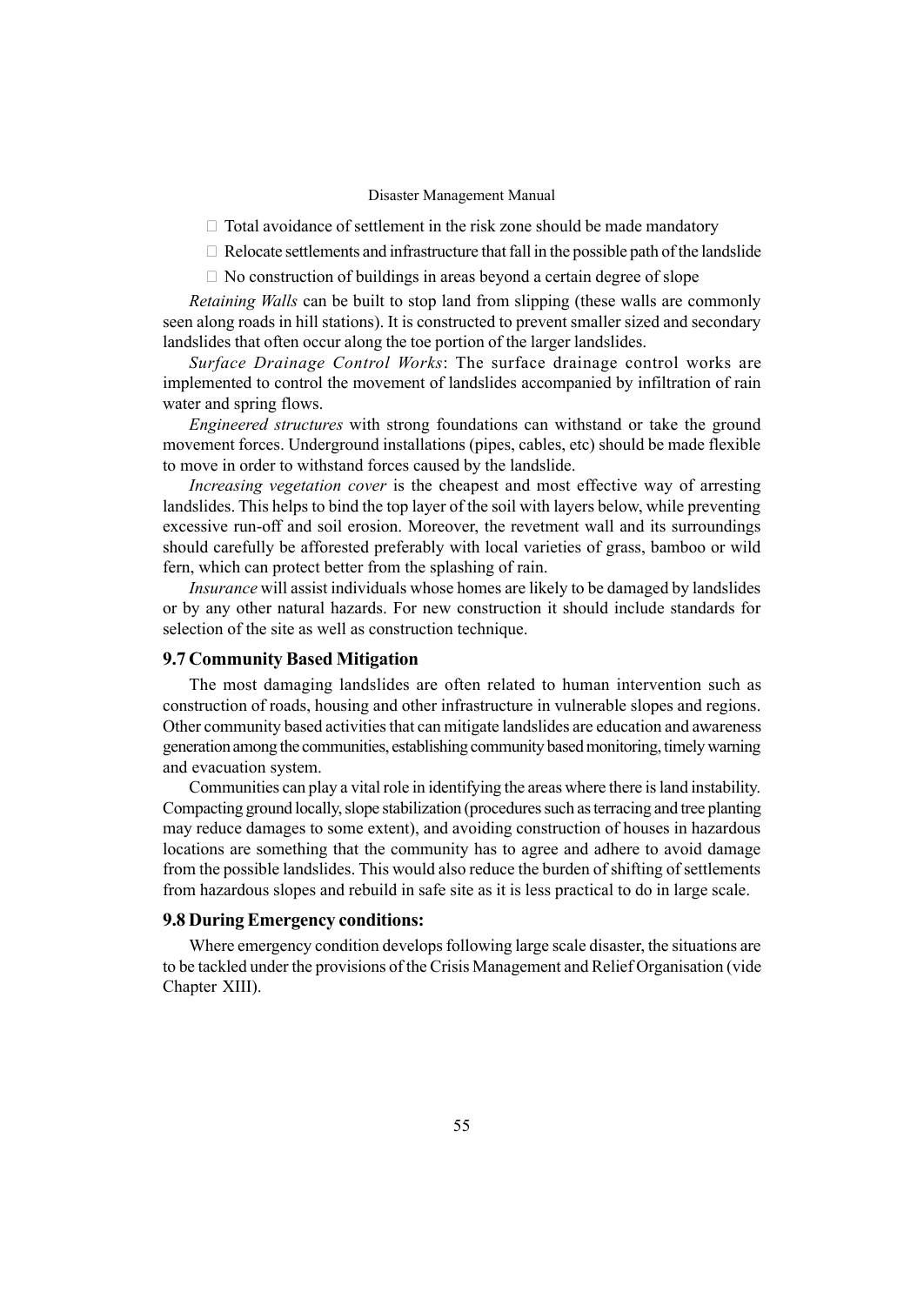# CHAPTER X ACCIDENTALFIRES

## 10.1 General

Fire is very dangerous and often destructive taking up toll of life and property. The most common human-caused fire is fire in large occupied buildings and in slums built in combustible materials. Causes can be accidental or deliberate, but unless structures are built to safe fire standards as mentioned in the Building Codes, and sound emergency procedures are used, heavy loss of life can result.

There are numerous causes of fire. It could be -

- 1. Heating sources are often causes of fire,
- 2. Cooking accidents are a major cause of home fires and cause us a lot of concern. Fire can result due to unattended cooking or due to mechanical failure of the stove or any cooking equipment,
- 3. Electrical wiring can cause a fire if it is not large enough to carry the load being supplied,
- 4. Rubbish and Waste materials that are left to accumulate can easily contribute to the spread of fire; they are also a place for malicious fire to be started,
- 5. CombustibleMaterials such as packing materials, glues, solvents, flammable liquids or gases stored in workplace can be extremely dangerous,
- 6. Arson or deliberate fire setting is also a cause,
- 7. Smoking is also a cause of fire.

### 10.2 During Emergency conditions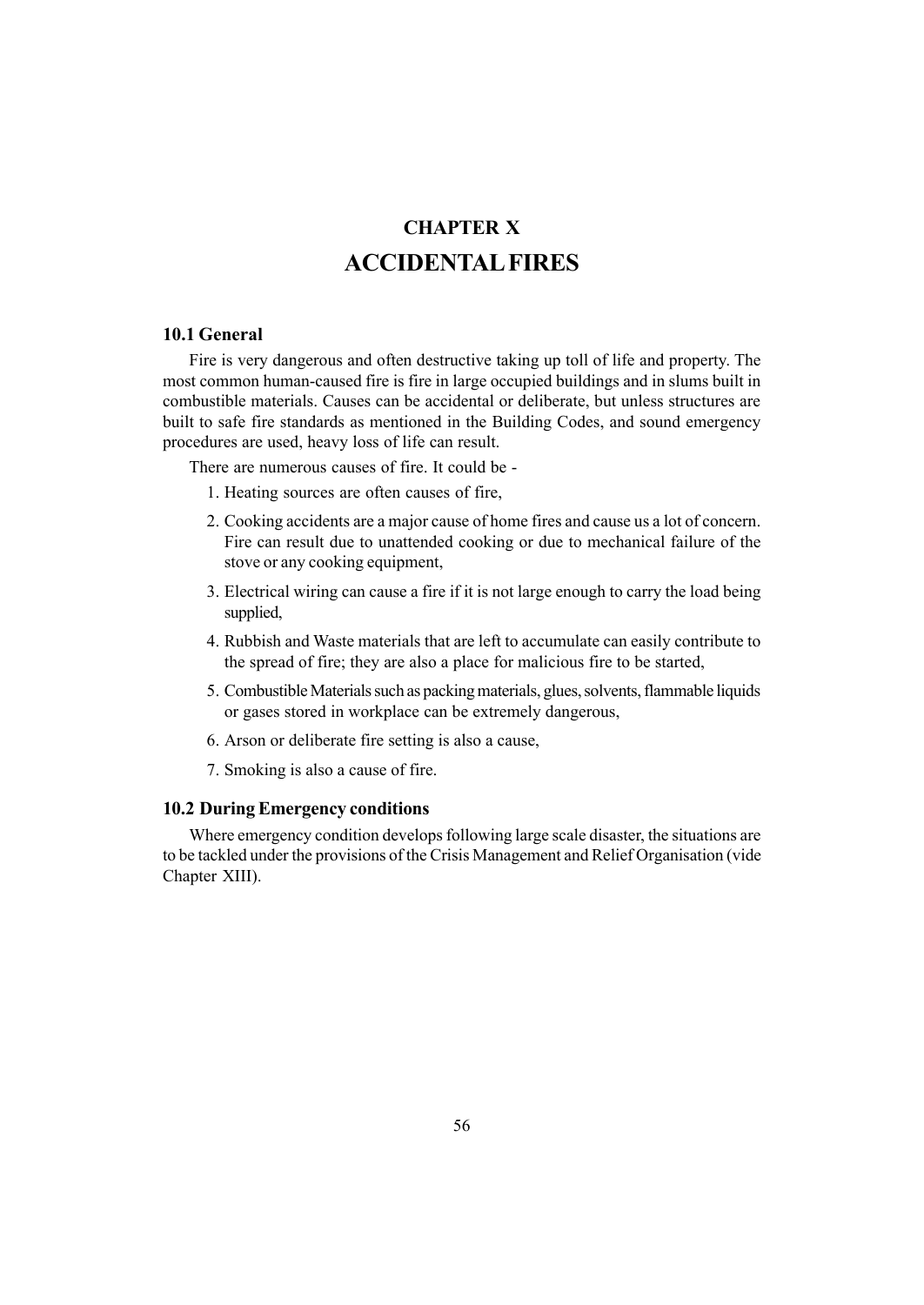# CHAPTER XI HEATWAVES

## 11.1 General

A Heat wave is a complex phenomenon resulting from a certain combination of temperature, humidity, air movement and duration. Simply stated, a heat wave is an extended period of very high summer temperatures with the potential to adversely affect communities.

### 11.2 Heatwave Dangers and Effects

### 11.2.1 Human Effects

In many parts of the State, during every summer thousands of people suffer from heat stress when the bodies absorb more heat than they can dispel. Unless prompt preventive measure/treatment is received, they suffer the serious or even fatal consequences of heat stroke. Regardless of these statistics, heat wave is probably the most under-rated of all natural hazards.

The body responds to this stress progressively through three stages:

 Heat cramps Heat exhaustion and Heat stroke

### 11.2.3 Animals & Agriculture

Animals suffer the same way as humans do, particularly when left without shade and adequate water. During heat waves, especially in times of drought, livestock losses can be very high. Plants, crops and vegetables are also subject to the effects of the heat. The damage to the standing crops is a common feature during such events.

### 11.2.4 Utilities & Services:

Water and electricity consumption services increase rapidly during severe heat conditions, often causing shortages. This causes extra demands on electricity and water supplies.

## 11.2.5. Community Awareness

There appears to be significant lack of community awareness of the risks associated with heat wave, even though several parts of the country experience such events with some regularity. It is a widely overlooked, even unknown, killer. It is ideal to create awareness among the communities and ask them to take suitable precautionary steps during the peak summer months. Media and Community education can be launched prior to the onset of the heat wave conditions.

## 11.3 During Emergency conditions: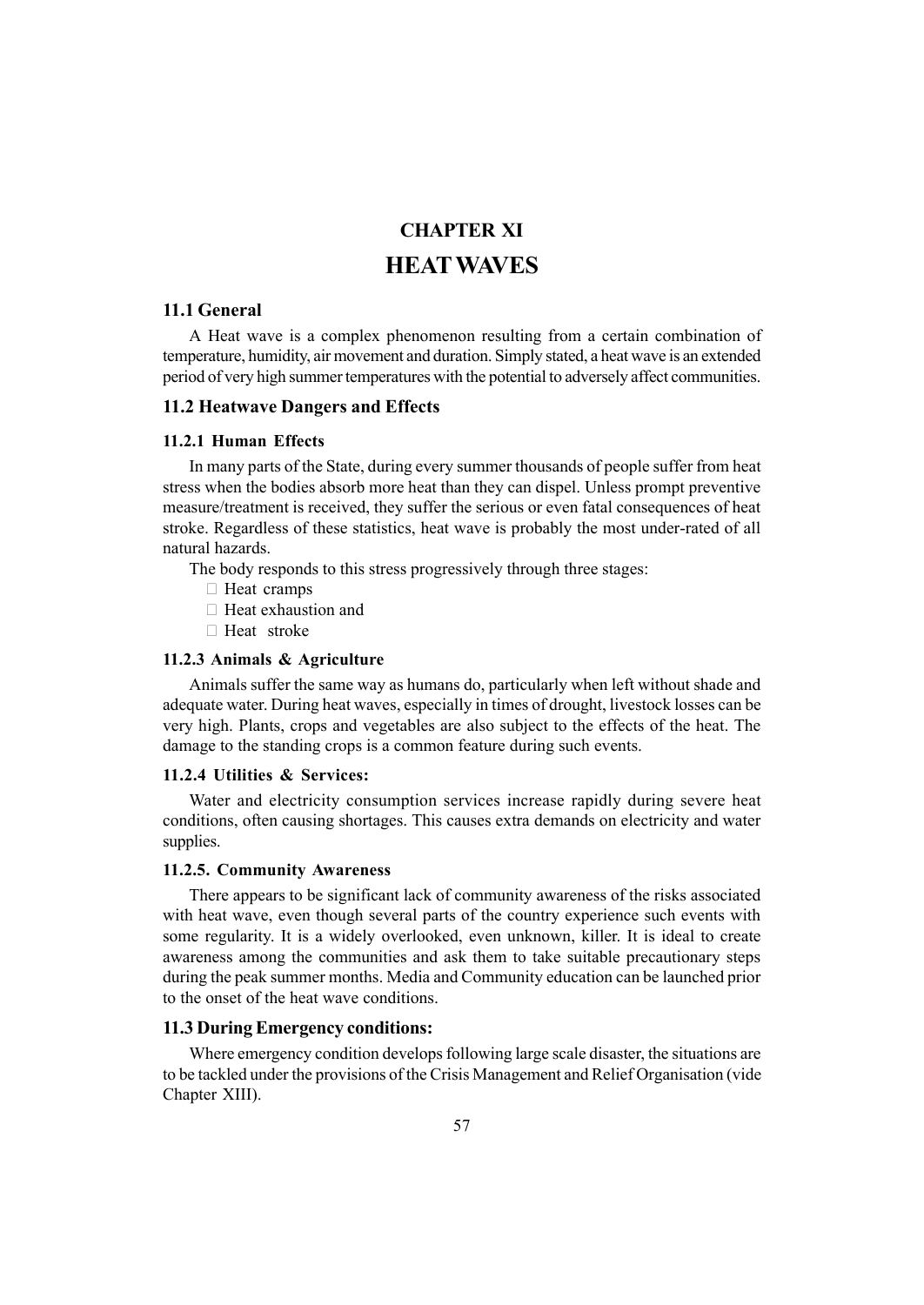# CHAPTER XII TSUNAMI HAZARDSAND DISASTERS

## 12.1. General

TSUNAMI is a Japanese word meaning "harbour wave". These waves, which often affect distant shores, originate from undersea or coastal seismic activity, landslides and volcanic eruptions. Whatever the cause, sea water is displaced with a violent motion and swells up, ultimately surging over land with great destructive power.

## 12.2 ONSET TYPE and CAUSES

If the earthquake or under water land movement is near the coast, then tsunami may strike suddenly and if the earth movement is far in the sea then it may take few minutes to hours before striking the coast. The onset is extensive and often very destructive. The general causes of Tsunami are geological movements. It is produced in three major ways. The most common of these is fault movement on the sea floor, accompanied by an earthquake. To say that an earthquake causes a tsunami is not completely correct. Rather, both earthquakes and tsunamis result from fault movements. Probably the second most common cause of tsunamis is a **landslide** either occurring underwater or originating above the sea and then plunging into the water. The third major cause of tsunamis is volcanic activity. The flank of a volcano, located near the shore or underwater, may be uplifted or depressed similar to the action of a fault. Or, the volcano may actually explode. In 1883, the violent explosion of the famous volcano, Krakatoa in Indonesia, produced tsunamis measuring 40 meters which crashed upon Java and Sumatra. Over 36,000 people lost their lives as a result of tsunami waves from Krakatoa. The giant tsunamis that are capable of crossing oceans are nearly always created by movement of the sea floor associated with earthquakes which occur beneath the sea floor or near the ocean.

## 12.3 WARNING

Tsunami is not a single giant wave. It consists of ten or more waves which are termed as a "tsunami wave train". Since scientist cannot predict when earthquakes will occur, they cannot predict exactly when a tsunami will be generated. Studies of past historical tsunamis indicate where tsunamis are most likely to be generated, their potential heights, and flooding limits at specific coastal locations.With use of satellite technology it is possible to provide nearly immediate warnings of potentially tsunamigenic earthquakes. Warning time depends upon the distance of the epicenter from the coast line. The warning includes predicted times at selected coastal communities where the tsunami could travel in a few hours. In case of tsunamigenic earthquakes or any other geological activity people near to the coastal areas may get very little time to evacuate on receiving of warning.

# 12.4 ELEMENTS AT RISK

All structures located within 200 m of the low lying coastal area are most vulnerable to the direct impact of the tsunami waves as well as the impact of debris & boulders brought by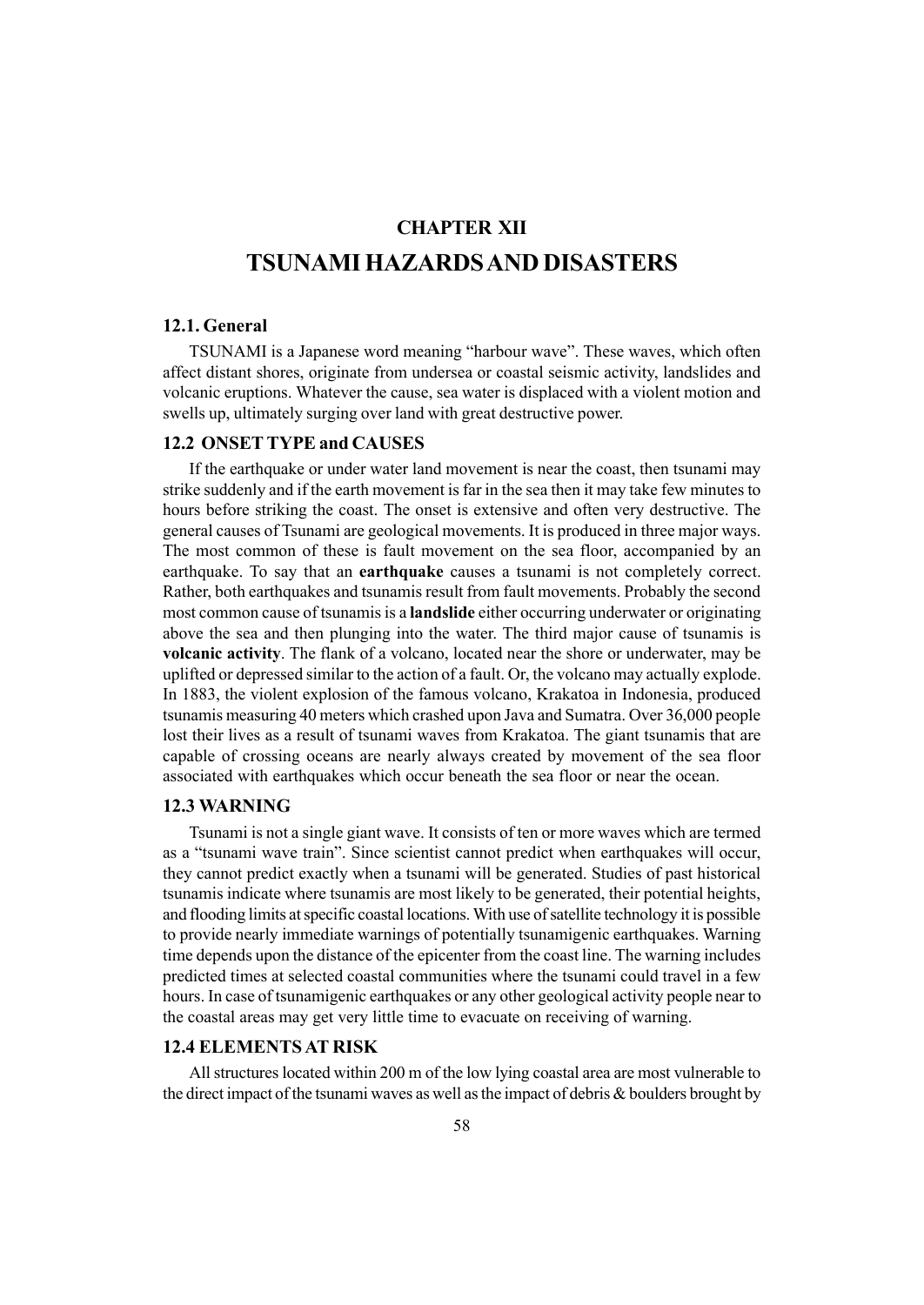it. Settlements in adjacent areas will be vulnerable to floods  $\&$  scour. Structures constructed of wood, mud, thatch, sheets and structures without proper anchorage to foundations are liable to be damaged by tsunami waves & flooding. Other elements at risk are infrastructure facilities like ports & harbours, telephone and electricity poles, cables. Ships & fishing boats/ nets near the coast also add to the destruction caused by tsunami waves.

## 12.5 TYPICAL EFFECTS

Physical damage : Local tsunami events or those less than 30 minutes from the source cause the majority of damage. The force of tsunami can raze everything in its path. It is the flooding effect of a tsunami, however, that most greatly effects human settlements by water damage to homes and businesses, roads, bridges and other infrastructure. Ships, port facilities, boats/ trawlers, fishing nets also get damaged.

Environmental damage : There is evidence of ever increasing impact upon the environment on account of the effects of tsunamis. The range varies from generation of tones of debris on account of structural collapse of weaker buildings, release of toxic chemicals into the environment on account of chemical leak/ spillage/ process failure/ utility breakages/ collateral hazards and negative impact on the already fragile ecosystems.

Casualties and public health : Deaths occur principally from drowning as water inundates homes or neighborhoods. Many people may be washed out to sea or crushed by the giant waves. There may be some injuries from battering by debris and wounds may become contaminated.

Water supply : Sewage pipes may be damaged causing major sewage disposal problems. Drinking water shortage arises due to breakage of water mains and contamination. Open wells and ground water may become unfit for drinking due to contamination of salt water and debris.

Standing Crops and food supplies : Flooding by tsunami causes damage to the standing crops and also to the food supplies in the storage facilities. The land may be rendered infertile due to salt water incursion from the sea.

## 12.6 SPECIFIC PREPAREDNESS MEASURES

Hazard mapping : A hazard map should be prepared with designated areas expected to be damaged by flooding by tsunami waves. Historical data could be of help ion showing areas inundated in the past. Keeping in mind the vulnerable areas, evacuation routes should be constructed and mapped. The plan should be followed by evacuation drill.

Early warning systems : A well networked system in place can warn the communities of the coastal areas when the threat is perceived. Tsunami warning should be disseminated to local, state, national as well as the international community so as to be prepared as they are capable of crossing across continents. The information can be broadcasted to the local emergency officers and the general public. On receiving of the warning the action should be to evacuate the place as decided in the evacuation plan.

Community Preparedness : Communities in the coastal areas face the wrath of cyclones, storm surge and tsunami waves. It is important that the community is better prepared to take suitable actions on receiving early warning, because to ignore early warning will severely affect if they are not prepared to take immediate measures.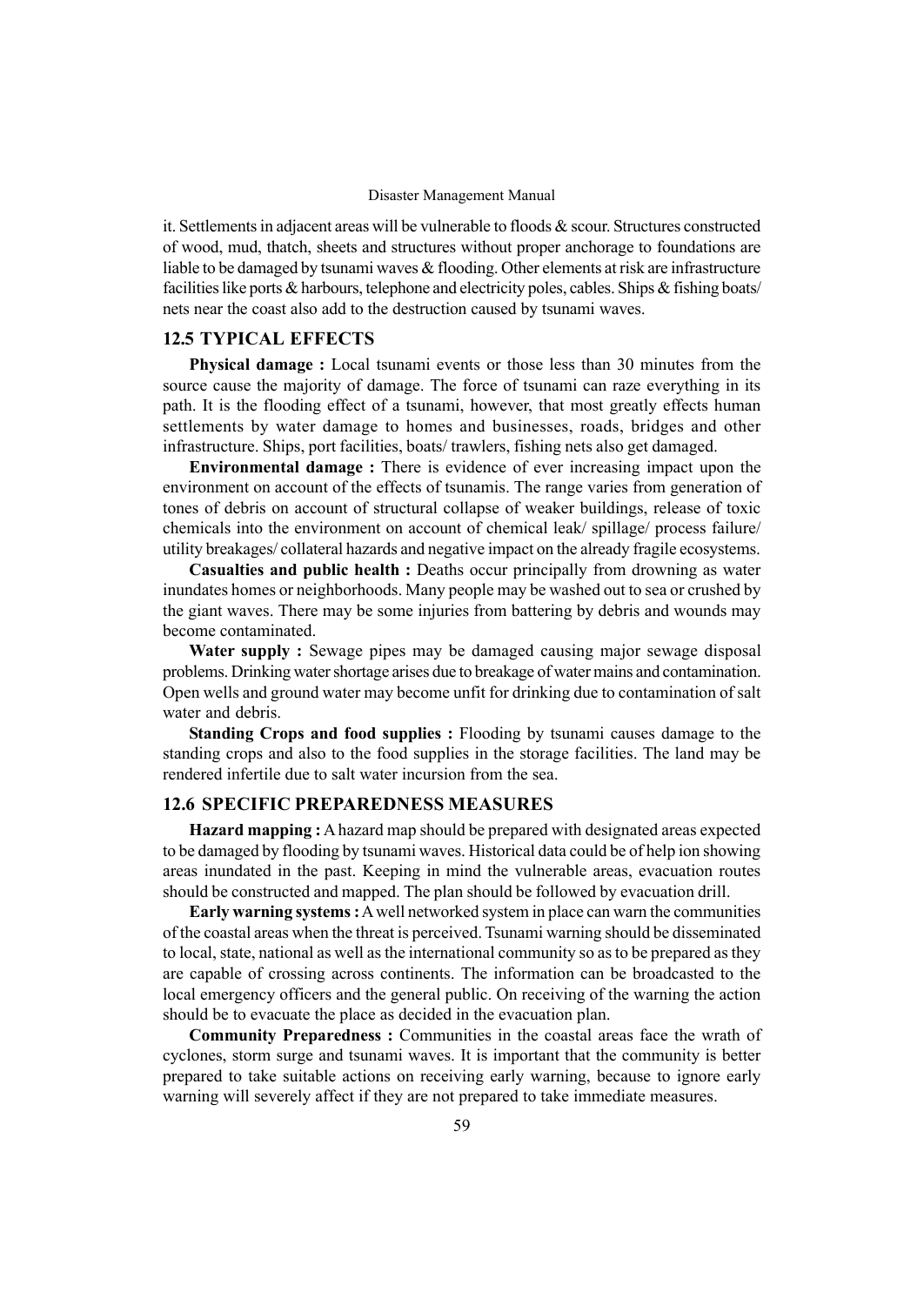## 12.7 MAIN MITIGATION STRATEGIES

Site Planning & Land Management : Within the broader framework of a comprehensive plan, site planning determines the location, configuration, and density of development on particular sites and is, therefore, an important tool in reducing tsunami risk.

> The designation and zoning of tsunami hazard areas for such open-space uses as agriculture, parks and recreation, or natural hazard areas is recommended as the first land use planning strategy. This strategy is designed to keep development at a minimum in hazard areas.

> In areas where it is not feasible to restrict land to open-space uses, other land use planning measures can be used. These include strategically controlling the type of development and uses allowed in hazard areas, and avoiding high-value and high-occupancy uses to the greatest degree possible.

> The capital improvement planning and budgeting process can be used to reinforce land use planning policies.

Engineering Structures : As most of the structures along the coast area belongs to fisherman community, these are constructed of light weight materials without any engineering inputs. Therefore there is an urgent need to educate the community about the good construction practices that they should adopt such as  $:=$ 

> Site Selection—Avoid building or living in buildings within several hundred feet of the coastline as these areas are more likely to experience damage from tsunamis.

> Construct the structure on a higher ground level with respect to mean sea level.

 Elevate coastal homes: Most tsunami waves are less than 3 meters in height. Elevating house will help reduce damage to property from most tsunamis. Structural columns resist the impact while other walls are expendable. It is important also to ensure that adequate measures are brought into the design to cater for earthquake forces.

Construction of water breakers to reduce the velocity of waves.

Use of water  $&$  corrosion resistant materials for construction.

 Construction of community halls at higher locations, which can act as shelters at the time of a disaster.

Flood Management : Flooding will result from a tsunami. Tsunami waves will flood the coastal areas. Flood mitigation measures should be incorporated. Building barriers or buffers such as special breakwaters or seawalls can be an effective risk reduction measure against gushing waters in case of Tsunami/Storm surge during cyclones.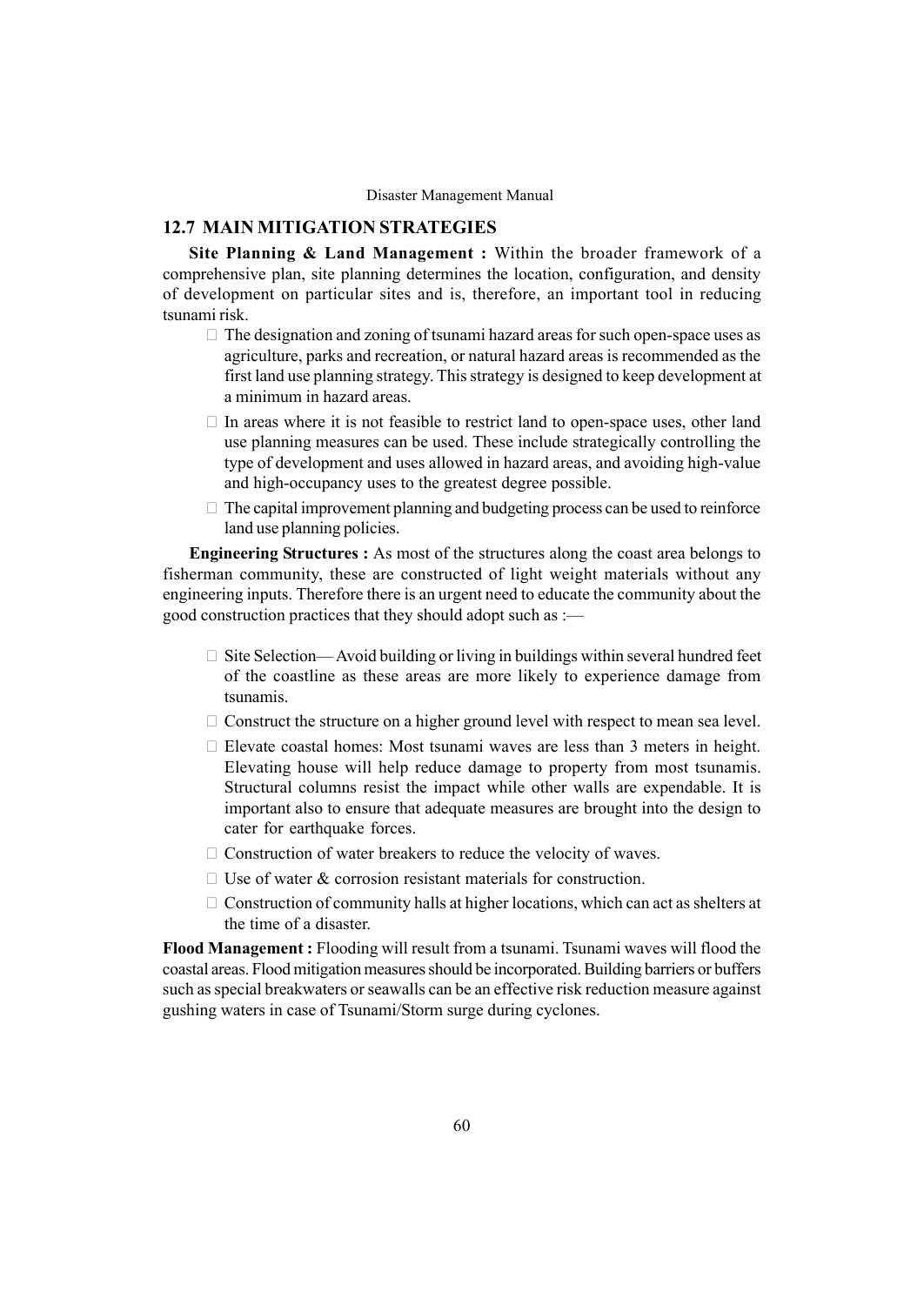# CHAPTER XIII CRISISMANAGEMENTAND RELIEF **ORGANISATION**

# 13.1. Introduction

The preceding chapters have provided for Risk Management which includes preparedness, prevention and mitigation measures to be taken .Whenever large scale disasters such as floods, famine, fire etc., occur, people look at the Government for rescue, relief and rehabilitation. In the past, the work was done not according to any pre-arranged plan or through any specialised services, but on an ad hoc basis by switching the available administrative services to the relief work that becomes most necessary.

### 13.2. The need

It is common knowledge that these disasters are frequent occurrence and cause enormous damage to life and property in one part of the State or another. What is probably not realised widely is that the value of the damage in terms of national wealth runs into several hundred crores of rupees each year as direct loss of natural calamities. Much of this damage could have been prevented, and a great deal of human suffering saved, had there been a predetermined and planned approach to the problem. The effects of these disasters on the people are not dissimilar, though the disasters themselves may vary in nature, point of time and incidence, and these can be mitigated by careful anticipation and provision of the necessary emergency services.

The basic idea is that relief operations under Crisis Management phase of Disaster Management should be conducted according to a predetermined and fully integrated plan by a composite organisation of officials and Panchayat Raj Institution, who would each have specific roles assigned in advance, would be fully oriented in those roles and would have the complete measure of the problem at all times. By this, hesitancy and improvisation leading to a time-lag in the commencement of relief operations, inadequate resources and ill-co-coordinated and, therefore, wasteful action after the occurrence of a calamity can be avoided.

## 13.3. Aims and objects

The Emergency Relief Organisation for Crisis Management will be required to- (a) Assess the magnitude of the problems arising out of natural

calamities in various parts of the State,

(b) Collect information relating to official agencies that could be deployed for rendering assistance to people affected by these calamities,

(c) Ascertain the resources available with these agencies for conducting relief operations,

(d) Co-ordinate the relief activities of the various departments by

(i) evolving an Incident Command System

(ii) drawing up operational plans in consultation with the related line departments,

(e) Establish liaison between the Central Government and the State Governments.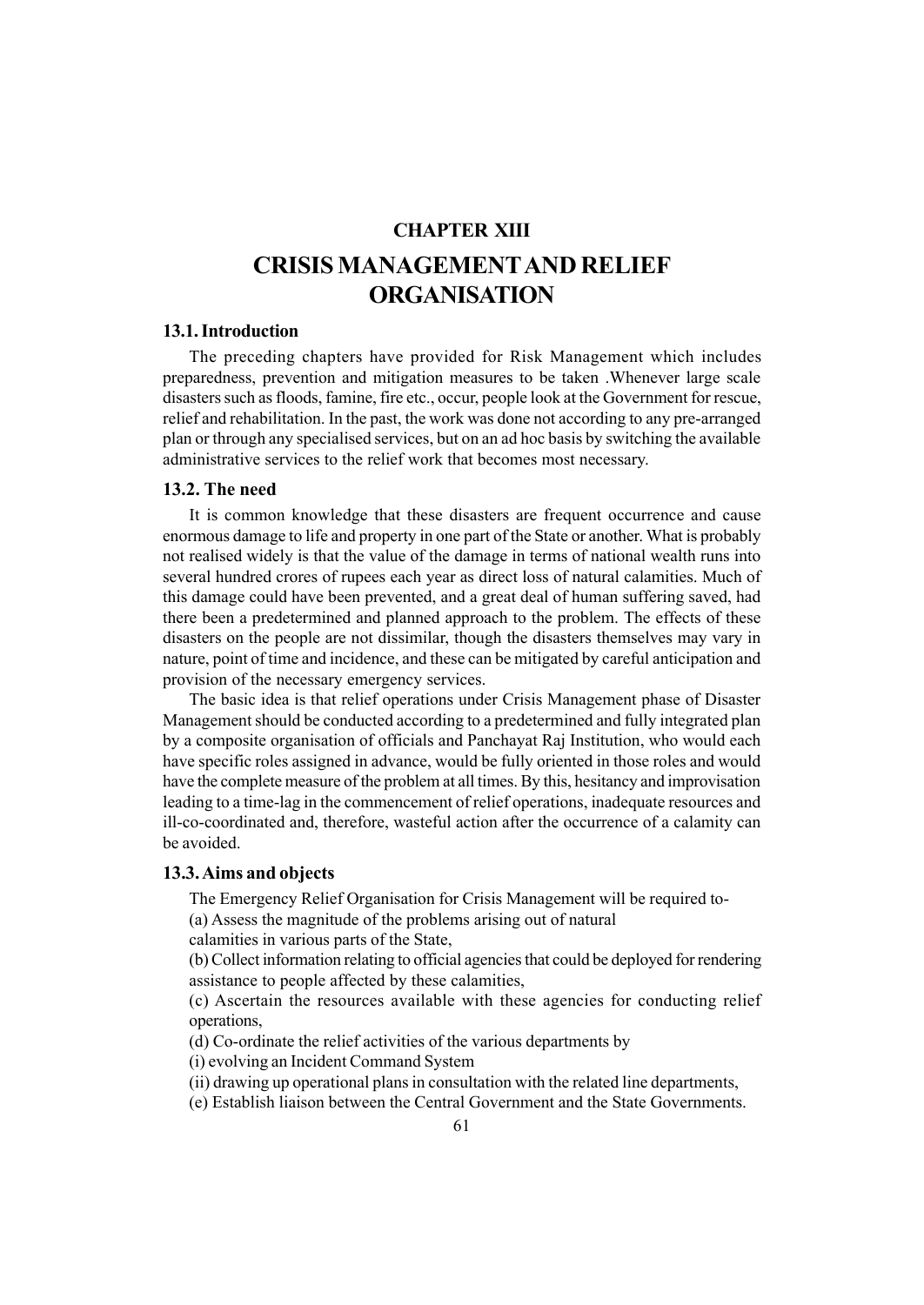## 13.4. Classification of Natural Calamities

For the purpose of the scheme, natural calamities have been broadly classified as hereunder:

(a) Floods, storms, cyclones, drought, hailstorm,

(b) Earthquakes, landslides, collapse of buildings, etc.

(c) Major accidents in railways, docks and mines and at festivals, fairs, other religious and social gatherings,

(e) Serious fire outbreaks.

### 13.5. Nature of preventive and control measures

(a) Measures for the prevention and control of natural calamities should as far as possible be devised in advance of the occurrence of the calamities. In this respect, the experience gathered in the past and data collected over a period of years should afford valuable guidance. The provisions in this regard are laid down in previous chapters.

(b) The measures to be put into force during the disaster are those intended to mitigate its effects and to administer relief to the people in need.

(c) The measures to be taken after the disaster will generally be confined to the provision of such rehabilitation assistance as may be immediately necessary to the affected people.

# 13.6. Problems created by natural calamities

It has been observed that the problems created by various types of natural calamities are not similar in all respects, but most of them have certain features in common. Consequently, the relief measures to be undertaken will, to a large extent, conform to a pattern which can be predetermined. For instance, measures, such as

(a) Rescue of casualties, repairs to buildings and other structures, and salvage of property, debris clearance, restoration of essential services,

(b) Removal of those affected to safer areas, traffic control, emergency feeding, sheltering and clothing of the homeless provision of essential supplies and water,

(c) First-aid and medical attention, emergency sanitation, prevention of epidemics, care of animals, identification and disposal of the dead,

(d) Prevention of panic, and maintenance of morale would be common to most disasters, like floods, fire, earth-quakes, landslides and large-scale accidents at fairs, festivals and other social and religious gatherings.

## 13.7. Grouping of relief measures

It is proposed that the measures undertaken by the Disaster Management Department should be grouped under the major heads of services.

The intention is that proper coordination among each of these services is essential for the purpose of Crisis Management.

# 13.8. Functions of the Department of Disaster Management

The ultimate responsibility for taking preventive and control measures in respect of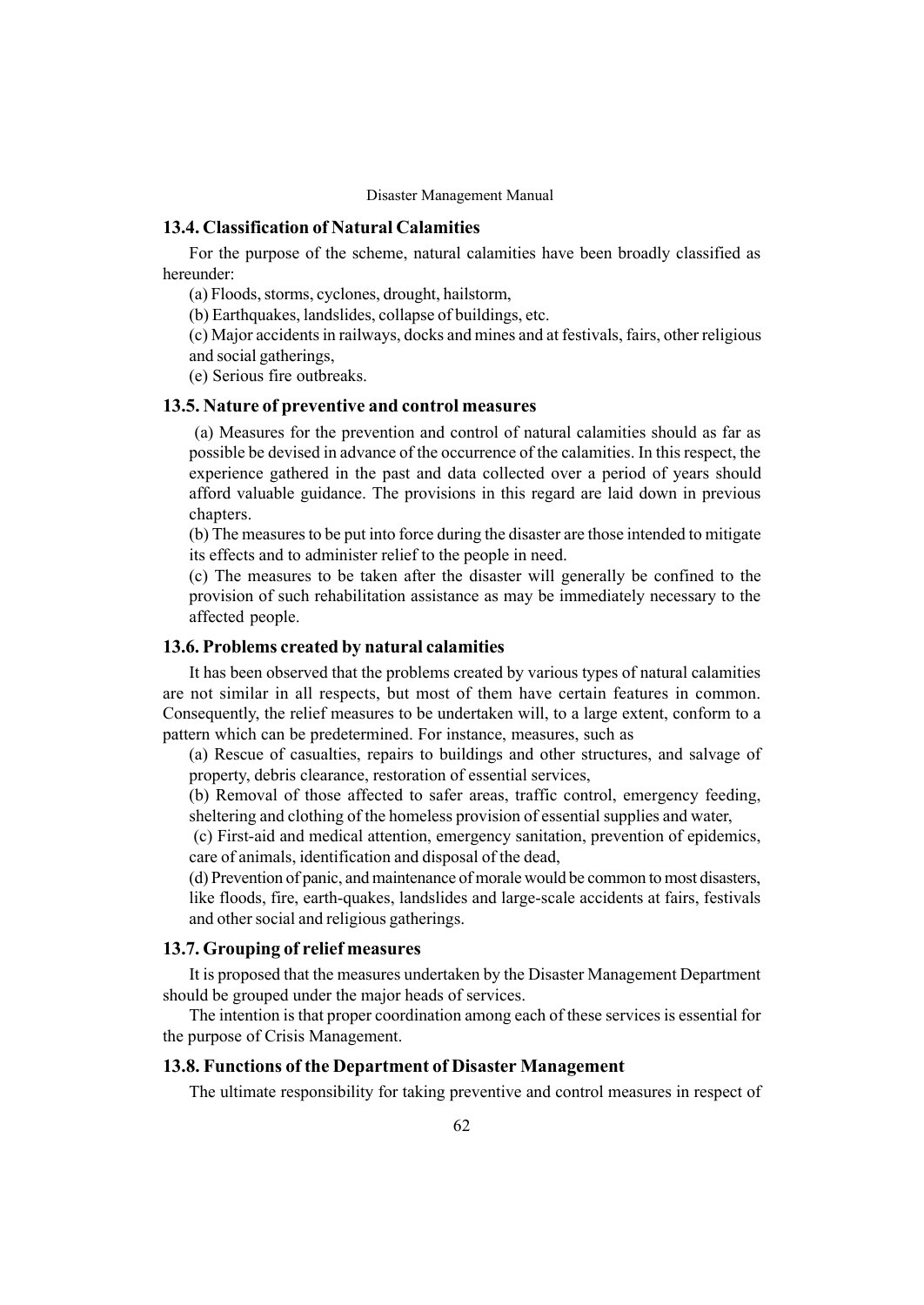disasters that could be foreseen will naturally be those of the Government. The Department of Disaster Management will in the circumstances, be concerned with the best and most expeditious manner in which Governmental responsibility for the prevention, regulation and control of the consequences of natural disasters can be discharged and the voluntary assistance of social welfare agencies and of the people at large can be fully and economically harnessed, coordinated and applied to the maximum advantage.

## 13.9.Approach

The Crisis Management is based on the following principles:-

(a) The relief operations should be conducted according to well-laid plans drawn ahead of an emergency and as far as possible, by personnel well-trained in conducting such operations,

(b) The greatest emphasis should be laid on the principle of self help so that assistance from outside the area immediately affected by a disaster is reduced to the minimum and is not applied for unless there is a real and pressing need,

(c) Even though disasters may vary in nature and in intensity, certain basic measures of relief will be common to all, and

(d) The district and local authorities and the State Government should take on themselves the responsibility for proper integration of the activities in this respect within their respective areas. For this purpose, it would be necessary to set up advisory committees consisting of their own representatives, and members of the public.

Adequate emphasis should be laid on securing the co-operation of the existing social welfare agencies at all stages and kept alive their initiative and enthusiasm for relief work.

## 13.10. Emergency Relief Organisation at State level

The State Government draws up own Emergency Relief Plans. The State participates in Disaster Resources Network Programme coordinated by Govt. of India. Such coordination will ensure uniformity in the method of functioning of the various State units and also enable the State to benefit by the experience of other State units in the zone. Further, such co-ordination will also be helpful in cases where natural calamities like floods or famine affect areas in more than one zone or where the resources of the State or zone affected are not adequate and have to be supplemented from the neighbouring states or zones.

In order to draw up plans on the lines indicated above and to coordinate all emergency relief work within their respective territories, the Department of Disaster Management in addition to drawing up the State Plan and coordinating all relief work within the State, will attend to such details as implementing the policy decisions and recommendations of Govt. of India, keeping the Central Govt. in close touch with all major developments and furnishing to it full factual information regarding damage to property, casualties, etc. All correspondence on behalf of the State Govt. is to be carried on under the direct supervision and guidance of the Chief Secretary to the State Government.

## 13.11. Emergency Relief Organisation in districts/subdivisions and blocks

There is broad based staff of Disaster Management Department throughout the State upto the Block level.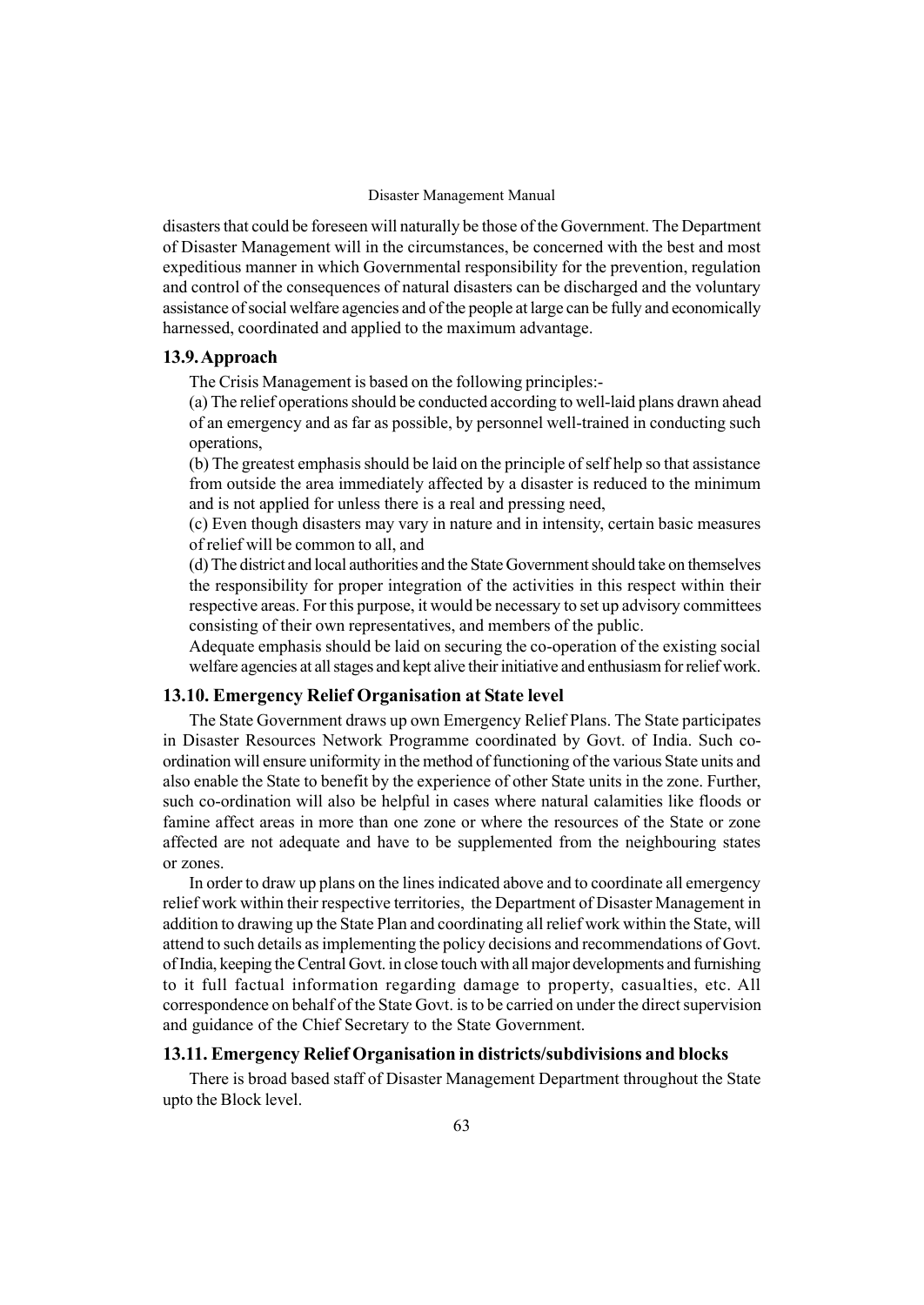## 13.12. Emergency Relief Organisation in rural areas

The unit of relief organization is Gram Panchayats. Some contiguous Gram Panchayats form into charges under a Block Development Officer.

## 13. I3. Training

The State Disaster Management Department will have to develop suitable arrangements for the training of officials and volunteers for assumption of responsibility in connection with the actual field work as effective members of teams participating in the various branches of emergency services.

## 13.14 Planning for emergency relief at various levels

#### 13.14.1. Planning - General approach

The success of Crisis Management will depend to a considerable extent on the preparation and implementation of emergency relief plans on proper lines. Those responsible for the preparation of these plans should, therefore, proceed with the work systematically and ensure that the plans take into account all contingencies and are complete in all respects. In order to avoid the possibility of any omission, skeleton plans may first be prepared and circulated to the line departments and other concerned with their implementation, inviting their comments with a view to improving these skeleton plans.Alternatively, comprehensive questionnaires, which would bring forth answers that will be helpful in preparing the plans, may be drawn up and circulated to such agencies and thereafter the plans prepared on the basis of the replies received.

It might also be helpful if the plans are divided into parts and responsibility for collecting the necessary information for preparing the "part plans" is entrusted to those who have specialised knowledge or previous experience of the particular type of work. For instance, the functions of the Crisis Management are conveniently grouped under (i) Organisation and Training services, and (ii) Relief Operations and other ancillary services. These services can be further subdivided into medical and public health services, rescue service, welfare service, etc. The task of the planning authority at the State and District levels will no doubt be made easier if, for instance, the portions relating to medical and public health services in the State plans and District plans are prepared under the supervision of the Secretary to the Health and Family Welfare Department and the Chief Medical Officer of Health respectively. These authorities have the necessary specialised knowledge and experience and, therefore, are in the best position to draw up the plans. The plans, when thus prepared in parts, may then be put together by the planning authority.

### 13.14.2. General Instructions

The normal requirements of the various emergency relief schemes, with an indication of how they should be planned, are given below for the guidance of the planning authorities.

Assessment of problem : Classification of areas based upon the degree or vulnerability to natural disasters. Every planning authority should first find out whether there are any particular local areas which are particularly susceptible to one or more types of natural calamities and the frequency thereof. For instance, low lying areas by the side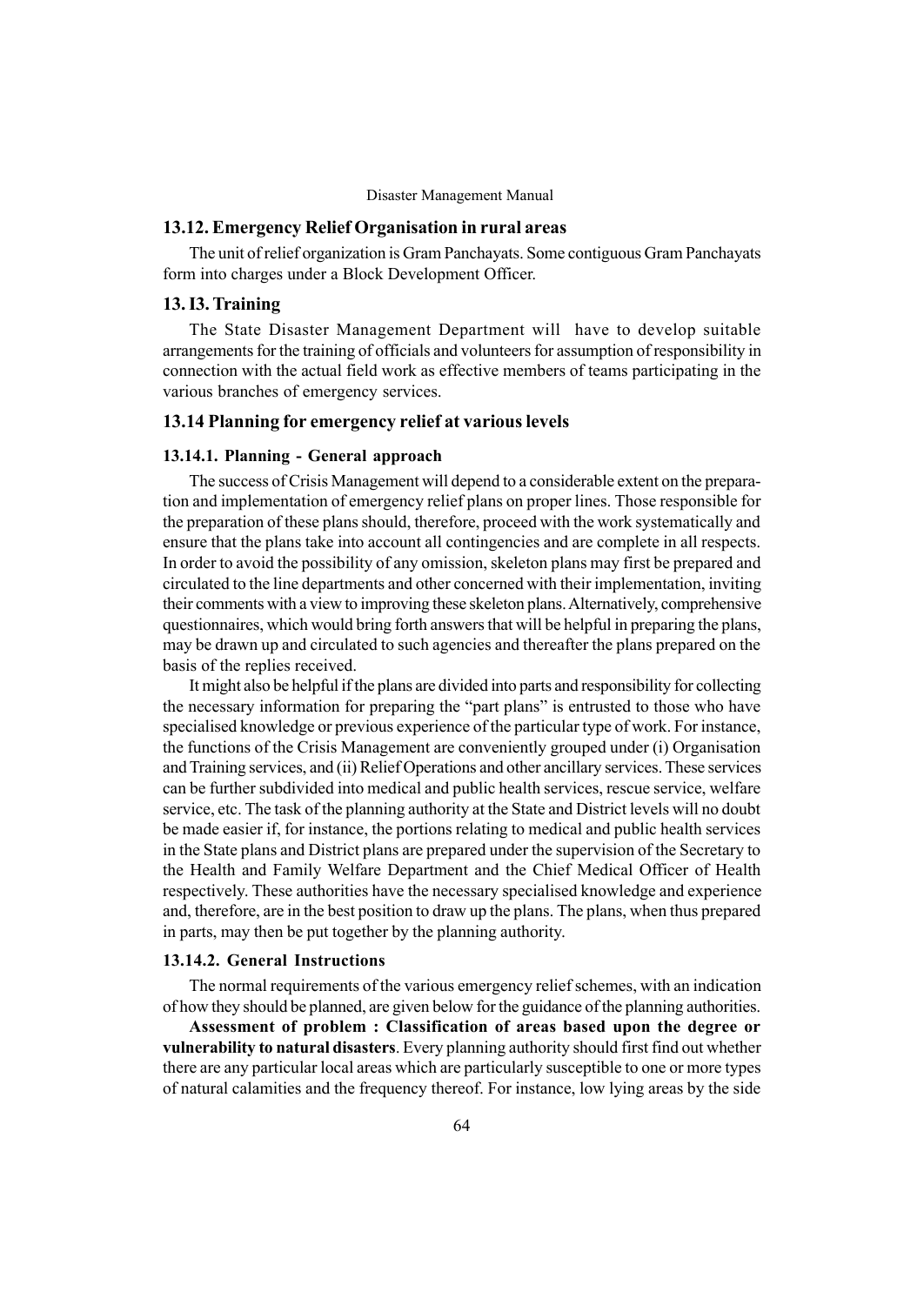of turbulent rivers, areas containing godowns for cotton, jute, timber and other easily inflammable materials, areas surrounding oil storages or refineries, hilly regions where land-slides occur frequently, places of pilgrimage where festivals fairs and other religious or social congregations are held periodically, areas affected by heavy rains during the monsoon, etc., should be treated as extremely vulnerable areas and it is for these areas that planning should be undertaken first. If possible, it is desirable to classify the different areas and localities within each district on the basis of the frequency and intensity of natural calamities that have occurred in the past. The suggested classification is:-

(a) Very Vulnerable Areas- Areas which have been affected by natural disasters most often and with some severity,

(b) Vulnerable Areas- Areas wherein such disasters are not of very frequent occurrence but are nevertheless to be seriously reckoned with, and

(c) Other Areas.

This classification of areas would have to be done with reference to each particular type of disaster. For instance, an Area which may have to be classified as "very vulnerable" for purposes of flood relief measures will naturally require no measures to be undertaken for drought relief. The advantage of the classification would be that relative priorities can be settled by the State Relief Commissioner as between different types of relief measures that may be indicated for a particular area. The quantum of relief services to be provided and the supplies and equipment to be arranged for by the Disaster Management Department would also depend on this classification. The frequency and intensity of future disasters are no doubt variable factors which cannot be precisely calculated in advance, but experience of the past will certainly afford valuable guidance in working out suitable formulae and scales of assistance.

## 13.14.3. Collection of statistics

District Magistraties will, with reference to each type of disaster, collect statistics (in the Proforma as per Annexure A) in respect of disasters that had occurred in various parts of their districts in the past and make use of the data collected in the manner indicated below. The State Government will, however, have the discretion to determine the nature of calamities, the particular aspect of each calamity and the period of time in regard to which the statistical data should be collected.

(a) Very Vulnerable Areas: In the case of "very vulnerable area," the possibility of a disaster striking again with the same intensity as it might have done in the previous years cannot be lost sight of. In view of this, it is suggested that for purposes of planning, for deciding the quantum of relief services and supplies and equipment to be provided for, it may be assumed that the next disaster would have the same intensity as the worst disaster that had occurred in the areas during the last 10 years and that the problems created thereby would be more or less similar to those that had to be faced on that occasion. These docs not, however, mean that planning authorities should take into account any previous disaster of an unprecedented intensity and devastation as a standard for the provision of relief measures in the future. All that is intended is that such unprecedented disasters should be left out and only the remaining disasters should be taken into account to provide maximum coverage for such disasters. Another important factor to be taken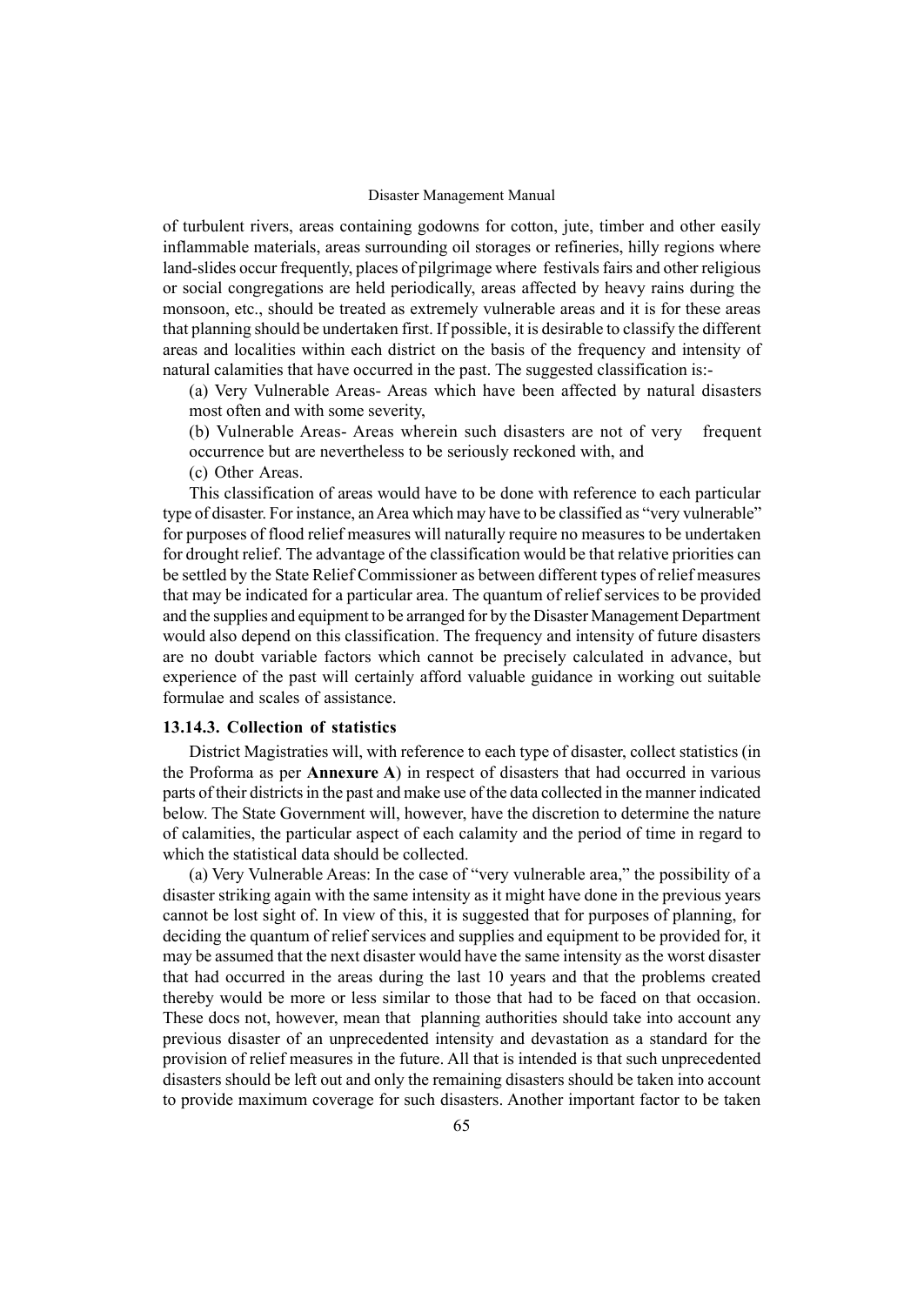into account is the permanent measures that may have been taken by the authorities in the area subsequent to the last disaster, for future prevention and control of similar disasters. The planning authorities should, in calculating the probable intensity of a future disaster, therefore make suitable allowances on the basis of the preventive and control measures taken in the area.

The intensity of any disaster should be determined in relation to the effect the disaster is likely to have on  $-$ 

- (i) Human beings,
- (ii) Cattle and
- (iii) Property.

The relief measures drawn up should be so designed as to afford maximum protection to human lives first and then to cattle and finally to property.

(b) "Vulnerable" and "other" areas -The principles to be followed in determining the intensity of natural disasters in "vulnerable" and "other areas" need not, for obvious reasons, be as rigid as in the case of "very vulnerable" areas. In the case of such areas, it is considered that it ought to suffice if the average of the impact of the devastation on persons and property caused by natural disasters during the last ten years, is taken into account and the scales of services, supplies and, equipment and other resources for relief purposes are worked out on the lines indicated in the foregoing paragraph.

## 13.14.4. Assessment of Requirements, Availabilities and Deficiencies

Another factor to be borne in mind is that plans of this type will be complete only if:

- (a) An assessment is made of the requirements,
- (b) The availabilities are worked out, and
- (c) Provision is made for making up the deficiencies, if any.

In so far as the crisis management is concerned, the requirements, availabilities and deficiencies will have to be worked out in respect of three items, namely -

- (i) Manpower (i.e., Government personnel and trained non-official workers for conducting relief operations),
- (ii) Supplies and equipment (such as fodder, food stuffs, medical supplies, clothing, shelter, transport, appliances and implements for fire-fighting and for rescuing people trapped in collapsed houses, etc.), and
- (iii) Training facilities (for Government personnel and non-official workers, training equipment, etc.).

The authorities in charge of planning should, with reference to the magnitude of the problem to be faced based on past experience, expert advice, etc. draw up the requirements of trained manpower, supplies and equipment in respect of each of the emergency services that will be provided by the Disaster Management Department. The next step would be to collect detailed information relating to availabilities. The various non-official agencies participating in the scheme will no doubt be in a position to let the planning authorities know the number of volunteers registered with them, whose services could be made available in an emergency. Similarly, it should be possible for the planning authorities to ascertain details regarding existing training facilities. The Civil Defence Department imparts training to youths on Search, Rescue and First Aid. On the basis of the information so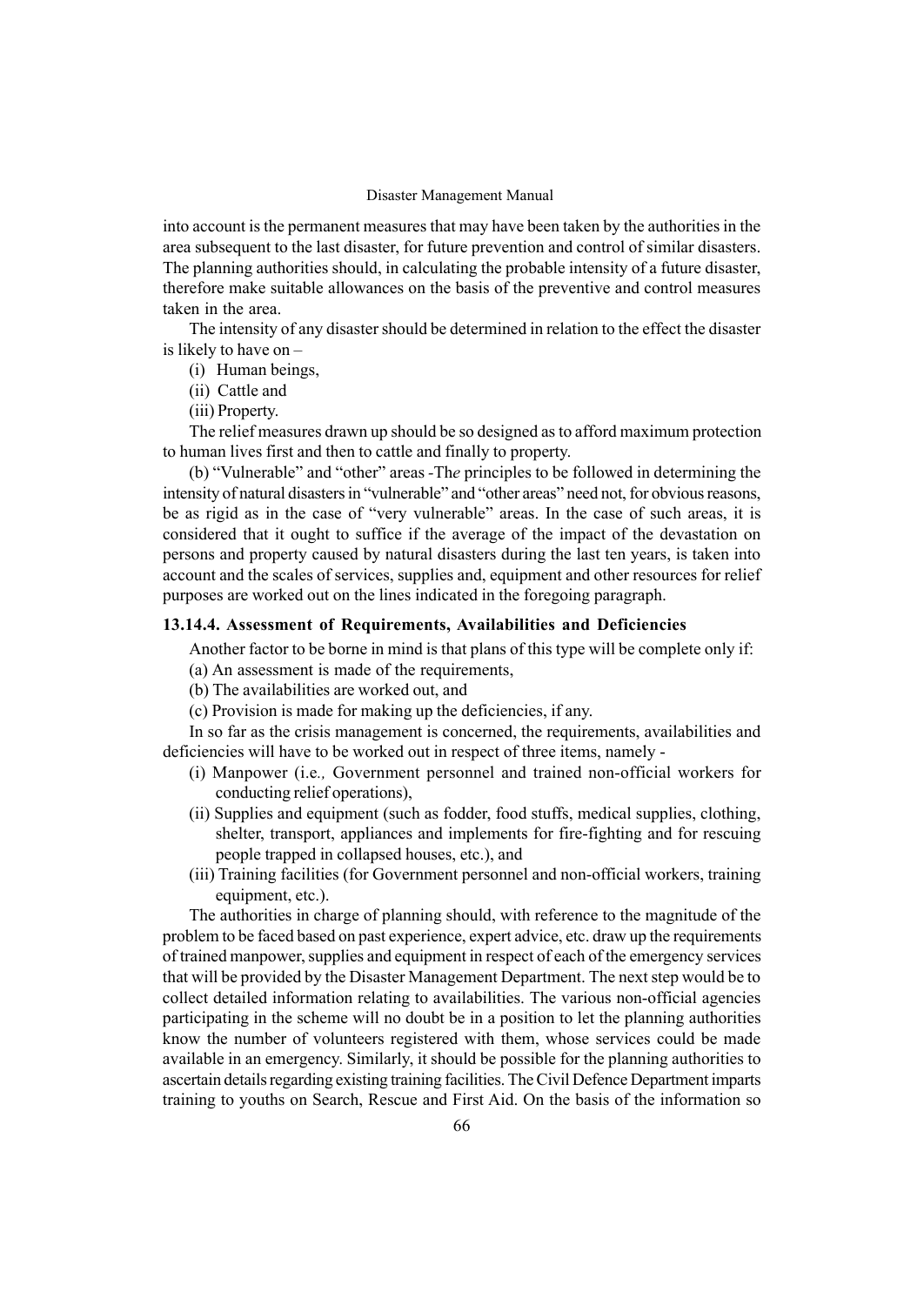collected, the authorities should decide whether the manpower and the training facilities already available are reasonably adequate and if not, how the deficiencies should be made up. In the case of supplies and equipment, more elaborate planning will be required. For instance, it would be necessary not only to verify the resources of the various participating agencies (including Government Departments), but also to ascertain that additional resources can be found at short notice. Special reserves for augmenting the existing normal reserves of various agencies may be developed at convenient or strategic centres scattered all over the State in an emergency. The Crisis Management plans should provide for these agencies storing, in addition to their normal stocks, reserves on behalf of the Disaster Management Department to be operated on by the department in an emergency. Such details as the location of the supply-depots within each zone, State or district, their contents, the procedure to be followed for the procurement of stores and despatch to affected areas, priorities, if any, etc., should be clearly indicated in the plans.

It is not envisaged that any paid workers will be recruited for emergency relief work. In areas or localities in which there are no social welfare agencies, the department, through its Advisory Committee, should create among the people the requisite awareness of their social responsibility to volunteer for such work when an occasion arises and encourage them to organise themselves for the purpose. There should be provision of fund from the plan Budget for conducting awareness campaign among the common people.

### 13.14.5. Stages of Planning

In order to ensure that the authorities planning for emergency relief and the Department of Disastre Management proceed with their work methodically and that there is no confusion at a later stage about the duties and responsibilities of those concerned with the implementation of the Disaster Management Plans, it is desirable that each plan is prepared and developed in two stages, viz. Planning Stage and Operational Stage.

Planning Stage.- Planning Stage is the stage at which Central, State and District Disaster Management Authorities are set up and paper plans relating to the requirements, availabilities and deficiencies in respect of manpower, training, equipment (training and operational) and supplies at various levels are prepared on the basis of the data collected from various sources. At this stage, the duties and responsibilities of the department should be laid down, plans for the receipt and dissemination of warnings of impending natural disasters should be worked out, and the procedure to be followed in rendering assistance to people affected should be tentatively settled.

Thereafter, all arrangements for implementing the paper plans should be finalised, necessary personnel recruited, the duties and responsibilities to be undertaken by the department should be specifically allotted to particular official selected for the purpose, training programmes should be given effect to and necessary training equipment should be procured and issued. Action committees should be set up and supplies and equipment should be arranged for and where necessary, stored. Additional supplies that may be required to be collected during the emergency should be earmarked for procurement at the appropriate time.

Operational Stage.-This stage will also consist of two sub-stages:

(i) Precautionary, and (ii) Action.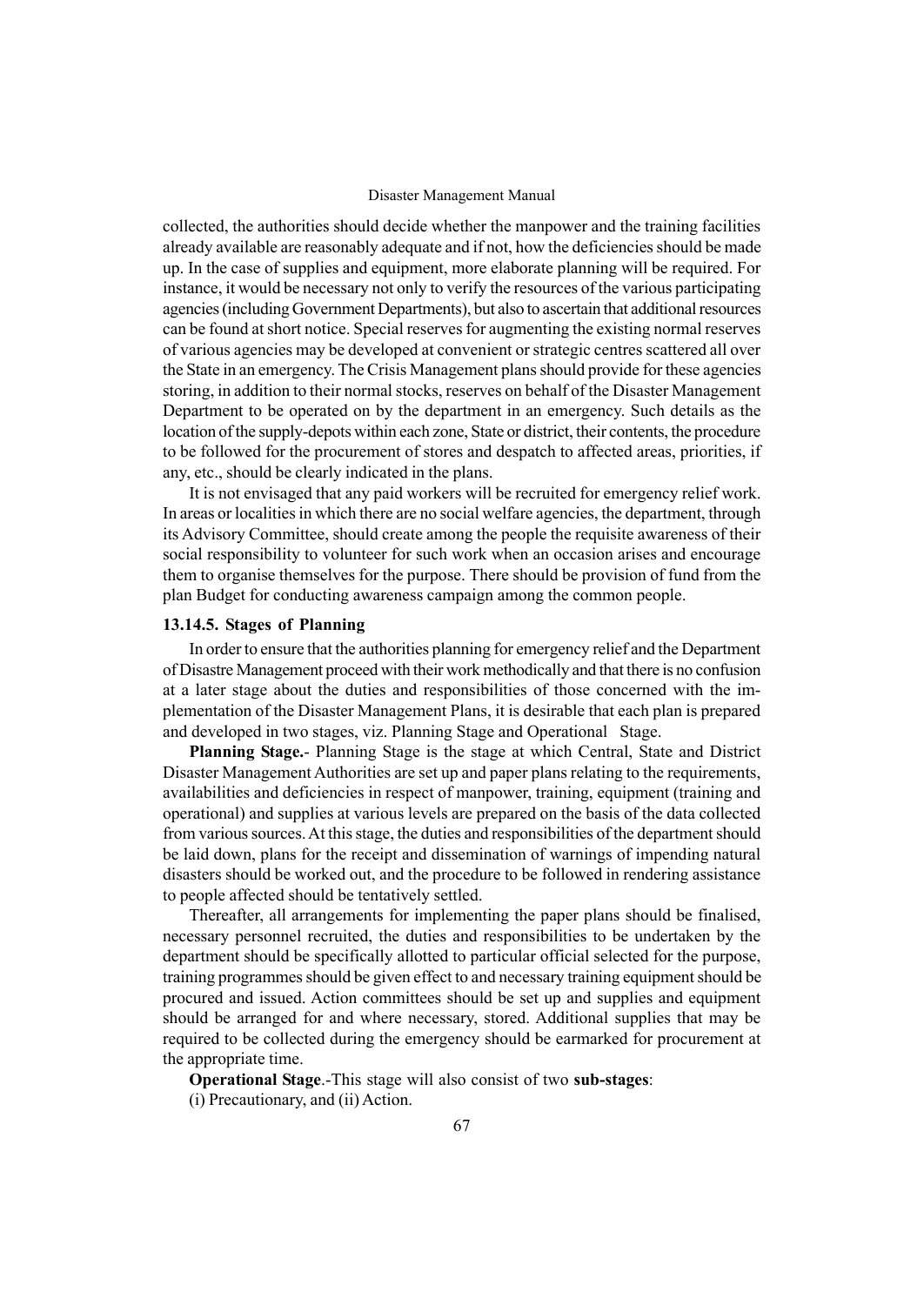(i) Precautionary Stage is the stage at which more or less definite information regarding the probable occurrence of a disaster becomes available and steps are taken to alert the operating services, post them to their places of duty, finalise arrangements in respect of despatch of supplies and other equipment already collected and stored to the places likely to be affected, indenting, if necessary, for additional supplies and equipment previously earmarked, and issue of operational equipment to the services concerned.

Sometimes, the precautionary stage may merge in the Action Stage as for example, when the calamity sets in suddenly, and the measures outlined for both stages may have to be taken simultaneously.

(ii) Action Stages  $-$  The stage when the disaster strikes, when the various line departments go into action. It is possible that in certain types of disasters, an area or locality is struck all on a sudden and the department may be required to conduct relief operations at a very short notice. In view of this, the Planning authorities should, at least in respect of "very vulnerable" areas, work on the basis that there is only one stage, namely, the Action Stage and provide for the completion of as many of the functions as are to be undertaken in the precautionary stage, in the preparatory part of the planning stage itself. It will also be a measure of prudence to provide for a nucleus of staff with all the essential supplies, etc., so that this nucleus can, before arrangements are made for the despatch of other staff, supplies, etc., go into action on their own under the supervision and guidance of a "leader". This nucleus should be placed under the Block Development Officer responsible for conducting the operations at the Block level.

### 13.14.6. Flexibility and Adaptability

The Crisis Management Plan is so designed as to afford the fullest scope for the participation of the people in it as far as possible. In preparing the plans, therefore, due considerations should be paid to local sentiment and practices with regard to the manner in which particular problems are tackled. The plan should be flexible to this extent. Since any attempt to revise the plans or to introduce a new system immediately before or during an emergency will result in confusion and chaos, the planning authorities should decide on the exact way of tackling any problem at the planning stage itself and give wide publicity to the decisions.

### 13.14.7. Provision for alternatives, mutual aid and reinforcements

The planning authorities should not loose sight of the possibility of some of the trained staff not becoming available during an emergency and unforeseen destruction of supplies and other resources as a result of the emergency itself. It is also possible that a disaster may be of a magnitude not normally anticipated and provided for and thus it may be necessary to augment the facilities available for conducting the relief operations. For all these reasons, it is suggested that the plans may provide for:

- (a) In respect of manpower, the number of personnel to be trained should be in excess of the normal anticipated needs. In respect of key posts, there should be at least one alternative hand trained to perform the duties of the person whose responsibilities he is to take over,
- (b) In respect of the resources and supplies, the source within the area or locality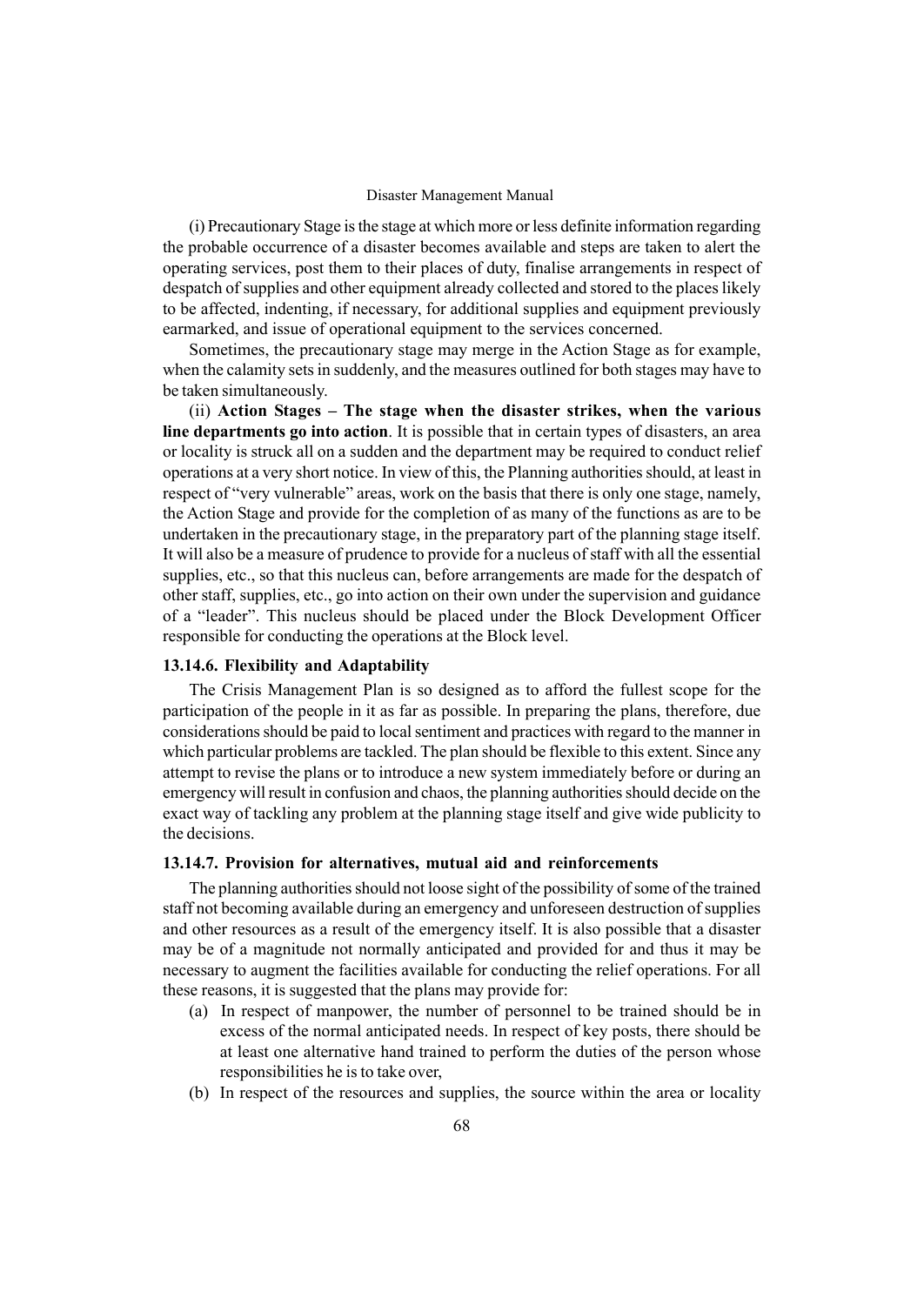wherefrom additional supplies or resources can be acquired at short notice should be ear-marked,

- (c) In respect of training, alternate arrangements should be planned for,
- (d) In respect of all the three items mentioned above (manpower, supplies and training), agreement should be entered into with the nearest unit of the Disaster Management Department outside the area or locality to which the plan relates, for mutual assistance and provision of reinforcement in an emergency.

The plan should lie down clearly that the main responsibility of the department will be to save human lives and alleviate human sufferings. To this extent, the department will attend to the people in distress first and then only attempt salvage of property.

### 13.15 Supply Service

## 13.15.1. The need for the Service

In the event of widespread natural calamities, stocks of food-grains and other essential commodities available in the affected areas may get destroyed. It is also possible that the normal means of transport, by which such commodities are brought into the affected areas from outside, may get dislocated. The authorities concerned should, therefore, plan in advance for the procurement of essential supplies for use in the areas affected. Floods, heavy rains, cyclones, earthquakes, etc., may also cause the collapse of houses and other buildings and, in such cases, it will be necessary to remove the people affected to safer localities and make temporary arrangements for their shelter. The people who get injured will require medical attention and this will necessitate the storage and distribution of essential medical supplies. For taking action in advance for the storage of stocks of food-grains, clothing, medical supplies, etc., in comparatively safe localities within easy reach and for arranging for the distribution of these stocks in an emergency, the Disaster Management Department should develop a suitable Supply Service. The Supply Service should also be responsible for providing necessary transport, an equipment required by the Disaster Management staff for conducting the relief operations. The duties and responsibilities of the Supply Service will thus be two-fold, namely,

- (a) Making all arrangements for the procurements and distribution of the material necessary for rendering relief to people affected by natural calamities through the Block Development Officer concerned and
- (b) Procurement and distribution of equipment (including transport necessary for the relief workers for conducting the relief operations).

## 13.15.2. Planning

For the efficient performance of their duties and responsibilities, the Supply Service of the Disaster Management Department should prepare suitable plans providing for the steps to be taken for

(a) the procurement of supplies and equipment,

(b) their storage and maintenance, and

(c) their distribution.

The plans so drawn up should take into account all available data and contain at least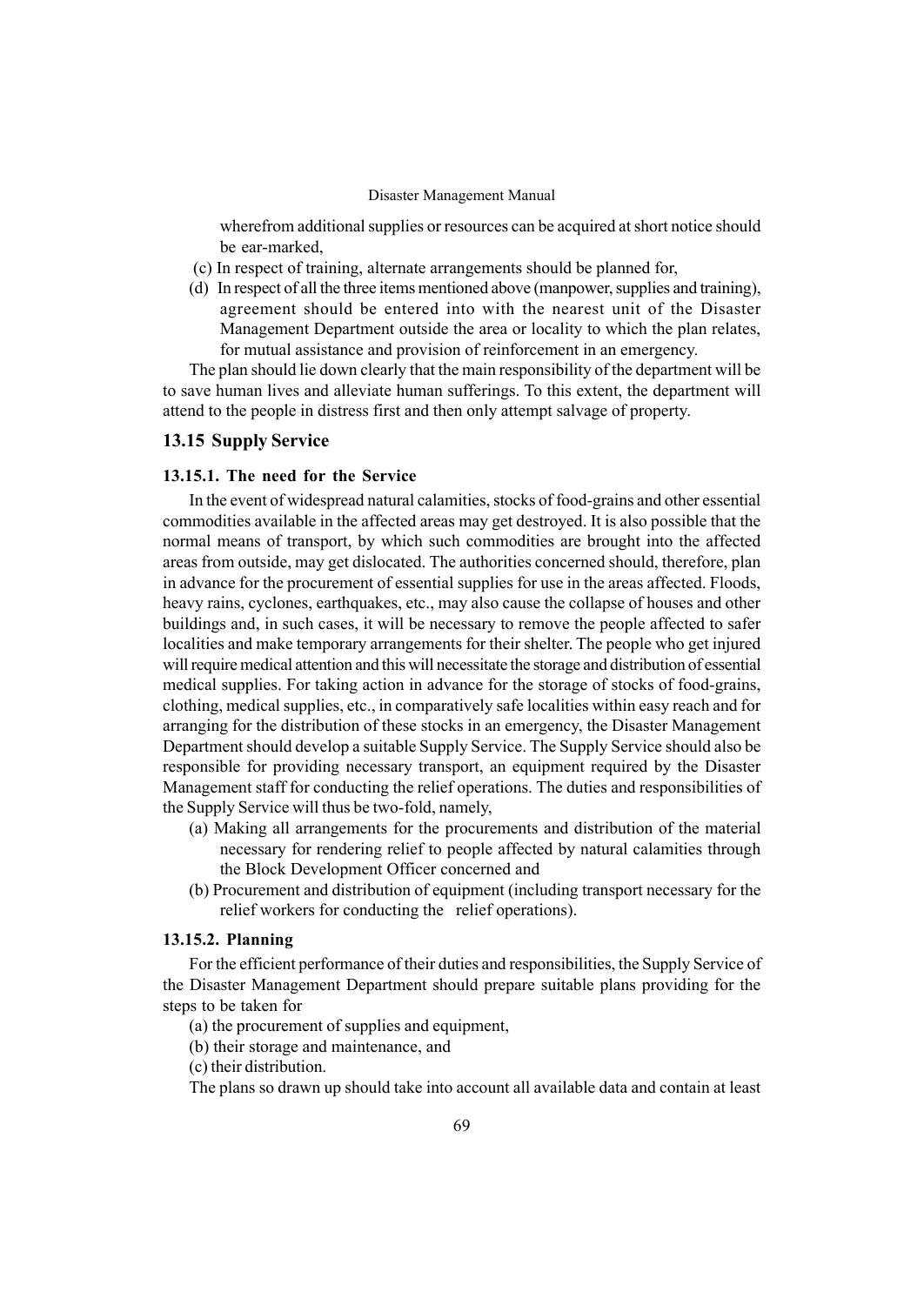an approximate indication of requirements, availabilities and deficiencies, and how the deficiencies are to be made up.

# 13.15.3. Requirements

The supplies and equipment required for relief work can be broadly classified as

- (a) Essential commodities such as food-grains, clothing, kerosene and other burning oils, coal/firewood, etc.
- (b) Medical stores including medical and surgical equipment, medicines, bandages, stretchers, vaccines, antibiotics, disinfectants, blood-plasma, vitamin tablets, children's foods, condensed milk, etc.
- (e) Transport vehicles including motor vehicles, cycles, motor cycles, bullock and other animal driven carts, buses, boats, motor launches, such other items as petrol, oils, lubricants and spare parts of vehicles.
- (d) Miscellaneous stores and equipment such as fire-fighting and rescue and demolition equipment, material for emergency construction and repairs, office furniture, stationery, uniforms and bandages for disaster management staff etc.

### 13.15.4. Availability

Requirement having been worked out, the availability of resources normally available within the area should be assessed.

- The normal resources can, for this purpose, be taken as
- (a) Resources stored by official agencies for the specific purpose of being utilised in emergencies and
- (b) Resources available with official agencies intended for their normal use but which or a part of which can be borrowed for use in emergency.

## 13.15.5. Pooling of Resources

In order to ensure that all the resources required for conducting the relief operations are available from a common source within the area so that there is no confusion as to wherefrom the supplies, equipment, etc., should be collected and who will be responsible for storing and maintaining them, the Department of Disaster Management has taken plans to create Relief Godowns and already created godowns in different vulnerable zones.

### 13.15.6. Units and scales

Obviously in order to work out the requirements, availabilities and deficiencies, the planning authorities will have to adopt suitable scales. These scales could be worked out tentatively and modified later on in the light of experience.

### 13.15.7. Method of working out unitary measures and scales

It should be possible for the District Disaster Management Authority with the help of statistics collected from various sources and on the basis of approximate requirements as can be obtained from the local B.D.Os, to work out the approximate requirements of manpower, supplies and equipment and other resources necessary for dealing with problems created by a disaster in a certain magnitude.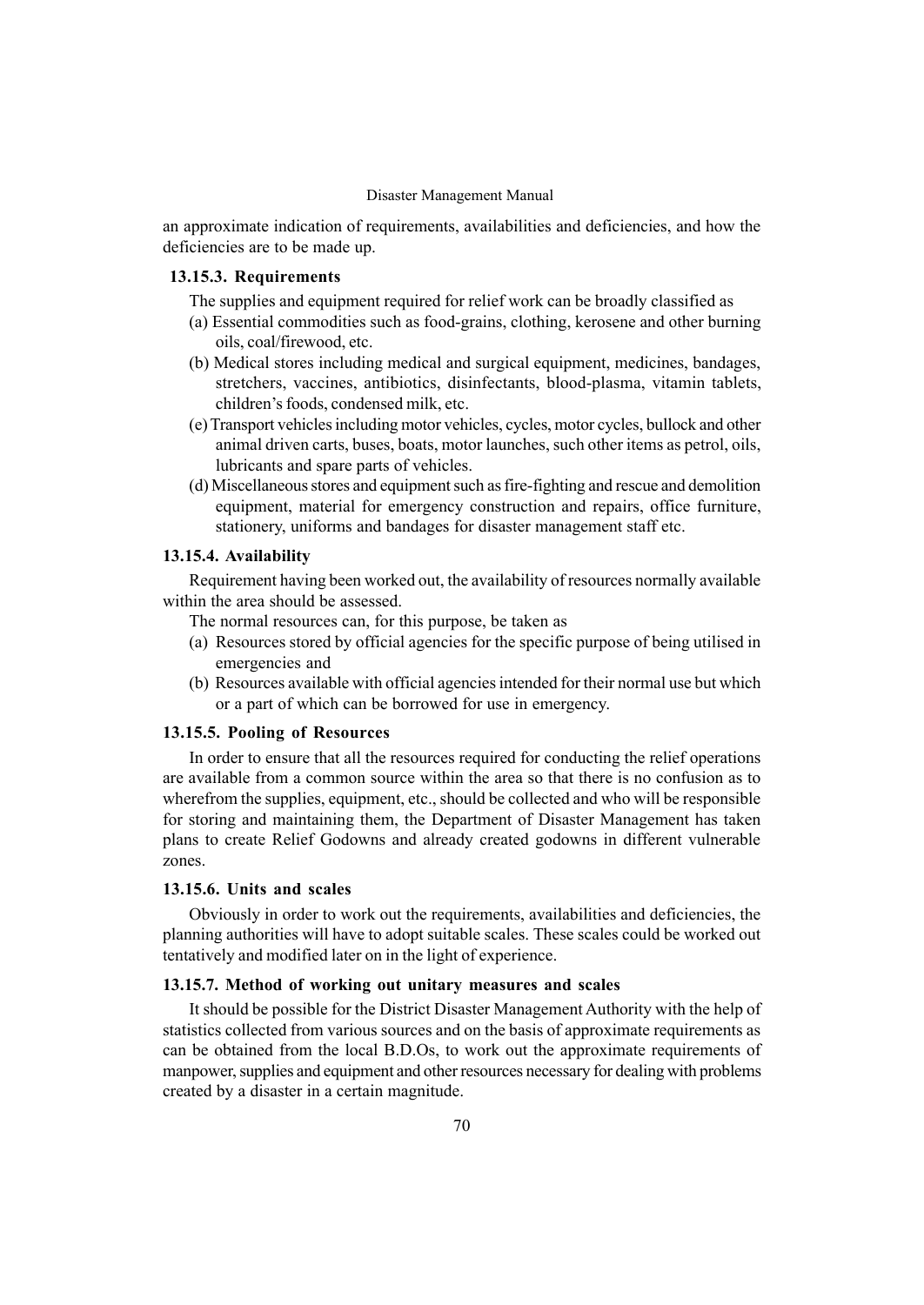## 13.15.8. Standardization of scales and scrutiny of plan

After the District Disaster Management Authority has worked out the scales for different relief services, supplies and equipment and has also drawn up the District Plan, the plan should be shared with the District Planning Committee and then transmitted to the State Disaster Management Authority. The State Disaster Management Authority will then proceed to standardize unitary measures and scales for the State as a whole and scrutinise the provisions made by each District Magistrate in respect of its requirements, availabilities and deficiencies. On the basis of scales it adopts, the State Disaster Management Authority will indicate the extent to which it will be able to render support to various District Disaster Management Authorities and pass on its proposals for various Central Assistance to the Government of India.

### 13.15.9. Block Development Officer to be Alert

On receipt of definite information or warning of likely occurrence of a disaster, the members of Block Disaster Management Committee will be instructed by the B.D.O. to report for duty at Block Control Room. The B.D.M.C will then proceed to make an appreciation of the content of the information / warning in the best manner possible and take the following action:-

## 13.15.10. Manpower:

- a) Block level Disaster Management Committee mobilize their resources and assemble at a pre-arranged point with service equipment,
- b) Send a survey party to the threatened area to report on the extent of damage already caused to life and property or is likely to cause, along with a nucleus of trained volunteers under a trained leader,
- c) If evacuation of people from the threatened areas is necessary, finalise the arrangement and start evacuation.

## 13.15.11. Equipment:-

- a) Procure supplies of medicines, foodgrains etc. in accordance with previously arranged procedure,
- b) Collect emergency clothing that may become necessary,
- c) Finalise arrangements in respect of transport and instruct owners of vehicles earmarked for relief work to make their vehicles available.

## 13.15.12. (A) Fire fighting

For fighting fires, the services of local fire brigades should be used to the extent possible. In rural areas, the services of trained volunteers and members of the police force should be availed of primarily.

(B) Rescue  $\sim$  Only volunteers specially trained will be able to rescue people from flooded areas, buildings on fire, people trapped under debris etc. In some cases, special types of equipment and appliances may be needed. The problem will vary from one area to another.

(C) Medical and Public Health Services - These will be concerned respectively with (i) administration of first aid to the injured on the spot (ii) removal of persons who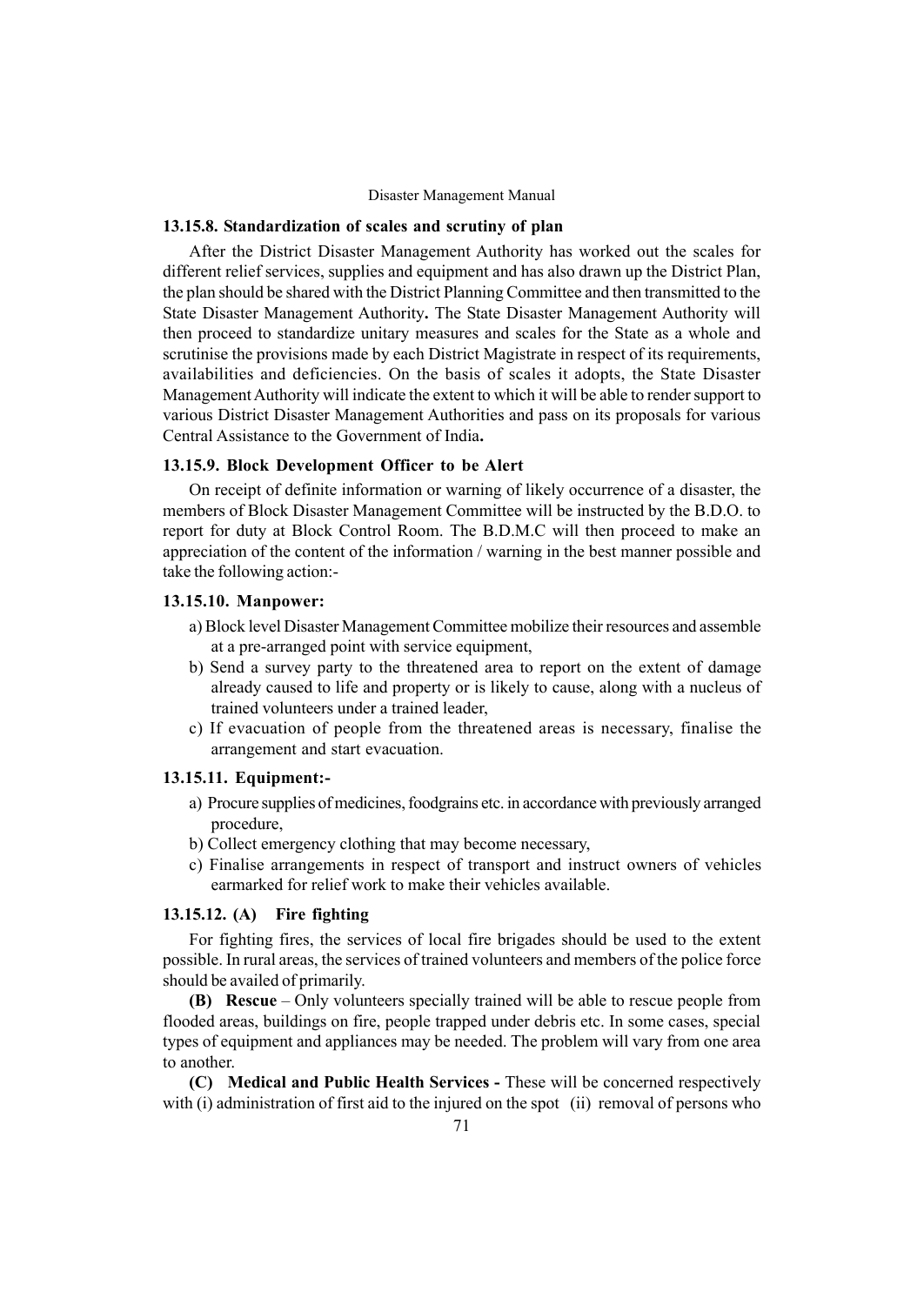are seriously injured to emergency camp hospitals or to regular hospitals nearby (iii)maintenance of mobile medical and first aid vans and ambulances and, (i) emergency sanitation, (ii) purification of contaminated water, edibles etc. (iii) control of epidemics including inoculation and vaccination.

# (D) Welfare  $-$

- i. Housing  $-$  As per as possible, vacant buildings, schools etc. should be used for housing those rendered homeless. Emergency camps should be set up only in exceptional cases.
- Cyclone/Flood shelter: During the ravages wrought by natural calamities like flood, cyclone etc. the government experiences much difficulty in providing shelter to the rescued people because of absence of proper building / premises which could be utilized for the purpose and also because of the fact that continued use of public buildings like schools etc. create problems for resumption of normal activities.
- In view of this, the Government has taken up programmes for construction of cyclone/ flood shelters in cyclone and flood prone areas. These shelters should be located on high lands and where people from several villages could be given shelter in time of need.
- ii. Feeding Foodgrains and essential article of diet may be rationed out to the affected people or supplied as cooked food at gruel centres or field kitchens, according to exigencies of the situation.
- iii. Clothing What is important is that the requirements should be estimated, procured and distributed to the needy people without delay.
- iv. Evacuation For systematic evacuation, it would be necessary to provide adequate transport and to allot priorities. It would also be necessary to maintain close liaison with the housing and feeding sections. Because of the disaster, well known land marks may have completely disappeared or may have become unrecognizable. In that event, assembly points should be established and people guided to those points by volunteers, workers and police.
- $v.$  Publicity and Information People in distress require courteous and sympathetic treatment and prompt and adequate service. Competent workers should be assigned for providing the sufferers with  $$ 
	- a) General information on relief operation as a whole, designed to keep up their morale,
	- b) Detailed information regarding the arrangements made for their housing, feeding, clothing, etc.,
	- c) Information regarding missing persons.

The last is of particular importance as members of a family are likely to get separated in a major emergency and would be frantic with fear and anxiety until they know where the missing persons are and what has happened to them.

## 13.15.13. Public Co-operation

Integrated action by non-official social welfare organizations as well as by the machinery of the Government should be developed by coordination. Successful cooperation can result only when there is mutual trust, confidence and understanding among the participants.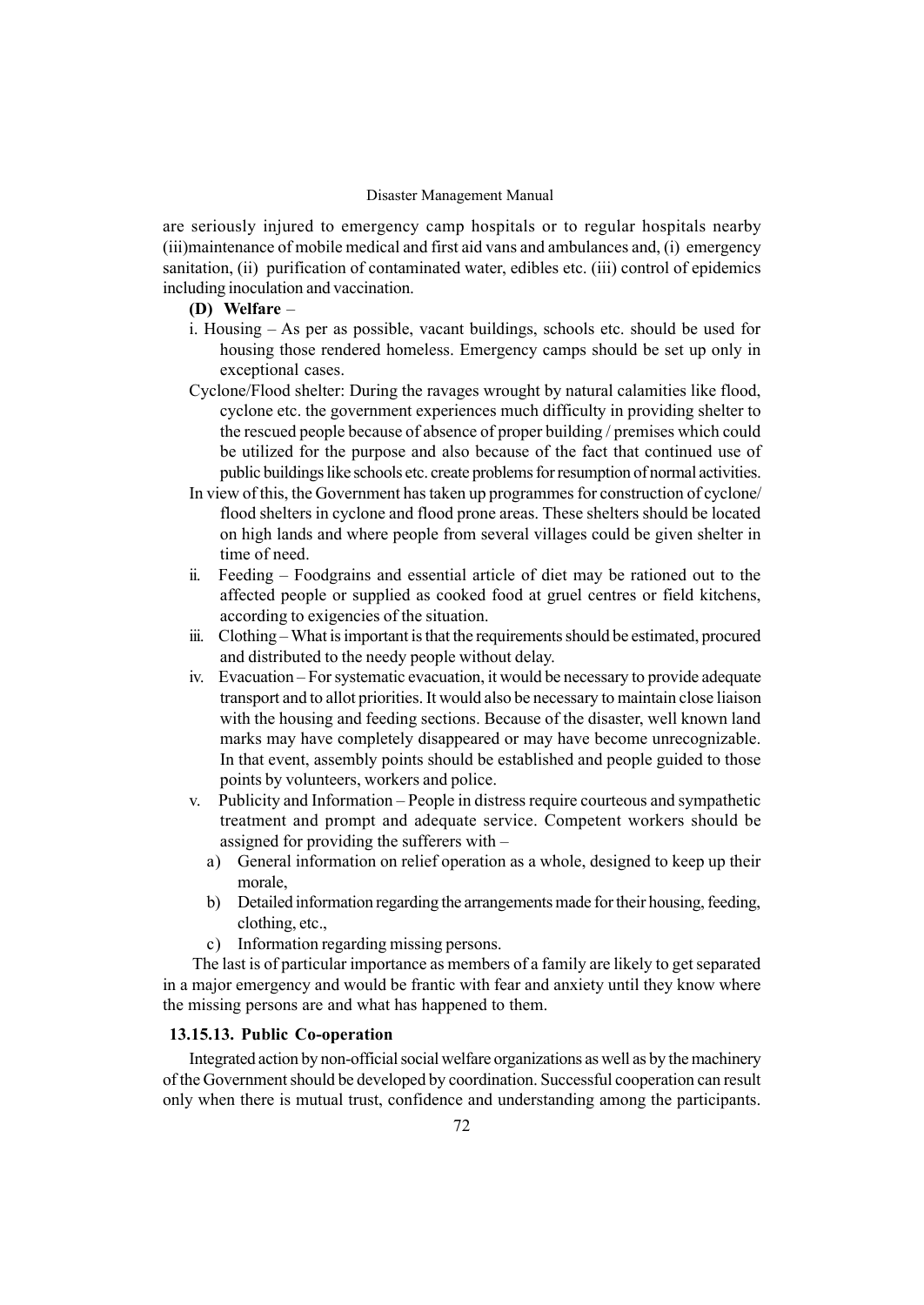Some of the methods by which the co-operation of the public may be enlisted are  $-$ 

- a) Publicity through organised meetings addressed by acknowledged leaders of the people, slogans and songs,
- b) Distribution of leaflets, hand-bills etc. and display of posters,
- c) Display of documentary films, slides, shorts etc.
- d) Propaganda in schools, colleges and other organised institutions and associations,
- e) Radio-talks by national leaders and other eminent personages etc.

### 13.15.14. Assistance and co-operation of the police

This will be required not only for maintaining law and order but also in the conduct of actual emergency relief operations. The following are some of the needs for which no alternative agency can perhaps serve as an adequate substitute  $-$ 

(a) Traffic control (b) Cordoning off (c) Restoration of communications (d) Public Health in enforcing orders passed by local Public Health authorities with regard to sealing of contaminated wells and destruction of contaminated food etc. (e) Care and salvage of unclaimed property (f) Disposal of corpse/carcasses.

#### 13.15.15. Assistance that can be expected from the Defence authorities

Defence authorities are expected to provide assistance in the following items, viz :

- a) Fighting fire
- b) Rescuing people marooned in water-logged areas
- c) Air-dropping food stuffs, medical supplies, etc.
- d) Supplying food stuffs
- e) Helping in distribution of food supplies
- f) Medical aid
- g) Providing temporary bridges
- h) Repairing roads and restoring essential services such as electricity, water etc.
- i) Dismantling damaged buildings
- j) Setting up camps for the homeless
- k) Providing transport for evacuation
- l) Providing amphibious vehicles
- m) Repairing breaches in embankments
- n) Preventing looting, etc.

### 13.15.16. Assistance from other public services

As in the case of Police and the Defence Services, the planning authorities should assess the special assistance that may be needed from other State and Central Services and provide the extent and manner of such assistance.

#### 13.15.17. Action Points

These actions points should be borne into the mind of Disaster Managers of all levels. 1. After an Earthquake:-

- a) Instant reaction
- b) Establishment of Control Room
- c) Military Assistance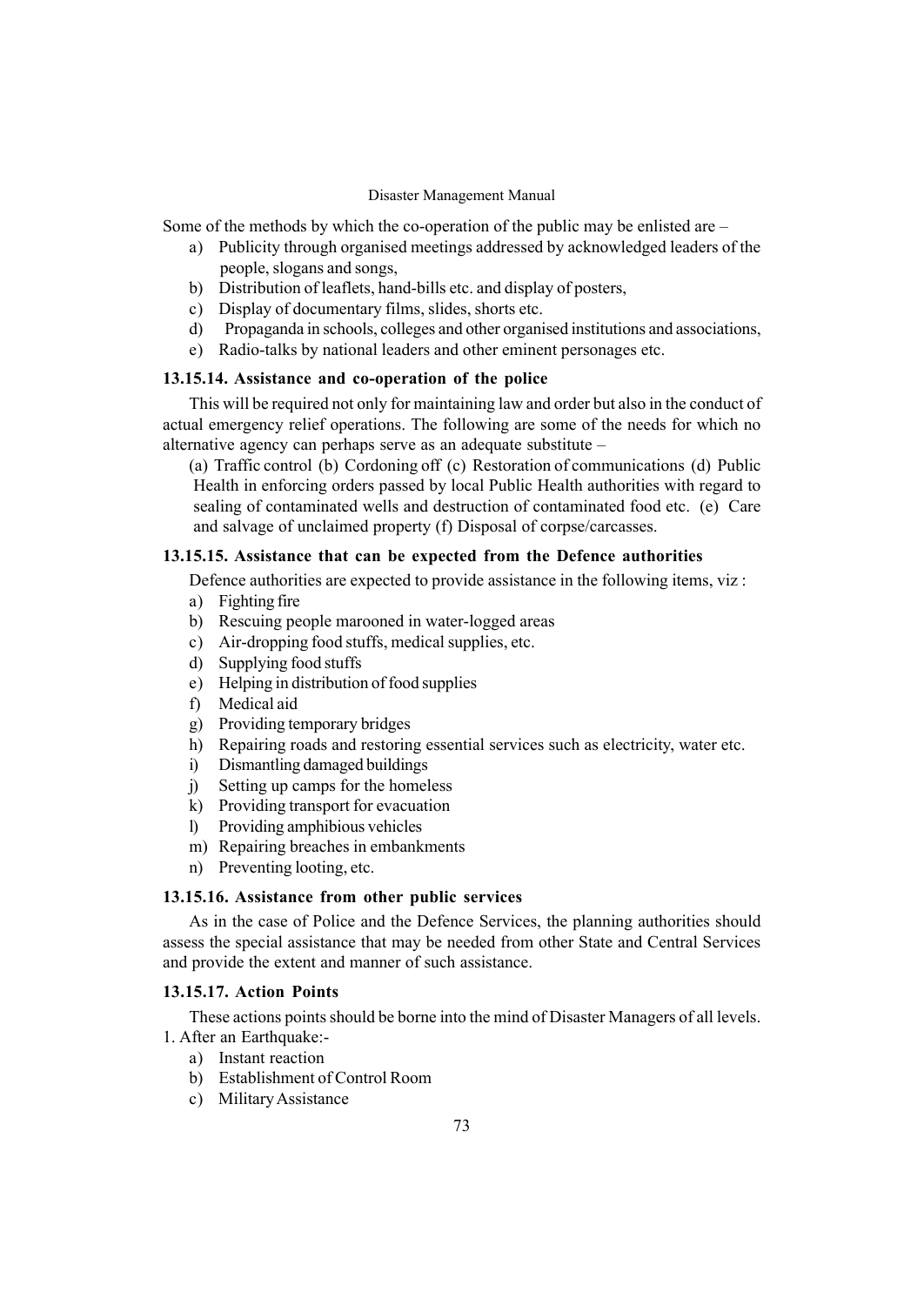- d) Corpse Disposal
- e) Medical Aids
- f) Epidemics
- g) Salvage
- h) Deployment of Resources
- i) Outside Relief—receiving, stocking, safety, dispatch
- j) Camp-work and Employment
- k) Fire Fighting
- l) Information
- m) Reception of outside assistance and VIPs
- n) Media management
- 2. Action after Receipt of the Second Warning of Cyclone
	- (Actual/ Threat):-
	- i. Evacuation
	- ii. Relief to Stranded persons
	- iii. Stoppage of traffic on National Highways
	- iv. Stock of foodgrains
	- v. Declaration of local holiday to the Educational institutions
	- vi. Media management
	- vii. Dissemination of information to the public and media
- 3. Post-Cyclone Measures:
	- i. Convening of the meeting of the Disaster Management Committees
	- ii. Rescue Operations
	- iii. Removal of corpses and carcasses
	- iv. Health Measures
	- v. Restoration of traffic
	- vi. Adequate number of mobile squads be made available by the Police Department for helping clearing of fallen trees, etc.
	- vii. Electricity Board should clear the roads of fallen electric poles and restore power supply as quickly as possible
	- viii. The General Administration must ensure to build up photographic record of the damage simultaneously, using services of the local Officers or by employing local men
	- ix. Immediately after the cyclone, the Block Disaster Management Committee should form required number of teams to assess damage to the houses, crops, loss of human lives, livestock etc.
- 4. Arrangements during and after Floods:-

Organizing rescue operations

 Organizing shelter for the people in distress. In case the capacity of the civil authorities are considered inadequate, Army assistance should be requisitioned Relief measures by non-official and voluntary organisations may be enlisted as far as possible

Organise relief camps

Provision of basic amenities like drinking water, sanitation and public health care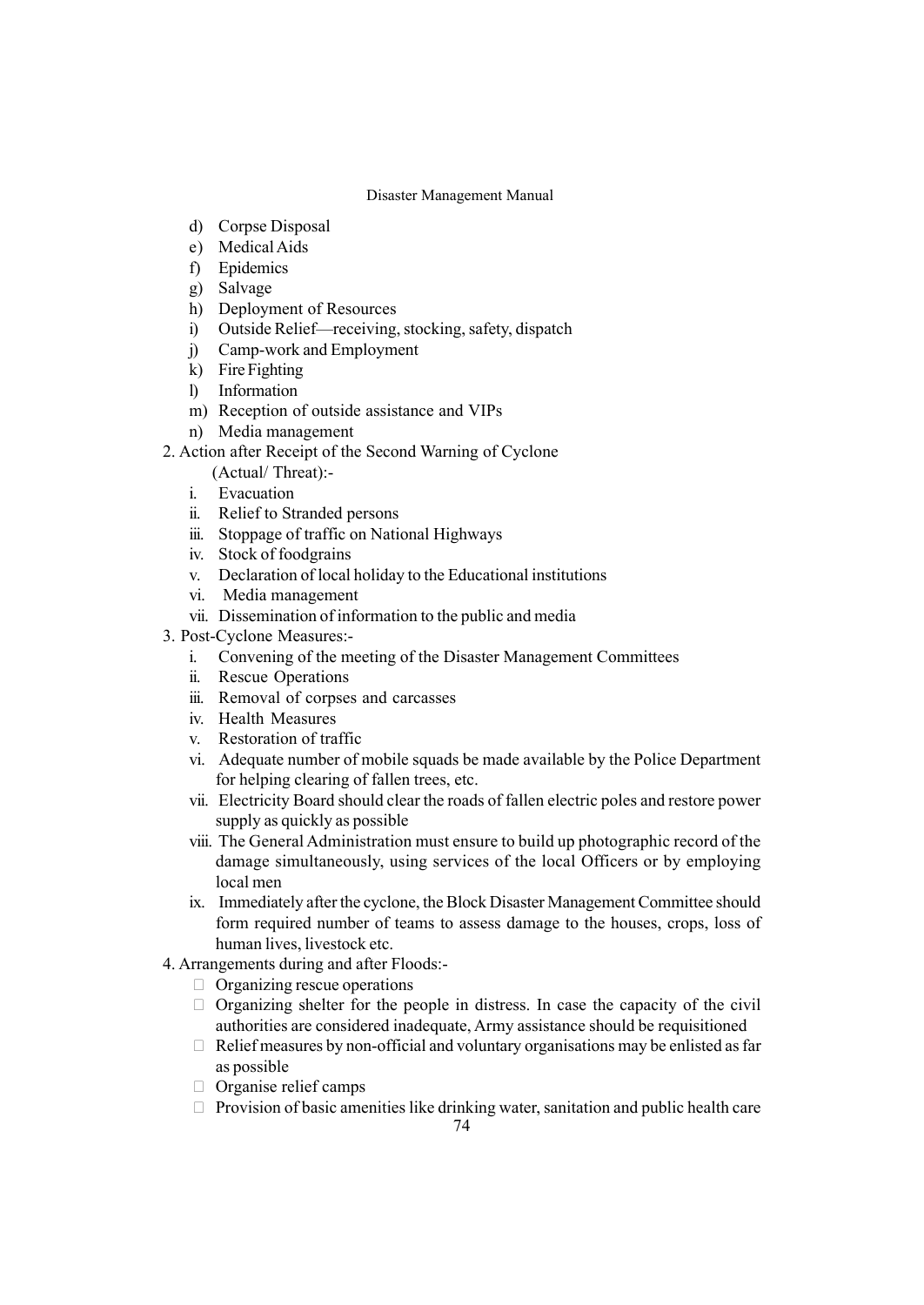and arrangements of cooked food in the relief camps

 Making necessary arrangements for air dropping of food packets in the marooned villages through helicopters

 Organizing enough relief parties for rescue of the marooned people within a reasonable time limit

 Establish alternate communication links with mechanised/country boats to have effective communication with marooned areas

Organizing controlled kitchens to supply foods initially at least for three days

 Organizing cattle camps, if necessary, and provide veterinary care, fodder and cattle feed to the affected animals at least for three days

Grant of emergency relief to all affected people

 Submission of daily reports and dissemination of correct information through mass media to avoid rumours

Rehabilitation of the homeless

 Commencement of agricultural activities-desalination, re-sowing, alternate cropping pattern

 Repair and reconstruction of infrastructure facilities such as roads, embankment etc.

Resettlement of flood prone areas, if required

Health measures

Relief for economic reconstruction.

#### 13.15.18. Drinking water and fodder

District Magistrate will also at this stage arrange a survey of the affected areas of his district so as to find out whether the existing sources of drinking water are sufficient or not. He will have to come up to Government for funds for improving the sources of drinking water where such sources are inadequate. This item will demand special attention of the District Magistrate particularly when distress follows drought or flood. The Department of Public Health Engineering will arrange for supply of contamination-free water pouches to the concerned District Magistrates.

#### 13.15.19. Three Stages of Flood Relief

Three stages in flood relief:

(1) At the emergency stage when the water is high and is still rising, saving of life is the primary consideration. In addition, it may be necessary to rescue cattle. In a sudden and very heavy flood, men and cattle may have to be removed by boat or other conveyance to high land, arrangements being subsequently made for food, drinking water, fuel and fodder. Properly organised relief centres may have to be opened to deal with the situation. There is scope for collaboration between non-official philanthropic organisations at this stage.

(2) At the intermediate stages, when rescue work has been completed, flood level being either stationary or beginning to fall, the main problem is to ensure that food and fuel are available to the destitute and some sort of temporary shelter to the homeless. A second and very important task is to stimulate the villagers to help one another and to save as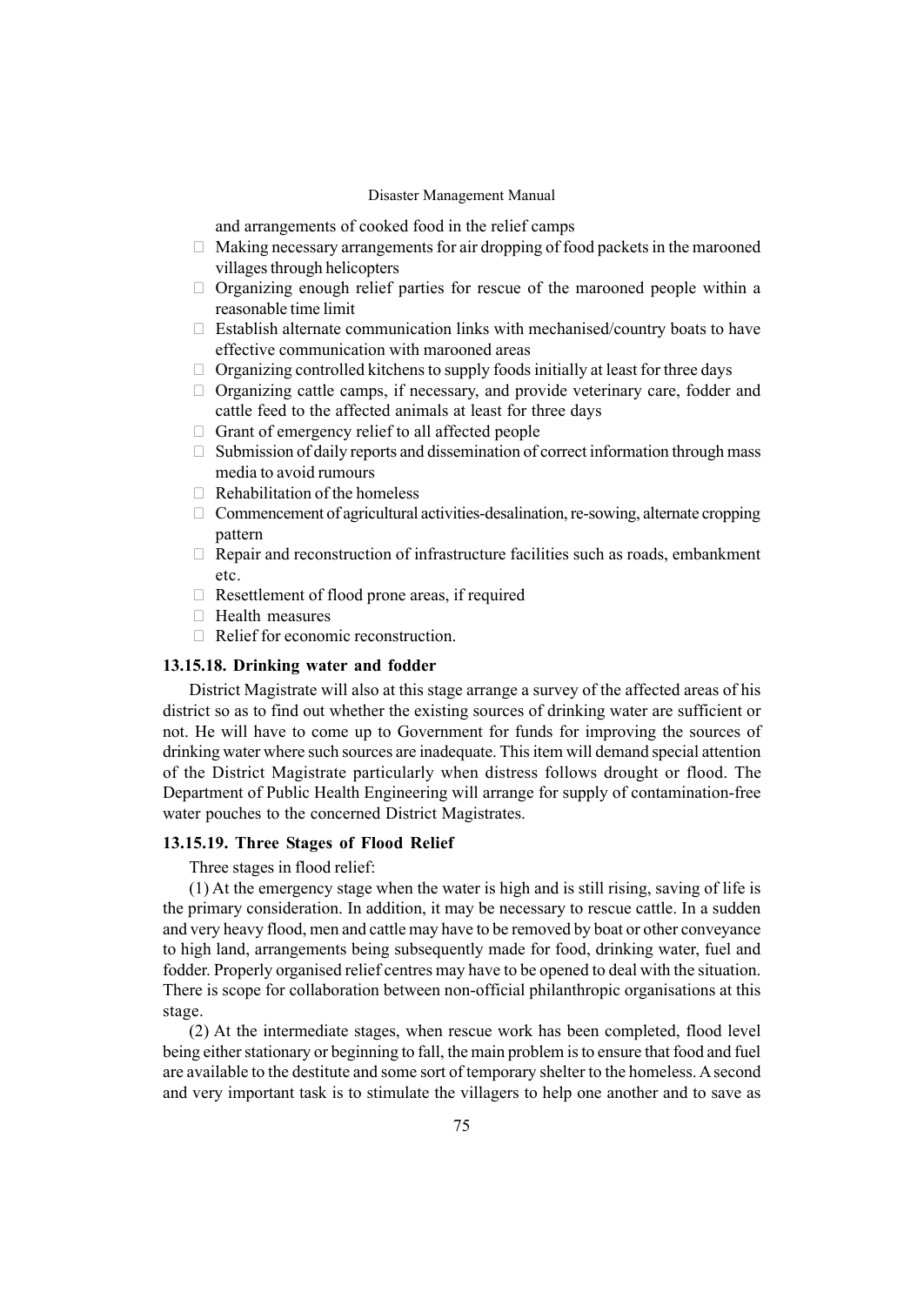much of the crops as possible. The rehabilitation work at this stage should be organised methodically, relief centres being opened at carefully chosen centres. Particular care should be taken to ascertain the stocks of food available in the villages. In vulnerable areas, the District Magistrate should arrange building of adequate reserves of foodstuff before the monsoons in collaboration with the Food and Supplies Department.

(3) At the final stage, when the flood has subsided, and conditions are becoming normal, relief assistance should be curtailed and detailed reports prepared as at Annexure-B and submitted to Government, estimating the extent of the damage to crops and houses, with a view to rendering necessary relief.

#### 13.15.20. Immediate dangers in a heavy flood

The most immediate danger in a heavy flood is that villages may be suddenly inundated and that people may be unable to escape in good time to high ground. The second danger is that parties of villagers who have taken refuge on islands or high lands may be 1eft for several days without food or shelter.

In such cases, arrangements must be made for rendering immediate effective assistance. Boats and other conveyances should be requisitioned from all quarters. Steps should first be taken to rescue the people who are in danger of their lives and as far as possible, their cattle, for it is a common experience that villagers refuse to be rescued until their cattle are rescued at the same time. The people who are stranded on islands or high lands should then be attended to. Steps should be taken to provide food, shelter and fodder, if the people cannot be immediately removed from such places. The help of the Chief Medical Officer of Health and his staff will be available to keep those places in proper sanitation.

### 13.15.21. Alertness of District Officers

District Magistrate and Sub Divisional Officer should bear in mind that speed and initiative in deputing all available officers to commence at the earliest possible moment the collection of information and the distribution of relief are of the greatest importance in flood relief work.

#### 13.15.22. Some other steps

Other steps to be taken by the District Officer. This stage includes the following:

(i) Securing the services of technical personnel,

(ii) Obtaining other staff,

(iii) Making revised estimates, if necessary, of the amount of money required for distribution of House Building Grant.

#### 13.15.23. Relief Admissible

Whenever there occurs cases of disaster in his block, it will be the responsibility of the BDO to have those cases enquired into as expeditiously as possible and to arrange relief. Relief should reach the affected people as early as possible in order to be of real help to them. Persons affected by any disaster may be assisted in any of the following ways:-

1) Special Relief Assistance in cash or kind: Relief Assistance at the rate admissible from time to time may be made as immediate relief to the indigent family. The current rate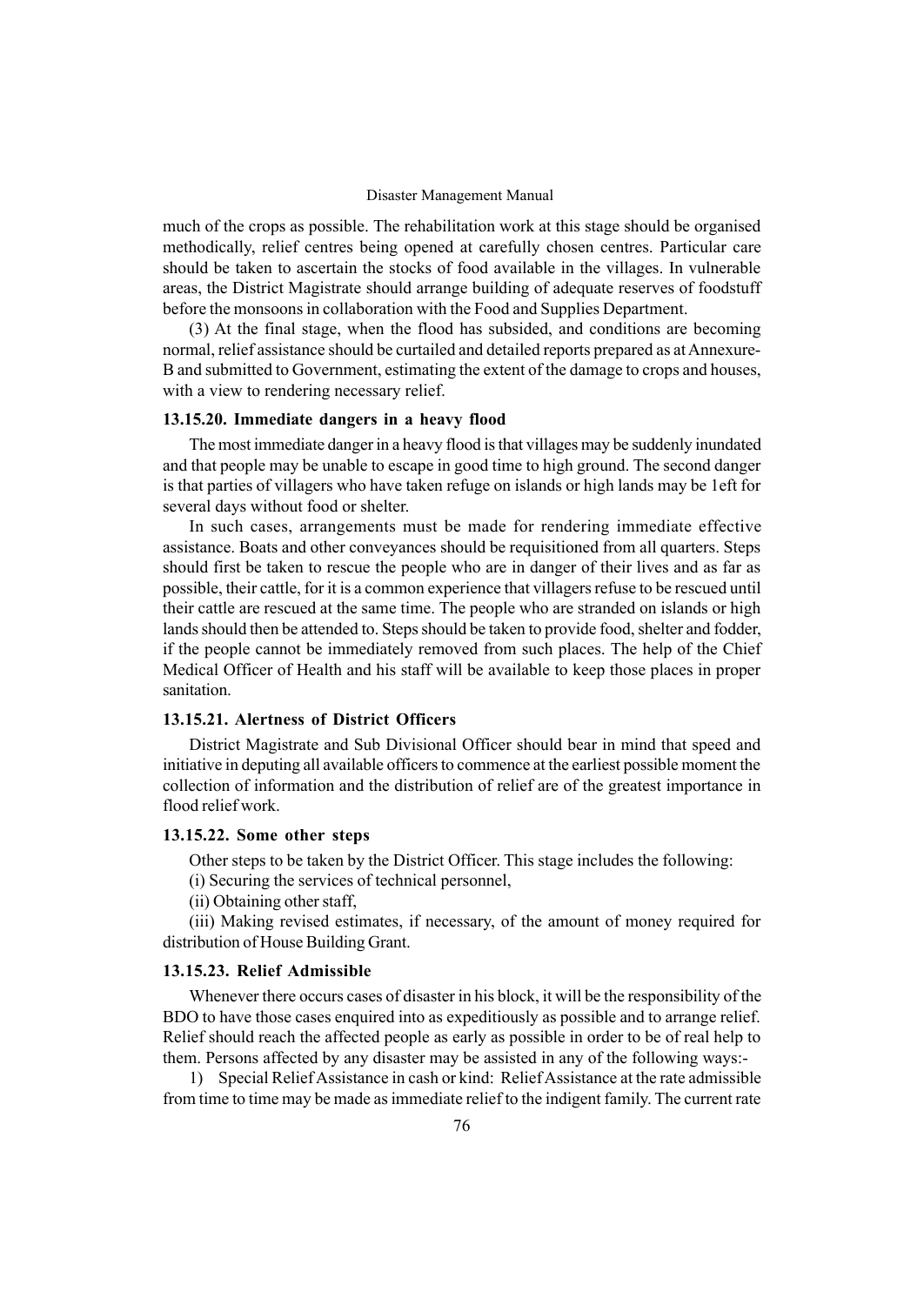of assistance as Special Gratuitous is 12 kg common rice per adult per month and half the rate per non-adult or Rs.120/- and Rs.60/- in lieu thereof respectively. 'A family should be considered as indigent one when a family is belonging to Below Poverty Line (BPL) category as defined by the Panchayat and Rural Development Department of this Govt. from time to time, and whose total monthly income does not exceed Rs. 2500/- (Rupees two thousand and five hundred) only... the aforesaid ceiling of monthly income of an indigent family will remain in force until it is revised afterwards.'

2) Free Distribution of Clothing as emergency measure: In cases of affected people needing immediate relief, BDO may arrange distribution of clothing as emergency measure.

3) House Building Grant: On receipt of the information regarding damage of residential houses, the BDO should cause an enquiry according to the provisions laid down in the Govt. Orders and the proposals be sent to the District Magistrate. The District Magistrate should send the proposals to the Department of Disaster Management with the least possible delay with certificates as made mandatory by the Ministry of Home Affairs, Govt. of India, for administration of State Disaster Response Fund.

#### 13.15.24 Air-Dropping of Food Articles

In the event of large scale disaster, requiring for air-dropping of food articles, the Officer-in-charge of distribution by airdropping will issue a certificate in the prescribed form after such distribution is over as to the quantity of food stuff in quintal and the number of sorties undertaken per day and the certificate so furnished shall be sufficient acquittance and no separate Muster Roll need be obtained. The District Magistrate will send this certificate to the Department of Disaster Management.

### 13.15.25 When Distribution of Food Article Becomes Necessary to Prevent **Starvation**

In the event of large-scale disaster when distribution of food article becomes necessary to prevent starvation, the District Magistrate, in consideration of the magnitude and intensity of devastation and other practical aspects and in consultation with the Government may order distribution of any article as a measure of immediate relief by any Relief Distributing Agency and in this situation he may require appropriate certificate from the distributing agency in the format as at From-F.

#### 13.15.26 Report to Government when distress is imminent

Whenever owing to natural calamity, agricultural prospects become serious and apprehensions of acute distress arise in any part of his district, the District Magistrate shall, at once, submit to the State Relief Commissioner, for the information of the State Government, a specia1 report as FIRST INFORMATION REPORT (Form-A)

#### 13.15.27. Further report if required

The preliminary report should be furnished as soon as it is possible for the District Magistrate to form a general estimate of the position and should not be delayed for detailed or exact statistical information, the object being to give the State Government the earliest information practicable as to the likelihood of relief measures being required. If the statistical data are not complete, a fuller report should be furnished in continuation of the preliminary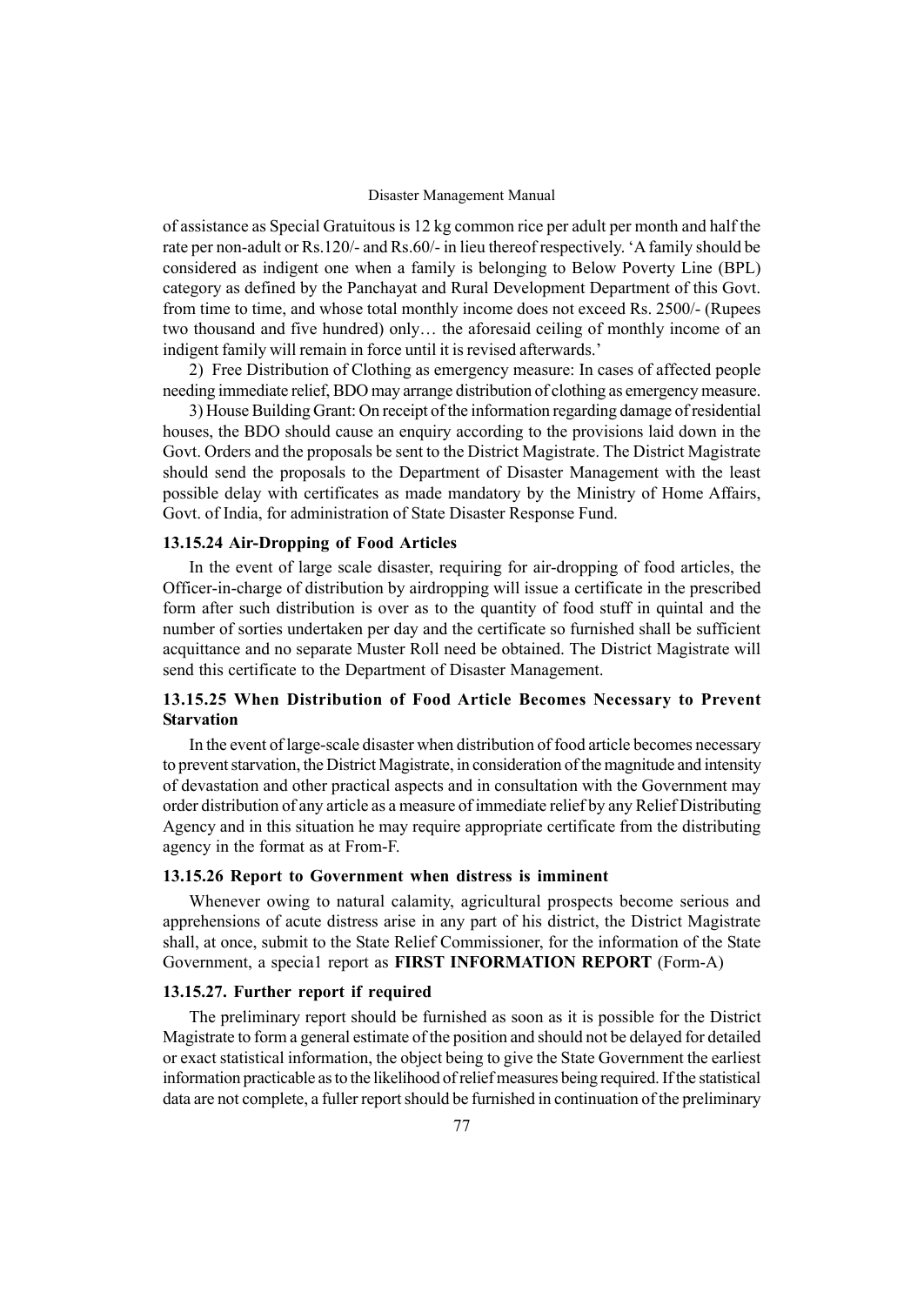report as soon as the materials are available. Any marked change in the situation for better or worse should be immediately reported. CA-II Format should be used as given at Form-A.

### 13.15.28. Preliminary report by the State Government to the Government of India

Similarly, the Government of India should be furnished a First Information Report in respect of all the affected areas of the State. The report should review the economic condition of the district or group of districts affected, the outturn of recent harvests, the nature and extent of the anticipated failure of crops, the probable intensity and duration of distress and the contingencies on which they depend, the classes of people most affected, the position as regards local trade, communication, food-stocks, prices, fodder and water supply, etc. and the precautionary steps taken to organise measures for dealing with distress. A similar report should be submitted for any new district or groups of districts which may become affected subsequent to the submission of the first report. The Ministry of Home Affairs, Govt. of India, has devised a format for sending First Information Report, which will be found at From-H.

### 13.16. Emergency Management

#### 1.General:

Past experience of handling disasters have highlighted that there is often delay in decision making, dissemination of early warning, flow of information horizontally and vertically, mobilizing and deploying resources at the site of incident in the event of an emergency. Resources at the incident site may not be utilized in the most effective and efficient manner due to lack of developed planning process and logistic support. Following reasons can be ascribed for inefficiencies in responding to an emergency:

- 1) Absence of any emergency operation center which will function as a nerve center of disaster management system,
- 2) Timely dissemination of warning,
- 3) Staff officers working at different levels are not adequately trained to carry out specialised disaster response functions such as logistic management, operation planning, information management etc.,
- 4) Inadequacy in response functions,
- 5) Constrains imposed by interdepartmental seniority and departmental hierarchies. To address this issue, a two-pronged programme should be developed. This programme should consist of institutionalization of -
- i. Emergency Operation Center (EOC) or Control Room and
- ii. Incident Command System.

### 2. Emergency Operation Center (EOC):

The effectiveness of disaster reduction actions could be improved if upto data information on disaster reduction and risk at a suitable scale is made available systematically. The administration should be prepared beforehand at each level. In State, District and Block levels it is possible through EOC. An independent EOC should be run throughout the year at State, District and Block levels. The Gram Panchayat Office should act as EOC during the disaster and it should run round the clock.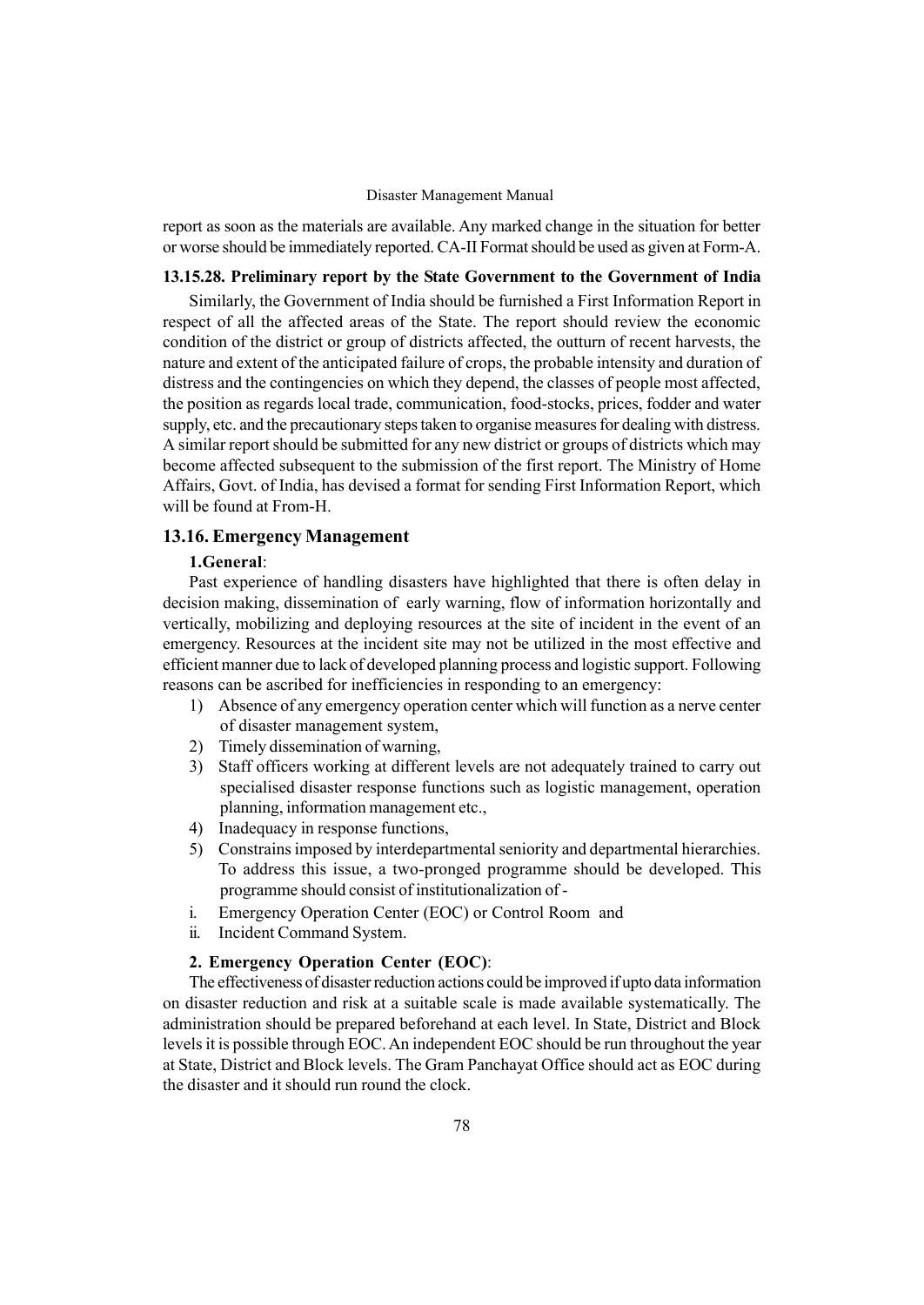EOC plays a vital role in the Disaster Management activation. It coordinates the flow of information with respect to activities associated with relief operations. The principal role involves collection of data and analysis and dissemination of information to different organisations. During the normal time, it maintains a systematic database of the resources available, important phone numbers, names and addresses of important government officials, international bodies and NGOs. During a crisis, it functions as a center for decisionmaking and helps flow of information horizontally and vertically to the concerned departments for smooth relief operations.

There should be special provision for an EOC or a control room. For proper functioning, it needs independent room, regular staff and necessary equipments and should function round the clock. Functioning of EOC during crisis fully depends upon preparedness during normalcy. Therefore, the importance of the EOC during the normal times is also very much important.

#### Aims and Objectives of EOC :

Collect information about the vulnerable areas

 Data related to disaster should be shared with all the line departments and other organisations

Assessment of damage in disaster prone areas

 Collect all related information of different government schemes for smooth management.

EOC should monitor different disaster mitigation programmes and should coordinate with different organisations. It should also conduct evaluation of the programmes, and should immediately take up necessary measures. EOC should help in reaching the Incident Command Team to the affected people after disaster.

#### Desk Management of EOC :

In the EOC all the major activities should be distributed among different government officials to ensure accountability, proper information, assimilation and record keeping. This also helps in easy coordination and reporting to the State Relief Commissioner/ District Magistrates.

Operation desk: The officials managing this desk should be responsible for

Ensuring adequate supplies of food and water

Monitoring rescue and evacuation operations

Monitoring salvage operations

Monitoring disposal of dead/carcasses

Transportation of medical aid to the needy

Proper function of transits and feeding centers

Coordinating with NGOs, CBOs and lower level EOCs

Updates lower level EOCs

Maintenance of records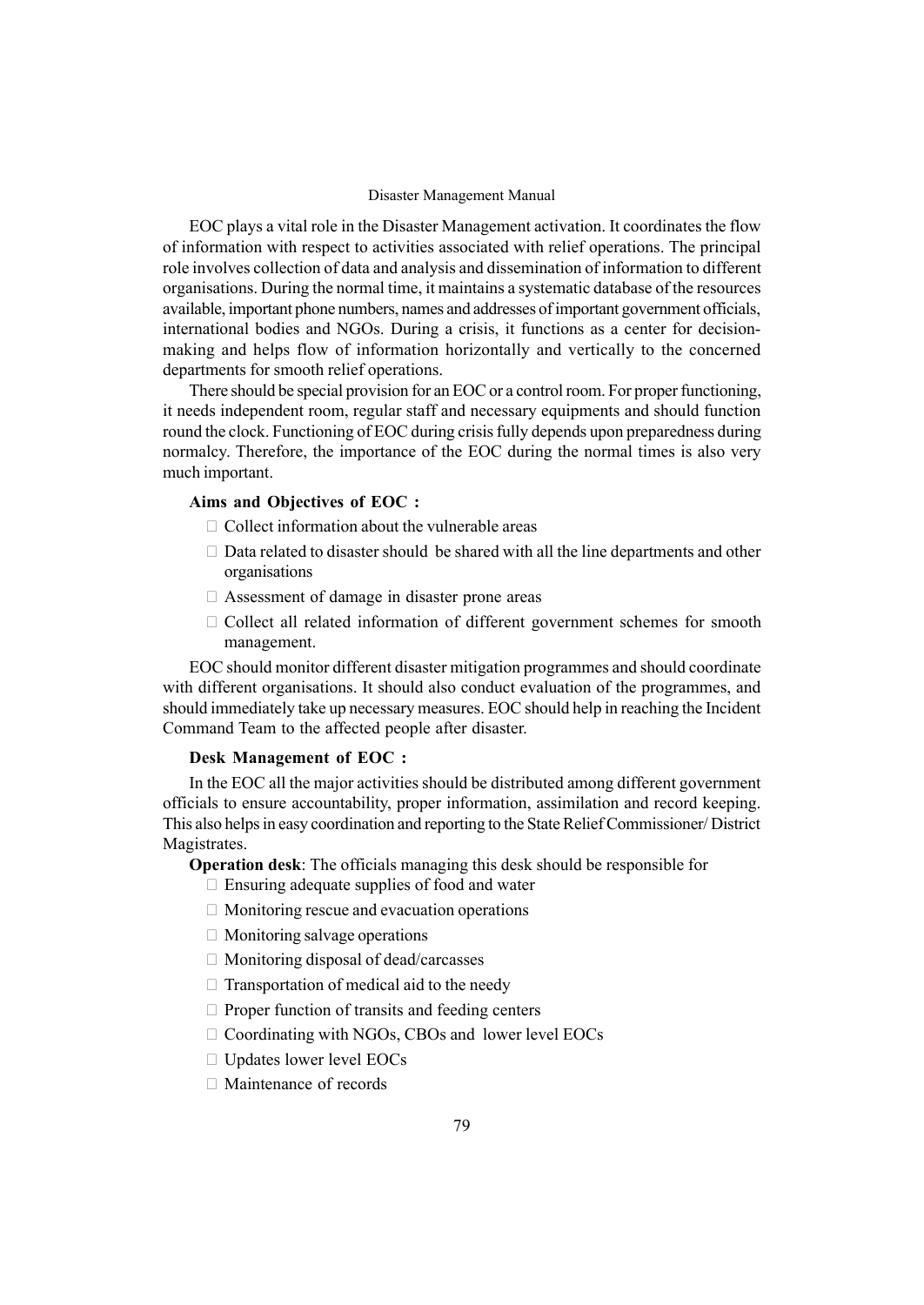Communication and Information Desk: The officials managing this desk should be responsible for

Monitoring the weather reports and sharing the information

Keeping the action plans along with all necessary maps in hand

 Maintenance of all important telephone numbers, database on available resources, list of key persons

Sending and receiving message and their respective records

 Maintaining information of damage, materials sent and ongoing activities for immediate sharing with District EOC.

#### Logistic Desk: The officer-in-charge should

Assess the needs in terms of manpower

Ensure proper storage and transport facilities for relief materials

Maintain adequate supply of necessary transport and equipments

 Coordinate with private transport associations and boat association for emergency requirement

 Organise transport for rescue party, evacuated people, medical team and injured or sick people.

Health Desk: The officer-in-charge should be responsible to ensure

Treatment of injured and sick

Preventive Medicine and anti-epidemic measures

Maintainance of record of all activities

Setting up medical relief camps

 Maintenance of adequate supply of medicines, equipments and personnel Monitor maintenance of health measures in all camps and provision of safe drinking

### water.

Service Desk: The officer-in-charge should

Assess the rescue, relief and search cash compensation requirements

Organise and coordinate setting up of transit, relief and cattle camps

Ensure supplies to these camps

Maintain law and order

Report the procurement and disbursement of relief materials received from all sources Organise and clear debris and temporary repair of communication facilities, power supply and water supply

Construction of temporary shelters, medical facilities etc.

#### Resource Desk: The officer-in-charge should be responsible for

 Maintenance of cash and disbursements receipts, issue of relief materials, daily wages, cash or credit vouchers, etc.

Issue of all cash and materials receipts

Reimbursement of all expenses approved

Issue of cash vouchers for petrol and diesel.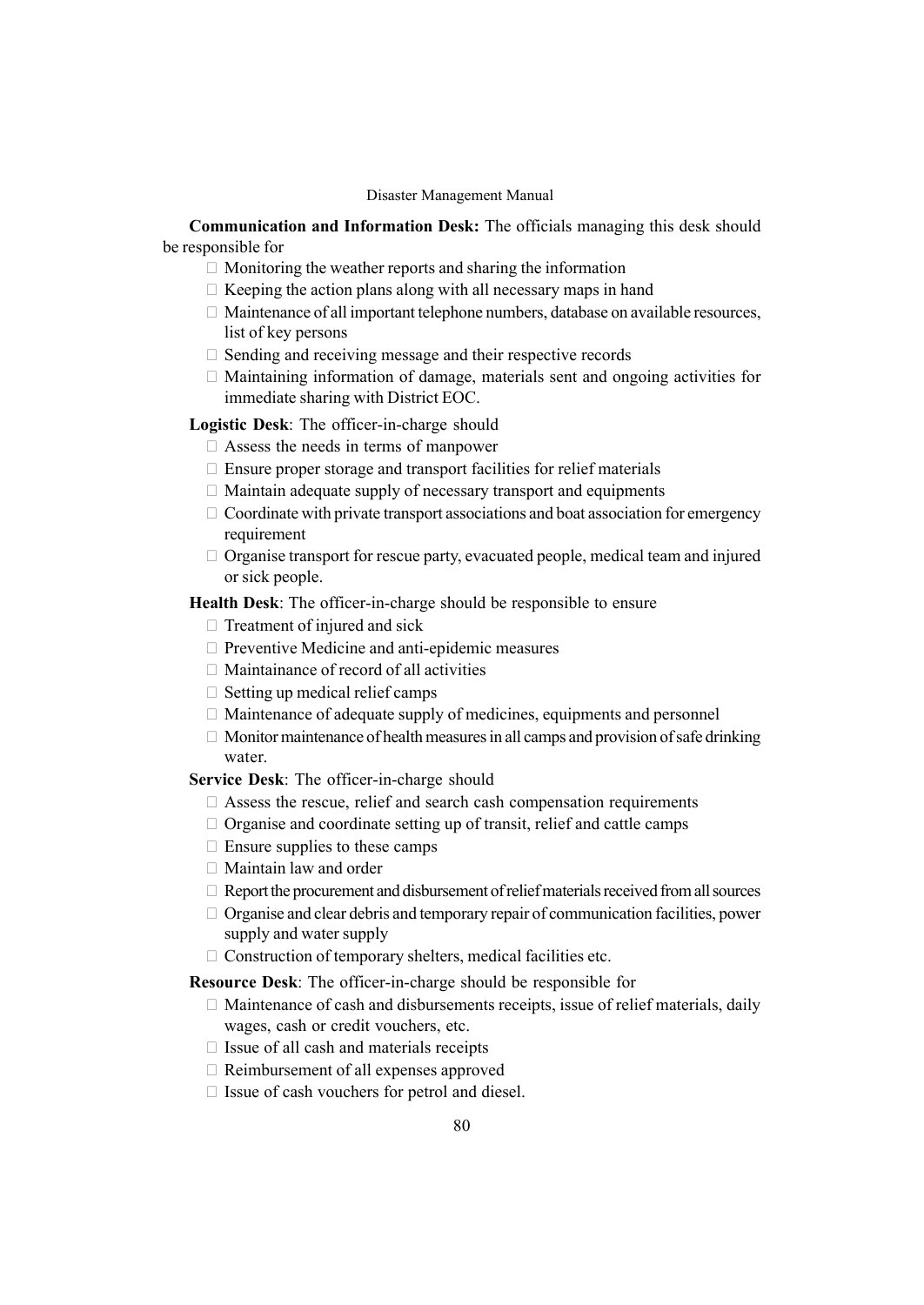### INCIDENT AND MONITORING REPORT Part-II DAILY REPORT ON RAINFALL& FLOODS

# State .... **WEST BENGAL**<br>Date of reporting

| (A) Rainfall Position<br>Date of reporting |                 |                                        |                                               |  |                                                                       |  |  |        |  |                                               |
|--------------------------------------------|-----------------|----------------------------------------|-----------------------------------------------|--|-----------------------------------------------------------------------|--|--|--------|--|-----------------------------------------------|
|                                            | Sl. No.         | <b>Districts</b>                       |                                               |  | During the last 24 hours<br>(M.M)                                     |  |  | (M.M.) |  | Cumulative rainfall Since 1st June 2011       |
|                                            | 1 <sub>1</sub>  | Bankura                                |                                               |  |                                                                       |  |  |        |  |                                               |
|                                            | 2 <sub>1</sub>  | Burdwan                                |                                               |  |                                                                       |  |  |        |  |                                               |
|                                            | $\overline{3}$  | Darjeeling                             |                                               |  |                                                                       |  |  |        |  |                                               |
|                                            | 4 <sup>1</sup>  | Howrah                                 |                                               |  |                                                                       |  |  |        |  |                                               |
|                                            | 5 <sup>1</sup>  | Purba Medinipur                        |                                               |  |                                                                       |  |  |        |  |                                               |
|                                            | 6               | Paschim Medinipur                      |                                               |  |                                                                       |  |  |        |  |                                               |
|                                            | 7 <sup>1</sup>  | Hooghly                                |                                               |  |                                                                       |  |  |        |  |                                               |
|                                            | 8               | 24-Parganas (S)                        |                                               |  |                                                                       |  |  |        |  |                                               |
|                                            | 9               | 24-Parganas (N)                        |                                               |  |                                                                       |  |  |        |  |                                               |
|                                            | 10              | Birbhum                                |                                               |  |                                                                       |  |  |        |  |                                               |
|                                            | 11              | Uttar Dinajpur                         |                                               |  |                                                                       |  |  |        |  |                                               |
|                                            | $\overline{12}$ | Nadia                                  |                                               |  |                                                                       |  |  |        |  |                                               |
|                                            | 13 <sup>1</sup> | Cooch Behar                            |                                               |  |                                                                       |  |  |        |  |                                               |
|                                            | 14              | Dakshin Dinajpur                       |                                               |  |                                                                       |  |  |        |  |                                               |
|                                            | 15              | Malda                                  |                                               |  |                                                                       |  |  |        |  |                                               |
|                                            | 16 <sup>1</sup> | Purulia                                |                                               |  |                                                                       |  |  |        |  |                                               |
|                                            | 17              | Murshidabad                            |                                               |  |                                                                       |  |  |        |  |                                               |
|                                            | 18              | Jalpaiguri                             |                                               |  |                                                                       |  |  |        |  |                                               |
|                                            |                 | (B) Rivers in flood                    |                                               |  |                                                                       |  |  |        |  |                                               |
|                                            |                 | and actual water level)                |                                               |  | 1. Names of rivers flowing above warning level (specify warning level |  |  |        |  |                                               |
|                                            |                 |                                        |                                               |  | 2. Names of rivers flowing above danger level (specify danger level)  |  |  |        |  |                                               |
|                                            |                 | and actual water level)                |                                               |  |                                                                       |  |  |        |  |                                               |
|                                            |                 |                                        |                                               |  | 3. Names of rivers flowing marginally below, at or above Highest      |  |  |        |  |                                               |
|                                            |                 | Flood Level (HFL)                      |                                               |  |                                                                       |  |  |        |  |                                               |
|                                            |                 | (C) Affected by floods                 |                                               |  |                                                                       |  |  |        |  |                                               |
|                                            |                 | 1 Number and manes of affected         |                                               |  |                                                                       |  |  |        |  |                                               |
|                                            | districts       |                                        |                                               |  |                                                                       |  |  |        |  |                                               |
|                                            |                 | 2 Number and names of affected         |                                               |  |                                                                       |  |  |        |  |                                               |
|                                            |                 | Taluks (District Wise)                 |                                               |  |                                                                       |  |  |        |  |                                               |
|                                            |                 | 3 Number and names of affected         |                                               |  |                                                                       |  |  |        |  |                                               |
|                                            |                 | villages (District Wise)               |                                               |  |                                                                       |  |  |        |  |                                               |
|                                            |                 | (D) Extent of Damage                   |                                               |  |                                                                       |  |  |        |  |                                               |
| N                                          |                 | S/ Details of damage / loss            |                                               |  | During last 24 hours                                                  |  |  |        |  | Since 1 <sup>st</sup> June, 2011 (Cumulative) |
|                                            |                 | 1. Population affected                 |                                               |  |                                                                       |  |  |        |  |                                               |
|                                            |                 | 2. Number of human                     | Today's Death                                 |  |                                                                       |  |  |        |  |                                               |
|                                            | lives lost      |                                        | Previous Death                                |  |                                                                       |  |  |        |  |                                               |
|                                            |                 |                                        | Reported Today-                               |  |                                                                       |  |  |        |  |                                               |
|                                            |                 |                                        | 3. Number of cattle livestock lost / perished |  |                                                                       |  |  |        |  |                                               |
|                                            |                 | 4. Cropped area affected (in hect).    |                                               |  |                                                                       |  |  |        |  |                                               |
|                                            | in lakh)        |                                        | 5. Estimated value of damaged crop area (Rs.  |  |                                                                       |  |  |        |  |                                               |
|                                            |                 | 6. Number of houses i) Fully           |                                               |  |                                                                       |  |  |        |  |                                               |
|                                            | damaged         | ii) Partially                          |                                               |  |                                                                       |  |  |        |  |                                               |
|                                            |                 | 7. Estimated value of damage to houses |                                               |  |                                                                       |  |  |        |  |                                               |
|                                            |                 | (Rs. in lakh)                          |                                               |  |                                                                       |  |  |        |  |                                               |
|                                            |                 |                                        | 8. Estimated value of damage to public        |  |                                                                       |  |  |        |  |                                               |
|                                            |                 | properties (Rs. in lakh)               |                                               |  |                                                                       |  |  |        |  |                                               |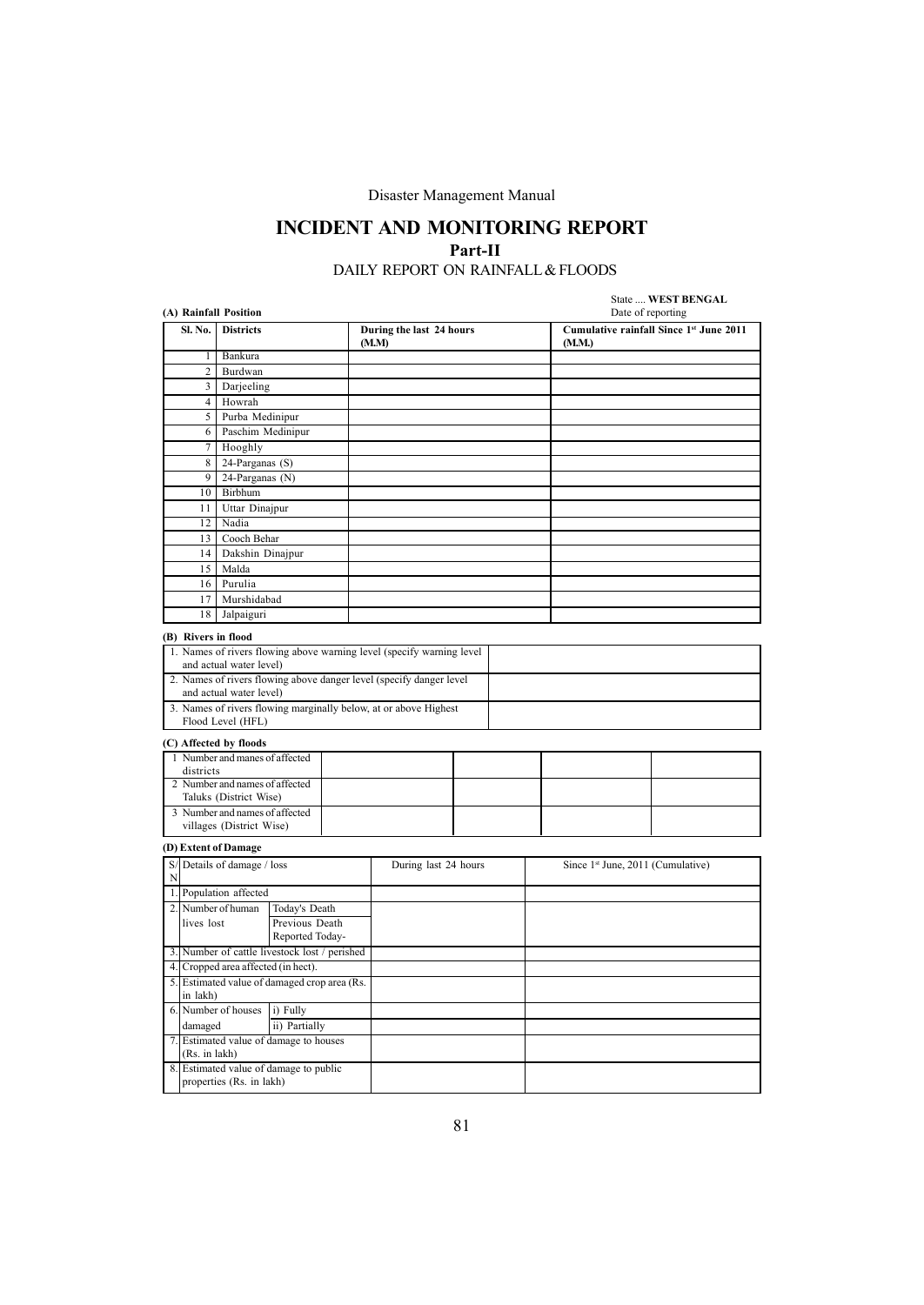| 9. Estimated value of total damage (Rs. in<br>lakh $(5+7+8)$                                                                                                                           |  |  |  |
|----------------------------------------------------------------------------------------------------------------------------------------------------------------------------------------|--|--|--|
| 10. Any other information                                                                                                                                                              |  |  |  |
| E. Impact on infrastructure $(Sector - wise)$                                                                                                                                          |  |  |  |
| 1. Impact of floods on infrastructure and essential services ( <i>i.e. power</i> )<br>supply, water supply, road transport, health sector and<br>telecommunication etc.) (Rs. in lakh) |  |  |  |
| <b>F. Rescue and Relief</b>                                                                                                                                                            |  |  |  |
| $(i)$ No. of persons affected                                                                                                                                                          |  |  |  |
| (ii) No. of person evacuated                                                                                                                                                           |  |  |  |
| (iii) No. of boats deployed for evacuation                                                                                                                                             |  |  |  |
| $(iv)$ No. of relief camps opened                                                                                                                                                      |  |  |  |
| $(v)$ No. of persons accommodated in the relief camps                                                                                                                                  |  |  |  |
| (vi) Details of distribution of essential commodities<br>(including air – dropped food packets)                                                                                        |  |  |  |
| (vii) GR paid, if any-specify the item and amount                                                                                                                                      |  |  |  |
| (viii) No. of medical teams deployed                                                                                                                                                   |  |  |  |
| (ix) Whether outbreak of any epidemic occurred (Details)<br>thereof)                                                                                                                   |  |  |  |
| $(x)$ No. of cattle in camps opened                                                                                                                                                    |  |  |  |
| $(xi)$ No. of cattle in cattle camps                                                                                                                                                   |  |  |  |
| (xii) Any other relief measures taken-Specify                                                                                                                                          |  |  |  |

Joint Secretary Government of West Bengal Fax 033-22141378

Memo No..................... / FR Dated .....................

#### From: Department of Disaster Management. Writers' Buildings, Kolkata-700 001

To: Joint Secretary (DM-I) Ministry of Home Affairs North Block, New Delhi (FAX No. 01123093465 / 23093750)

Memo No ..................... 1/(3)-FR Dated ...............................

Copy to : 1) Chief Secretary to the Govt. of West Bengal 2) Secretary, Department of Disaster Management 3) Joint Secretary, Deaprtment of Disaster Management

> Joint Secretary Government of West Bengal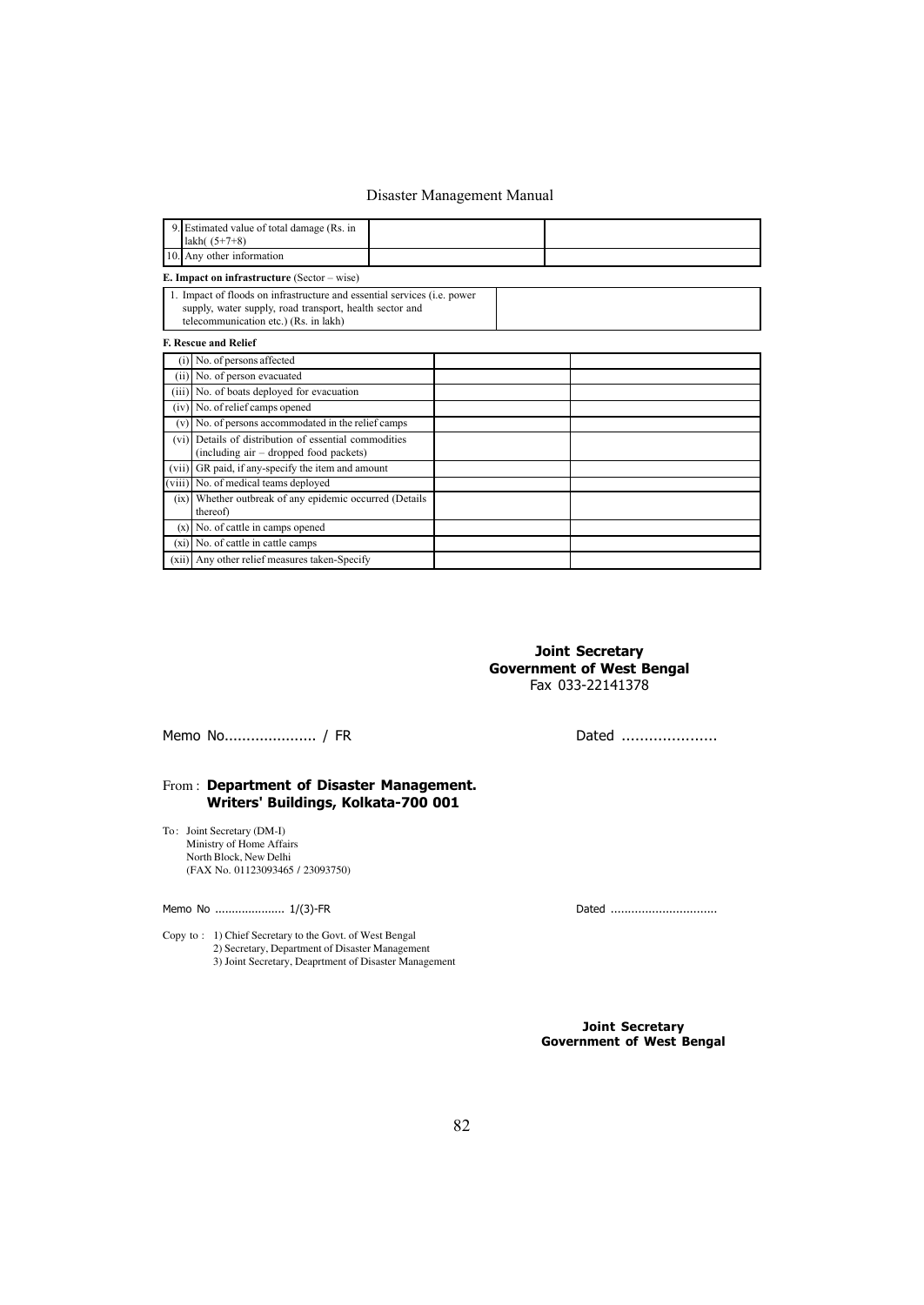#### 3. Incident Command System (ICS):

1. Definition: Incident Command System will mean the following:

 Standardized/ Structured Incident Management Command System for emergency response

 Provides a formalized professionally trained and accountable system for operations, logistic support, planning and financial/ administrative process.

2. Chain of Command: Given the territorial jurisdiction, the Incident Command Officer should in effect be designated in advance. In a Block, the Block Development Officer should function as Incident Command Officer (ICO). In case of disaster of a serious nature or a disaster which transcends the boundaries of a Block, the Sub-Divisional Officer should act as Incident Command Officer. In case of disaster that affects more than one sub division or exceeds the capability of Sub divisional resources, the District Magistrate will activate the District Incident Command and mobilize team. This district level team is headed by the District Magistrate and provides command, coordination, and support functions from the district level to the Sub-division and Block. For disasters of very serious nature when more than one district is affected, the State Relief Commissioner will activate the State Command and Mobilization Team. This State level team will be headed by a Secretary to the State Government to be nominated by the State Disaster Management Authority in the State Disaster Management Plan well in advance and provides command, coordination and support functions to the District Team. In case of overwhelming disasters or disaster of complex nature such as industrial accidents, chemical accidents etc. Special Incident Command Teams (SICTs) will be deployed in the districts under the authority of the District Magistrate to reinforce the response structure. Such teams should be sponsored and organized at the State Levels.

### 4. Duties of Incident Command Officer (ICO)

i) Setting up of  $ICS - It$  is important that the Incident Commander should activate the ICS as soon as the incident takes place and set up his post. The Incident Command Officer must report to the District EOC and State EOC immediately after the activation of ICS and give the position of the setup and telephone number. The Incident Command Officer should be equipped with satellite phone/ wireless sets etc. Block Development Officer, Sub Divisional Officer and District Magistrate will be ICO at the respective levels.

The main functions of Incident Command Officer are as follows:

- 1) To coordinate and control the operations of the different services,
- 2) To ensure that there is the closest cooperation of various services with Police and fire services,
- 3) To ensure that the operation proceed systematically and according to a well planned programme,
- 4) To keep the EOCs informed of the progress of work at the incident from time to time,
- 5) To prepare in advance a list of sub-ordinate officers who will take charge of different damage areas when disaster strikes.

ii) Action: The Incident Command Officer should follow the action points described in chapter of Crisis Management (XIII) for a particular disaster.

iii) Reconnaissance and Information: Information must readily be available with the ICO regarding the damage caused by a disaster and the casualty report. For this the ICO should depute immediately his sub-ordinate officers to the damage places who should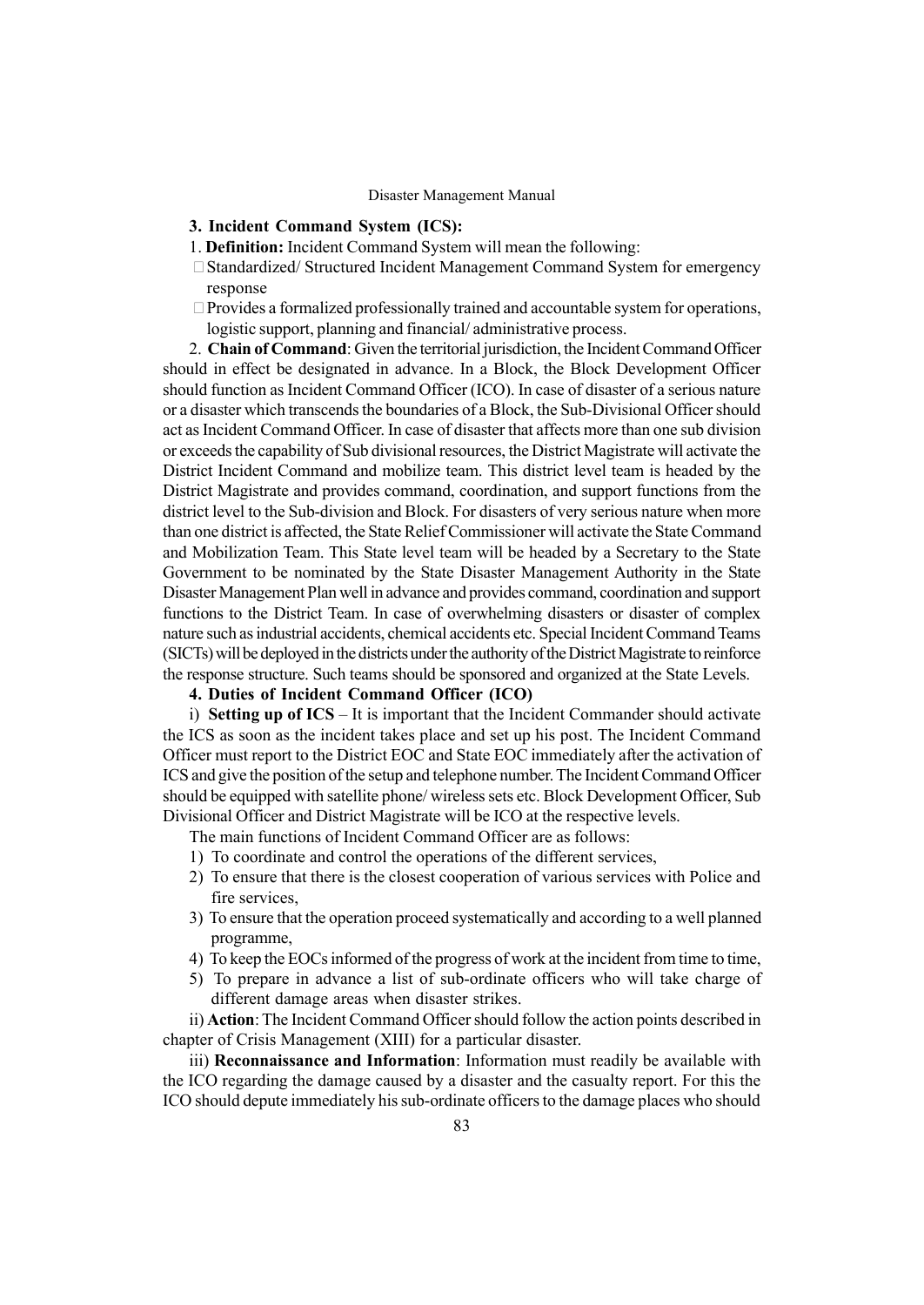perform the following duties:

- (a) Collect all information and pass it on to the ICO,
- (b) To acquaint ICO of the progress of relief operation,

(c) To keep record of relief measures.

To perform these functions properly, the sub-ordinate officers should take the cooperation of local Panchayat Raj Institution.

iv) Progress Report: The ICO must also keep the EOC fully informed about the progress of management of an incident and this he should do by periodically sending progress report.

v) Organisation at the Incident: At the place of damage the Incident Command Officer to be successful has got to organise his operations and build up a small organisation of his own to deal the varied problems that are likely to be faced.

(a) Sub-ordinate officers of an ICO should be directed as early as possible to take charge of a particular damage site each and to maintain contact with the ICO. These officers, besides performing various usual duties will provide an effective liaison amongst the points of damage, the services, the victims and the ICO.

(b) Contact should be established as early as possible with the police, who will require full information, if this has not already been obtained by them. They will help in traffic control and marshalling of vehicles.

(c) Homeless people may require direction to avail of relief shelters. Besides, there will be many more enquiries to deal with. The ICO should, therefore, activate EOC under his charge.

(d) If it is known or suspected that some persons have died, a suitable place should be selected in advance, where bodies can be placed under cover and away from the public gaze.

(e) Money, jewellery or other valuables recovered from damaged property in the course of relief operations should be collected by the ICO, a list made and handed over to the Police.

#### 5. General Supervision of Operation:

Besides performing the duties as mentioned above, the ICO will have to do a very close supervision of operations at the place of damage, to see that the relief operations proceed systematically according to a well-set out plan. Some of the following points in this connection should therefore be looked into by the ICO in regard to the supervision of operations :

i. In the beginning he must remain at the Post so that the services can be directed and deployed without any delay

ii. Having allocated the services to the place of damage, the ICO should then move to the scene of incident to have a first hand knowledge of operations. Before going, he should leave his assistant at the Post

iii. From time to time he should have to confer with the officers of the services on the spot and should have to consider :

a) Whether any more help by way of reinforcements is necessary,

b) Is there any need of special technical advice from outside in dealing with the damage at the incident site

c) Whether any heavy equipment like crane or bull-dozer is required to facilitate relief operations.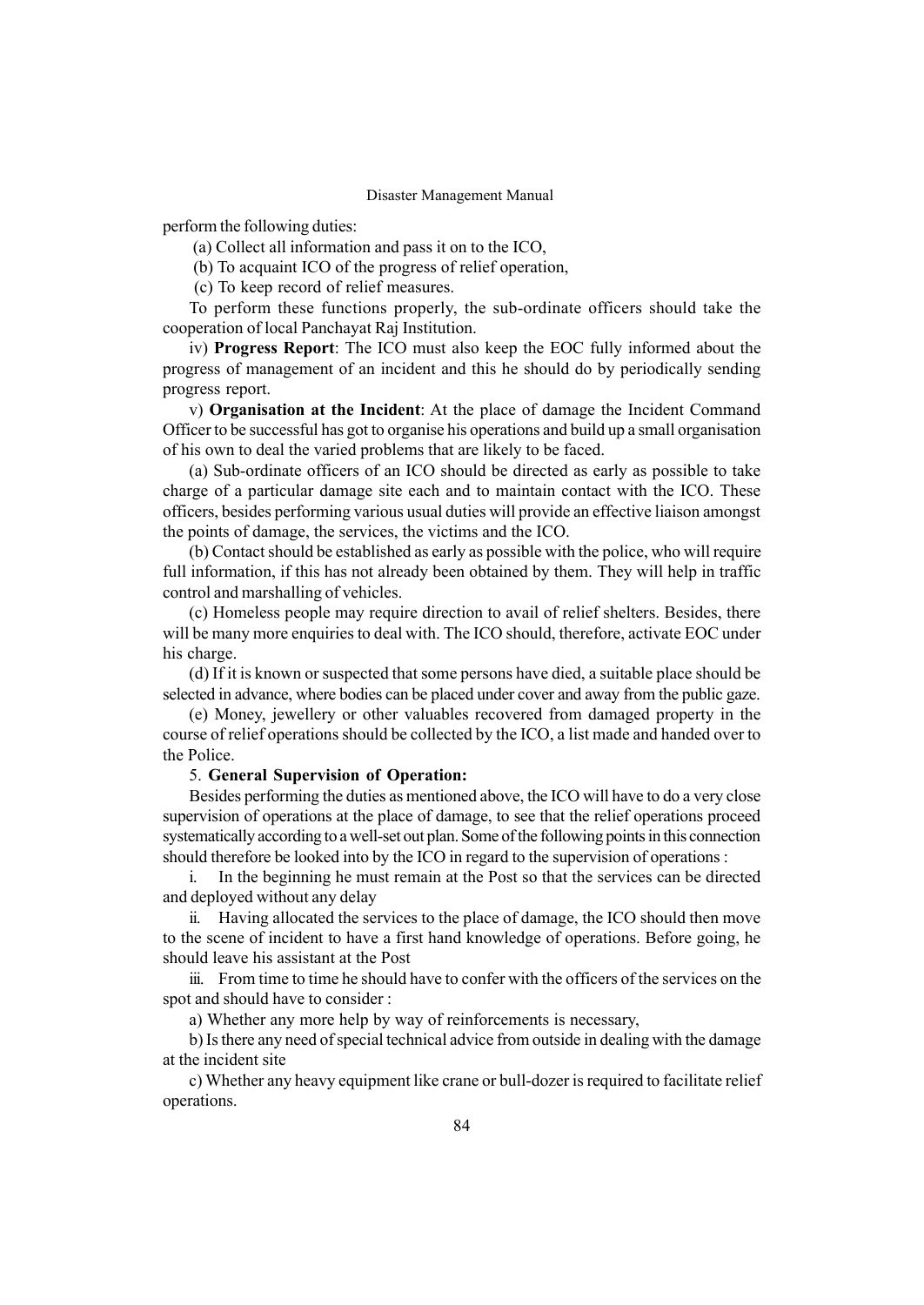### CHAPTER XIV RELIEFASSISTANCE

### 14. NORMAL RELIEFASSISTANCE

### 14.1. General principles

Success in the regulation of Normal Relief Assistance (N.R.A.) depends upon Zilla Parishad, Panchayat Samity and Gram-Panchayat and also upon the advisory committee set up for administration of relief in the urban / municipal areas under proper supervision. Relief assistance should be regulated by individual selection alone. Strictness in selection is necessary from the outset but always subject to preservation of life; selection should not be too long deferred.

#### 14.2. Persons eligible

The following classes of persons shall be entitled to normal relief assistance in their villages or wards in municipal areas, provided that they have no able-bodied relatives by the customs of the country bound to support them -

- (a) Mentally Challenged
- (b) Physically Handicapped
- (c) Visually Handicapped
- (d) All persons who, from age or physical infirmity, are incapable of earning their living
- (e) All persons whose attendance on the sick or on infant children in their own houses is absolutely necessary
- (f) Women of respectable birth who are debarred by custom from appearing in public and are in danger of starvation
- (g) Such other persons who cannot work and cannot be provided with work.
- Note -No woman entitled under clause (f) to normal relief assistance shall be compelled to disclose her name.

### 14.3. Preparation of lists of person deserving normal relief assistance

The first duty of the Gram Panchayat or Ward Committee, as the case may be, is to prepare lists of the persons according to the latest Government Orders in each village/ ward, who deserve relief assistance. The lists should include all persons who are entitled to relief assistance as in the above paragraph. Instructions for the preparation of the lists must be printed and circulated at a very early stage. The list shall be approved by the concerned Panchayat Samity/municipality. The Panchayat Samity may, however, authorize the Prodhan of the concerned Gram Panchayat to approve the same. The approved petitions should be prepared village-wise and the rejected petitions should also be maintained separately. In urban/municipal areas the list shall be approved by Urban Advisory Committee according to the G.O.s of the Department of Disaster Management.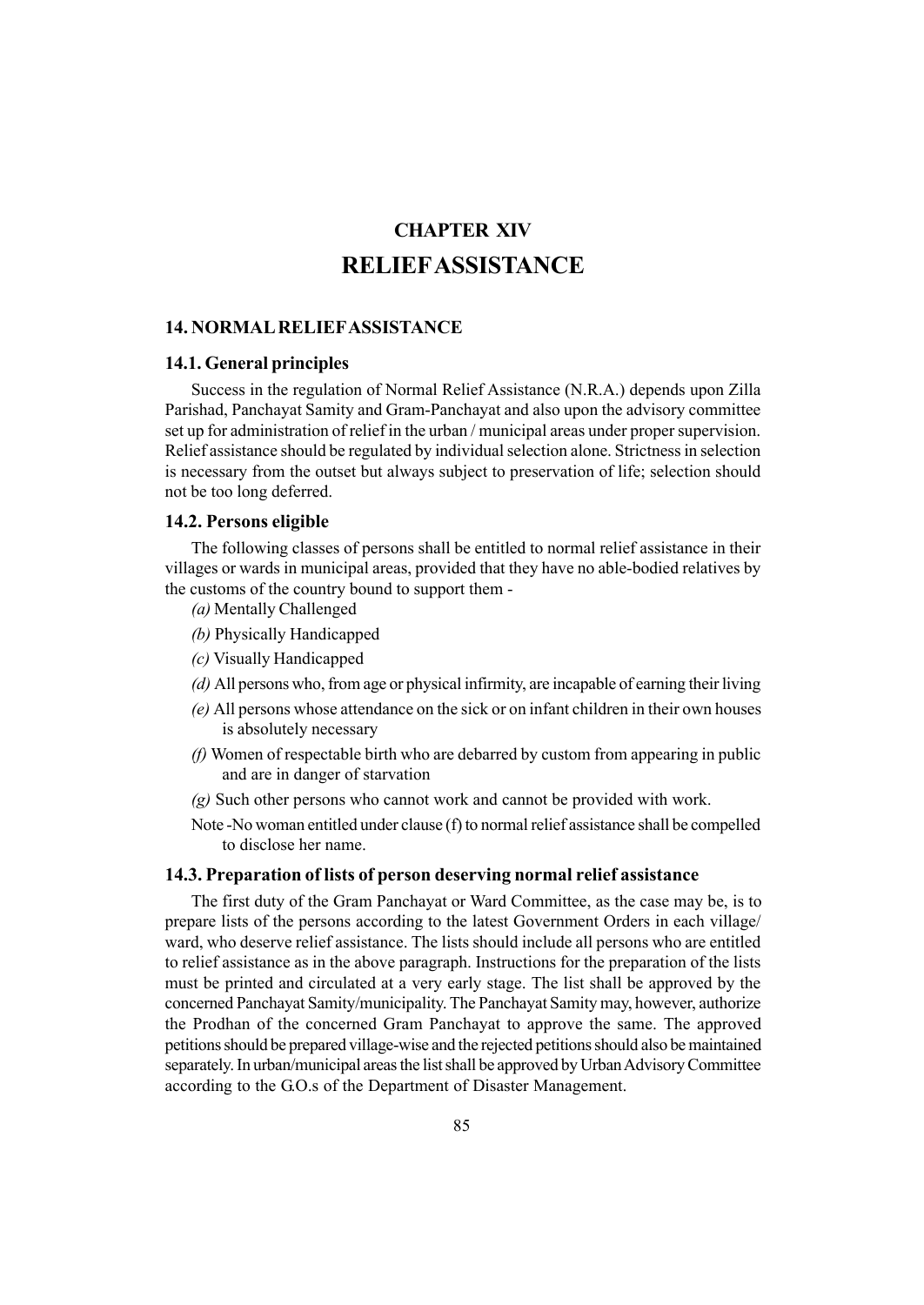### 14.4. Forms for maintaining Normal relief assistance list

Relief assistance list should be maintained in Form DM/I in the prescribed format given below:

|        | Name of the Village/Gram Sansad/Para       |                |                         |                              |                                                 |                                                                                  |  |  |  |  |  |
|--------|--------------------------------------------|----------------|-------------------------|------------------------------|-------------------------------------------------|----------------------------------------------------------------------------------|--|--|--|--|--|
|        | Name of the Gram Panchayat/Ward            |                |                         |                              |                                                 |                                                                                  |  |  |  |  |  |
|        | Name of the Panchayat Samity/ municipality |                |                         |                              |                                                 |                                                                                  |  |  |  |  |  |
| Sl. No | <b>Name</b>                                | <b>Address</b> | Annual<br><b>Income</b> | Whether<br>belongs<br>to BPL | <b>Sl. No.</b><br>in the BPL<br>with<br>Part No | Signature of Prodhan<br>/Sabhapati/<br><b>Ward Commissioner</b><br>/ Chairperson |  |  |  |  |  |

#### 14.5. Checking of the lists:

When the lists have been prepared, they must be checked carefully by Block Disaster Management Officers and Sub Divisional Disaster Management Officers. District Magistrate and Sub Divisional Officer or any other officer authorized by the Government must also personally check these lists at random to see that they have been properly prepared. But it is not necessary for them to sign every list. The object of the checking is to see that no names have been erroneously omitted or included. In any case, the checking of the lists is a continuous process, and the efficiency of the system depends very largely on constant revision of the lists.

### 14.6. Manner of distribution of the Normal Relief Assistance

Normal Relief Assistance may be distributed in kind (food grain, particularly wheat), or in cash, as the State Government may from time to time direct.

(a) The distribution of N.R.A. in the rural areas should be made by the Gram Panchayats on the basis of approved priority lists through N.R.A. dealer, if food grains is distributed.

(b) The distribution of N.R.A. in Kolkata Municipal Corporation area should be the responsibility of Kolkata Municipal Corporation.

(c) The distribution of N.R.A. in Municipal areas should be made byWard Commissioner on the basis of approved priority list.

### 14.7. Scheme for distribution of Normal Relief Assistance through modified rationing shops or fair price shops

The existing scheme for distribution of N.R.A. through modified rationing (M.R.) shops is as follows:

(1)The scheme is designed to provide for:

(a) Distribution of foodgrains to helpless people of the categories as mentioned in paragraph 14.2,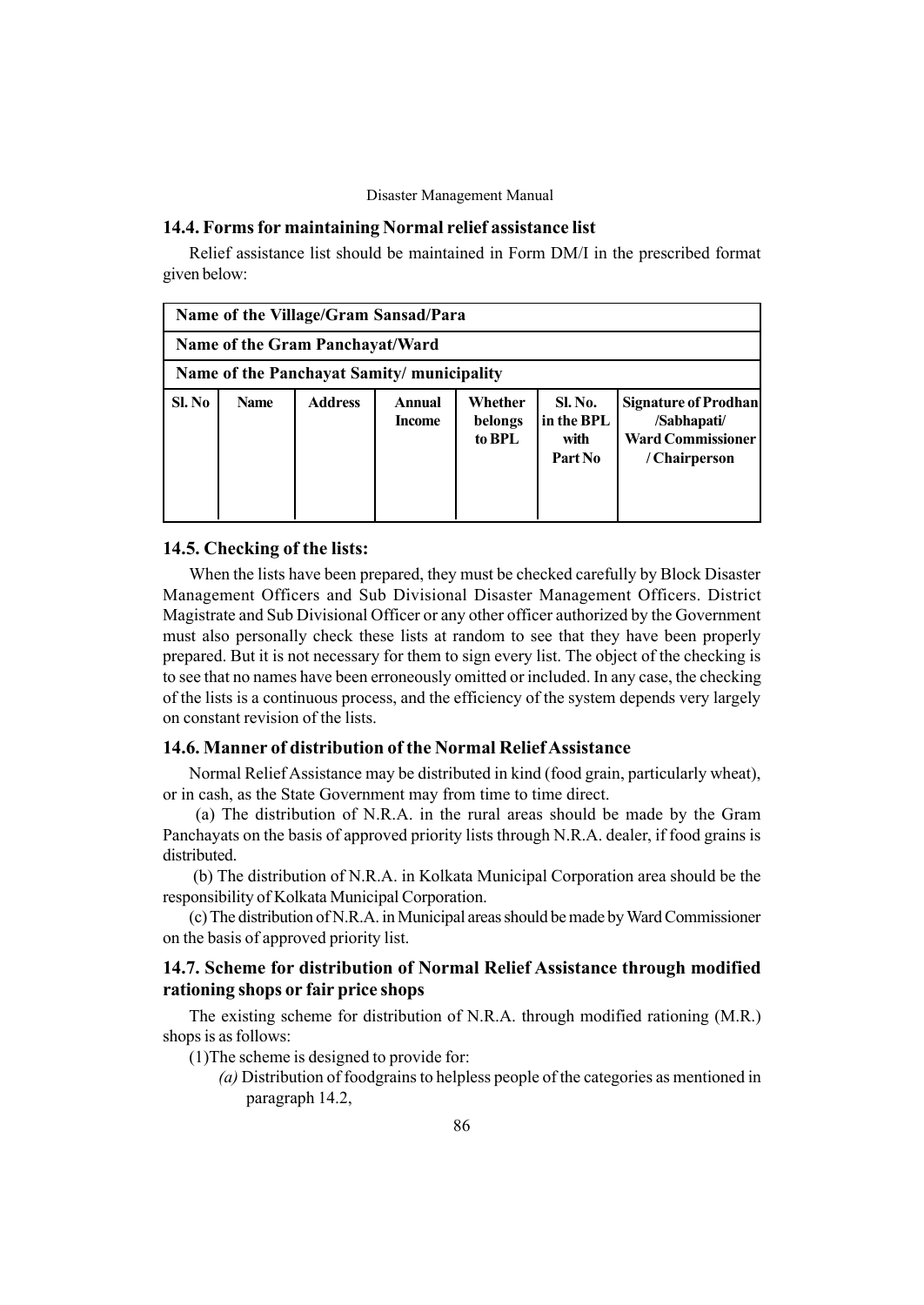- (b) Preparation of lists of such persons,
- (c) Recruitment of N.R.A. dealer (M.R.Dealer) and distributor (storing agent),
- (d) Issue of foodgrains at scale as decided by State Government from time to time from N.R.A. shops,
- (e) Free supply of foodgrains to such shops from Government stocks/Essential Supply agency,
- (f) Maintenance of accounts by N.R.A. dealers, storing agents,
- (g) Provisions of remuneration to N.R.A. dealers, storing agents for service.

(2) (i) Block Development Officer should arrange for preparation of list of persons entitled to N.R.A. in every Gram Panchayat.

The priority list for distribution of N.R.A. should be prepared by every G.P. The list shall be approved by the concerned Panchayat Samity by resolution. The Panchayat Samity may, however, authorize the Prodhan of the concerned G.P. to approve the same. The approved Priority lists for distribution of N.R.A. should be preserved in bound books. A register should be maintained by each Gram Panchayat ward for recording the following particulars.

#### Format of the register: Name of Gram Sansad/Para

#### Name of Gram Panchayat/Ward

| SI.<br>No. | Petitioner's Address<br>Name | Date of<br>receipt<br>of<br>petition | Name and<br>designation<br>of the<br>enquiring<br>officer | Date of<br>receipt of<br>the enquiry<br>report | <b>Final order</b><br>passed<br>on the<br>petition |
|------------|------------------------------|--------------------------------------|-----------------------------------------------------------|------------------------------------------------|----------------------------------------------------|
|            |                              |                                      |                                                           |                                                |                                                    |

The approved petitions should be preserved village-wise and the rejected petitions should also be maintained separately.

In areas where a Gram Panchayat does not function for any reason, the distribution of N.R.A. in that area may be made by the concerned Panchayat Samity.

In the urban/municipal areas, priority lists for N.R.A. should be prepared by the concerned Ward Commissioner and should be approved by the concerned Advisory Committee which will also exercise supervision during distribution of N.R.A. Priority lists should be maintained in the manner indicated above.

In superseded municipalities and in areas not covered by a Municipality or a Panchayat, the distribution of gratuitous relief will be made by the concerned Sub Divisional Officer in consultation with the local M.L.A. or his/her authorised representative, the Administrator/ Executive Officer of the Municipality as well as the Advisory Committee, if any.

The concerned Panchayat Samity should appoint a local Modified Rationing dealer or any suitable person as the N.R.A. dealer. In the urban/municipal areas, the concerned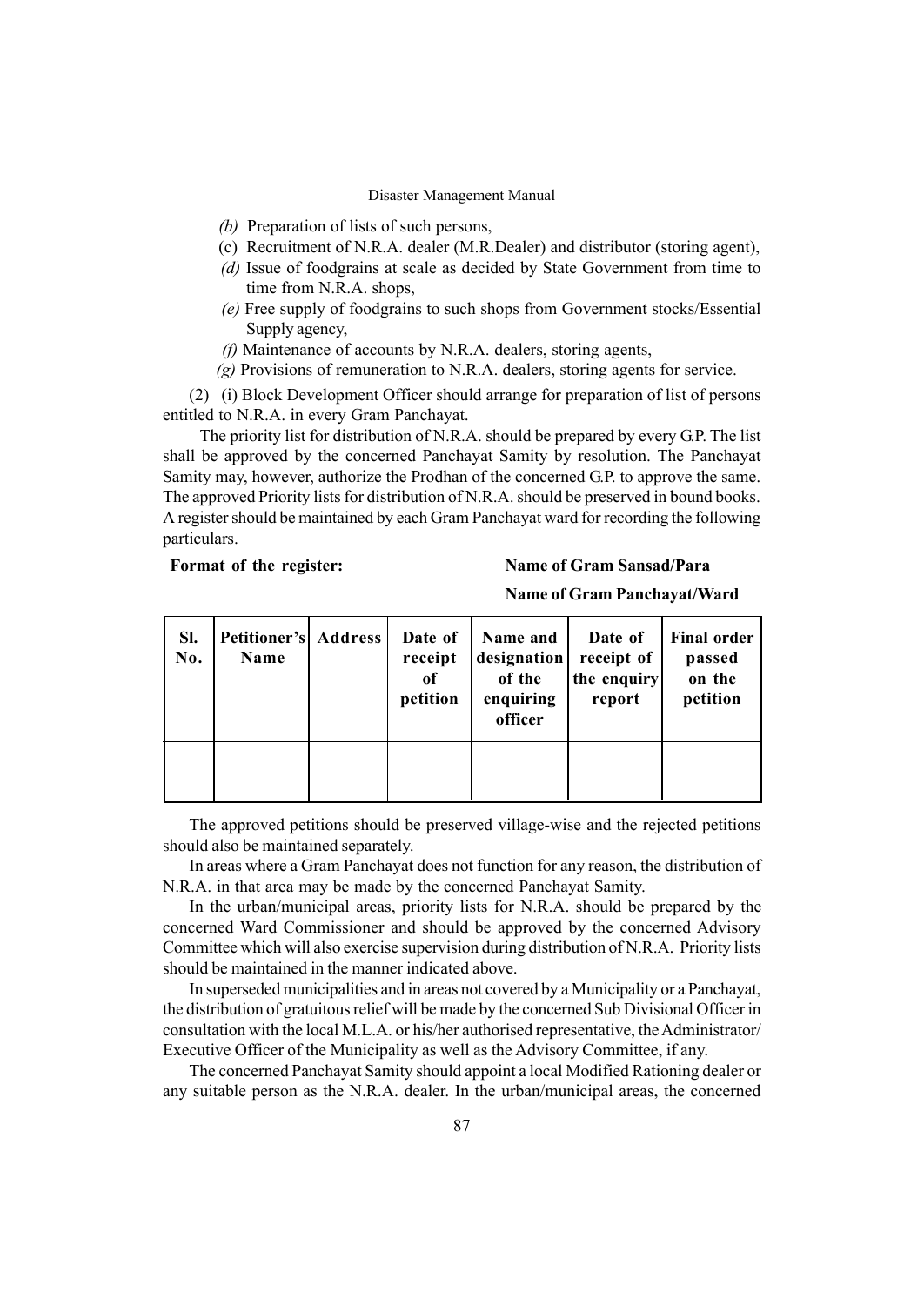Advisory Committee should prepare a panel for appointment of a N.R.A. dealer and submit the same to the Sub Divisional Officer who will appoint a N.R.A. dealer from such panel. In case no one in the panel is found suitable by the S.D.O., he may ask the advisory committee to suggest a fresh panel of dealers. No Panchayat representative and member of the Advisory Committee or Ward Commissioner should be appointed as N.R.A. dealer even on a temporary basis. If situation so warrants, more than one dealer may be appointed for distribution of N.R.A.

The N.R.A. dealers should execute a bond prescribed by Government in connection with distribution of N.R.A. The concerned B.D.O. will accept the bond on behalf of the Governor of the State of West Bengal.

In case of appointment of Storing Agent, the concerned Advisory Committee should prepare a panel of Storing Agents and submit the same to the Sub-Divisional Officer who will appoint a Storing Agent from such panel. The Storing Agent should execute a bond prescribed by Government. The concerned S.D.O. will accept the bond on behalf of the Governor of the State of West Bengal.

(ii) The ceiling of N. R.A. recipients shall be limited to the number of 750 for the Old Corporation areas and 2730 for the newly added areas. The existing list of N.R.A. recipients may be prepared/reviewed by the Chairman Borough Committee, Kolkata Corporation in consultation with concerned Councilors of Kolkata Corporation and while reviewing and preparing afresh a new list, the existing list of G. R. recipients shall be the basis. The N R.A. recipients should, however, be in extreme destitution, almost in starving condition and should qualify for such assistance in terms of rule 14.2 above. The list shall be approved by Mayor, Kolkata Municipal Corporation, under his own signature and office seal.

(iii) Government reserves the right to intervene if the situation so demands by bringing about the required modification in the priority list of the N.R.A. recipients. The list should however be reviewed once in 3 months. Nobody should be treated as permanent liability, because the condition of each N.R.A. recipient may change for the better after some months.

(iv) The Deputy Director of Disaster Management, W.B. will draw the amount to be allotted by this Department for this purpose and endorse the cheque in favour of Commissioner, Kolkata Municipal Corporation. The Commissioner, Kolkata Municipal Corporation will arrange for maintaining completely separate accounts and cash book. This fund shall never merge with general consolidated fund of Kolkata Municipal Corporation. The accounts and cash book may be inspected by an officer of this Department not below the rank of Assistant Director of Disaster Management, West Bengal. Commissioner, Kolkata Municipal Corporation, will arrange for maintaining the muster rolls properly and preserve the same as long as these are necessary after Audit/Inspection. The muster rolls shall be countersigned by the Dy. Director of Disaster Management, West Bengal, Kolkata.

(v) Distribution of N.R.A. shall be made in the respective Borough offices/Municipal offices with prior notice to the N.R.A. recipients, after appropriate identification by the Councilors of the Corporation. Director of Disaster Management will render necessary assistance to the Calcutta Municipal Corporation in the preparation of priority list, distribution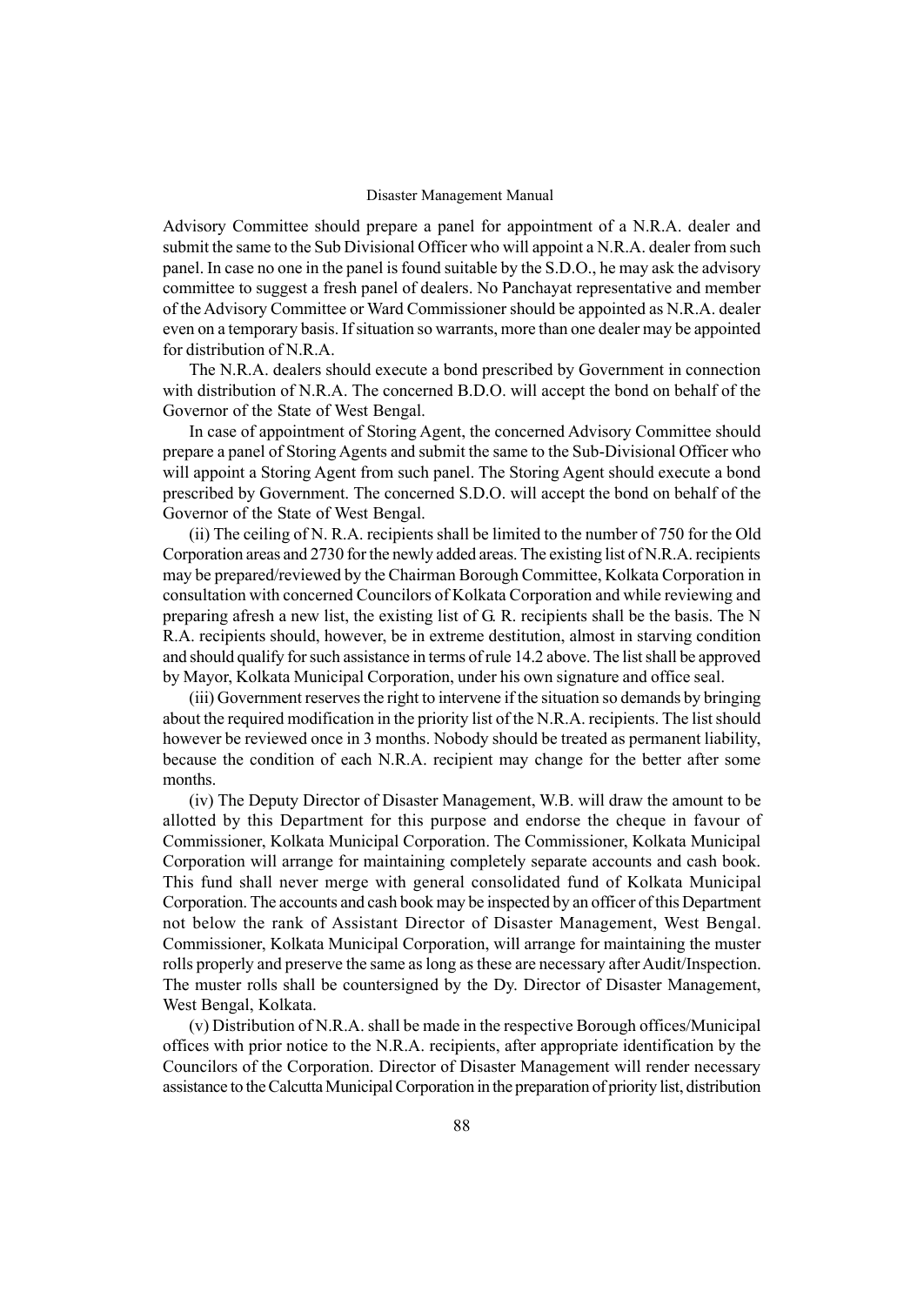of N.R.A., maintenance of Accounts etc. Distribution of N.R.A. shall be made only in presence of a Disaster Management Officer, not below the rank of Disaster Management Officer.

(3) The duties of concerned advisory committee/Gram Panchayat will be as follows:

(a) Assisting in the preparation of lists mentioned in the previous paragraph,

(b) Inspection of actual issues from shops within the municipality/Gram Panchayat. For this purpose, particular days should be fixed for each shop so as to enable one or more of the members to be present at every shop on days of issue,

(4) The Ward Commissioner/Prodhan of the concerned Gram Panchayat should issue tokens for each recipient,

(5) The recipient will present his token at the modified ration supply. The counterfoil should be retained by the retailer and the original returned to the consumer with his signature or thumb impression in token of supply. Issues will be on a fortnightly basis.

(6) The members of the Committee should frequently check these tokens.

(7) The retailers will get a remuneration at the rate fixed by the Government from time to time. Where supplies are made through Storing Agent this remuneration should be split between the two.

(8) The retailers and Storing Agent should submit their remuneration bill supported by the acknowledged tokens and acknowledged sub-delivery order as the case may be, to the Block Development Officer/Chairperson of Municipality.

(9) The retailers and Storing Agents should also get the Transport rebate as per permissible rate.

#### 14.8 Special Relief Assistance

- (i) In an emergency it may be necessary to start distribution of foodgrains (Wheat/ Rice) or Cash Relief as emergency relief for a temporary period to the victims of natural calamities and accidental fire.
- (ii) Distribution of Cash ReliefAssistance shall not be resorted to, unless this is necessary for preservation of human life.
- (iii) Relief materials like tarpaulin, dhuty, sharee, lungi, children's garment, salwar kameej, wrapper, blanket, milk powder, etc. should be distributed to the victims of natural calamities and accidental fire.

#### 14.9 Mode of distribution

Special ReliefAssistance in cash may be distributed by the Block Development Officer or through Prodhan as the Block Development Officer may direct. When the distributing agency receives the money, the persons entered in the Special Relief Assistance list are paid their amount (for a week or a fortnight as the B.D.O may direct). Before the people arrive, the distributing agency should have a muster-roll (in Form-F) already prepared with the name of each recipient and the amount due to him. After payment is made, it is usual except in the case of lepers, to take the thumb impressions of each recipient on the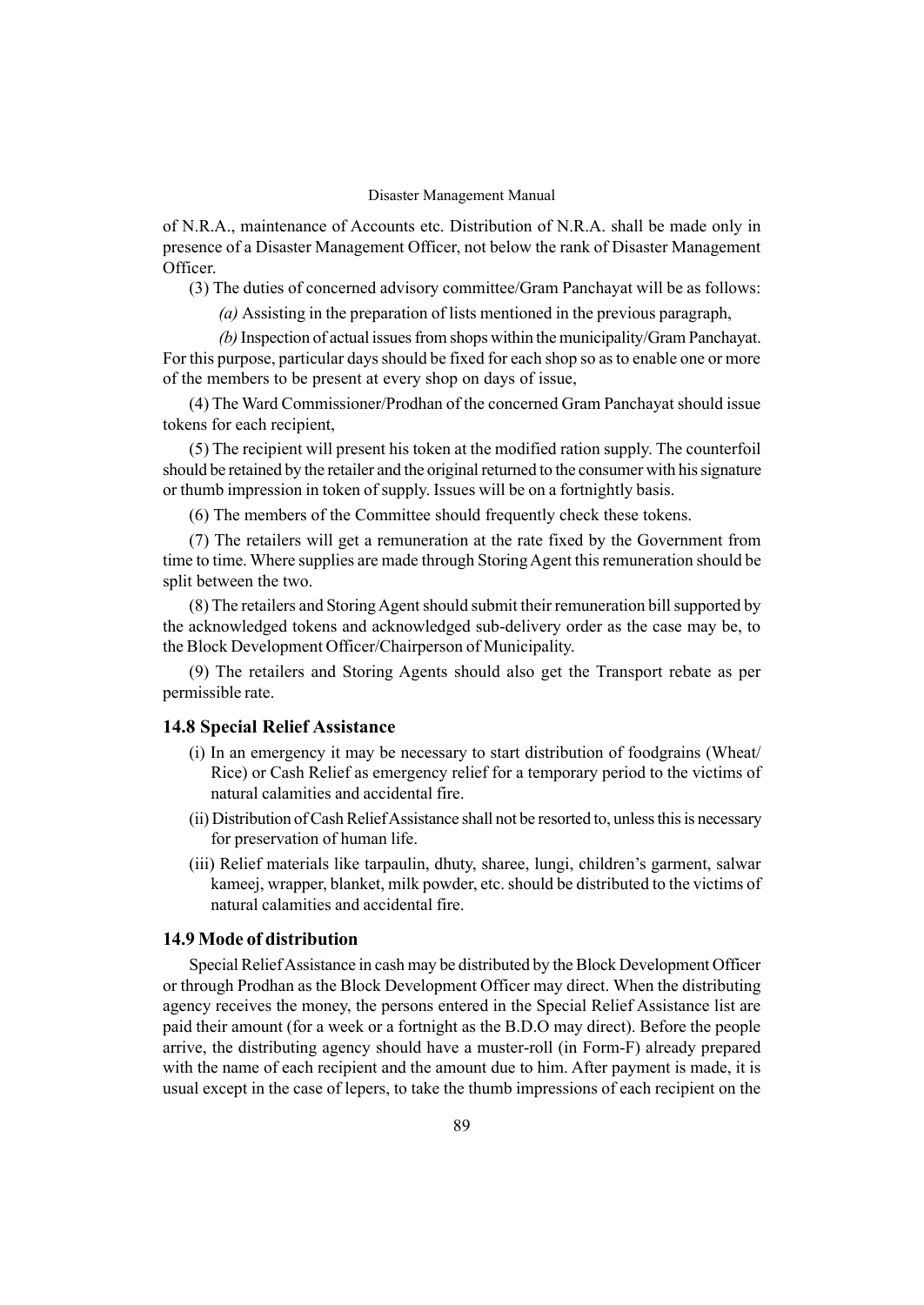muster-roll. When payment is complete, the distributing agency adds its certificate of payment and a statement showing the amount of Government money left with him unspent. Special Relief Assistance given in urgent cases in anticipation of the approva1 of the Block Development Officer is entered in the remarks column of the rolls, thumb impression being taken there except in the case of lepers.

In urban area, Special Relief Assistance in cash may be distributed in Wards by concerned Ward Commissioner, other procedure as mentioned above remaining the same. Here chairperson will give direction to Ward Commissioner.

#### 14.10 House Building Grant

House Building Grant is paid to the indigent families who are living Below Poverty Line and whose total family income does not exceed Rs. 2,500/- per month, to rebuild or repair their damaged / destroyed dwelling houses as a result of natural calamities and accidental fire.

#### 14.11 In case of damage to dwelling houses by any natural calamity

A joint inspecting team consisting of one representative each of the Pradhan of the concerned Gram Panchayat, Sabhapati of the Panchayat Samity and Block Development Officer (for rural areas) or from the concerned Municipality / Urban Area Authority and the Sub-Divisional Officer, should enquire into the damages to the houses along with the pecuniary condition of the victims in the prescribed proforma as at From-C and will submit draft priority lists of deserving families for H.B. Grant assistance, to the concerned B.D.O. (for rural areas) or the S.D.O. (for urban areas) who should cause the lists published for three days at the offices of the Gram Panchayat and Panchayat Samity or Municipality / Urban Area Authority and Sub-Divisional Officer concerned. In rural area, the fourth member of the Joint Inspection Team will be the leader of the Opposition of that Gram Panchayat and Ex-officio Member from the opposition Party (elected Member of the Panchayat Samity form the Concerned Gram Panchayat) or one Independent member of the concerned Gram Panchyat in absence of any elected member from the opposition party. In respect of urban areas, it will beWard in place of Gram Panchayat and Municipality in place of Panchayat Samity, other conditions remaining the same. The B.D.O. (with the concurrence of the Savapati of the Panchayat Samity) or the S.D.O. will prepare and approve the priority lists in final form after disposal of the claims and objections, if any, by them. Fund for H.B.Grant available from the concerned District Magistrate, should be distributed on the basis of the approved priority lists.

In Kolkata Municipal Corporation, application for H.B.Grant will be received from the affected persons in the prescribed format. The Commissioner, K.M.C., or an officer, as authorised in this regard, should prepare a priority list of prospective beneficiaries in consultation with a body as may be decided by the Corporation. The Commissioner, K.M.C., will arrange for disbursement of H.B.Grant to the deserving persons and immediately after disbursement should send the Muster Rolls together with the Utilization Certificate to the Director of Disaster Management, West Bengal, for transmission of the same to Disaster Management Department.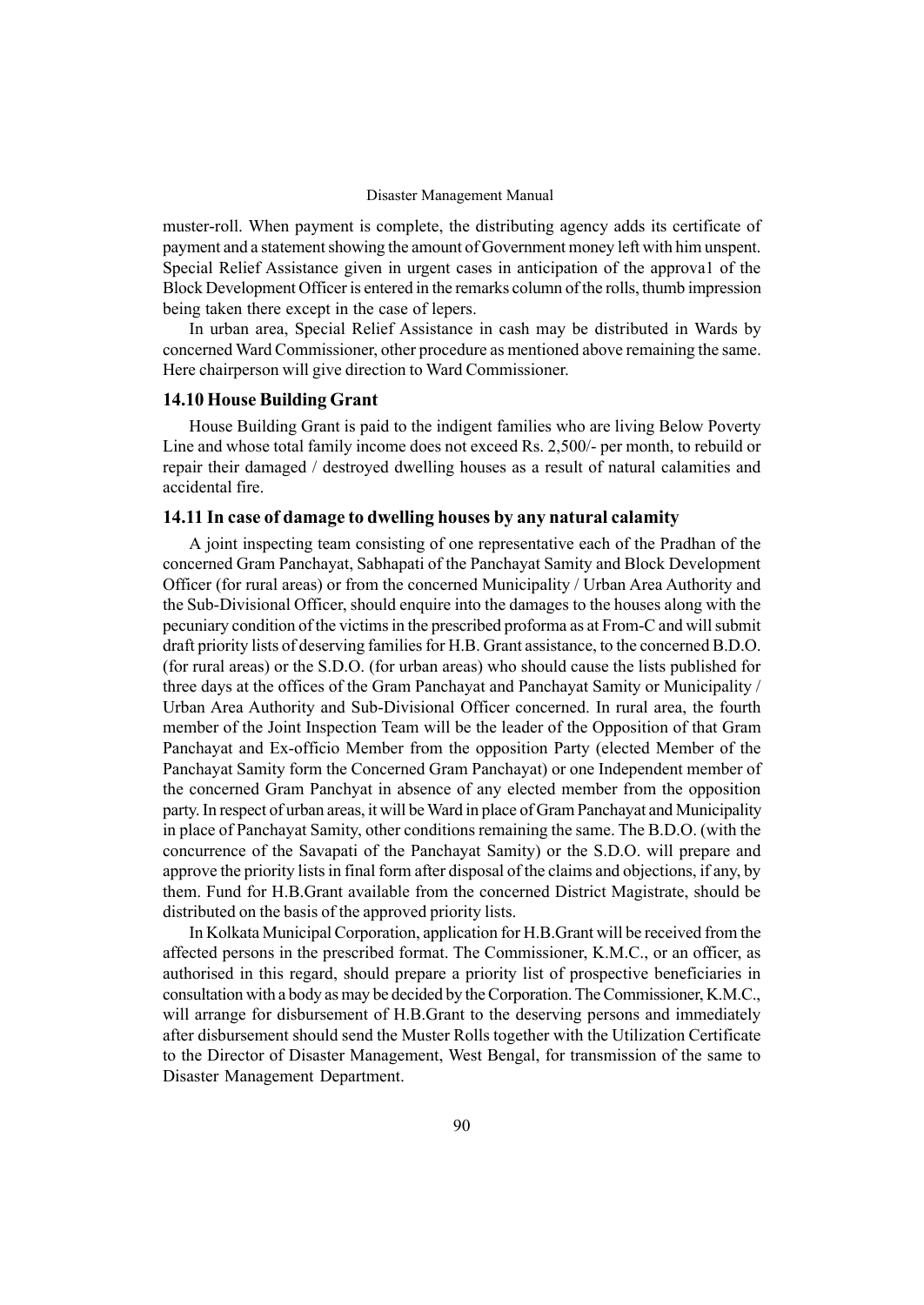#### 14.12 In case of damage to dwelling houses by accidental fire

The same procedure as in the cases of natural calamities should also be followed for damages to houses by accidental fire. But, as sanction and allotment of fund for H.B.Grant (fire) from the State Govt. will be made on verification of duly filled in and recommended Form-B, it is advisable that the joint inspecting team should use the Form-B in stead of the simplified brief proforma prescribed for the cases out of natural calamity. The duly filled in Form-B should be recommended by the concerned B.D.O., Savapati of the Panchayat Samity / S.D.O. and A.D.M/ D.M. in case of rural areas and chairperson of Municipality, SDO and ADM/DM in case of urban areas. In case of KMC areas it will be recommended by the commissioner of KMC and the Director of Disaster Management.

#### 14.13 Proposal forAllotment

For meeting emergent cases, the Block Development Officer-cum-Executive Officer, Panchayat Samity may submit a proposal for allotment of funds for house-building purposes pending detailed enquiries into individual cases, to the Sub-Divisional Officer in consultation with the Sabhapati, Panchayat Samity. The Sub- Divisional Officer on being satisfied may forward a requisition for funds to the District Magistrate with his recommendations. The District Magistrate in his turn may move Government for sanction of funds on an ad-hoc basis for meeting such emergent cases. It should, however, be ensured that the enquiries into individual cases are made expeditiously.

#### 14.14 Sanction of Fund

On receipt of fund from Government, the District Magistrate may sanction fund in each case after considering the recommendations of the Screening Committee in each case as also taking into account funds allotted to him by Government for the purpose. The District Magistrate may sub-allot fund to the Sub-Divisional Officer, who in his turn, prepares necessary bill for each Block and endorse the same to the concerned Block Development Officer-cum-Executive Officer, Panchayat Samity for drawal and disbursement. In emergent cases, drawal may be made by the District Magistrate for crediting the same to the account of the Block Development Officer-cum-Executive Officer, Panchayat Samity under intimation to the Sub Divisional Officer. In Case of Municipalities, the District Magistrate may sub-allot fund to the Sub Divisional Officer, who, in his turn, will prepare necessary bill for each Municipality and endorse the same to the concerned chairperson of Municipality for drawal and disbursement.

### 14.15 Processing and disbursement

Processing and disbursement of all cases of House-building Grant should be completed within one month from the date of occurrence of each calamity.

Disbursement in all cases should be made by the Block Development Officer-cum-Executive Officer, Panchayat Samity in the presence of the concerned Prodhan of the Gram Panchayat or his authorised representative who will identify each individual recipient.

In areas where a Gram Panchayat does not function for any reason, enquiries, processing and disbursement of House-building Grant in that area should be made by the concerned Block Development Officer-cum-Executive Officer of the Panchayat Samity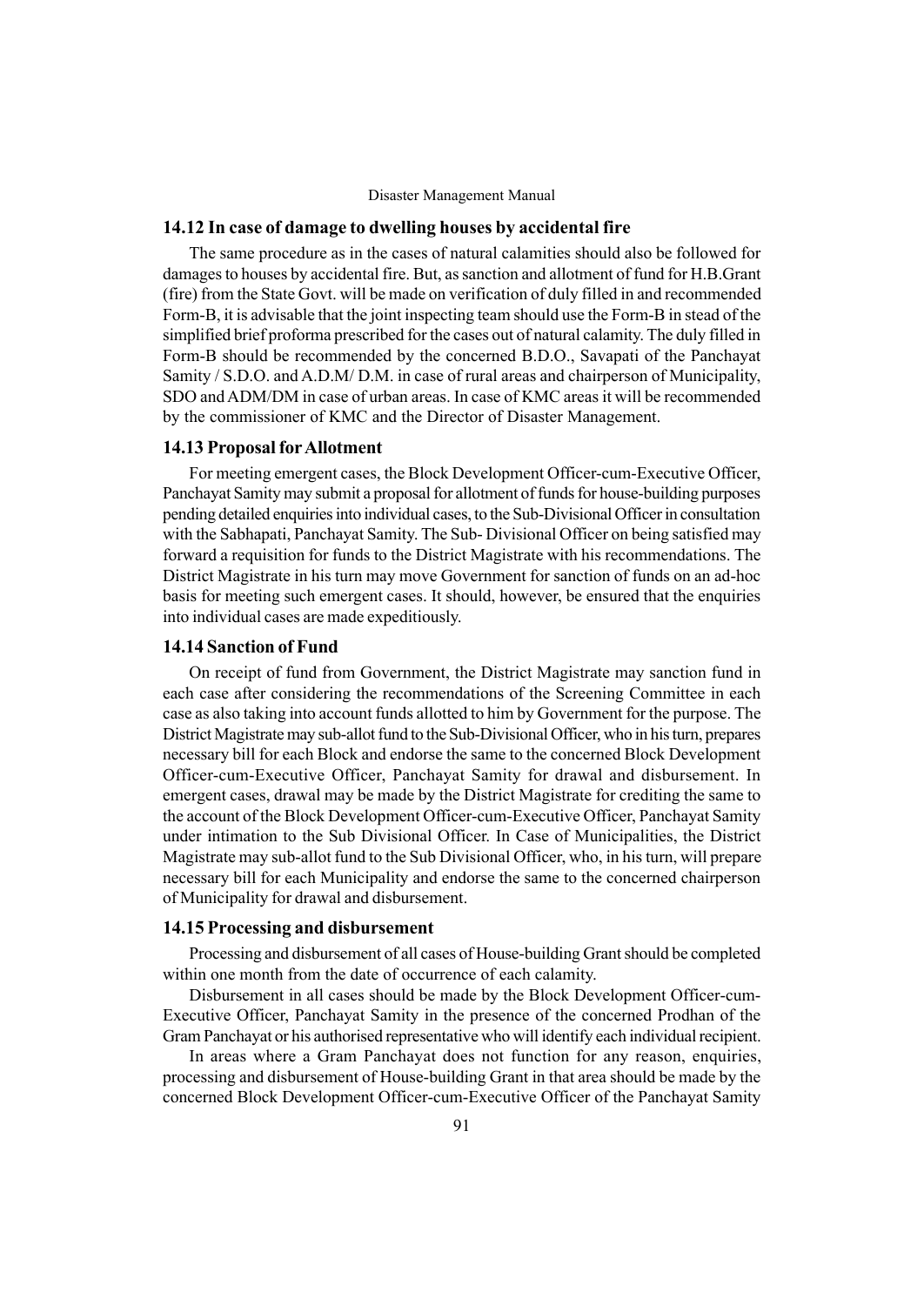in consultation with the Sabhapati, Panchayat Samity.

In Urban/Municipal areas, the cases of persons eligible for House-building Grant should be processed by the concerned Ward Commissioners and be approved by the concerned Advisory Committees set up for administration of relief in the Urban/Municipal areas, after making such enquiries as it may deem necessary. The application along with reports in Form C&B should thereafter be submitted to the Sub-divisional Officer who will take necessary action as indicated in paragraph (2) above. In superseded municipalities and in areas not covered by a Municipality or Panchayat and in the Notified Areas, the processing and disbursement of House-building Grant may be made by the concerned Sub Divisional Officer in consultation with the local M.L.A. or his authorised representative, theAdministrator/Executive Officer of the Municipality/Authorities of the Notified Area as well as Advisory Committee, if any.

Muster rolls in respect of disbursement of House-building Grant should be maintained by the disbursing authorities. Immediately after disbursement, a certificate indicating the amount actually disbursed among the number of beneficiaries should be furnished by the disbursing authority to the District Magistrate. On the basis of those certificates, the District Magistrate will furnish a certificate to the Department of Disaster Management covering the entire amount so disbursed against allocations made by Government from time to time for record. Muster Rolls indicated above should be carefully preserved by the disbursing authorities for presentation to Audit.

#### 14.16 Disbursement

The supervision of disbursement of H. B. Grant in any area under the Gram Panchayat shall be done by the concerned Gram Panchayat.The supervision of disbursement in any area may also be done by the District Magistrate or S. D. O. or any officer Authorised by the District Magistrate or the S. D. O.

### 14.17. Audit

Audit of all accounts shall be done as early as possible by the Auditor appointed by the State Government under the West Bengal Panchayat Act, 1973 (West Bengal Act XLI of 1973) and the Principal Accountant General.

#### 14.18 Eligibility

Indigence of a person applying for House-building Grant should be determined after taking into account the extent of damage caused to his/her dwelling house and his/her capability to undertake necessary repair work. Indigence would mean lack of financial resources to rebuild or repair the damaged/destroyed house without financial assistance from Government provided the affected person has not got sufficient immovable property in the shape of land to provide security for any assistance in the shape of loan.

Refugee families, living in Government sponsored colonies, private colonies, squatters' colonies etc. and who have their own houses should also be considered to be eligible for House-building Grant for repair/rebuilding their houses damaged/destroyed by natural calamities or accidental fire.

The indigent share-croppers/Adhiars may also get House-building Grant, if their houses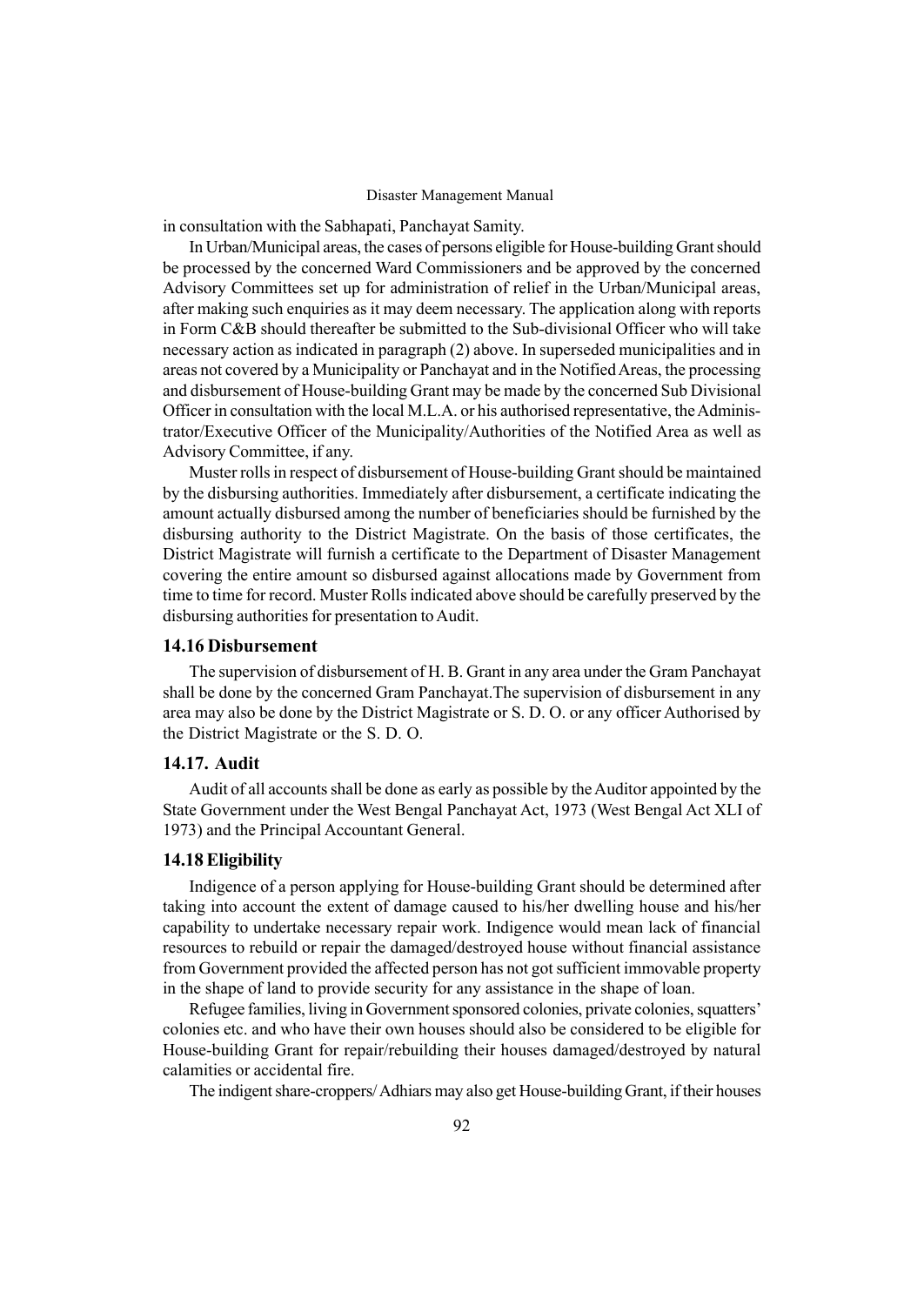have been damaged or destroyed by natural calamities and accidental fire provided they are not considered credit worthy for house-building loan.

No house-building grant should be given to unauthorised occupiers of Government or private lands. The land on which the house existed before damage should be under authorised possession of the beneficiary. A certificate to this effect should be given by the District Magistrate in the proposal to the State Government for sanction of House Building Grant.

### 14.19 Ex-Gratia Grant to the Bereaved Families of Victims of Natural Calamity /Accidental Fire

Ex-Gratia Grant is paid to the next of kin of the person who suffered loss of life due to natural calamity such as flood, cyclone, earthquake, tsunami, hailstorm, drought, pest attack, avalanche, cloud-burst, and landslide as well as for accidental fire. It may be pointed out here that Ex-Gratia Grant is also paid to the bereaved family of the person who suffers loss of life due to snake bite and heat wave during any natural calamity.

Essential papers required for sanction of Ex-Gratia Grant by the concerned District Magistrates are:

a). Application of the claimant(s),

- b). Attested copy of death certificate,
- c). Attested copy of Post-Mortem Report,
- d). Police Report.

e). Proforma Report with recommendations of the Gram Panchayat Prodhan, B.D.O, Savapati the Panchayat Samity / Chairman of the Municipality/UrbanAuthority, & S.D.O. concerned.

In Kolkata Municipal Corporation area, the Director of Disaster Management, West Bengal will sanction the Grant to the next of kin of the deceased. The Proforma Report is required to be recommended by the Deputy Director of Disaster Management and preferably by the local Ward Councilor.

#### 14.20 Economic Rehabilitation Grant (E R Grant)

Government has to spend considerable amount of money every year by way of distribution of ReliefAssistance. This kind of relief assistance, if continued for a prolonged period, tends to demoralize the recipients as their spirit of self-help and initiative is affected. Government has, therefore, felt it necessary that something effective should be done for the destitute families of the State in order that they may be gainfully employed instead of being dependent on relief assistance. With this object in view, a scheme for rehabilitation of individual destitute families by employment of their idle members for supplementing their income as a substitute for Normal Relief Assistance has been introduced.

The scheme is designed to ensure economic rehabilitation of poor families by providing them either sewing machine or fund for starting small trades, the procedure being the fallowing :

(a) Enquiries into cases of individual destitution on the basis of application in a prescribed proforma,

(b) Sanction of grants in cash or kind per family after due consideration of reports on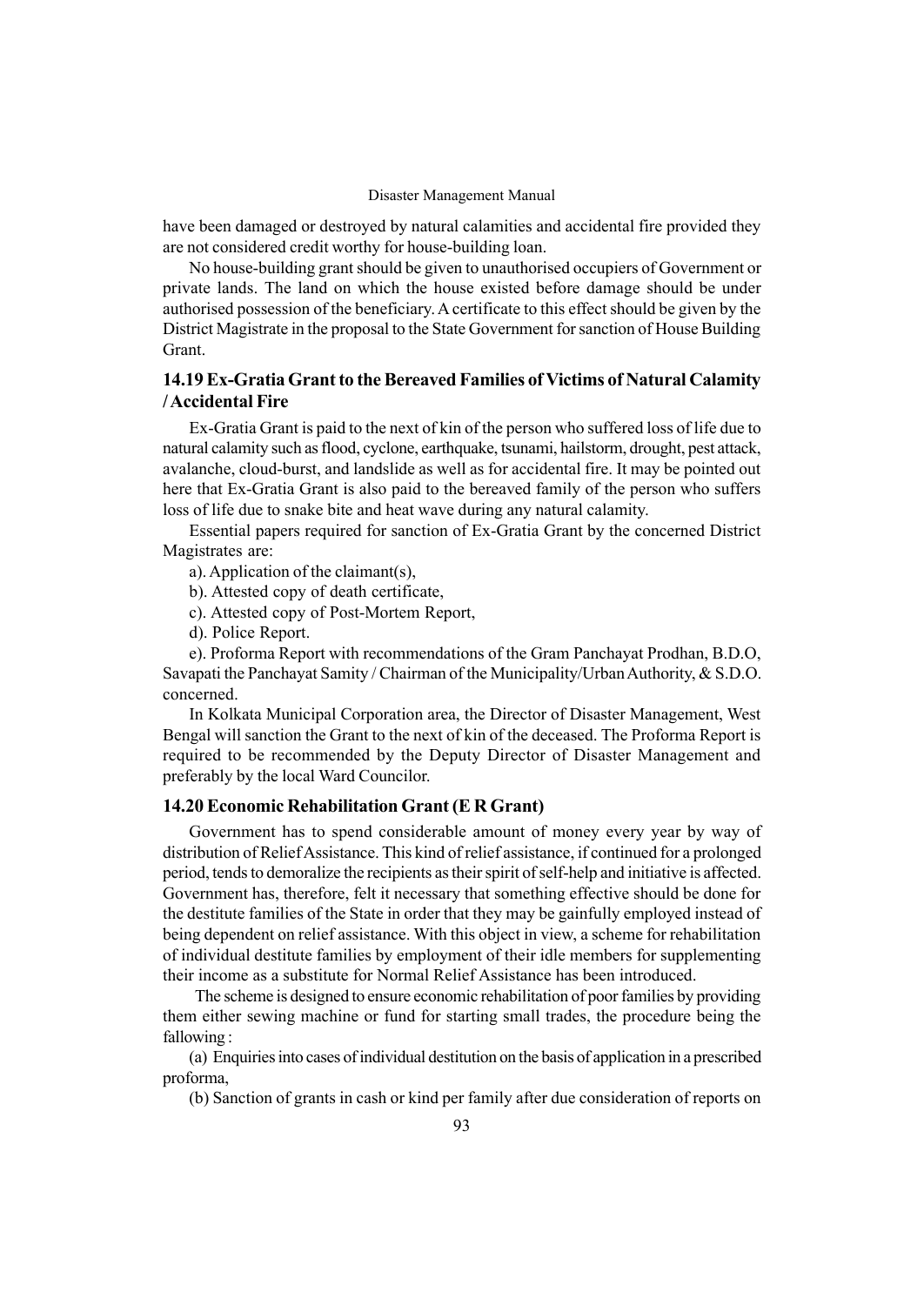their economic condition, for the purpose of rehabilitation of such families as are suffering from economic scarcities (the amount will be given according to latest Government orders issued in this connection),

(c) Follow up enquiries after a reasonable period regarding effective use made of these grants,

(d) Agency for such enquiries and distribution of grants.

#### 14.20.1 Screening Committee

On receipt of the documents from the Block Development Officer with recommendations of the concerned Panchayat Samity, the applications and the other documents should be scrutinized in the Collectorate and placed before a Screening Committee to be set up in each district with the following:-

- a) Sabhadhipati of the Zilla Parishad or his authorized representative as chairperson,
- b) Additional District Magistrate in charge of Disaster Management,
- c) Karmadhyaksha, Sthayee Samity on Disaster Management in Zilla Parishad,
- d) One Female Member of the Zilla Parishad.

e) District Disaster Management Officer/ Officer-in-charge of Disaster Management -Member Secretary.

The function of the Screening Committee will be to scrutinize all proposals for E.R.Grant and to furnish its recommendations in each case as well as a list of deserving cases in order of priority to the District Magistrate. The Committee should process the cases expeditiously so that deserving persons receive assistance as quickly as possible.

#### 14.20.2 Allotment of funds

For the purpose of obtaining allotment of funds from Government, the District Magistrate on the basis of the recommendations of the above committee shall submit specific proposals to Government for the purpose with the following information (a) Total number of applications received (b) Total number of cases recommended, (c) Total number of cases sanctioned and disbursed in the previous year prior to the present proposal, (d) Total amount disbursed during the current financial year upto the date of his report, (e) Amount available, if any, out of previous allotment and (f) Further amount required.

A copy of the said proposal should also be endorsed to the Commissioner of the Division concerned for information.

#### 14.20.3 Sanction of fund

On receipt of fund from the Government, the District Magistrate may sanction fund in each case after considering the recommendations of the Screening Committee on each case as also taking into account funds allotted to him by the Government for the purpose. The District Magistrate may sub-allot fund to the Sub Divisional Officer, who in his/her turn, prepare necessary bill for each Block and endorse the same to the concerned Block Development Officer-cum-Executive Officer, Panchayat Samity for drawal and disbursement.

Disbursement in all cases should be made by the Block Dev. Officer-cum-Executive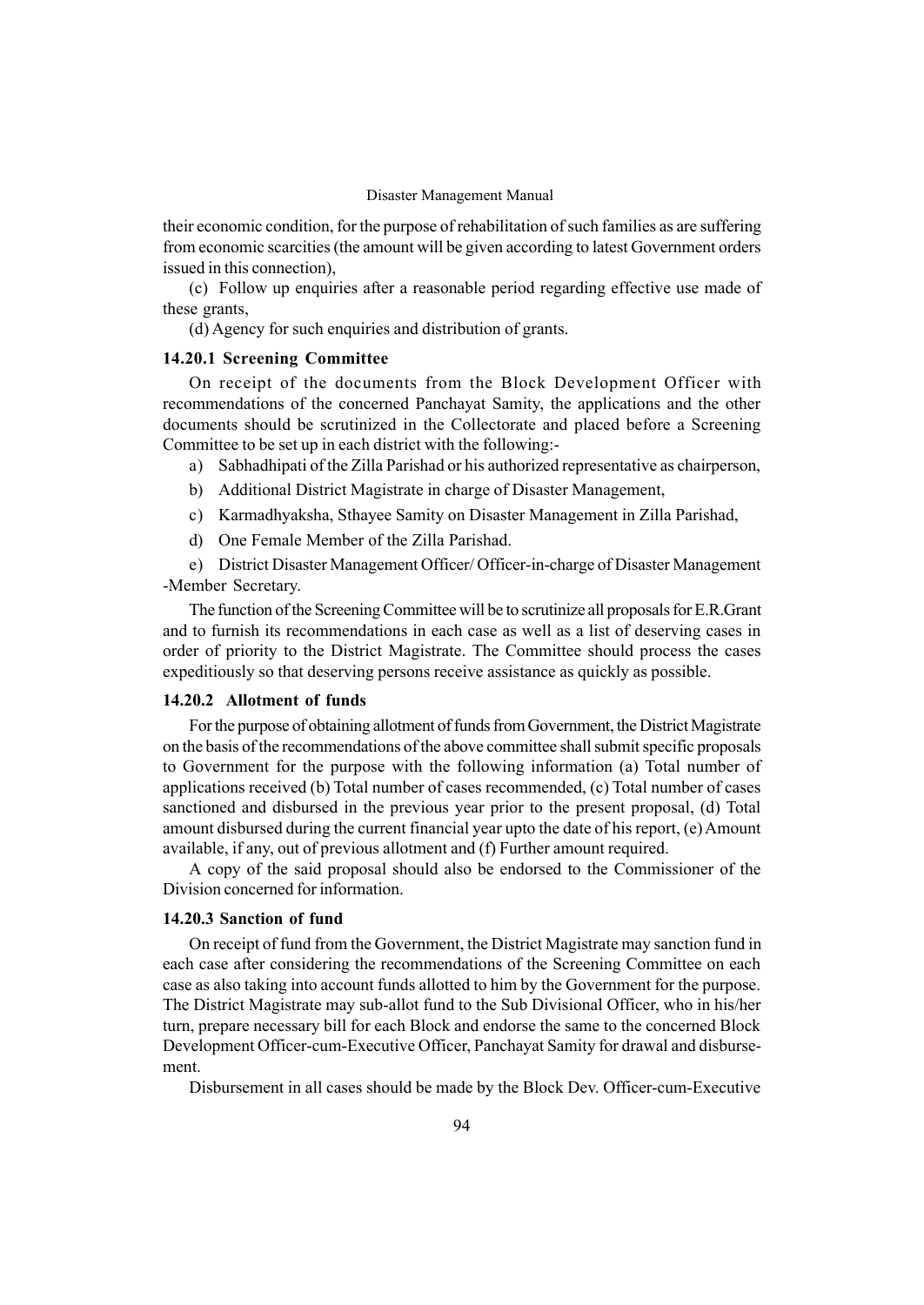Officer, Panchayat Samity in the presence of the concerned Prodhan of the Gram Panchayat or his authorised representative who will identify each individual recipient.

### 14.20.4 Procedure for processing such cases in areas not under the Panchayats

In rural areas where a Gram Panchayat does not function for any reason enquiries, processing and disbursement of House-building Grant in that area should be made by the concerned Block Development Officer-cum-Executive Officer of the Panchayat Samity in consultation with the Sabhapati, Panchayat Samity.

In Urban/Municipal areas, the cases of persons eligible for House-building Grant should be processed by the concerned Ward Commissioners and be approved by the concerned Advisory Committees set up for administration of relief in the Urban/Municipal areas, after making such enquiries as it may deem necessary. The application along with reports should thereafter be submitted to the Sub-Divisional Officer who will take necessary action as indicated above.

In superseded municipalities and in areas not covered by a Municipality or Panchayat and in the Notified Areas, the processing and disbursement of House-building Grant will be made by the concerned Sub Divisional Officer in consultation with the local M.L.A. or his authorised representative, the Administrator/Executive Officer of the Municipality/ Authorities of the Notified Area as well as Advisory Committee, if any.

In Kolkata, the Director of Disaster Management after receiving such applications should get them enquired by the Disaster Management Officers under his disposal. After enquiry, he should submit all the applications along with the enquiry reports with his recommendations and an abstract with item wise information enumerated at items (a) to (e) of 14.19 to the Department for scrutiny. Requisite fund will thereafter be made available, according to availability of resources, for disbursement.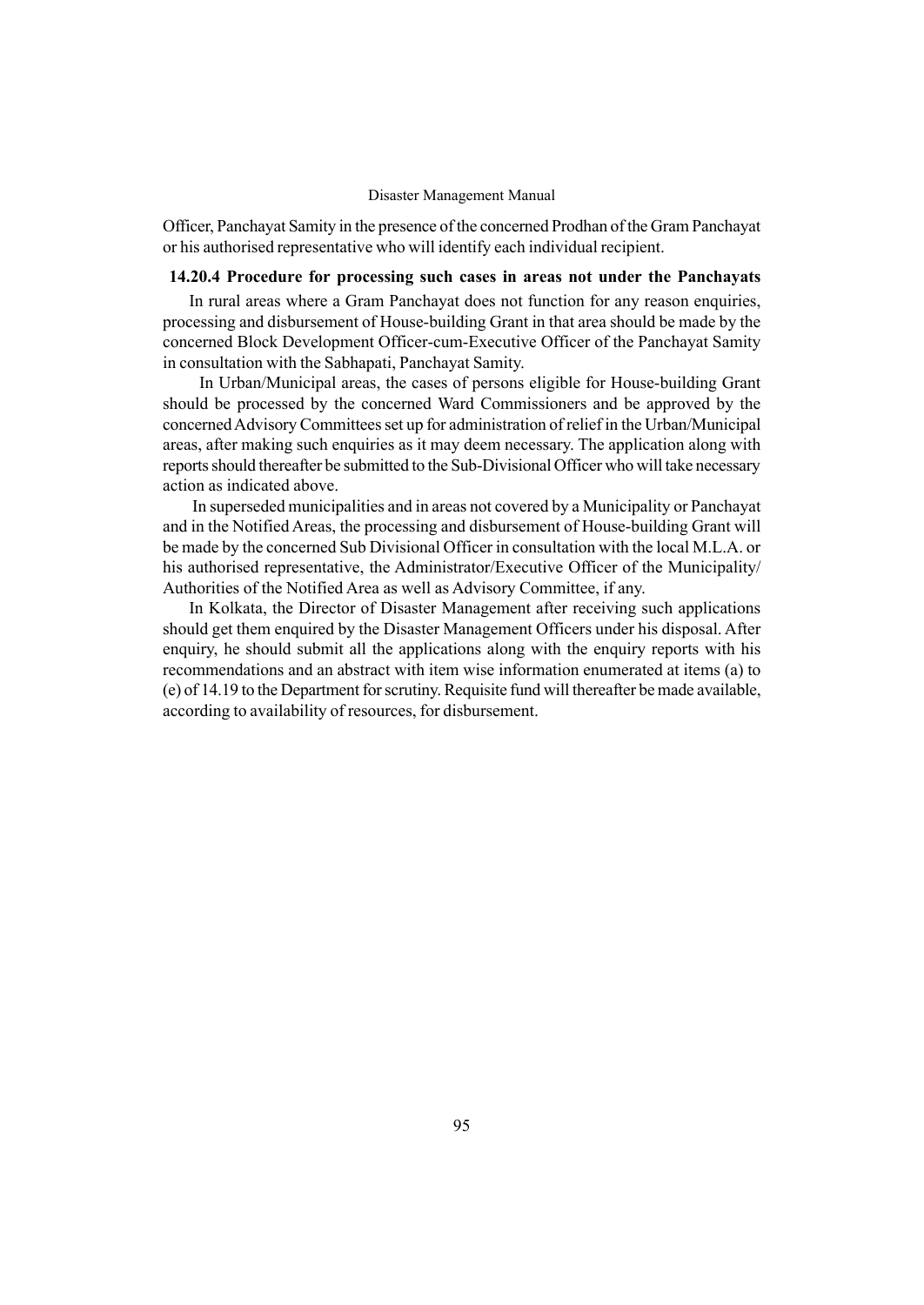### CHAPTER XV

## ROLE OFPANCHAYAT RAJ INSTITUTION (PRI) IN DISASTER MANAGEMENT

### 15.

The Disaster Management measures should be people-oriented, people-centered with people's participation at every level, for planning, implementing, monitoring and evaluation.

Panchayats are local self-government institutions nearer to the people and they have a vital role to play as a sequel to 73rd and 74th Constitution Amendments. They have to be involved in identifying the persons in vulnerable areas for taking preventive, protective and proactive steps in mitigating disasters through appropriate steps aiming at development. The role of three tier Panchayat Raj Institution should be-

- a) Awareness building/Information dissemination
- b) Community based approach of mass movement for disaster preparedness and capacity building
- c) Empowering the community to cope with hazards with all mitigation strategies
- d) Adhering to building codes and standards
- e) Capacity building which will include: (i) development of appropriate tools, (ii) Use of these tools to convey  $\&$  elicit useful information pertaining to disasters to the citizen.
- f) Preparation and circulation of area-specific fact sheets with emergency preparedness checklist, family disaster plan, family disaster supply kits, etc.
- g) "Do's" and "Don'ts" for the public through various methods regarding disasters
- h) Help in constitution of village task force to be trained in emergency evacuation and relief
- i) Building community leadership and a chain of trained community cadres through participatory approaches. This will strengthen the resilience and resourcefulness of the community to cope with disasters
- j) Maintain up-to-date information about population, livestock, housing, crops and other assets both private and community as also the Government property and their actual condition
- k) Preparing Gram Sansad/Village Disaster Management Plan
- l) Ensure that all the drains in and around the village/town are clear, civic amenities are properly maintained
- m) Persuade people not to inhabit vulnerable/low lying areas
- n) Help in identifying and establishing animal camps in safer places
- o) Help in identifying and establishing relief camps
- p) Arrange specific help for children, expectant mothers, handicapped & old age people
- q) If the whole village or part of a town is to be evacuated, help the government officials in evacuation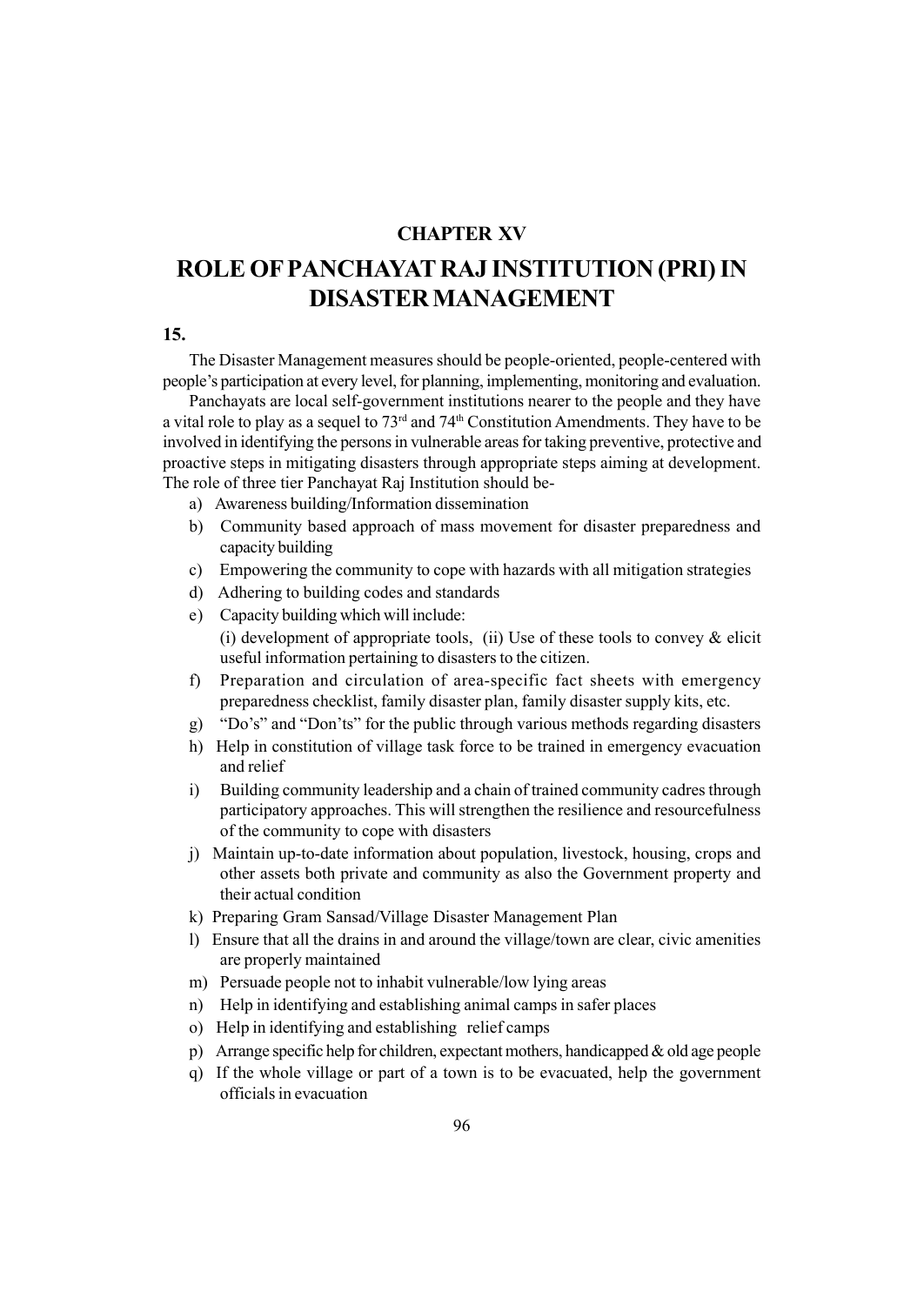- r) Help in restoring basic infrastructure
- s) Help in damage assessment
- t) Help in other such activities, which require assistance from Gram Sansad and Gram Panchayat. Local self-government being in the front line of disaster management, will be a part of coordination process.

Coordination and collaboration with three tier Panchayat Raj Institution will help in mainstreaming of the disaster management into the ongoing development programme. They are more useful in community development, so as to strengthen their capacity to manage the vulnerability reduction programme.

#### 15.1 Gram Sansad Level

The Panchayati Raj Institutions should play a key role in the various implementation process of the Disaster Management Programme. The Disaster Risk Management Plan starts from the Gram Sansad. The elected member of Gram Panchayat from a Gram Sansad along with the village volunteers should help the community in preparing the multihazard preparedness, prevention and mitigation plan.

#### 15.2. Gram Panchayat level

At the Gram Panchayat level, the Prodhan and other members of the Gram Panchayat form part of the Gram Panchayat Disaster Management Committee (GPDMC). The Prodhan is the chairperson of the GPDMC and the convener is the Gram Panchayat Secretary. In normal times, the Prodhan and the members of Gram Panchayat should help in preparing the Gram Panchayat Disaster Management Plan and approval of all plans in Gram Panchayat. They should assist village disaster management team members to carry out the activities and prepare themselves for emergency.

#### 15.3 Block/ Panchayat Samiti Level

At the Block level the Sabhapati of Panchayat Samiti would play a key role in forming the Block Disaster Management Committee [BDMC] and preparing the multi hazard preparedness and mitigation plan. He would be the Chairperson and BDO would be the convener of the BDMC. They could help in providing training at the Panchayat Samity level and help in carrying out the preparedness activities. In pre, during and post-disaster period stock pilling of food stuff in vulnerable areas, coordination of relief, rescue operation, shelter management, first aid and health, damage assessments, etc. could be some of the major activities that they should have to carry out. Similarly, it is the responsibility of Panchayat Samiti to approve the Block Disaster Management plan and make it a regular programme of the Block.

#### 15.4 District/ Zilla Parishad level

The Sabhadhipati of Zilla Parishad (ZP) and the other elected members of Z.P. would be part of the District Disaster Management Committee (DDMC). They should basically monitor and coordinate the preparedness programme of the district, coordinate with the District Disaster Management Team [DDMT] for supporting other Disaster Management Teams (DMTs) in training on relief, rescue operation, shelter management, first aid and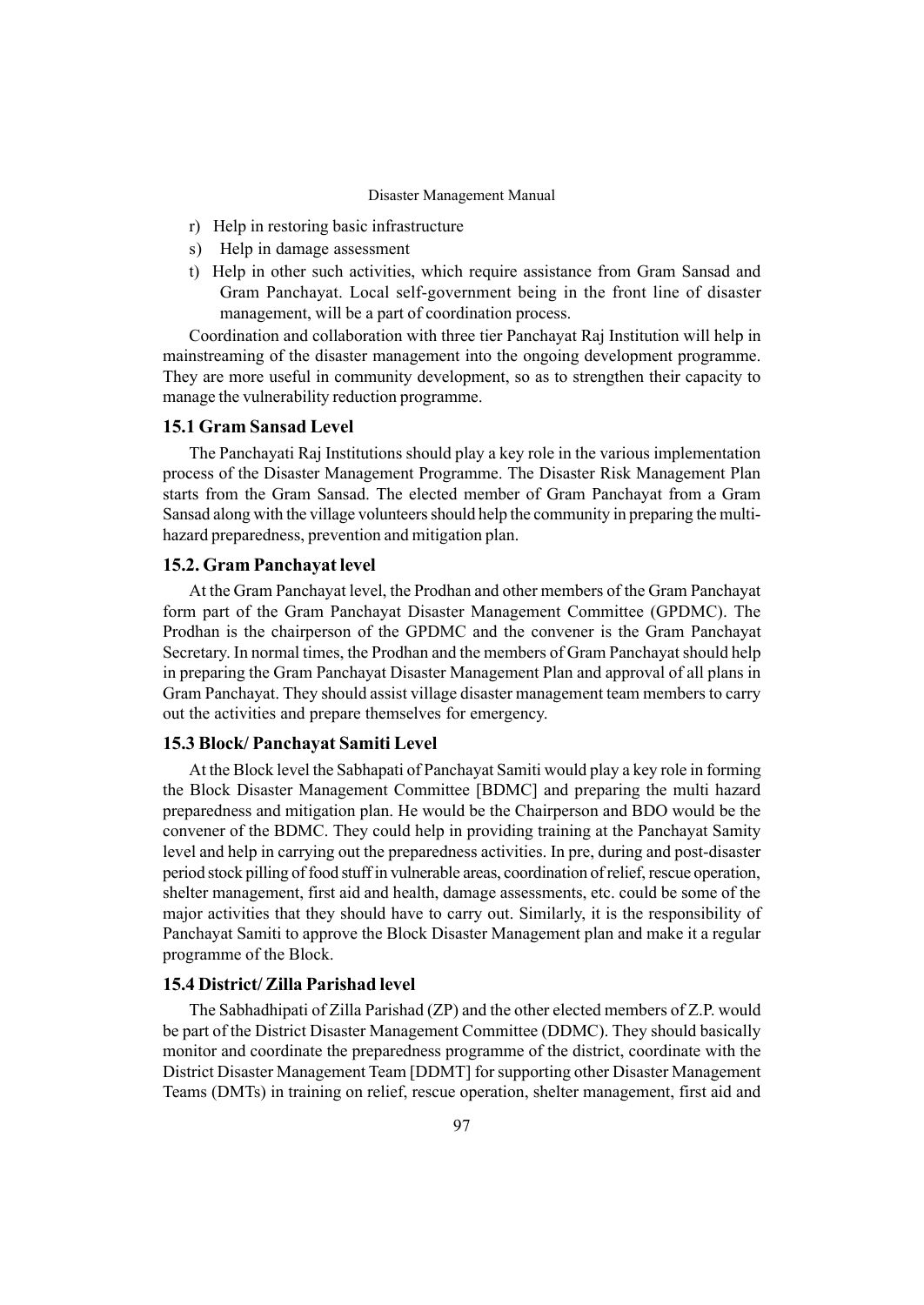health, damage assessments and carry out the activities when a disaster strikes. Awareness generation among the community members should be a role that the elected members could play. The Sabhadhipati would be chairperson of the DDMC while the District Magistrate would be the Executive Chairman of the committee. ADM (Disaster Management) would be the convener of DDMC. They should take a lead role in carrying out the preparedness and mitigation activities in the district, which would reduce vulnerability and save life and property during disasters.

### 15.5. Scope for and role of ZILLA PARISHAD

1) Zilla Parishad is to play a significant role in effective implementation and monitoring activities. Periodic mock drill and need-based training exercises of elected members are to be taken up through the initiatives of Zilla Parishad,

2) Zilla Parishad is to be facilitated for drawing up Community Based Disaster Management Plan,

3) Zilla Parishad is to ensure that information, education and communication aiming at both structural and non-structural components is in place,

4) Panchayat Samities are to focus on planning, implementation, coordination and monitoring,

5) Gram Panchayats to play a leading role in execution of disaster prevention, mitigation, response, rehabilitation and development activities with the participation of local people,

6) Development projects and schemes perceived by the three tier Panchayat Raj Institution to have disaster prevention and mitigation components engrained in those,

7) Voluntary Groups to be formed by the Gram Panchayat with the help of Panchayat Samities and Zilla Parishads in different areas of crisis management,

8) Detailed and periodically updated data banks to be prepared at village, Gram Panchayat, Panchayat Samity and Zilla Parishad levels,

The PRI to be oriented for ensuring proper coordination between NGOs, Govt. Departments and themselves.

9) PRI to be oriented specially for the vulnerable sections of the society,

10) The Governmental and Non-Governmental Institutes to be used for taking up exercise for capacity building of PRIs who in turn are to focus environment of community in each endeavour.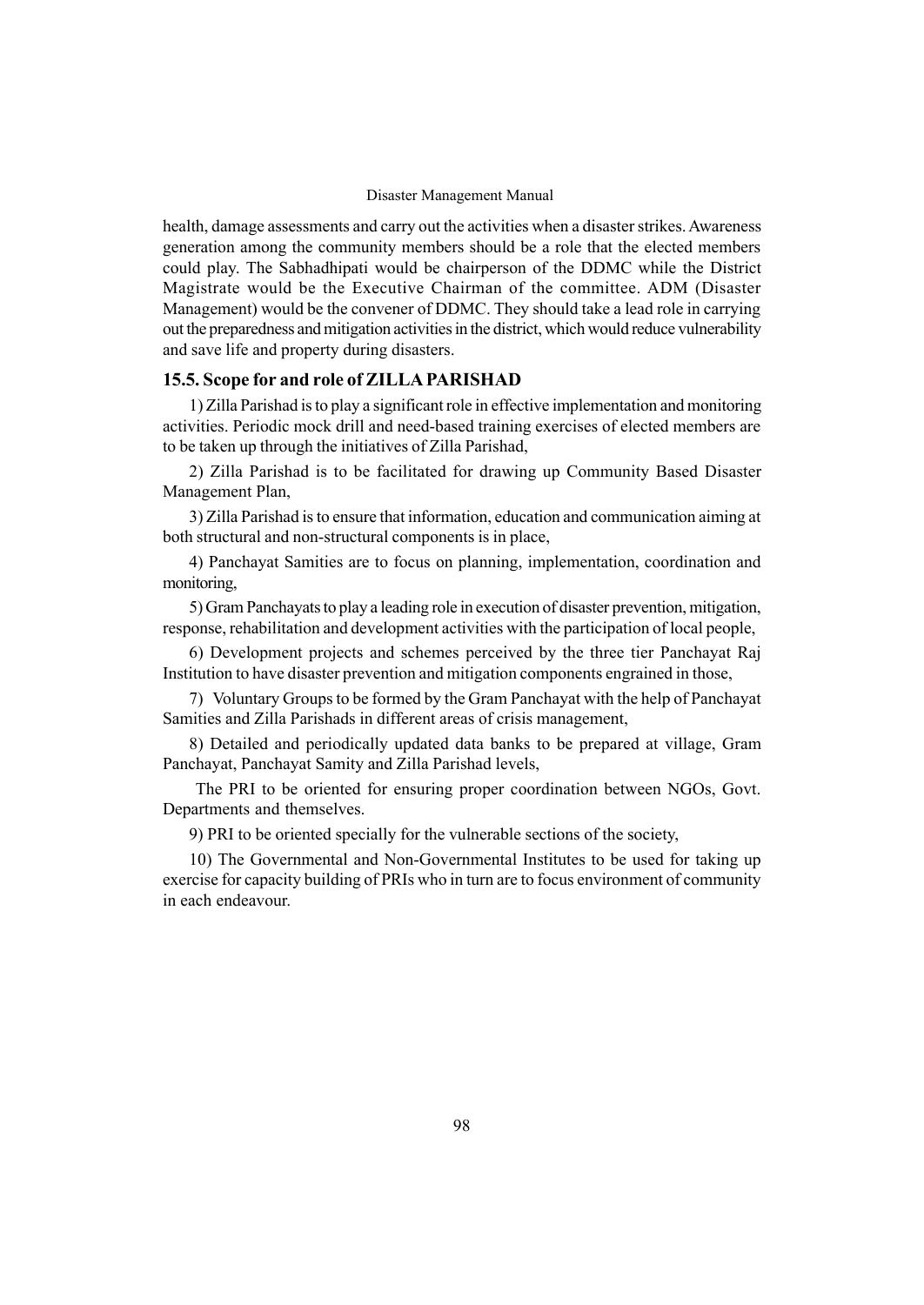### CHAPTER XVI **TRAINING**

### 16.1. General

How successfully the Disaster Management Department achieves its objectives, satisfies social responsibilities, or both, depends, to a large extent, on its officials. So, the officers of Disaster Management Department should do their jobs efficiently and effectively to achieve the goal of disaster management. No amount of efficiency can make up for a lack of effectiveness. Effectiveness is the key to an organisation's success.

The training module should be designed to improve overall effectiveness of officers in their present positions and to prepare them for greater responsibility when they are inducted in the Department. Training is transfer of learning. The training programme should be tailored to fit the unique developmental requirements of the officers attending. Before a training programme is selected, need analysis should be made to identify the particular needs and problems of the officer or group of officers. Then the appropriate training activities should be recommended.

Disaster Management is the process of planning, organising, leading and controlling the efforts of stakeholders and using all other resources of the government to achieve the goal. The officers are responsible for carrying out the above four main activities of disaster management as a whole. However, officers are classified in two ways- by their level of responsibility and by the range of functional activities. So the training module should also be prepared taking into account these aspects of a trainee officer. The module of training for Disaster Management Department should be more holistic in nature than that of the other service Departments.

### 16.2 Need for Training

To be successful, disaster management operations should be conducted by personnel, trained specifically for each particular type of disaster management work. Exercises, refresher courses, etc., at regular intervals can so condition the mind and body that the most difficult operations can be performed with almost mechanical efficiency. The work can then be performed with confidence and in the shortest time. Training also inculcates discipline and fosters team spirit. It enables the trainees to keep in touch with the latest techniques. Exercises, which form an integral part of training, help to discover defects in methods of planning, operational procedure, etc. These also help to determine the standard of efficiency attained by the personnel. Thus by proper training, the available manpower, equipment and supplies can be utilised to the best advantage.

### 16.3 Basic Principles of Training

(a) Self help and Mutual Aid - Disaster management operations should as far as possible be conducted by composite teams of official elements as well as volunteers drawn from members of the public in the locality affected. Though outside help may be required on occasions, situations created by disasters are usually such as not to allow any delay in help reaching the affected area quickly enough. The initial impact has, therefore,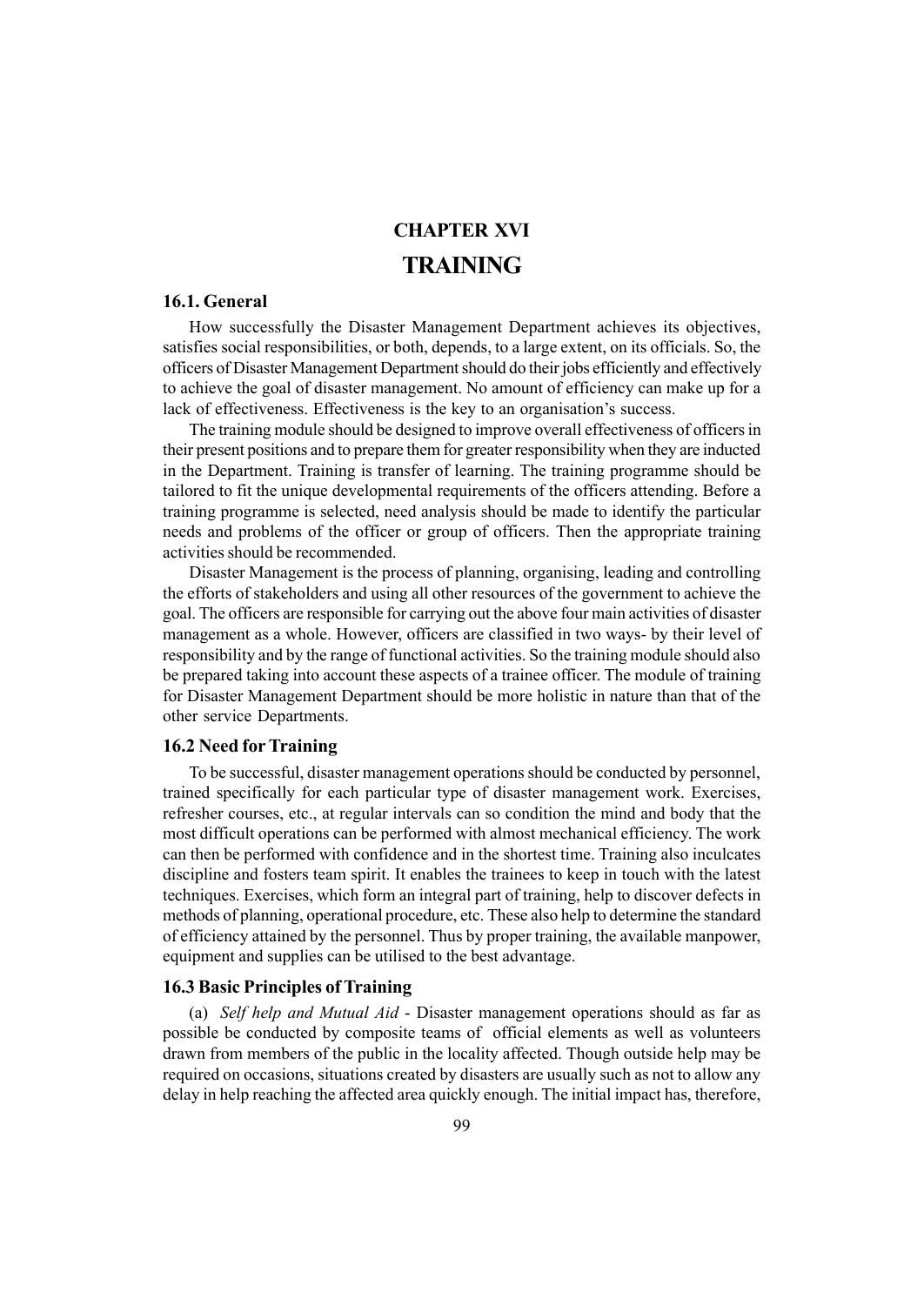to be met with whatever resources can be mustered within the area itself, and it is accordingly essential that the people are well trained in methods of self-help and mutual aid. Concerted action taken immediately on the occurrence of a disaster will considerably blunt the edge of the calamity and largely mitigate its consequences on the people.

(b) Improvisation - Quite often one or more types of material and equipment for which the need may be felt may not be readily forthcoming and a good deal of improvisation may be necessary. The training programme must lay sufficient emphasis on this and prescribe when, how and for what purpose improvisation can be resorted to.

(c) Psychological approach - Natural disasters cause widespread damage. Whatever the technique of rendering relief and however efficient the method, the losses on account of disasters can never be fully made up. Hence, apart from the relief technique, the workers must be trained to make the right psychological approach towards victims of these disasters. The emotional strains and stresses created by a disaster not only paralyse the thinking faculty but also lead to maladjusted behaviour on the part of those who ought to know better. Relief workers must know how to tackle emotionally disturbed persons and how best to assist in their mental rehabilitation. One of their primary tasks would be to know beforehand how to allay panic and maintain the morale of the people.

#### 16.4 Types of Training Programme

The matter of identification and selection of objectives should determine the entire course of the instructional programme and should not be overlooked or minimised. The training programme for Disaster Management should be set up to provide an extensive grounding in specific skills.

- i) Orientation or Socialisation: It should be designed to provide a new employee the information which he or she needs to function comfortably and effectively in the Disaster Management department. Typically, the socialisation should convey three types of information: (a) general information about the daily work routine (b) a review of department's history, purpose, operations and services as well as how the employee's job contributes to the department's needs, and (c) a detailed presentation in a brochure, of the departmental orders, relevant Govt. orders, work rules etc. Effective socialisation or induction training reduces the anxiety of new employees.
- ii) Refresher's training The need to train new or recently inducted employees is self-evident. They have to learn new skills and since their motivation is likely to be high, they can be acquainted relatively easily with skills and behaviour expected in their new position.
- iii) Advance Training The training need of experienced officers should be determined by using following procedures :
	- a) Performance appraisal
	- b) Analysis of job requirement
	- c) Organisational analysis
	- d) Survey of officers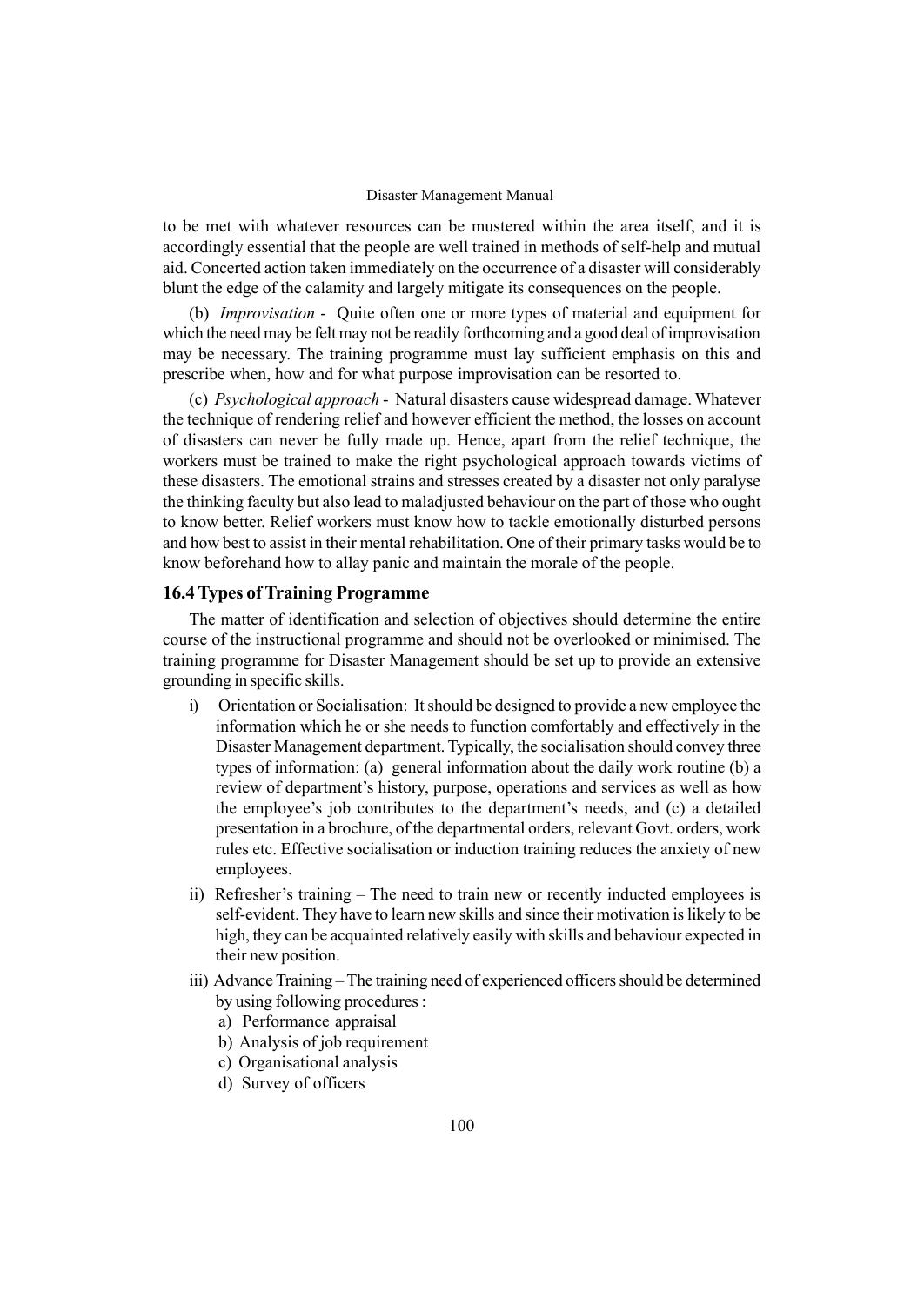### 16.5 Training set up

The Disaster Management Department should set up and maintain training institute. The induction training should be imparted solely by these institutes.

In case of refresher's training and advanced training the departmental training institute should jointly conduct the training withAdministrative Training Institute of Government of West Bengal.

#### 16.6 Training programme

More time and more extensive training should be given in advance training programme. Preliminary training should be less extensive, but there should be no difference between the two in terms of basic learning principles. Following topics should be incorporated in the training:

- 1. Administration and organisation
- 2. Supervision and direction of disaster management operations
- 3. Preparation of Disaster Management Plan at all levels
- 4. Action to be taken before, during and after the disaster
- 5. Transport services
- 6. Supply of Equipments
- 7. Accounting and inspection/ vigilance
- 8. Improvisation
- 9. Warning System
- 10. Communication
- 11. Leadership and discipline
- 12. Measure for panic control
- 13. Principles of reconnaissance and correct appreciation of situation
- 14. Cooperation of Relief Work
- 15. Preparation of Report
- 16. Operation of Control Room
- 17. Map reading/ Zone mapping
- 18. Signaling process
- 19. Local Topography
- 20. Methods of instructions
- 21. General Idea of rescue, fire fighting, first aid and welfare
- 22. Concept of G.I.S.
- 23. Satellite phone operation
- 24. Shelter Management
- 25. Water and Sanitation Management.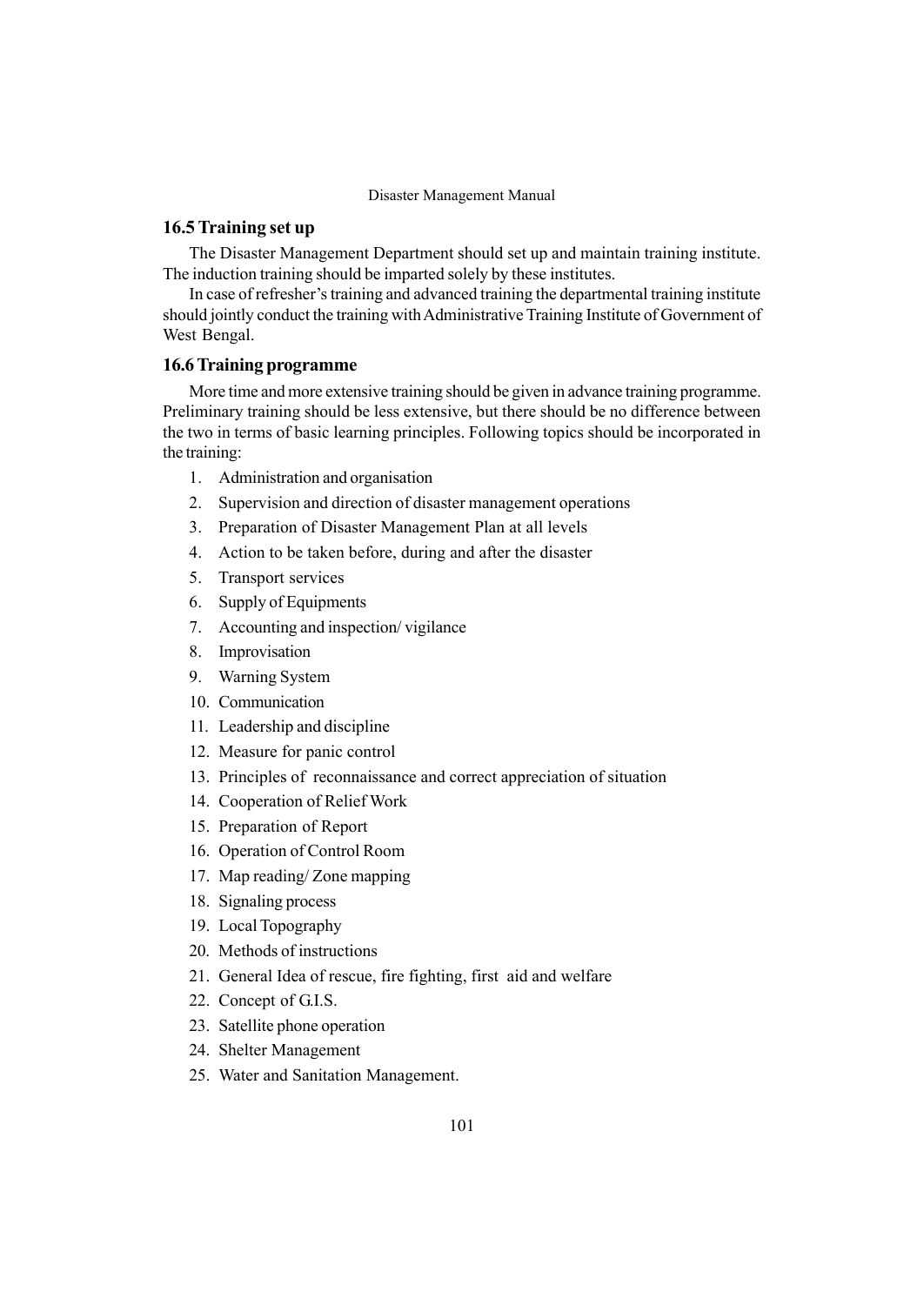#### 16.7 Trainer's Training

The lowest level of Disaster Management unit is Gram Panchayat.A group of officials of this Department should be selected and developed as trainers, who will in turn impart training to the persons concerned in implementation of Disaster Management Plan at different administrative levels and PRI set up.

So, proper care should be given in preparing the module of training programme of the Trainers. In each district the District Magistrate should select a group of trainers who will act as Key Trainer.

#### 16.8. Training at Local Level

These instructors on return to their respective areas will start training the members of their own organisations. The District Key Trainer at the local level will act as Training Officer for the whole district and will coordinate the training programmes of the various agencies. The District Disaster Management Officer will in addition arrange combined exercises.

### 16.9 Role of Trainer in Participatory Training

#### Pre training Role

Training Design

Administrator Organizer

### During Training Role

Facilitator

Instructor

Counselor

Recorder : All the queries can be noted

Evaluator : On going evaluation

Organizer/ Administrator/ Manager:

Time management

#### Post-Training Role

Report Writer

 $Follow-up - Coordinator$ 

### 16.10 Pre-Training Role

#### As Training Designer

 Collecting and identifying the learning needs Listing the objectives Working out the related content and methods, materials and exercise Sequencing the content and activities Identifying the resource persons Preparing and selecting the learning materials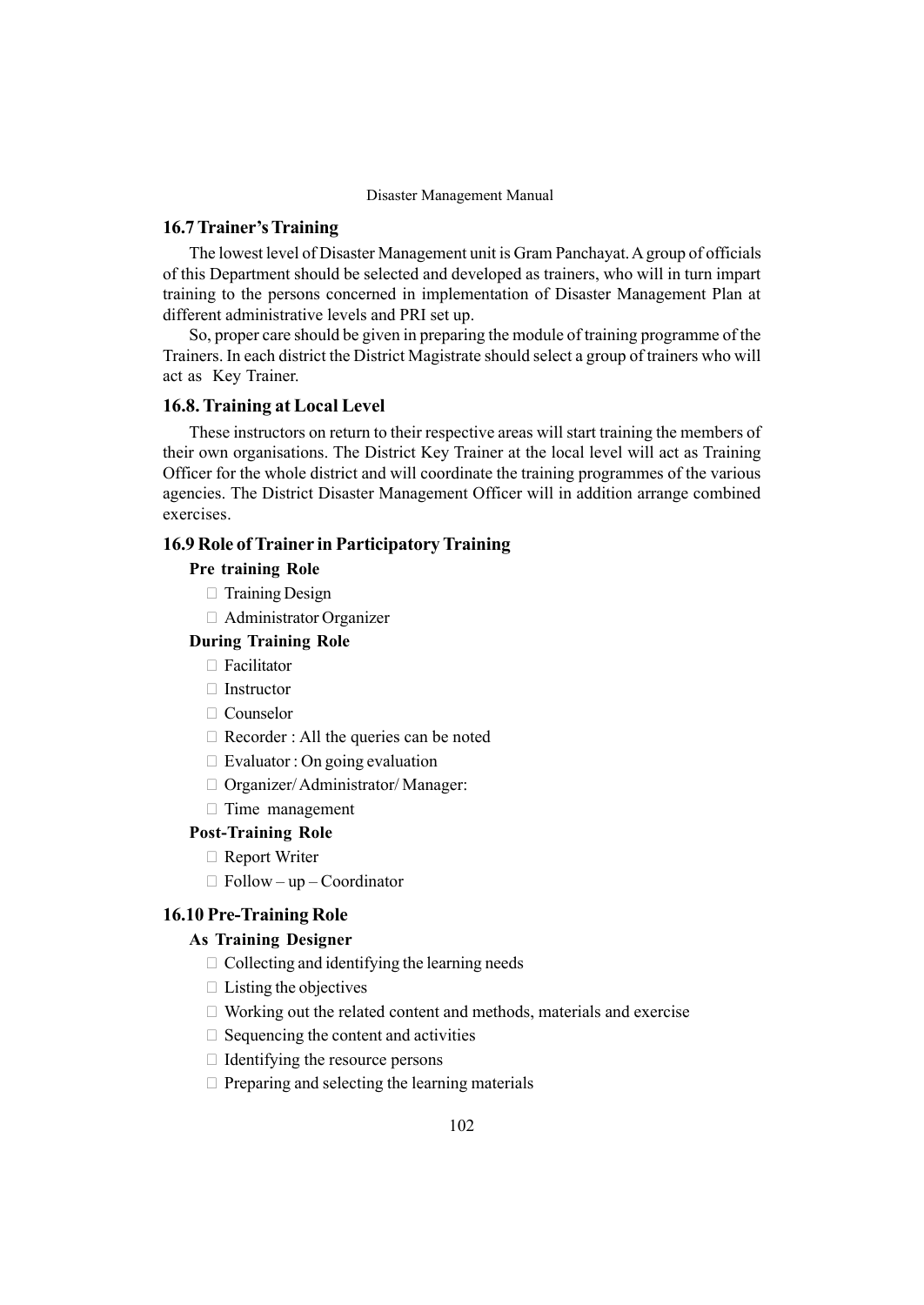#### As Administrator/ Organizer

Choosing venue and time

Selecting and scheduling facilities

Regularly communicating with the trainers regarding programme plans

Identifying and arranging the needed support system at the training venue

 Scheduling the time of co-trainer and resource persons distributing training materials

Arranging/ Mobilizing resource

### 16.11 During Training Role

### As Facilitator

Eliciting opinions

Focusing participant's attention on their potentials

Summarizing and synthesizing information

Intervening in the process

### As Instructor

Provide information and concepts

Directing structured learning

Using learning aids  $-$  film, audio, tapes, video tapes and other materials

### As Recorder

 Observing keenly both flow of content and process maintaining detailed notes on a daily basis

#### As Evaluator

Planning and evaluation mechanism

Using written as well as verbal reports to assess an event

 Utilising evaluation design to assess individual changes in attitude behaviour and knowledge

Conducting mid term review

Sharing reflections and analysis with co-trainer

Providing relevant feedback

### As Organizer/ Administrator/ Manager

Managing time and space for each session

Solving problems relating to food, lodging

Organizing reservations, departures, reimbursement

Timing, Breaks, Off – Time etc.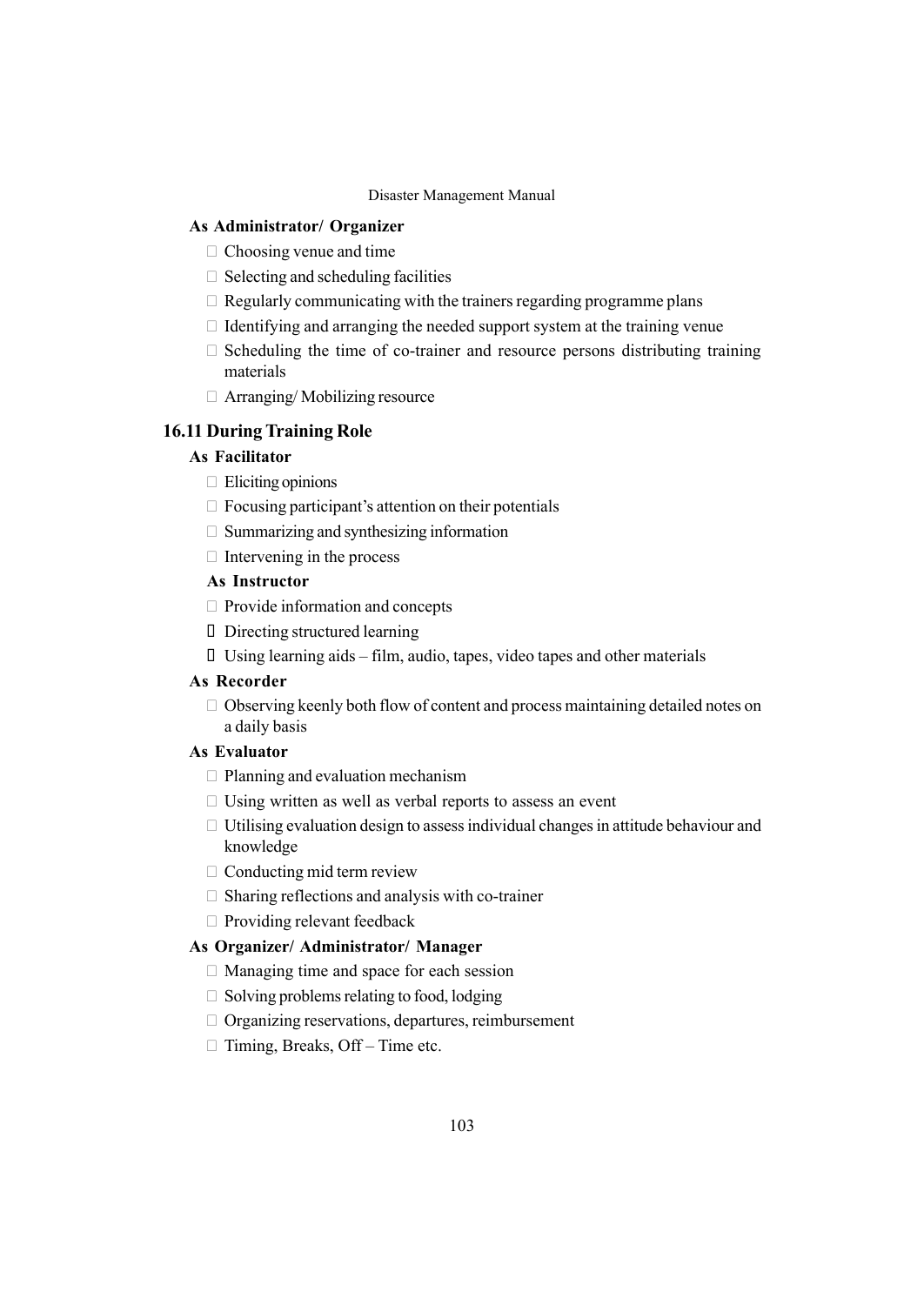### 16.12 Post-Training Role

### As Report Writer

Organizing the relevant information for the report writing

Disseminating the reports to all participants, resource persons and other interested

### As Follow up Co-ordinator

Communicating at regular intervals

Inviting feedback from both individuals and organizations

Collecting learning needs for the next

Providing support in the field

Impact assessment

#### 16.13 Dual Role of Training Staff :

The Specialist Instructors will normally work under the Organisation to which they are affiliated. During an emergency, all training work will be suspended and the Specialists Instructors will report to the District Disaster Management Officer who will assign them Relief Coordinating duties. In fact, most of them will be designated as Relief Coordinators in the disaster area. After the emergency is over they will resume their ordinary training duties.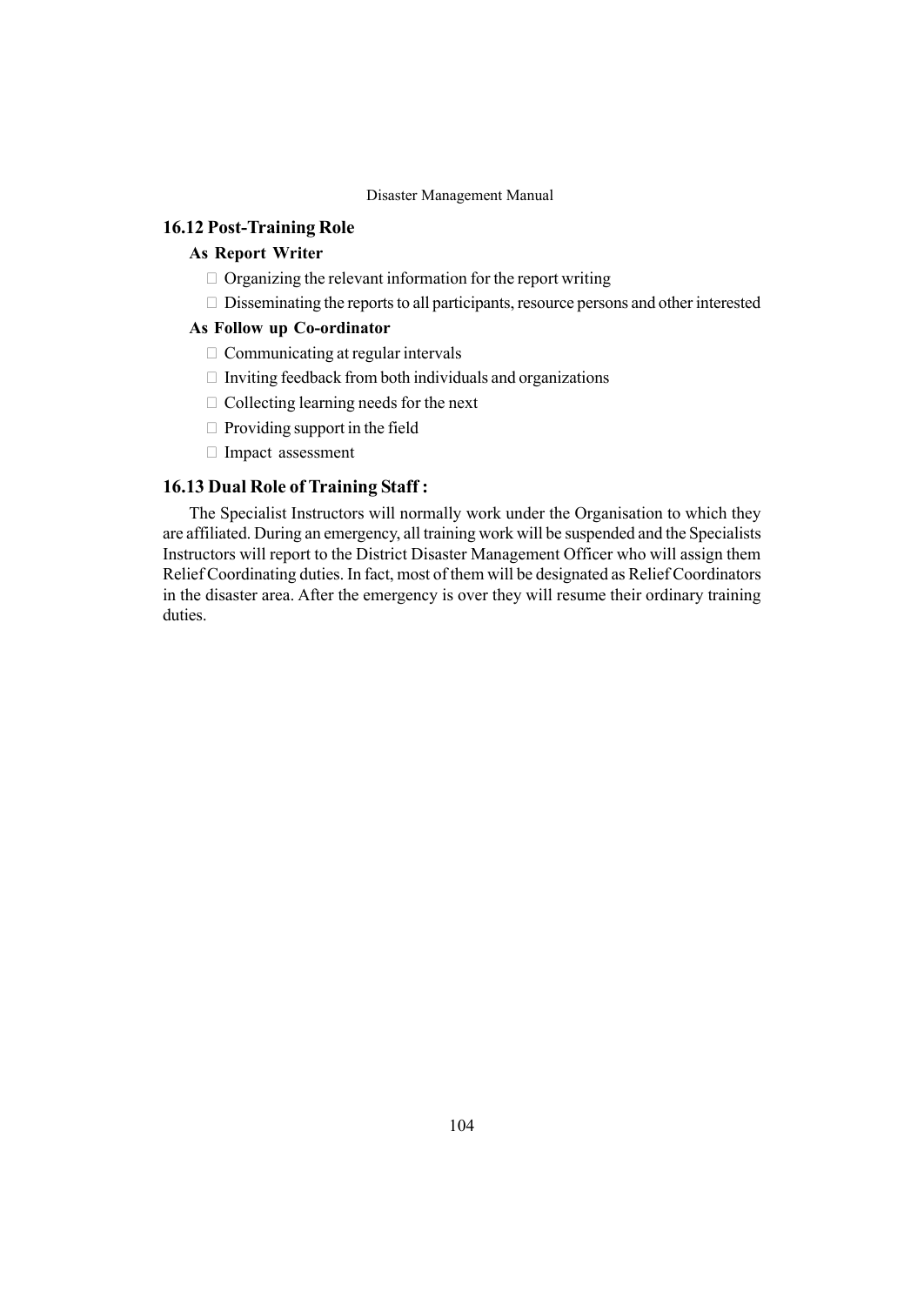### Annexure - A

| Type of | Year of    | Area affected |          | Impact of Life |                      |          | Livelihood               |          | Damage to Public |             | Estimated                  |
|---------|------------|---------------|----------|----------------|----------------------|----------|--------------------------|----------|------------------|-------------|----------------------------|
| Hazard  | Occurrence |               |          |                |                      |          |                          |          | Properties       |             | Total                      |
|         |            | No. of        | Land     | No. of         | No. of               |          | Cropped Estimated No. of |          | Length of        | Estimated   | damage to                  |
|         |            | Blocks.       | Area     | Human          | Houses               | Area     | Loss to                  | Animal   | State, dis-      | value of    | houses.                    |
|         |            | Munici-       | Affected | Lives          | Damaged              |          | Affected crops (in       | Lost     | trict, vill-     | the         | crops $\&$                 |
|         |            | palities      | (in Ha.) | Lost           | (Pucca $&$           | (in Ha.) | ₹)                       | (big,    | age roads;       | damage      | public                     |
|         |            | & Gram        |          |                | Kutcha)              |          |                          | small    | No. of           | $(in \; ₹)$ | properties                 |
|         |            | Pancha-       |          |                | including            |          |                          | l &      | bridges,         |             | $(in \; \bar{\bar{\tau}})$ |
|         |            | yats,         |          |                | total                |          |                          | poultry) | culvert $\&$     |             |                            |
|         |            | Gram          |          |                | estimated            |          |                          |          | school           |             |                            |
|         |            | Sansads/      |          |                | value                |          |                          |          | buildings        |             |                            |
|         |            | villages      |          |                | $(in \; \bar{\tau})$ |          |                          |          | damaged          |             |                            |
|         |            |               |          |                |                      |          |                          |          |                  |             |                            |
|         |            |               |          |                |                      |          |                          |          |                  |             |                            |

### History of Disasters at District Level :

### History of Disasters at Block Level :

| Type of | Year of    | Area affected |          | Impact of Life |                      |          | Livelihood               |          | Damage to Public |                      | Estimated            |
|---------|------------|---------------|----------|----------------|----------------------|----------|--------------------------|----------|------------------|----------------------|----------------------|
| Hazard  | Occurrence |               |          |                |                      |          |                          |          | Properties       |                      | Total                |
|         |            | No. of        | Land     | No. of         | No. of               |          | Cropped Estimated No. of |          | Length of        |                      | Estimated damage to  |
|         |            | Munici-       | Area     | Human I        | Houses               | Area     | Loss to                  | Animal   | State, dis-      | value of             | houses.              |
|         |            | palities      | Affected | Lives          | Damaged              |          | Affected crops (in       | Lost     | trict, vill-     | the                  | crops $\&$           |
|         |            | & Gram        | (in Ha.) | Lost           | (Pucca $&$           | (in Ha.) | $\vert$ ₹)               | (big,    | age roads;       | damage               | public               |
|         |            | Pancha-       |          |                | Kutcha)              |          |                          | small    | No. of           | $(in \; \bar{\tau})$ | properties           |
|         |            | yats,         |          |                | including            |          |                          | $\alpha$ | bridges.         |                      | $(in \; \bar{\tau})$ |
|         |            | Gram          |          |                | total                |          |                          | poultry) | culvert $\&$     |                      |                      |
|         |            | Sansads/      |          |                | estimated            |          |                          |          | school           |                      |                      |
|         |            | villages      |          |                | value                |          |                          |          | buildings        |                      |                      |
|         |            |               |          |                | $(in \; \bar{\tau})$ |          |                          |          | damaged          |                      |                      |
|         |            |               |          |                |                      |          |                          |          |                  |                      |                      |
|         |            |               |          |                |                      |          |                          |          |                  |                      |                      |

### History of Disasters at Gram Panchayat Level :

| Type of | Year of    | Area affected                  |                                      | Impact of Life |                                                                                                                                         |                              | Livelihood                                             |                                                    | Damage to Public                                                                                       |                                                     | Estimated                                                                             |
|---------|------------|--------------------------------|--------------------------------------|----------------|-----------------------------------------------------------------------------------------------------------------------------------------|------------------------------|--------------------------------------------------------|----------------------------------------------------|--------------------------------------------------------------------------------------------------------|-----------------------------------------------------|---------------------------------------------------------------------------------------|
| Hazard  | Occurrence |                                |                                      |                |                                                                                                                                         |                              |                                                        |                                                    | Properties                                                                                             |                                                     | Total                                                                                 |
|         |            | No. of<br>Sansads/<br>villages | Land<br>Area<br>Affected<br>(in Ha.) | Lives<br>Lost  | No. of $\log$<br>Human   Houses<br>Damaged<br>(Pucca $&$<br>Kutcha)<br>including<br>total<br>estimated<br>value<br>$(in \; \bar{\tau})$ | Area<br>Affected<br>(in Ha.) | Cropped Estimated No. of<br>Loss to<br>crops (in<br>₹) | Animal<br>Lost<br>(big,<br>small<br> &<br>poultry) | Length of<br>village<br>roads:<br>No. of<br>bridges,<br>culvert $\&$<br>school<br>buildings<br>damaged | value of<br>the<br>damage<br>$(in \overline{\tau})$ | Estimated damage to<br>houses.<br>crops $\&$<br>public<br>properties<br>$(in \infty)$ |
|         |            |                                |                                      |                |                                                                                                                                         |                              |                                                        |                                                    |                                                                                                        |                                                     |                                                                                       |
|         |            |                                |                                      |                |                                                                                                                                         |                              |                                                        |                                                    |                                                                                                        |                                                     |                                                                                       |

### History of Disasters at Gram Sansad Level :

| Type of | Year of    | Area affected |          | Impact of Life |                      |          | Livelihood               |          | Damage to Public |                      | Estimated           |
|---------|------------|---------------|----------|----------------|----------------------|----------|--------------------------|----------|------------------|----------------------|---------------------|
| Hazard  | Occurrence |               |          |                |                      |          |                          |          | Properties       |                      | Total               |
|         |            | No. of        | Land     | No. of         | No. of               |          | Cropped Estimated No. of |          | Length of        |                      | Estimated damage to |
|         |            | Hamlets/      | Area     | Human I        | Houses               | Area     | Loss to                  | Animal   | village          | value of             | houses.             |
|         |            | Para          | Affected | Lives          | Damaged              |          | Affected crops (in       | Lost     | roads:           | the                  | crops $\&$          |
|         |            |               | (in Ha.) | Lost           | (Pucca $&$           | (in Ha.) | ₹)                       | (big,    | No. of           | damage               | public              |
|         |            |               |          |                | Kutcha)              |          |                          | small    | bridges,         | $(in \; \bar{\tau})$ | properties          |
|         |            |               |          |                | including            |          |                          | l&       | culvert $\&$     |                      | $(in \infty)$       |
|         |            |               |          |                | total                |          |                          | poultry) | school           |                      |                     |
|         |            |               |          |                | estimated            |          |                          |          | buildings        |                      |                     |
|         |            |               |          |                | value                |          |                          |          | damaged          |                      |                     |
|         |            |               |          |                | $(in \; \bar{\tau})$ |          |                          |          |                  |                      |                     |
|         |            |               |          |                |                      |          |                          |          |                  |                      |                     |
|         |            |               |          |                |                      |          |                          |          |                  |                      |                     |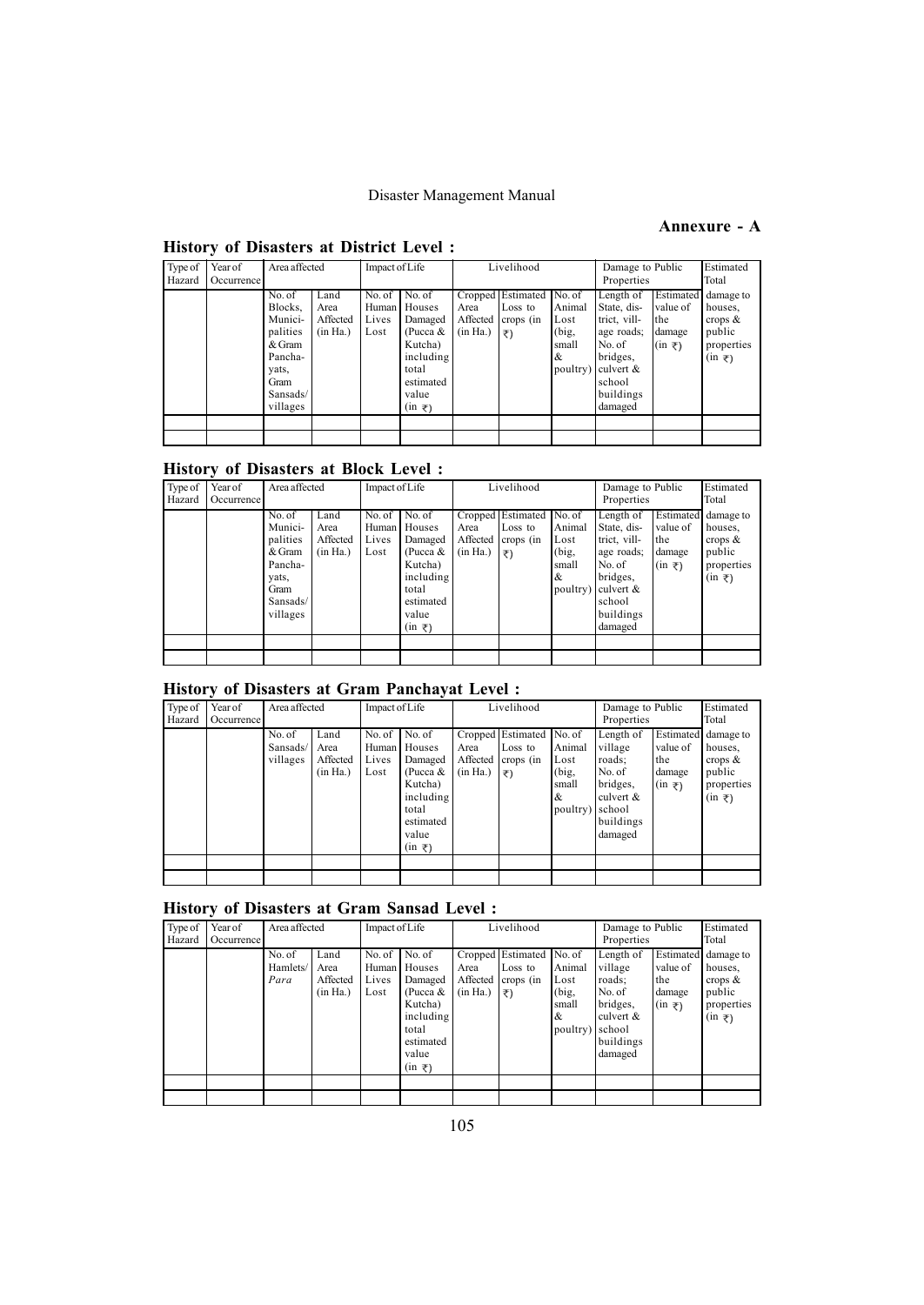### FORM-A

CALAMITYREPORT

Annexure B

Special attention should be given to fill up the following information meticulously in the format, so as to enable the Disaster Management Department to include the particulars in

the report of the State to the Govt. of India, to facilitate release of fund from the Centre.

#### I. Damage Data

- 01. Name of the district:
- 02. Name of the Calamity :
- 03. Period *of* occurrence of the Calamity:
- 04. Area affected in Sq. K.M. :
- 05. No. & Name of villages affected:
- 06. No. of people affected:
- 07. No. of houses damaged / destroyed (Kutchcha/Pucca): Fully damaged— Money Value = Severely damaged— Money Value = Partially damaged— Money Value = Huts damaged / dastrayed  $\rightarrow$  Money Value = 08. No. of human lives lost : 09. Cattle lost:- No Approx. Value..... 10. Crop areas damaged (in Hector): Loss of Crop in M. T. . . . . . . 11. Value of the crops damaged : 12. Damage to properties other than crops and houses Name of properties Value of damage i) ii) iii) 13. Total Loss (7+9+ 12) : Rs........ 14. Relief Measures Undertaken: i) FromtheDistrict:ÖÖÖÖÖ..ÖÖÖÖÖÖÖÖÖÖÖÖÖÖÖÖÖÖÖÖ ii) Fromthe Sub Division:ÖÖÖÖÖÖÖÖÖÖÖÖÖÖÖÖÖÖÖÖÖÖÖ iii)FromtheBlock:ÖÖÖÖÖÖÖÖÖÖÖÖÖÖÖÖÖÖÖÖÖÖÖÖÖÖ ii) From the Gram Panchayat:ÖÖÖÖÖÖÖÖÖÖÖ...........................................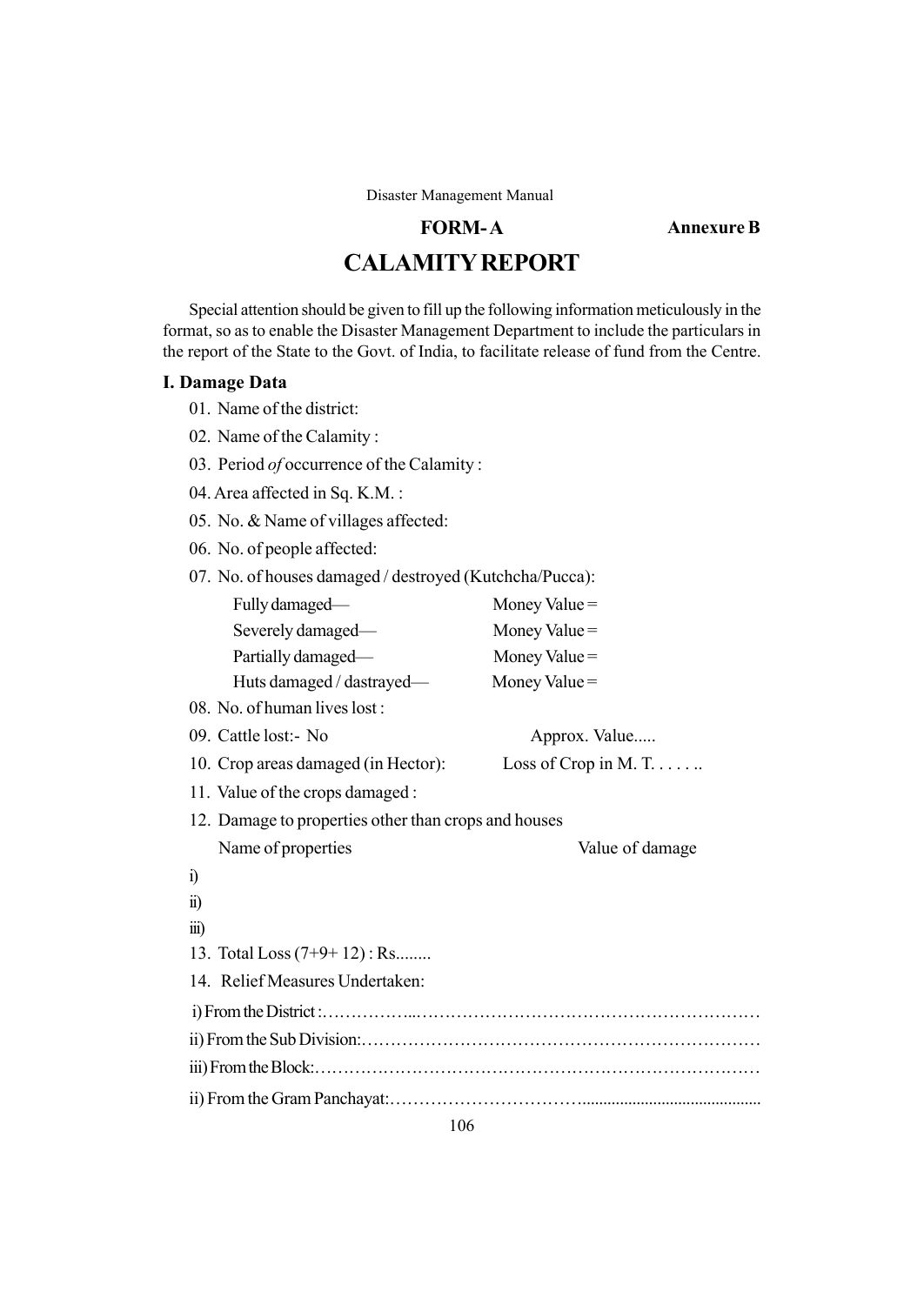### II. Topographical Report:

### 1. Climate & Rainfall

| Sl.<br>N <sub>0</sub> | Location of<br>Rain Recording<br><b>Station</b> | Month | Average<br>Rainfal<br>(in mm.) | Actual<br>Rainfall<br>(in mm.) | Remarks |
|-----------------------|-------------------------------------------------|-------|--------------------------------|--------------------------------|---------|
|                       |                                                 |       |                                |                                |         |
|                       |                                                 |       |                                |                                |         |

### 2. Rivers & Creeks:

| [Sl. No.] Name of the River/Creeks | Name of the Place | Danger Level |
|------------------------------------|-------------------|--------------|
|                                    |                   |              |
|                                    |                   |              |

### 3. River Carrying Capacity

Date. Week Ending onÖÖÖÖÖÖÖ

| Name of<br>the River | Gauge Station | Zero level<br>(in Mts.) | Danger level<br>(in Mts.) | Rising/Falling |
|----------------------|---------------|-------------------------|---------------------------|----------------|
|                      |               |                         |                           |                |
|                      |               |                         |                           |                |

### 4. Stock position of Relif materials

### 5. Statement of Purchased food

Item/Quantity/Cost/Despatched/Stock in hand/

### 6. Statement of requisition of National Disaster Response Force/Military Halicopter/Lauuch

| Sl.No. | Item<br>requisition<br>with date | Date of<br>reporting | Food Packets<br>air dropped<br>with tonnage<br>with No. of<br>Sorteis | No. of<br>People<br>rescued by<br>army/NDRF<br>boats | Remarks |
|--------|----------------------------------|----------------------|-----------------------------------------------------------------------|------------------------------------------------------|---------|
|        |                                  |                      |                                                                       |                                                      |         |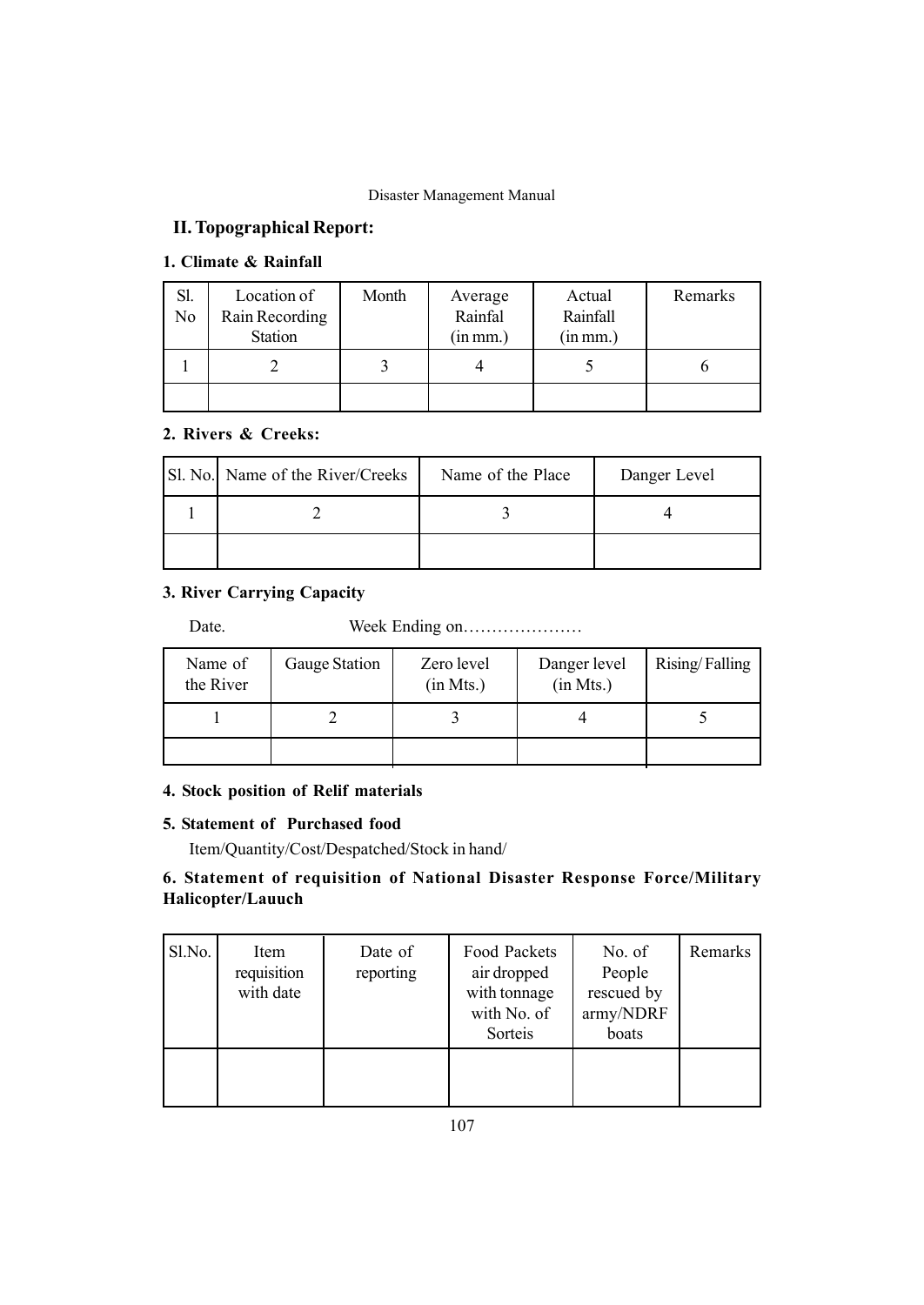### FORM –B

Detailed particulars in respect of families affected by Fire accident/Natural Calamity (with indication of the Specific Nature of the Calamity) proposed to be given House Building Grant.

|     | No. the head<br><b>of the</b> |   |   | Station monthly<br>income | SI.   Name of   Village   Police   Present   Extent of<br>arable<br>land in | Date of<br><b>occurence</b> | No. of<br>houses<br>destroyed | <b>Detailed</b><br>particulars<br>of loss |                                    | <b>House building</b><br>Whether<br>grant<br>indigent<br>recommended |    | <b>Remarks</b> |                                      |    |  |                   |
|-----|-------------------------------|---|---|---------------------------|-----------------------------------------------------------------------------|-----------------------------|-------------------------------|-------------------------------------------|------------------------------------|----------------------------------------------------------------------|----|----------------|--------------------------------------|----|--|-------------------|
|     | family                        |   |   | <b>of the</b><br>family   | <i>possession</i>                                                           |                             | <sub>or</sub><br>damaged      | <b>On</b><br>account<br>to house          | On<br>other<br>of damage acccounts |                                                                      |    |                | <b>Fully Severely Partially Huts</b> |    |  | Disaster          |
|     | $\overline{2}$                | 3 | 4 | 5                         | 6                                                                           | 7                           | 8                             | 9                                         | 10                                 | 11                                                                   | 12 | 13             | 14                                   | 15 |  |                   |
| 108 |                               |   |   |                           |                                                                             |                             |                               |                                           |                                    |                                                                      |    |                |                                      |    |  | Management Manual |

### Recommendations:

Certified that the above families belong to Below Poverty Level are holders of B.P.L. Cards and the total family income of each does not exceed Rs. 1000/- per month, that the land where the house is/was located is possessed by the applicant.

| Savapatı              | hairperson_       | Block Dev. Officer                              | Sub-Divisional Officer |  |
|-----------------------|-------------------|-------------------------------------------------|------------------------|--|
| .<br>Panchayat Samity | .<br>Municipality |                                                 |                        |  |
|                       |                   | District Magistrate / Addl. District Magistrate |                        |  |

ÖÖÖ.......................................ÖÖÖÖ..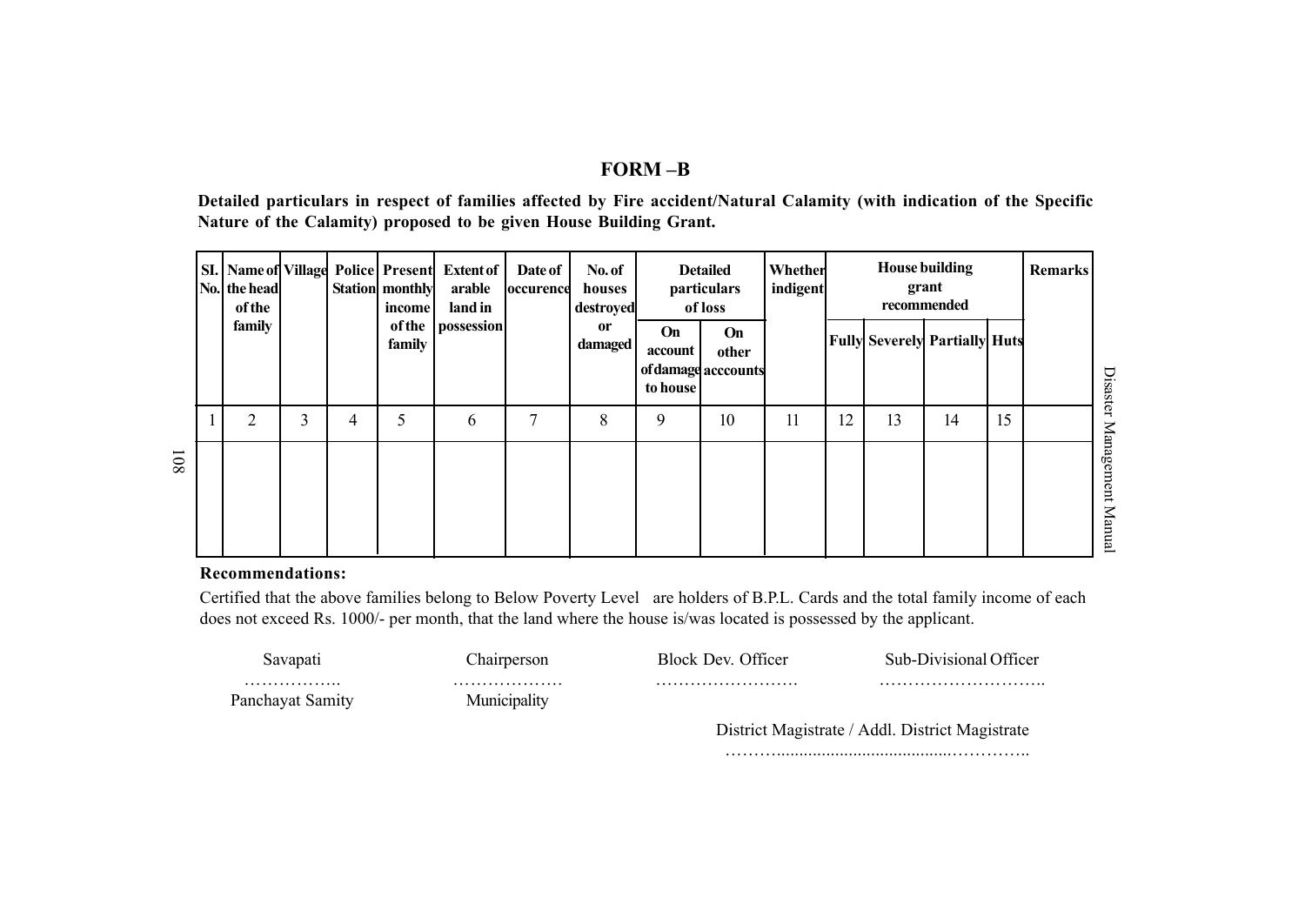# FORM-C

# INSPECTION REPORT

Detailed particulars in respect of the families affected by Fire Accident/Flood/Cyclone/Landslides or other natural calamities, which are recognised under Calamity Relief Fund (with indication of the specific nature of the calamity), proposed to be given House Building Grant.

| SI.<br>No. | Name of the<br>head of | Village | Police<br>Station |       | Extent of damage |           |      | Whether the family<br>belongs to | Signature/LTI<br>of the | Remarks |                      |
|------------|------------------------|---------|-------------------|-------|------------------|-----------|------|----------------------------------|-------------------------|---------|----------------------|
|            | the family             |         |                   | Fully | Severely         | Partially | Huts | Economically<br>weaker section   | head of the<br>family   |         | <b>Disaster</b>      |
| 1          | $\overline{2}$         | 3       | 4                 | 5     | 6                |           | 8    | 9                                | 10                      | 11      |                      |
|            |                        |         |                   |       |                  |           |      |                                  |                         |         | Management<br>Manual |

1. Sanctioned Rs.

- 2. Recommended by the Joint Inspection Team members:
- 3. Signatures of the Members of the Joint Inspection Team

109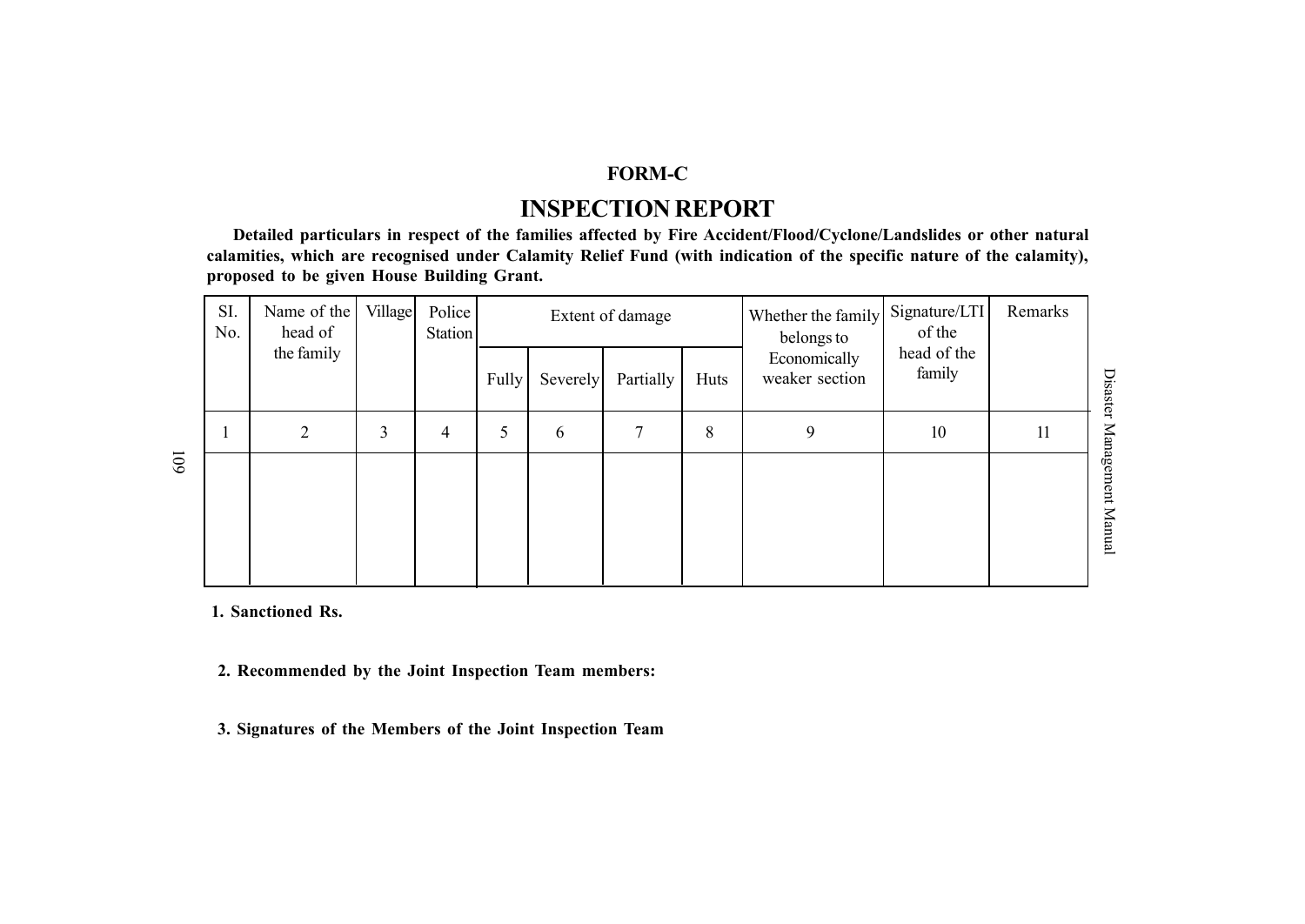# FORM-DEx-gratia Grant

| Name of the<br>deceased person<br>(with father's/<br>husband's name) | Address of the<br>deceased person | Cause of death<br>with date | Age | Sex | Name and address<br>of the legal<br>$heir(s)$ of the<br>deceased person | Whether death<br>certificate, petition of<br>legal heir $(s)$ , etc.<br>sent herewith |
|----------------------------------------------------------------------|-----------------------------------|-----------------------------|-----|-----|-------------------------------------------------------------------------|---------------------------------------------------------------------------------------|
|----------------------------------------------------------------------|-----------------------------------|-----------------------------|-----|-----|-------------------------------------------------------------------------|---------------------------------------------------------------------------------------|

- i) Recommendation of Tran Sthayee Committee attached to Panchayat Samity (in the case of rural area)
- ii) Recommendation of the B. D. O. (in the case. of rural area)
- iii) Recommendation of the Municipal/Notified Area Authorities (in the case of urban area)
- iv) Recommendation of S. D. O.
- v) Recommendation of D. M./A.D.M.
- vi) Recommendation of the D.D.M.W.B./DDDM, Cal (in case of Calcutta)
- vii) Certificate from D.M./D.R.W.B. that no proposal under the personal Accident Insurance Social Security Scheme has been initiated in respec<sup>t</sup> of this case and will not be initiated.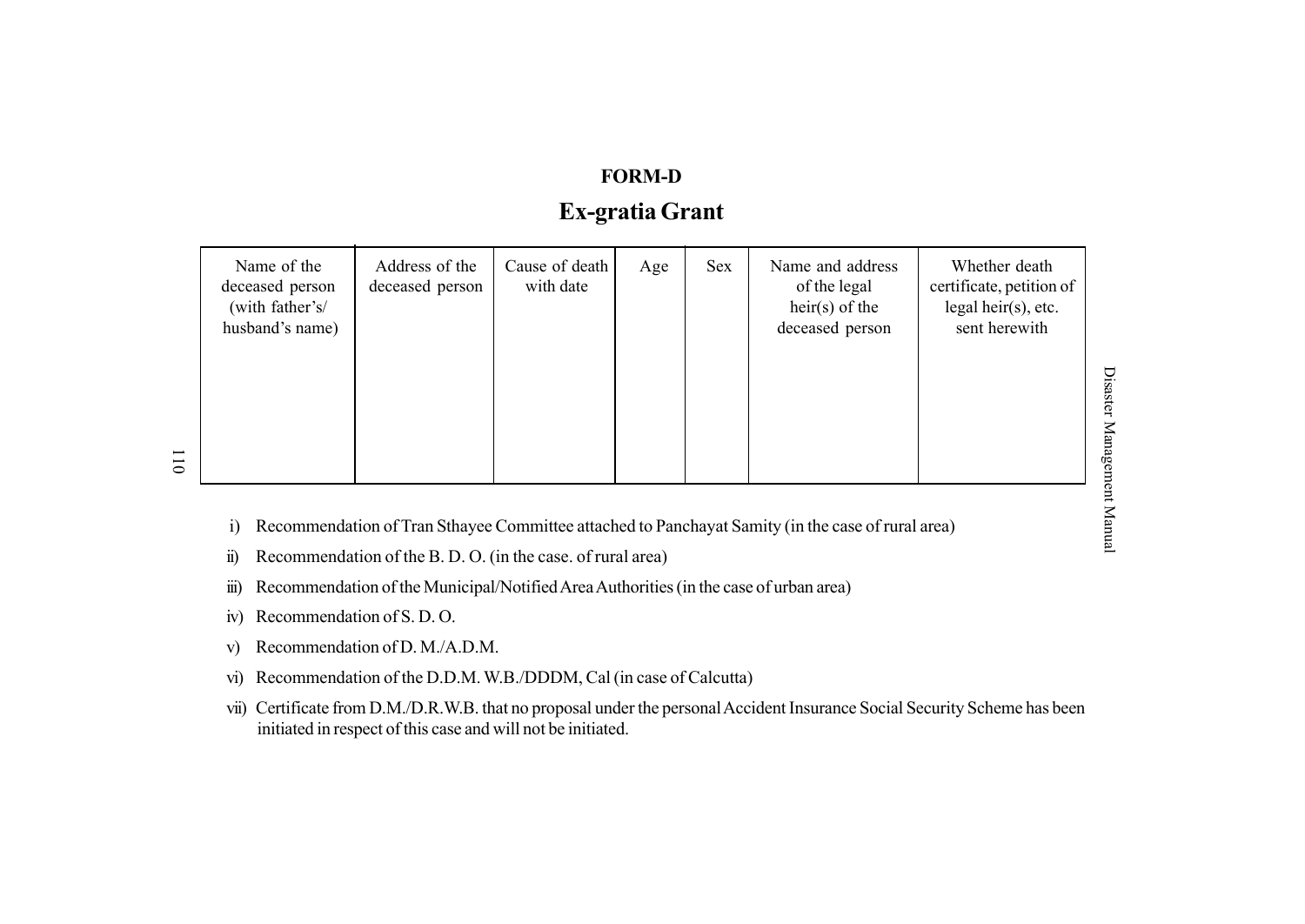### FORM-E

# Relief Assistance Beneficiary list

Police StationÖÖÖÖ.............. Gram Panchayat / Ward NoÖ...ÖÖ...ÖÖ

Block / MunicipalityÖÖÖÖÖÖÖÖ............

| Serial<br>No. | Name           | Father's/Husband's<br>Name | Residence | Age | Previous<br>occupation,<br>if any | Grounds in<br>brief for<br>inclusion in<br>the list | Remarks |
|---------------|----------------|----------------------------|-----------|-----|-----------------------------------|-----------------------------------------------------|---------|
|               | $\overline{2}$ | 3                          | 4         | 5   | 6                                 | 7                                                   | 8       |
|               |                |                            |           |     |                                   |                                                     |         |

Prepared by Prodhan / Ward Councilor Approved by Sabhapati / Municipality

.......................Gram Panchayat / Ward ÖÖÖÖÖÖÖ.Panchayat samity / Municipality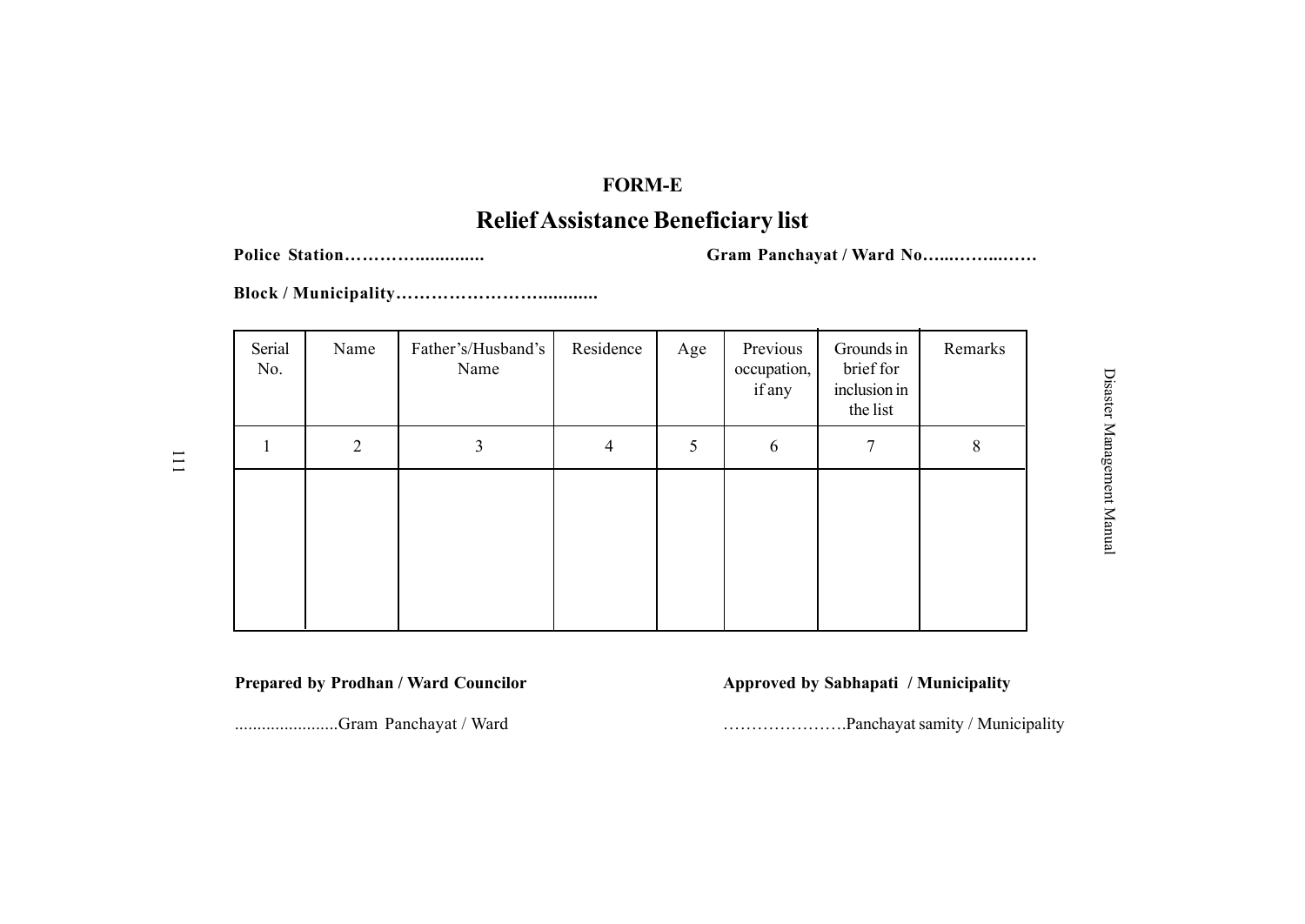# FORM-F Muster Roll of ReliefAssistance

|                                                       | Thana | Village                    |           |     | Gram Panchayat / Ward No                |                                                                                                                            |                                    |  |  |  |
|-------------------------------------------------------|-------|----------------------------|-----------|-----|-----------------------------------------|----------------------------------------------------------------------------------------------------------------------------|------------------------------------|--|--|--|
|                                                       |       | Block / Municipality       |           |     |                                         |                                                                                                                            |                                    |  |  |  |
| <b>Scale of Relief-</b><br>$(1)$ Adult<br>$(2)$ Minor |       |                            |           |     | Balance                                 | Balance brought forward<br><b>Amount Received Today</b><br>Total credit<br>Total expenditure today<br>Date of Disbursement |                                    |  |  |  |
| Serial<br>No.                                         | Name  | Father's/Husband's<br>Name | Residence | Age | Grounds in<br>brief for<br>inclusion in | Signature<br>of the<br>recipient                                                                                           | Signature<br>of the<br>distributor |  |  |  |

the list 1 2 3 4 5 6 7 8

Verified by Prodhan / Ward Councilor Countersigned by Block Disaster Management Officer / Chairperson ÖÖÖÖÖ..Gram Panchayat ÖÖÖÖÖÖÖÖ.Block / Municipality

8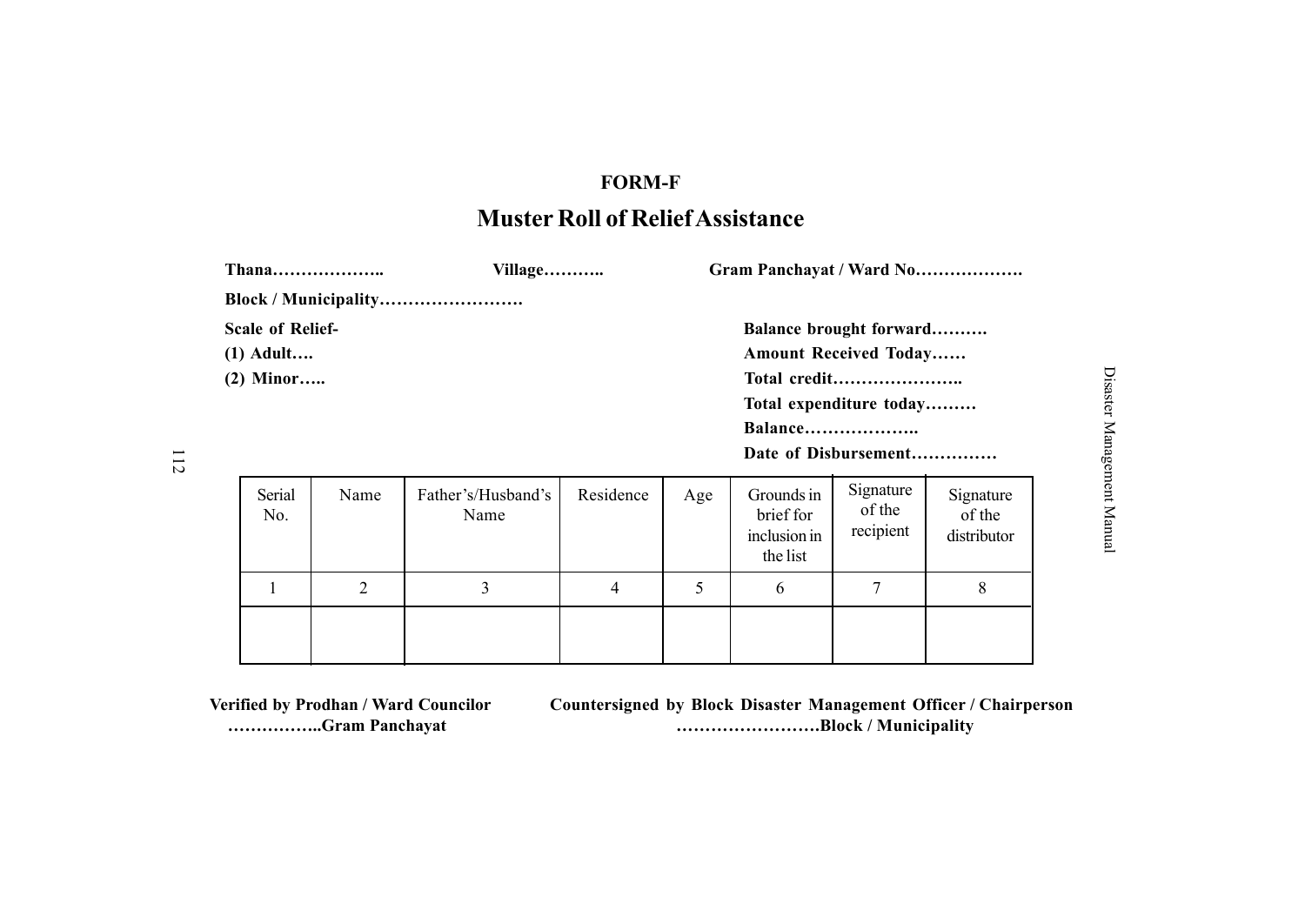# FORM-G

# Register of Relief Assistance given by Block Dev. Officer / Chairperson

Name of Block / Municipality.........................

VillageÖÖÖ.. Gram Panchayat / Ward NoÖÖÖÖÖÖ Block / MunicipalityÖÖ..........ÖÖ.

| Date | Name and<br>residence of<br>persons given<br>relief assistance | Period<br>for which<br>relief assistance<br>given | Particulars<br>of relief<br>assistance | Quantity/Amount<br>of relief<br>assistance given | Remarks |
|------|----------------------------------------------------------------|---------------------------------------------------|----------------------------------------|--------------------------------------------------|---------|
|      |                                                                |                                                   | 4                                      |                                                  | 6       |
|      |                                                                |                                                   |                                        |                                                  |         |

Disast Disaster Management Manual  $\dot{\mathbf{z}}$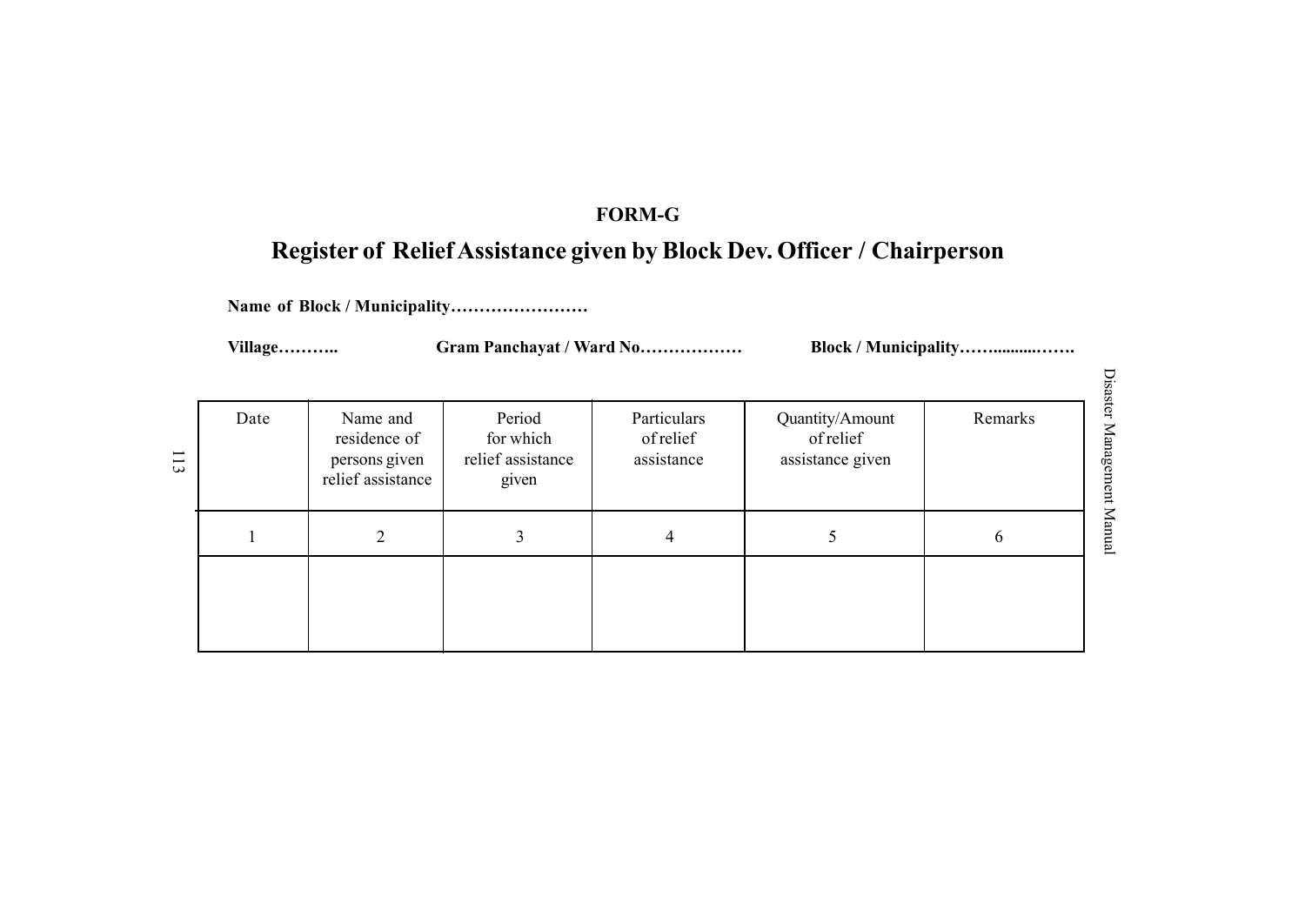### CHAPTER XVII

# GRUEL KITCHEN

### 17.1 Distinction between a relief camp and gruel kitchen

When natural calamities affect an area severely, people may have to be evacuated to permanent rescue shelters constructed with fund from the Department of Disaster Management, any other State Government Departments or other donor agencies. People may even be evacuated to temporary shelters. This is purely a temporary matter. It may so happen that people have to be evacuated before a natural calamity like cyclone strikes the coastal areas of South 24 Parganas or Purba Medinipur and provided temporary shelter in permanent or temporary shelters by the district administration for a day or two. These shelters are relief camps. The evacuated people may be provided here with Special G.R. rice for cooking by themselves. Cost of fuels may also be provided as per norms provided in the Calamity Relief Fund. No gruel kitchen has to be opened here by the administration because condition of the evacuated people is not so wretched as to arrange for gruel kitchen.

Gruel kitchen becomes a necessity when the persons sheltered in permanent or temporary shelters have lost means for livelihood for a temporary period under impact of a severe type of natural calamity, which caused wide spread destruction of housing stock of the evacuated people. In such cases, the persons who have been evacuated may have to depend upon government aid for a week / fifteen days and to stay at the rescue shelters for fifteen days at a stretch. Gruel kitchens have to be opened by the government for the affected persons in this exceptional case.

### 17.2 Conditions under which gruel kitchen will be opened

Gruel kitchens have to be opened under express permission of the State Government to be taken prior to such opening by the concerned District Magistrate. The Block Development Officer will inform the District Magistrate about the scale of destruction of houses of the persons affected after a thorough on the spot enquiry by a four-membered team within two or three days or as quickly as possible. On the basis of the report of the Block Development Officer, the District Magistrate will assess in consultation with the Sabhadhipati of the concerned Zilla Parishad, the need to open a gruel kitchen. If a gruel kitchen is found to be of immediate necessity, the District Magistrate will report to the State Relief Commissioner and with permission of the later, will arrange for opening as many gruel kitchens as required in really affected areas.

### 17.3 Duration of gruel kitchen

Gruel kitchen will be opened usually after two/three days in the relief camps if it is found on enquiry that the persons evacuated have lost their houses fully, irrespective of nature of the houses, rendering them houseless and thereby making the district administration responsible for their upkeep for some time, maximum for a fortnight.

### 17.4 Duty of the Gram Panchayat Disaster Management Committee:

The Gram Panchayat Disaster Management Committee will finalise beforehand the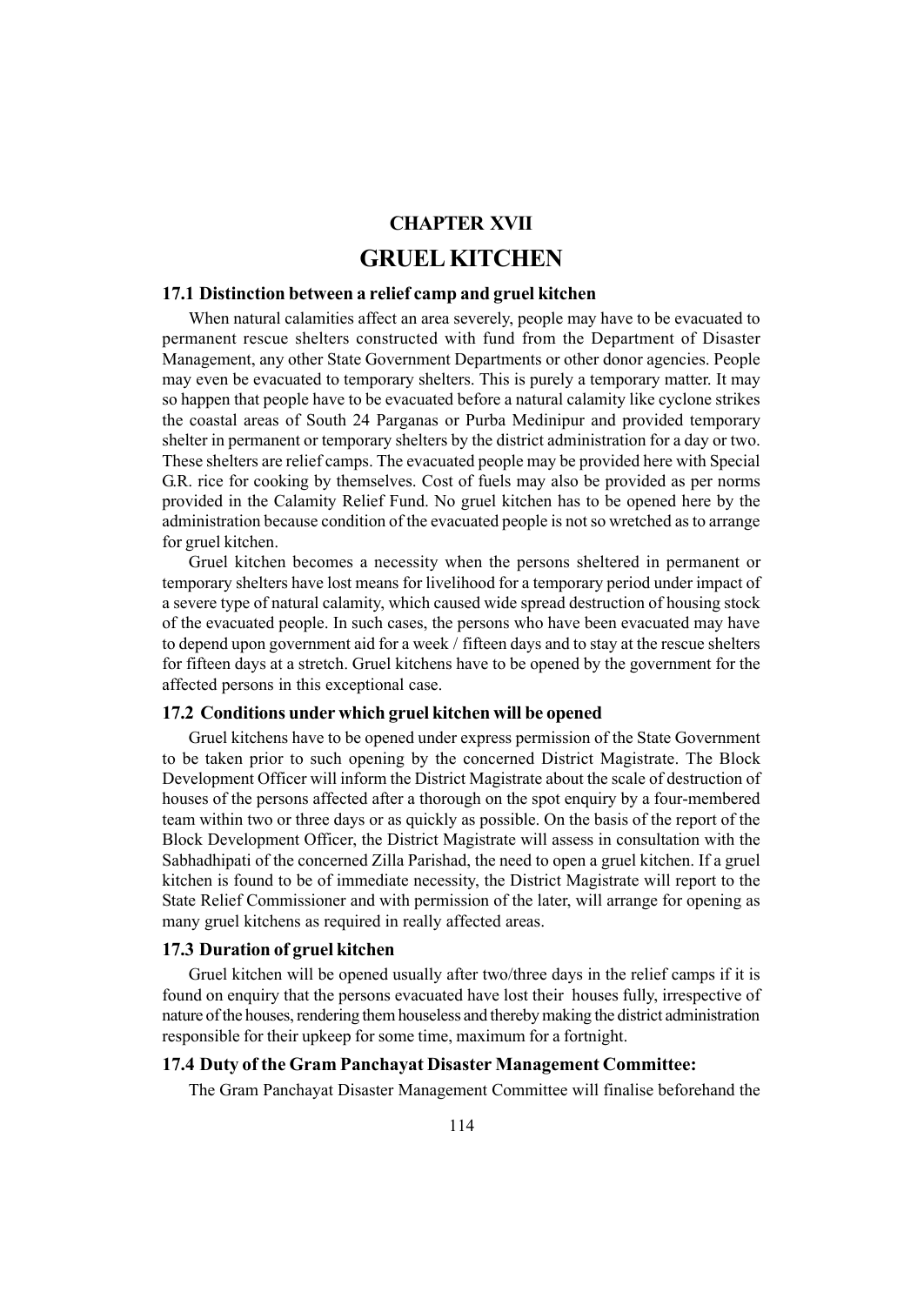names of persons of each Gram Sansad, to be named leaders, who will assist the people of those Gram Sansads in times of evacuation by preparing the list of family persons who have taken shelter in pre-determined rescue shelters. Those leaders will be notified beforehand to be available in times of necessity. At least five/six leaders should be preselected by the Gram Panchayats for each Gram Sansad. Their role should be acknowledged by the Sabhapati of Panchayat Samity and the Block Development Officer concerned.

### 17.5 Duty of the leaders in the gruel kitchen

The leaders will prepare lists of persons family-wise who have taken shelters in the rescue shelters on the day of start of the relief camps and supply copy to the Gram Panchayat.

#### 17.6 Duty of the four-membered committee

On the basis of the lists supplied by the leaders, the committee will physically enquire in the areas from where the persons have been evacuated or have shifted themselves to the shelters. Enquiry will focus on what is the extent of damage to their houses. If the extent of damage to their houses is above 50%, the persons will be given cooked food after receiving permission from the government.

### 17.7 Duty of the leaders in the shelters for opening gruel kitchen

The leaders present at the rescue shelters, will form a committee of five persons, two from the leaders and three from the evacuated persons. The leader older in age will be head of the committee, which will receive consignment of Special G.R. Rice, water pouches, fuel, etc. either from the Block Development Officer or the Prodhan, Gram Panchayat concerned, keep accounts in a register, arrange distribution at a prescribed scale to be notified by the State Government by obtaining receipt from the persons accommodated in the rescue shelter and submit the muster roll to the Prodhan of the concerned Gram Panchayat within a week of distribution. The committee will maintain shelter-wise accounts of materials received and return undistributed materials to the Prodhan of the concerned Gram Panchayat. If the State Government permits to open gruel kitchen in the shelter, utensils for cooking will be supplied to the committee by either the Block Development Officer or the Prodhan of concerned Gram Panchayat. The committee will arrange cooking with the help of inmates of the shelter concerned for maintaining quality of the cooked food. The inmates who will help in cooking may be paid fee $@$  Rs.75/- per head per day for a maximum number of four per day. Accounting will be maintained in the format named Form-G.

### 17.8 List of recipients of cooked food

A list of recipients of cooked food in each gruel kitchen should be prepared family wise by the five-membered committee with approval of the Block Development Officer concerned in the following form: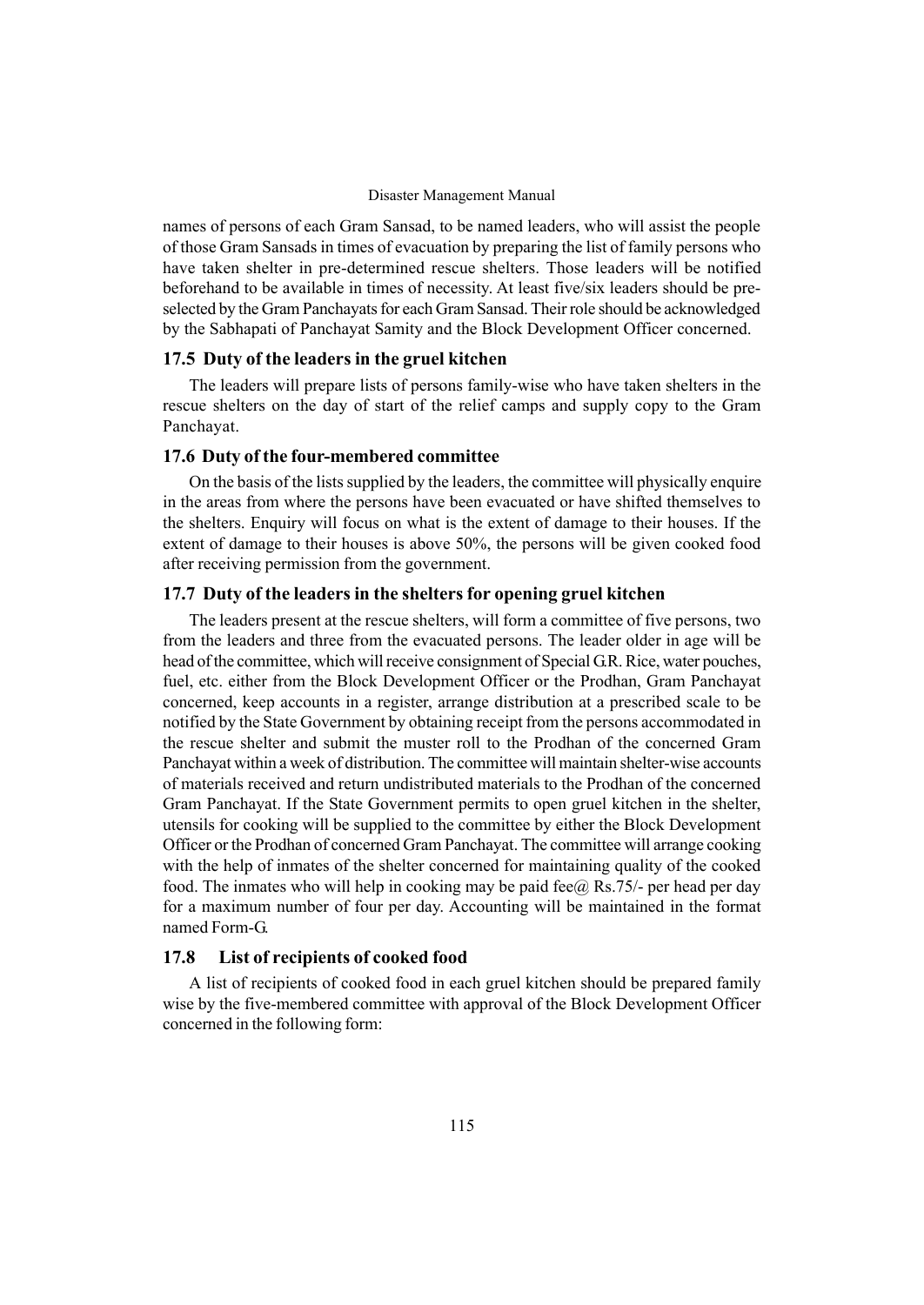# Register of recipients of cooked food

Name of the place : Name of Village : Name of Gram Panchayat/ward No : Name of Block/Municipality :

| Serial No.                 | Name Head of the Family                                                                                         | Father's name |                | Residence      | Members in<br>the family |              |       | Members in<br>the family to<br>be served with<br>cooked food |              |       | Remarks |
|----------------------------|-----------------------------------------------------------------------------------------------------------------|---------------|----------------|----------------|--------------------------|--------------|-------|--------------------------------------------------------------|--------------|-------|---------|
|                            |                                                                                                                 |               | <b>Village</b> | Gram Panchayat |                          |              |       |                                                              |              |       |         |
|                            |                                                                                                                 |               |                |                | Adult                    | <b>Minor</b> | Total | Adult                                                        | <b>Minor</b> | Total |         |
| 1.<br>2.<br>3.<br>4.<br>5. | <b>Signature of members of the Committee</b><br>Countersigned by the Prodhan/Ward Councilor of -                |               |                |                |                          |              |       |                                                              |              |       |         |
|                            | Gram Panchayat/Ward No.<br>Accepted by the Block Development Officer/Chairperson-<br><b>Block/Municipality.</b> |               |                |                |                          |              |       |                                                              |              |       |         |

- 1.
- 2.
- 3.
- 4.
- 5.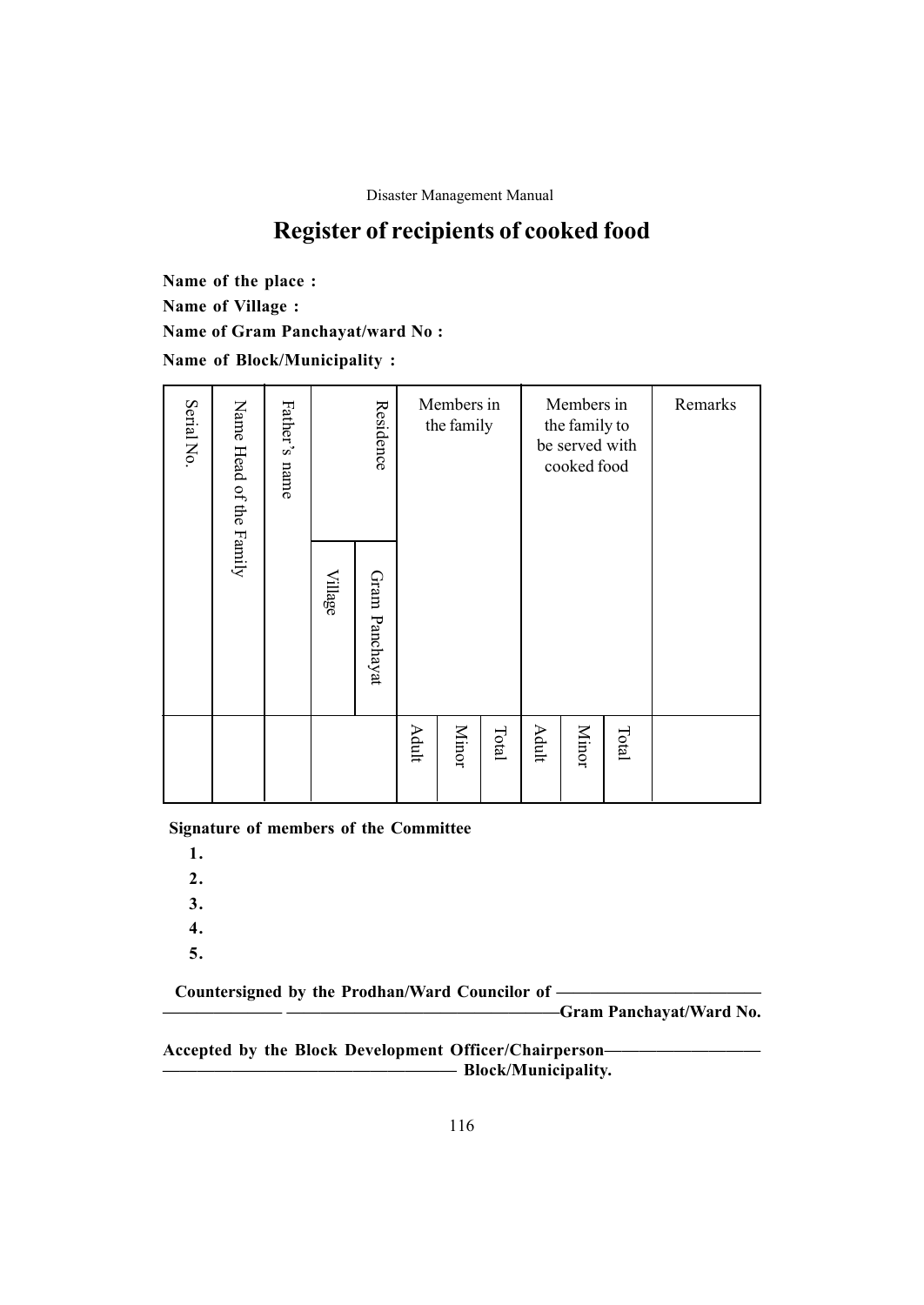Each such recipient should be provided with a card in the following form indicating the number of persons in the family to be served with cooked food. No person without a card will be allowed to have any food served from the kitchen.

# Card for admission to the kitchen

| 5. No. of members in the family to be served cooked food: |              |  |
|-----------------------------------------------------------|--------------|--|
| <b>Adult</b> Minor                                        | <b>Total</b> |  |

### Signature of the members of the Committee

| 1.                                                                      |  |
|-------------------------------------------------------------------------|--|
| 2.                                                                      |  |
| 3.                                                                      |  |
| $\boldsymbol{4}$ .                                                      |  |
| 5.                                                                      |  |
| <b>Signature of Prodhan/Ward Councilor-</b><br>-Gram Panchayat/Ward No. |  |
| Signature of Blook Diseator Managament Officer                          |  |

# Signature of Block Disaster Management Officer-

( Serial No. at the top should correspond to that in the Resister for Recipients of Cooked Food)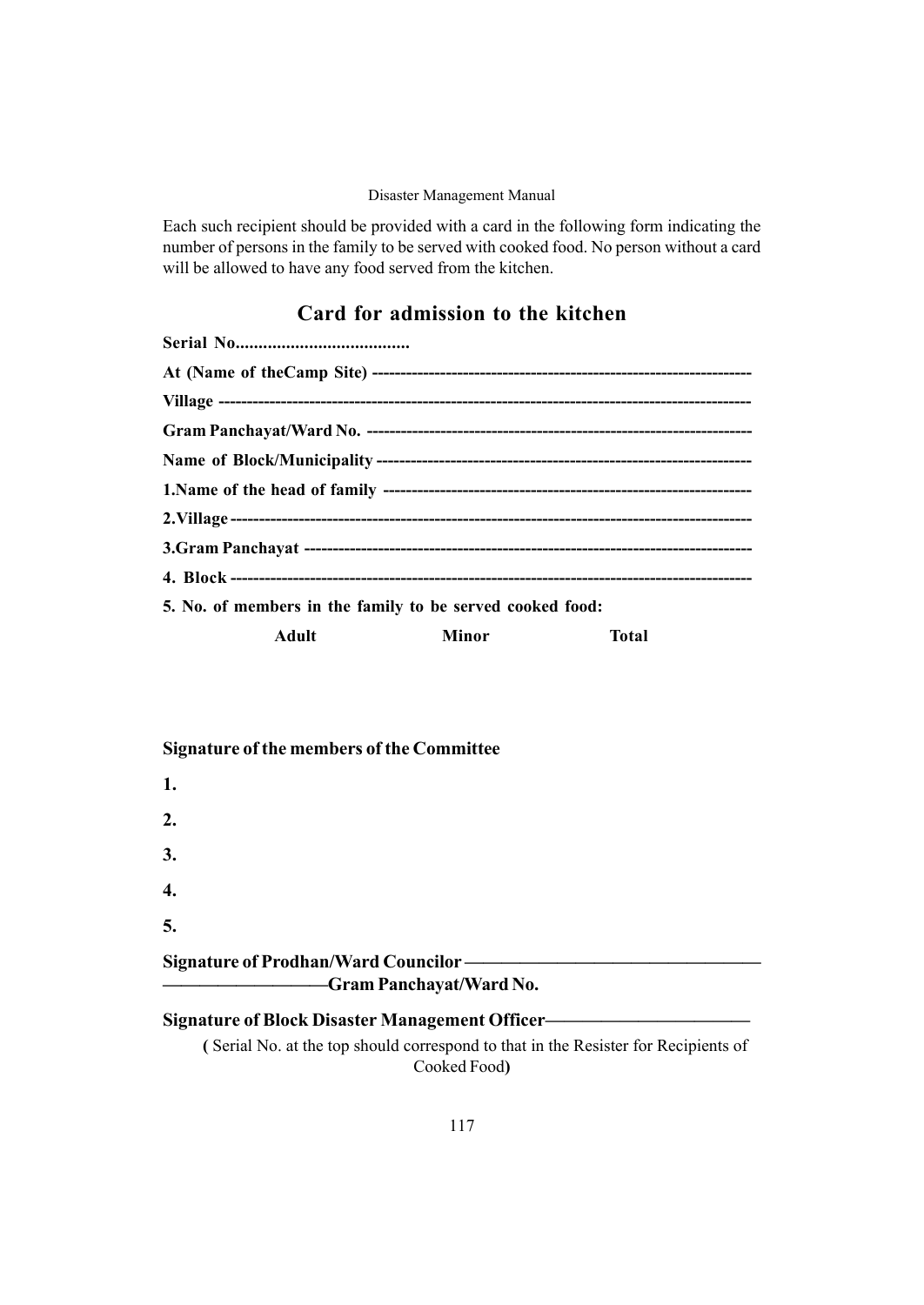## 17.9. Muster Roll:

A Muster Roll of persons served with cooked food from each gruel kitchen should be maintained in the following form:

# Muster Roll of persons fed at the gruel kitchen

Village

Gram Panchayat/Ward No.

Block/Municipalityóóóóóóóóóóóóóóóóó-

| Serial No     | Date                                                   | Name Head of the Family | Serial no. in the card as at Rule 17.8  | No. of persons served<br>with cooked food                                                                         |               |       | Signature of<br>Head of the<br>Family |
|---------------|--------------------------------------------------------|-------------------------|-----------------------------------------|-------------------------------------------------------------------------------------------------------------------|---------------|-------|---------------------------------------|
|               |                                                        |                         |                                         | Adults                                                                                                            | <b>Minors</b> | Total |                                       |
|               |                                                        |                         |                                         |                                                                                                                   |               |       |                                       |
| Name of site: | 17.10. Form of Accounts<br>Name of Block/Municipality: |                         | <b>Name of Gram Panchayat/Ward No.:</b> | Accounts should be kept at a gruel kitchen in the following form:<br>Form of Accounts to be kept at Gruel Kitchen |               |       |                                       |

### 17.10. Form of Accounts

### Form of Accounts to be kept at Gruel Kitchen

| Date |                                    |  | Receipts      |       |                       | <b>Balance</b>  |  |  |
|------|------------------------------------|--|---------------|-------|-----------------------|-----------------|--|--|
|      | Manner<br>of<br>receipt<br>article |  | Name Quantity | Value | Name<br>of<br>article | <b>Quantity</b> |  |  |
|      |                                    |  |               |       | n                     |                 |  |  |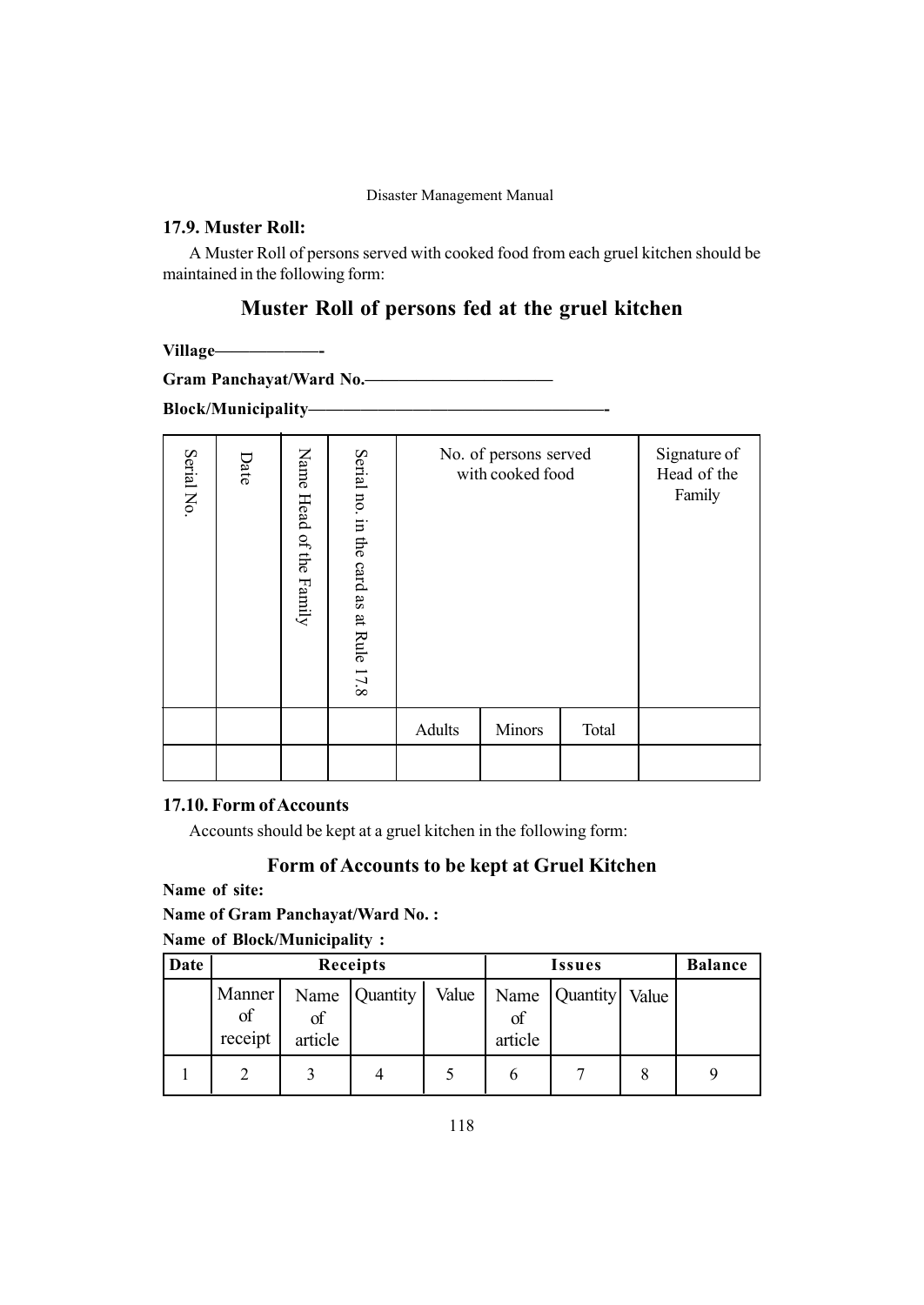In column 2, in case of receipt from higher authority, the name of the authority should be stated.

In column 9, balance should be shown for each item of article separately.

### 17.11. Dead Stock Register and Ledger

A Dead Stock Register in the following form should be kept at all gruel kitchens:

### Stock Register of Furniture/Tools/Plants etc.

Name of Site :

Name of village :

Name of Gram Panchayat/Ward No. :

#### Name of Block/Municipality :

| Sl.<br>no. | Particulars of<br>articles acquired | How<br>acquired | Costl<br>price | Disposals              |       | Sale<br>proceeds<br>realised,<br>if sold | Deposited<br>to Prodhan/ marks<br>BDO/Ward<br>  Councilor or<br>Chairperson | $Re-$ |
|------------|-------------------------------------|-----------------|----------------|------------------------|-------|------------------------------------------|-----------------------------------------------------------------------------|-------|
|            | Name Number Date                    |                 |                | Date   Manner   No. of | items |                                          |                                                                             |       |

### 17.12. Workers at the Gruel Kitchen

Two cooks and three water carriers should be engaged from among the beneficiaries by the committee for each Gruel kitchen. They will be given in addition to their share of cooked food a sum equivalent to the prevalent minimum Wages for unskilled labours.

### 17.13. Inspection

Surprise visits are necessary by the Prodhan/Upa-Prodhan/Ward Councilor of the concerned Gram Panchayat/Ward, Block Disaster Management Officer, Block Development Officer or Sabhapati of concerned Panchayat Samity. Vice-Chairperson/ Chairperson. The following procedure will ensure a thorough inspection :

- I. Check the Register of Recipients of cooked food with the Admit Card and the Muster Roll,
- II. See that the recipients have their Admit Cards, understand how many of them in each family are entitled to be served with cooked food, and are actually given their food in regular groups,
- III. Enquire into any unusual contingent expenditure,
- IV. See that the cooks and water carriers have received their wages and that their numbers are not excessive,
- V. Check the Dead Stock Register,
- VI. Examine the quality of food materials and cooked food,

VII.See that the drinking water is healthy.